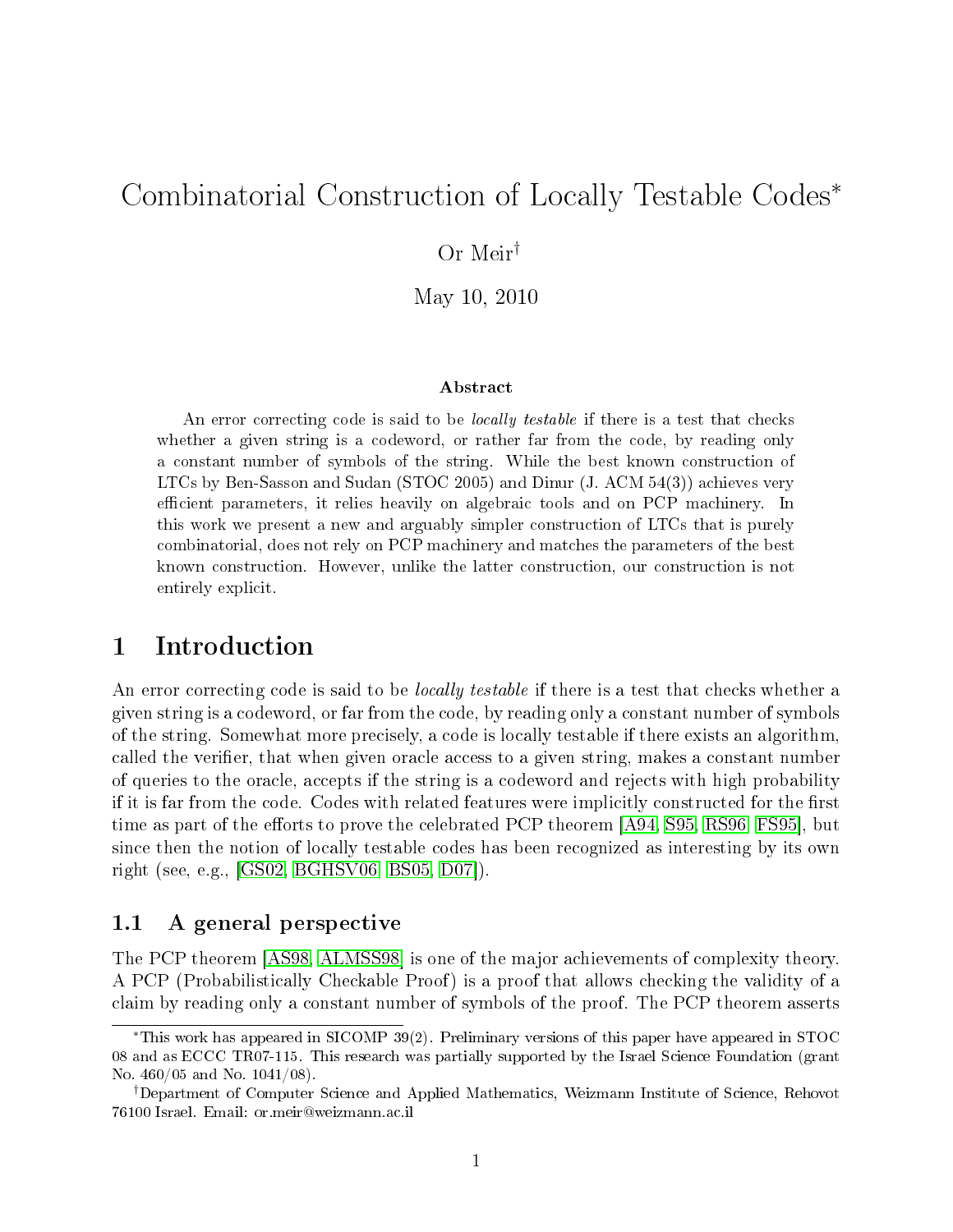the existence of PCPs of polynomial length for any claim that can be stated as membership in an  $\mathcal{NP}$  set. The theorem has found many applications, most notably in establishing lower bounds for approximation algorithms.

The discovery of PCPs of polynomial length, being remarkable by its own right, raises the natural question of how long should a proof be to enjoy local testability. Having shorter locally testable proofs also affects the various applications of PCPs. This consideration motivates the direct study of local testability, and the amount of redundancy it requires. LTCs are a natural tool for such a study.

One motivation for studying LTCs stems from the structure of most PCP constructions. Usually, a PCP system for a given claim is constructed by encoding the proofs of the claim using a special syntax. This syntax allows checking that a string is a valid proof using a constant number of queries, provided that the string follows that syntax.

In order for such syntax to be useful, it usually has to have two additional properties: First, the verification procedure should be able to reject strings that are far from following the syntax using only a constant number of queries. Second, the syntax should have errorcorrection capabilities, in order to allow the verification procedure to function when it is given access to strings that are close to following the syntax, while not following it entirely. Locally Testable Codes are the most simple objects that possess the both of these properties, and we can therefore hope that a better understanding of LTCs will lead to better constructions of PCPs. Furthermore, we expect constructions of LTCs to be much simpler than constructions of PCPs, since LTCs are not required to allow proof checking.

Another motivation for the study of LTCs is that LTCs can be viewed as the "combinatorial counterparts" of PCPs: While PCPs are "complexity theoretic" objects that are locally testable, LTCs are combinatorial objects that are locally testable. Since combinatorial objects tend to be simpler than complexity theoretic ones, we again may expect the construction of LTCs to be simpler than the construction of PCPs.

Previous work LTCs were discussed in the early PCP and program checking literature (see, e.g.,  $[A94, S95, RS96, FS95]$  $[A94, S95, RS96, FS95]$  $[A94, S95, RS96, FS95]$  $[A94, S95, RS96, FS95]$ ) and they were first systematically studied by Goldreich and Sudan [\[GS02\]](#page-58-2). The construction of LTCs that achieves the smallest amount of redundancy was given by Ben-Sasson and Sudan [\[BS05\]](#page-57-2). Their construction yields a code that encodes k bits of information into  $k \cdot \text{poly}(\log k)$  bits. However, the verifier of their construction only rejects strings that are far from the code with probability of  $1/\text{poly}(\log k)$ . This limitation was waived later by Dinur [\[D07\]](#page-57-3) who, by applying her gap amplification technique to the construction of [\[BS05\]](#page-57-2), improved the rejection probability to a constant, while maintaining the block length of  $k \cdot \text{poly}(\log k)$ . For a survey of the previous constructions of LTCs, we refer the reader to [\[G05\]](#page-57-4).

#### 1.2 Our result

Our work was motivated by two considerations: The first consideration is refers to a strange phenomena regarding the previous constructions of LTCs. That is, when taking the view of Section [1.1,](#page-0-0) one expects LTCs to be weaker objects than PCPs, and to have simpler and weaker constructions. In contrast, previous constructions of LTCs yielded LTCs that were as strong as PCPs, in the sense that they either used PCPs as a building block, or directly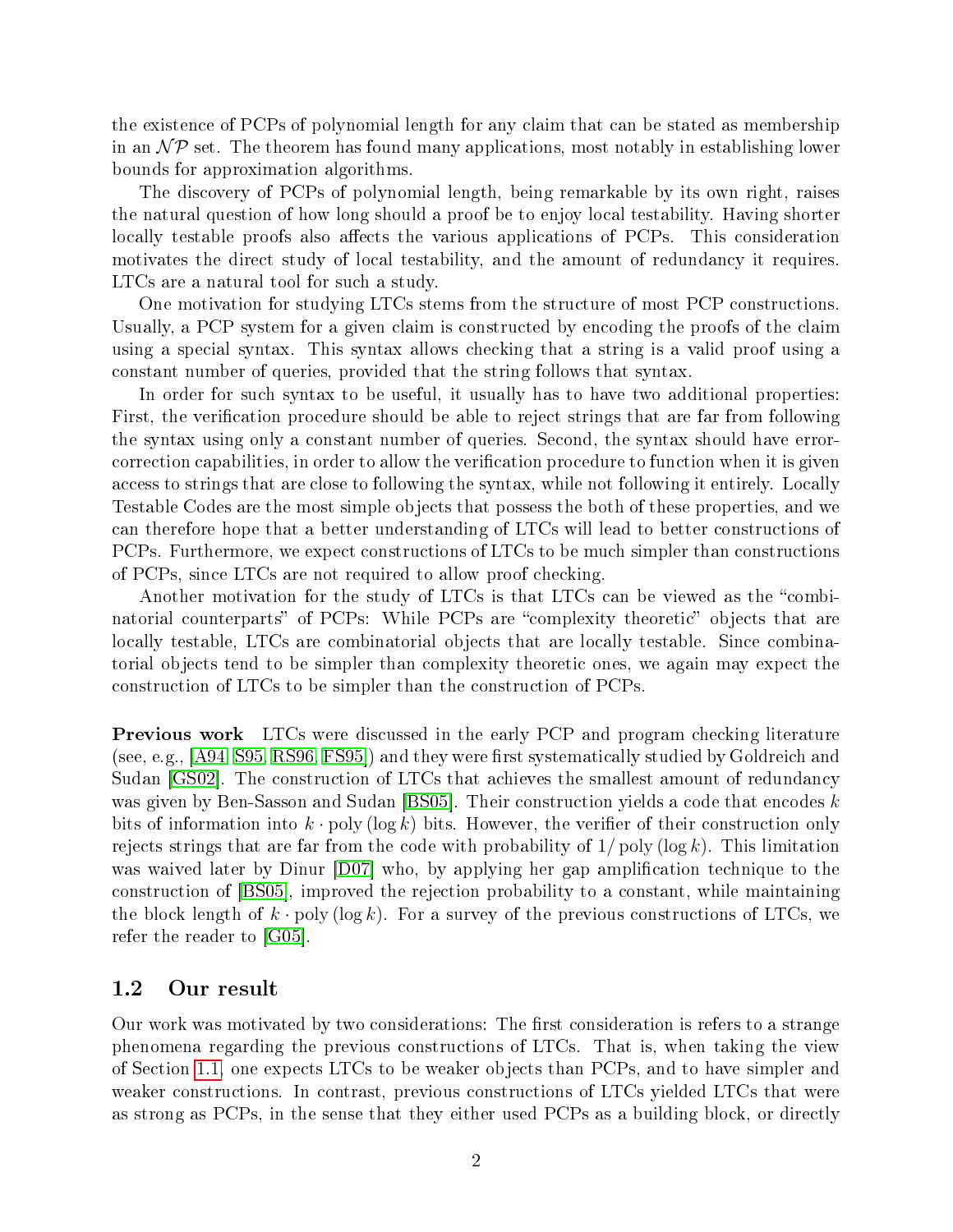implied constructions of PCPs (e.g. [\[GS02,](#page-58-2) [BS05\]](#page-57-2)). It seems natural to ask whether our original intuition is wrong, and LTCs are indeed as strong as PCPs, or is this intuition correct, and LTCs are weaker than PCPs.

The other consideration refers to the fact that the previous constructions of LTCs are very algebraic. In particular, the construction of [\[BS05\]](#page-57-2) uses a very heavy algebraic machinery, even compared to the algebraic machinery common in the PCP literature, and its analysis is quite complicated. While those algebraic techniques proved very useful in the context of PCPs, they seem to give little intuition for why the resulting constructions work. A more inituitive construction, of a combinatorial nature, would have been preferred.

In this paper we give a construction that addresses both those considerations: First, our construction seems to confirm the intuition that LTCs are weaker than PCPs, as our construction does not use PCPs as a building block and does not seem to directly imply a construction of PCPs. Furthermore, our construction is purely combinatorial, and does not make use of algebraic tools. Finally, our construction matches the parameters of the best known construction of [\[BS05\]](#page-57-2) and [\[D07\]](#page-57-3).

Explicitness Usually, one wants constructions of codes to be explicit. That is, there should be an efficient algorithm that generates the encoding function of the code for infinitely many message lengths. The construction of [\[BS05\]](#page-57-2) and [\[D07\]](#page-57-3) achieves this notion of explicitness. Our construction, however, only manages to achieve a weaker notion of explicitness. That is, we only have a *probabilistic* algorithm that generates the encoding function of the code (for infinitely many message lengths), and this algorithm may err with some negligible probability. In case that the algorithm errs, the encoding function it generates might not constitute a good code, or might constitute a code that is not locally testable.

We stress that even a completely non-explicit construction of LTCs that achieves good parameters would have been valuable. The reason is that, while in the case of many combinatorial objects (such as expander graphs and extractors), one can use a simple counting argument to give a very good non-explicit construction, this is not the case for LTCs. That is, in the case of LTCs, a simple counting argument does not show the existence of LTCs, regardless of the parameters. In this regard we mention that Kaufman and Sudan [\[KS07\]](#page-58-3) have recently showed that random linear codes with very poor rate are locally testable, while using a very sophisticated analysis.

We also mention that the construction of [\[GS02\]](#page-58-2) achieves exactly the same notion of explicitness as our construction, though the error probability of their probabilistic algorithm is better than ours.

**Remark 1.1.** As pointed out by the referees, the term "combinatorial" may not be the best term to distinguish our techniques from the algebraic machinery used in previous constructions. In particular, one may claim that the mere fact that we construct linear codes implies a use of linear algebra, which can also be considered as "algebraic". Indeed, the term "algorithmic" might have been more appropriate than "combinatorial", as we feel that the crucial difference between our construction and previous construction is the "algorithmic mindset" rather than the choice of mathematical techniques. However, the use of the term "combinatorial" to distinguish algorithmic techniques from algebraic ones has already become quite common (see, e.g., [\[RVW00,](#page-58-4) [GS02,](#page-58-2) [DR06\]](#page-57-5)) and we thus adhere to this convention.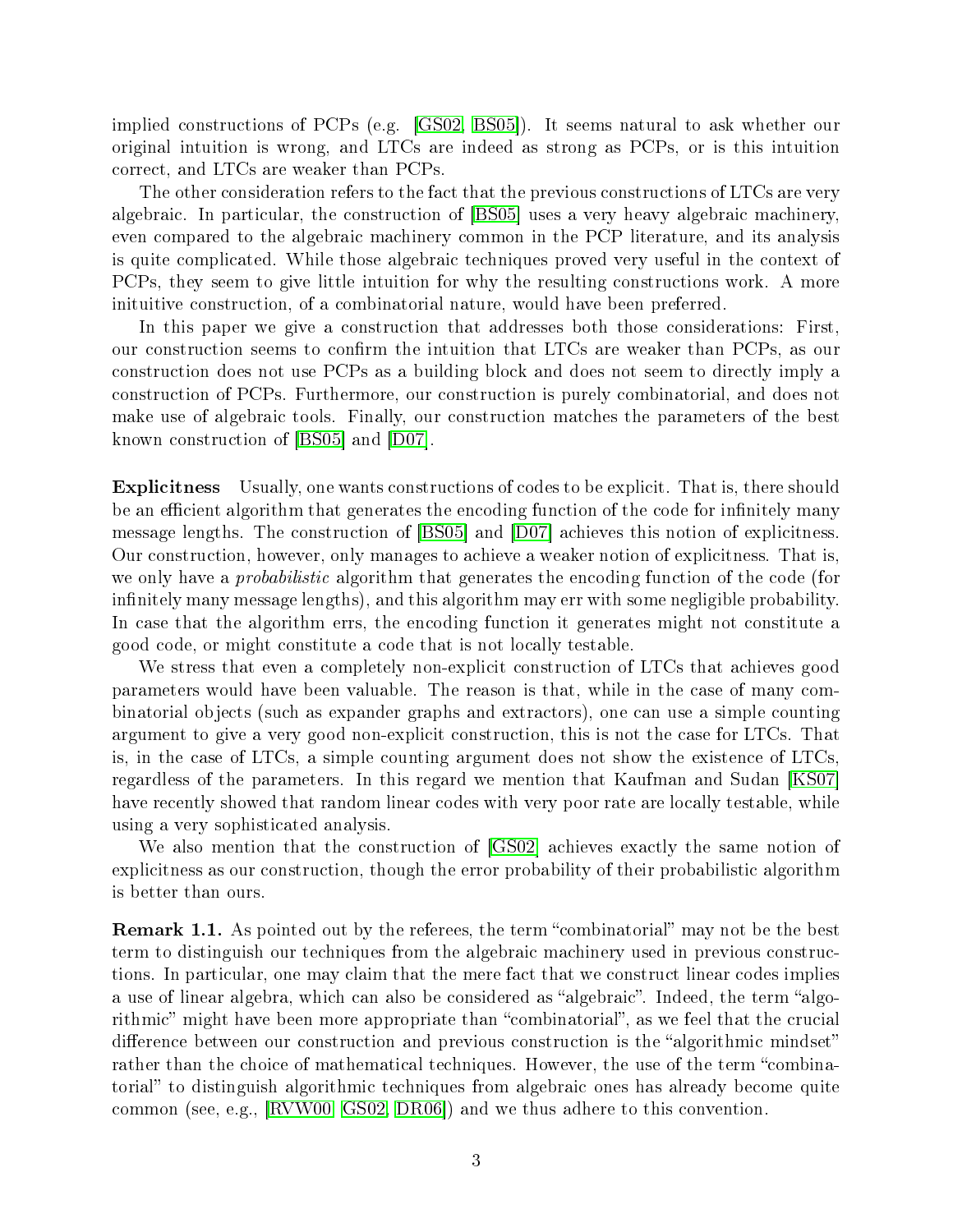Remark 1.2. We would like to mention that the referees have disagreed about the foregoing motivations for our work. The referees have suggested that the motivation for our construction should be the fact that our construction does not use low degree polynomials, while previous constructions of LTCs used low degree polynomials extensively. Needless to say, the motivations for a line of research are a subjective matter.

## 1.3 Our techniques

Our construction consists of two main steps, which are analogous to the constructions of [\[BS05\]](#page-57-2) and  $[$ D07]: In the first step we give a construction that achieves block length of k·poly (log k), query complexity of poly (log k) and rejection probability of  $1/\text{poly}(\log k)$ . In the second step we reduce the query complexity to a constant and apply the gap amplication technique of [\[D07\]](#page-57-3) to amplify the rejection probability to a constant. Below we give a rough sketch of the techniques used in the first step of our construction, while the second step follows [\[D07\]](#page-57-3) quite closely.

Remark 1.3. In this section we make extensive use of coding theory terminology. The reader is referred to Section [2.1](#page-6-0) for an overview of this terminology.

Codes with Proofs We begin our construction by defining a notion we call "Code with Proof" (CWP), which is a special case of the notion of PCP of Proximity (PCPP) of [\[BGHSV06,](#page-57-1) [DR06\]](#page-57-5). The notion of CWP is a generalization of the notion of LTC in which, in addition to the tested string, the verifier is given oracle access to a "proof string". The proof string can be thought as given by an untrusted prover that tries to convince the verier to accept the string as a codeword. Intuitively, constructing a CWP should be easier than constructing a LTC, because we can use the proof string in our favor, while LTC can be seen as the special case of CWP where the proof string is empty. A construction of a CWP with short codewords and short proofs can then be transformed to a short LTC with similar parameters using a known reduction (see, e.g., [\[GS02,](#page-58-2) Sec. 5] and [\[BGHSV06,](#page-57-1) Sec. 4.1]). Thus, we can focus on constructing a CWP with good parameters.

From a coding-theoretic viewpoint, the notion of CWP may be viewed as follows. Intuitively, given a LTC of block length n, one can partition its n coordinates to two types: coordinates that contribute to the relative distance of the code, and coordinates that contribute to the local testability of the code. Most of the known constructions of LTCs do not pay attention to this separation, and treats all the coordinates in the same manner. In our construction, on the other hand, we wish to treat the two types of coordinates differently, and the notion of CWP is the means for making this separation explicit. By treating differently coordinates of different types, we can perform some of the operations in our construction more efficiently, and this is the key to obtaining the parameters that we get.

Remark 1.4. While CWP is indeed a special case of a PCPP, and while PCPPs were used in previous constructions of LTCs (see, e.g., [\[GS02,](#page-58-2) [BGHSV06,](#page-57-1) [BS05\]](#page-57-2)) we believe that our use of CWPs is fundamentally different and has novelty. For further discussion see titled paragraph toward the end of Section [2.5.](#page-9-0)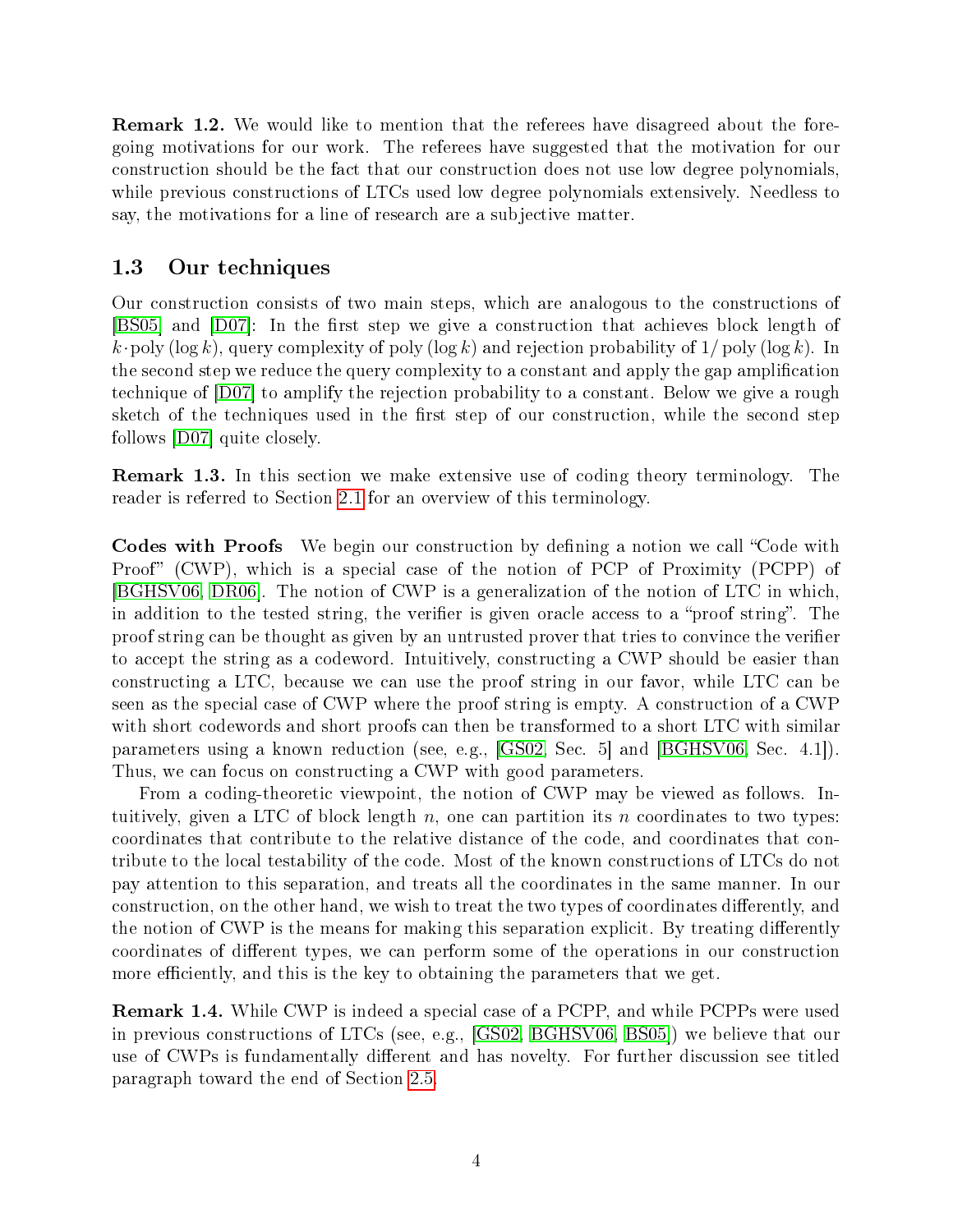An iterative construction Our construction is an iterative one, and is similar in nature to the zig-zag construction of expander graphs by Reingold et al. [\[RVW00\]](#page-58-4). The starting point of our construction is a code of small message length, which is trivially a CWP. We then increase the message length of this CWP iteratively. In every iteration, the parameters of the CWP change as follows:

- 1. The message length is squared.
- 2. The rate and the relative distance of the CWP remain intact.
- 3. The ratio of the message length to the *proof length* of the CWP decreases by a constant factor.
- 4. The query complexity of the verifier increases by a constant factor.
- 5. The rejection probability of the verifier decreases by a constant factor.

After  $O(\log \log k)$  such iterations, we obtain a CWP of message length k, rate  $\Omega(1)$ , relative distance  $\Omega(1)$ , proof length k · poly (log k), query complexity poly (log k) and rejection probability  $1/\text{poly}(\log k)$ . Such a CWP translates into an LTC that has the required parameters. It remains to describe the way a single iteration works.

#### 1.3.1 The structure of a single iteration

A single iteration consists of applying to the CWP three basic operations, each aimed at improving or maintaining some other parameters of the CWP. We describe those operations below. In order to describe those operations, we consider their effect on a CWP that has message length k, block length n, rate  $R = \frac{k}{n}$  $\frac{k}{n}$ , relative distance  $\delta$  and proof length m. Furthermore, we assume that the code is linear.

Tensor Product In order to square the message length of the code, we use a classical operation on codes called the tensor product. The tensor product of a code  $C$  with itself, denoted  $C^2$ , is the code whose codewords are the  $n \times n$  matrices all of whose rows and columns are codewords of C. It is well known that if C is a linear code, then  $C^2$  is a linear code with message length  $k^2$ , block length  $n^2$ , rate  $R^2$  and relative distance  $\delta^2$ .

If C is locally testable, then a natural test for  $C^2$  consists of choosing a random row or a random column of the matrix and testing whether it is a codeword of C. This test extends to the case that C is a CWP, in which case the proof of a codeword of  $C^2$  will consist of the proofs that prove that each row and column of the matrix is a codeword of C. Note that this implies that  $C^2$  has proof length  $O(mn)$ .

Unfortunately, this "natural test" does not necessarily work in the general case. However, a variant of this test, which makes an assumption regarding the structure of  $C$ , does work, and we will have to do some work in order to use it. It is important to note that in this variant too,  $C^2$  has proof length  $O(mn)$ .

The tensor product operation squares the message length, as required. We would have liked to use the tensor product operation to construct CWPs by repeatedly applying tensor product to a code of small message length (in fact, a similar construction is analyzed in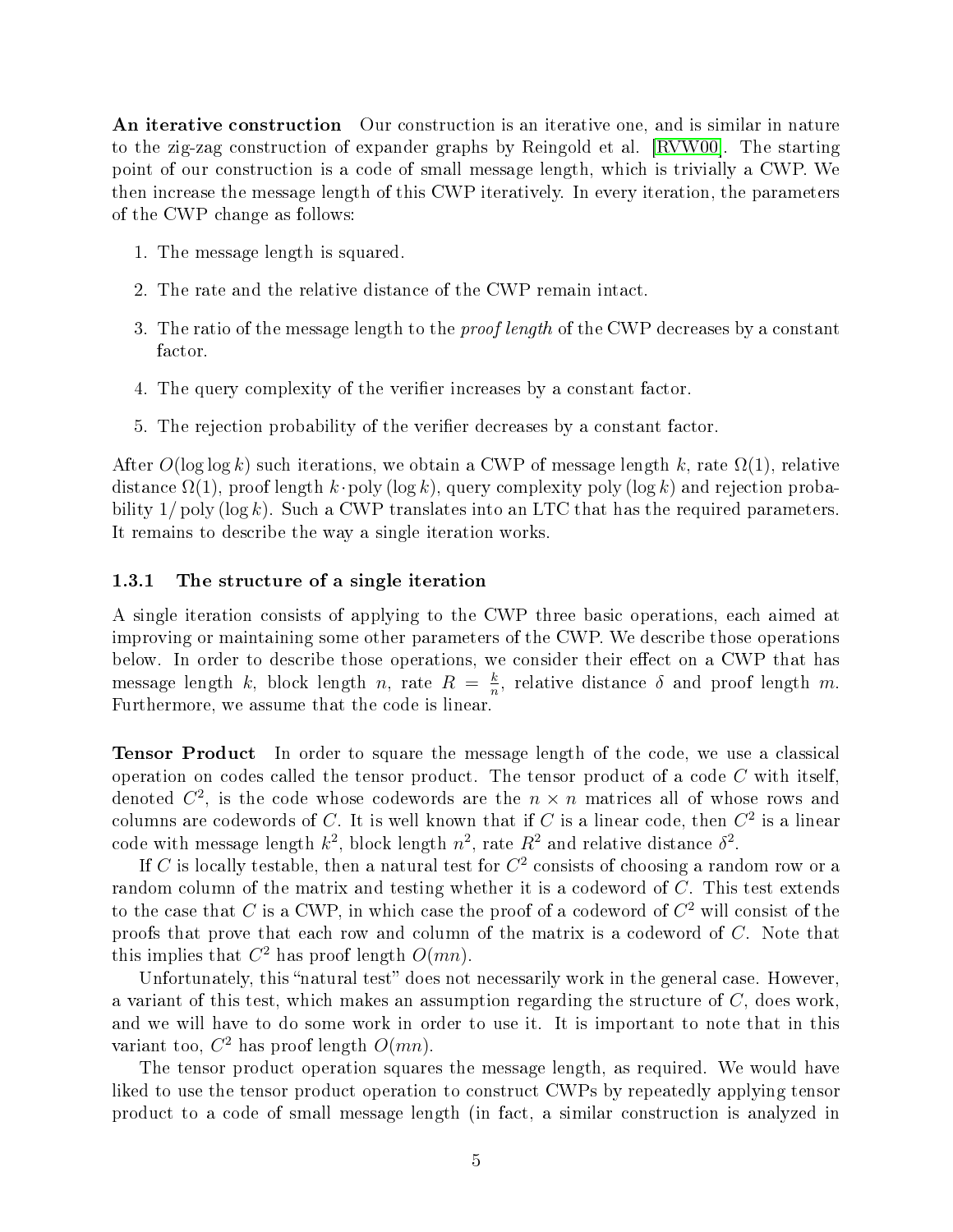[\[BS04\]](#page-57-6)), but the problem is that the tensor product operation squares the rate and the relative distance. Thus, if one starts with a code of constant message length and applies tensor product to it for  $\log \log k$  times, then the result will be a code with block length poly  $(k)$  and relative distance  $1/\text{poly}(k)$ , which are very poor parameters. The two other operations are aimed at improving the rate and the relative distance, respectively.

**Random Projection** The first problem with the tensor product operation we address is that it squares the rate. In order to improve the rate, we use the random projection operation. This operation consists of choosing a random subset of the coordinates of the code and moving them from the codeword to the proof string. This operation can increase the rate back to  $R$ , while increasing the proof length only by a constant factor. It is not hard to prove that this operation roughly maintains the relative distance and local testability of the code.

But why does it help? At first glance, it is not clear why moving coordinates from one place to another should be beneficial. The crucial observation is that the tensor product has a *better effect* on the proof length than on the block length. While the tensor product squares the block length n, it increases the proof length m only by a factor of  $O(n)$ , which in our case will be much smaller than m. In particular, if we keep n linear in  $k$ , the ratio  $\frac{k}{m}$  would decrease by only a constant factor in each iteration, which would give us what we wanted.

From the coding-theoretic viewpoint mentioned before, this is exactly where the separation between coordinates that contribute to the relative distance to coordinates that contribute to the local testability is useful: While the tensor product squares the number of coordinates that contribute to the relative distance, which is  $n$ , the tensor product only multiplies the number of coordinates that contribute to the local testability of a factor of  $O(n).$ 

The idea of using a random projection to control the loss of the rate caused by the tensor product is the main novelty of our work. The random projection is also the only reason that our construction is not explicit in the usual sense.

**Distance Amplification** We still need to make up for the decrease of the relative distance caused by the tensor product. In order to do so, we amplify the relative distance of the code using known techniques (see, e.g., [\[ABNNR92\]](#page-56-3)). This operation decreases the rate of the code by a constant factor, but this decrease can be compensated by the random projection.

The main difficulty is showing that the distance amplification preserves the local testability of the CWP and the additional structure that is needed for the tensor product to work. In order to demonstrate this we show that applying the distance amplification procedure to a code can be viewed as encoding the code by few simple linear codes that are locally testable and enjoy some weak form of local decodability. Using these properties, we are able to show that the verifier of the original CWP can be emulated by a verifier for the amplified CWP.

By applying the three operations one after the other, we get an iteration that has the required effect on the parameters of the CWP.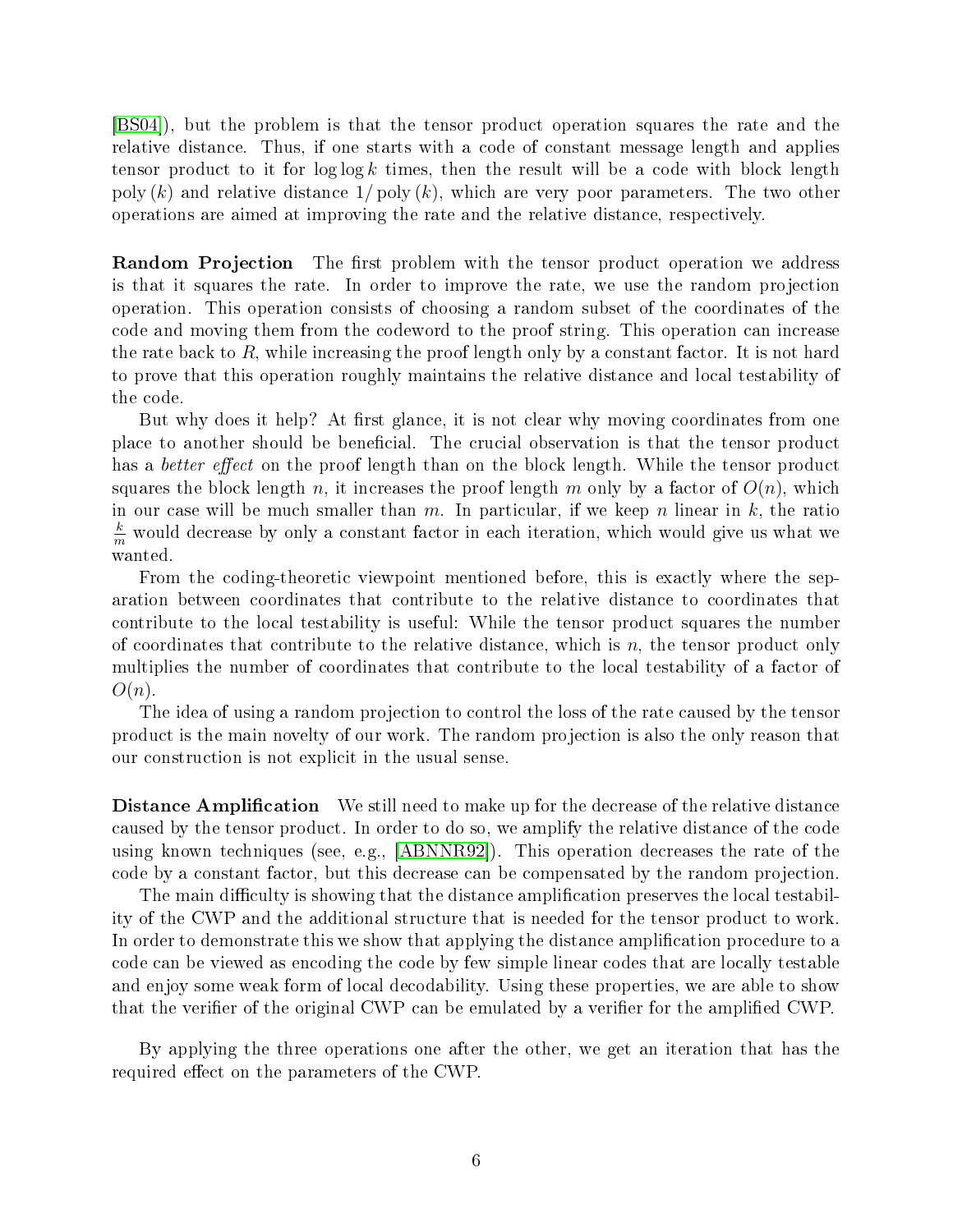## 1.4 Organization of this paper

In Section [2,](#page-6-1) we review the relevant background and state the results of this work formally. In Section [3](#page-11-0) we give an overview of the construction. We then provide the full details in Sections [4,](#page-22-0) [5](#page-27-0) and [6.](#page-35-0) Finally, in Section [7,](#page-52-0) we discuss an interesting connection between our construction and the previous construction of [\[BS05\]](#page-57-2), as well as possible variants of our construction and some open problems that remain.

## <span id="page-6-1"></span>2 Preliminaries

For any  $n \in \mathbb{N}$ , we denote  $[n] \stackrel{\text{def}}{=} \{1, \ldots, n\}$ . Given any string x over any alphabet, we denote its *i*-th symbol by  $x_i$  and its length by |x|. Furthermore, for any string x of length n and for any set  $S \subseteq [n]$  of indices  $i_1 < i_2 < \ldots < i_{|S|}$  we denote by  $x_{|S|}$  the projection of x to S, that is,  $x_{|S} \stackrel{\text{def}}{=} x_{i_1} x_{i_2} \dots x_{i_s}$ .

## <span id="page-6-0"></span>2.1 Error Correcting Codes

Let  $\Sigma$  be a finite alphabet. A code C is a one-to-one function from  $\Sigma^k$  to  $\Sigma^n$ , where k and  $n$  are called the code's message length and block length, respectively. The rate of the code is defined to be  $R_C \stackrel{\text{def}}{=} \frac{k}{n}$  $\frac{k}{n}$ . We will sometimes identify C with its image  $C(\Sigma^k)$ . Specifically, we will write  $c \in C$  to indicate the fact that there exists  $x \in \Sigma^k$  such that  $c = C(x)$ . In such case, we also say that  $c$  is a codeword of  $C$ .

For any two strings  $x, y \in \Sigma^n$ , the relative Hamming distance between x and y is the fraction of coordinates on which they differ, and is denoted by  $\delta(x, y) \stackrel{\text{def}}{=} |\{x_i \neq y_i : i \in [n]\}|/n$ . The relative distance of a code  $C$  is the minimal relative distance between two different codewords of C, and is denoted by  $\delta_C \stackrel{\text{def}}{=} \min_{c_1 \neq c_2 \in C} \{\delta(c_1, c_2)\}.$  For a string  $x \in \Sigma^n$ , we denote by  $\delta_C(x)$  the minimal relative distance from x to the nearest codeword of C, that is,  $\delta_C(x) \stackrel{\text{def}}{=} \min_{c \in C} \delta(x, c)$ . If a string x satisfies  $\delta_C(x) \leq \tau$ , we say that it is  $\tau$ -close to  $C$ , otherwise we say that it is  $\tau$ -far from  $C.$ 

Codes with different message and codeword alphabets It is also possible to define codes that encode strings over one alphabet to strings over another alphabet. All of the above definitions carry through, except for the rate of the code, which is defined as follows: Let  $\Sigma$  and  $\Gamma$  denote finite alphabets, and let  $C: \Sigma^k \to \Gamma^n$  denote a code. Then the rate of C is defined to be  $R_C \stackrel{\text{def}}{=} \frac{k \log |\Sigma|}{n \log |\Gamma|}$  $n \log |\Gamma|$ .

**Infinite families of codes** An infinite family of codes  $C = \{C_k\}$  is a sequence of codes such that the code  $C_k$  has message length k. The block length  $n(k)$ , rate  $R(k)$  and relative distance  $\delta(k)$  of such a family are functions of k such that  $C_k$  has block length  $n(k)$ , rate  $R(k)$  and relative distance  $\delta(k)$ . Throughout this paper we will often work with infinite families of codes, and refer to them simply as "codes". For example, we will say that a code C has block length  $k^2$  and mean that for every k, the code  $C_k$  in the family C has block length  $k^2$ .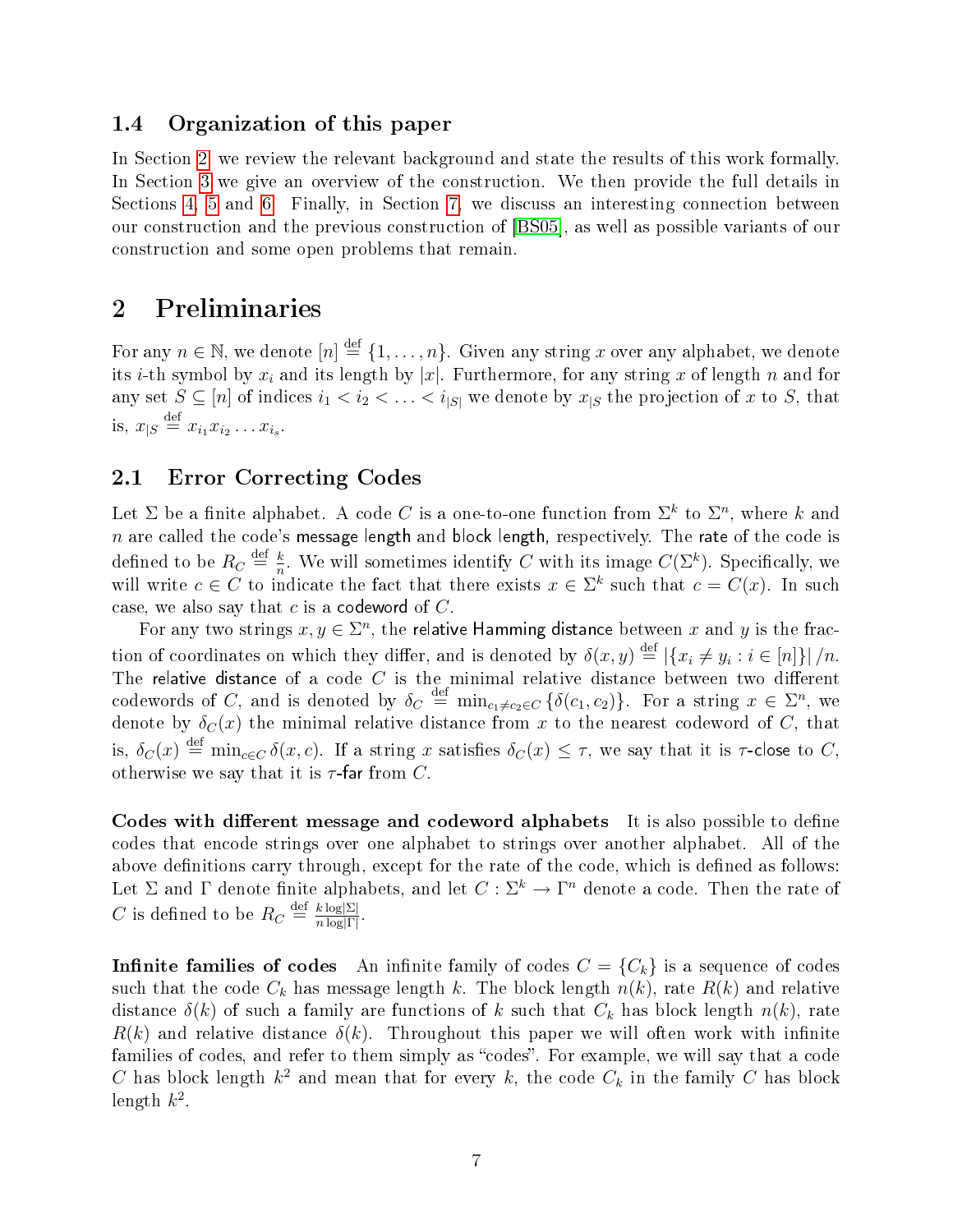#### 2.1.1 Linear codes

Suppose that  $\Sigma = \mathbb{F}$  for some finite field  $\mathbb{F}.$  In such case we say that  $C: \mathbb{F}^k \to \mathbb{F}^n$  is a linear code if  $C$  is a linear function.

Suppose that  $C: \mathbb{F}^k \to \mathbb{F}^n$  is a linear code. Then  $C(\mathbb{F}^k)$  is a linear subspace of  $\mathbb{F}^n$ , and thus for every two codewords  $c_1, c_2 \in C$  and scalars  $a, b \in \mathbb{F}$ , the vector  $a \cdot c_1 + b \cdot c_2$  is also a codeword. Furthermore, there exists a  $k \times n$  matrix G, called the generating matrix of C, that satisfies  $C(x) = x \cdot G$  for every row vector  $x \in \mathbb{F}^k$ .

For any string  $x \in \mathbb{F}^n$ , the weight of x is the fraction of non-zero coordinates of x, and is denoted by  $\text{wt}(x) \stackrel{\text{def}}{=} \delta(x,0)$ . Two immediate conclusions of the foregoing facts are that if C is a linear code, then the zero vector is a codeword of  $C$ , and the relative distance of  $C$  is equal to  $\min_{0 \neq c \in C} \{ \text{wt}(c) \}.$ 

Consider now the case where C is a code over the alphabet  $\mathbb{F}^t$  for some natural number  $t.$  We say that  $C$  is an  $\mathbb F\text{-}$ linear code if for every two strings  $x,y\in(\mathbb F^t)^k$  and scalars  $a,b\in\mathbb F$ it holds that  $C(a \cdot x + b \cdot y) = a \cdot C(x) + b \cdot C(y)$ , where the scalar multiplication is defined by viewing  $x,y,C(x)$  and  $C(y)$  as vectors in  $\mathbb{F}^{kt}$  and  $\mathbb{F}^{nt}$ . Note that a code that is linear over  $\mathbb{F}^t$  is necessarily  $\mathbb{F}\text{-linear}$ , but the converse does not necessarily hold.

#### 2.1.2 Concatenation of codes

We turn to describe the code concatenation technique, which is commonly used in coding theory for reducing the alphabet size of codes. Let  $\Sigma$  and  $\Gamma$  denote finite alphabets, where we think of  $|\Gamma|$  as being much larger than  $|\Sigma|$ . Let  $C_1 : \Sigma^k \to \Gamma^n$  and  $C_2 : \Gamma \to \Sigma^{\ell}$  denote codes. The concatenation of  $C_1$  and  $C_2$ , denoted  $C_1 \diamond C_2 : \Sigma^k \to \Sigma^{n\ell}$ , is defined as follows: To encode a message  $x \in \Sigma^k$  with  $C_1 \diamond C_2$ , it is first encoded by  $C_1$ , and then every symbol of the result is encoded by  $C_2$ . Formally, we define

$$
C_1 \diamond C_2(x) \stackrel{\text{def}}{=} C_2 (C_1 (x)_1) C_2 (C_1 (x)_2) \dots C_2 (C_1 (x)_n)
$$

We refer to  $C_1$  as the outer code and to  $C_2$  as the inner code. It is not hard to see that  $R_{C_1 \circ C_2} = R_{C_1} \cdot R_{C_2}$  and that  $\delta_{C_1 \circ C_2} = \delta_{C_1} \cdot \delta_{C_2}$ . Furthermore, if  $C_1 : \mathbb{F}^k \to (\mathbb{F}^t)^n$  is an  $\mathbb{F}\text{-linear}$ code and  $C_2$ :  $\mathbb{F}^t \to \mathbb{F}^s$  is a linear code then their concatenation  $C_1 \diamond C_2$  is a linear code over F.

#### 2.2 Non-standard issues regarding codes

For the rest of this paper, let F denote a large finite field of some fixed size (say,  $|\mathbb{F}| = 64$ ). Unless stated explicitly otherwise, all our codes will be over the alphabet  $\mathbb{F}$ , and will also be linear codes. The reason for using codes over  $\mathbb{F}$ , rather than binary codes, is that one of the theorems we use requires the codes to have a very large relative distance (i.e., slightly more than  $\sqrt[4]{7/8} \approx 0.967$ , and such large relative distance can only be achieved using a sufficiently large alphabet.

**Definition 2.1.** Let  $C : \mathbb{F}^k \to \mathbb{F}^n$  be a code and let  $S \subseteq [n]$ . We denote by  $C_{|S}$  the function from  $\mathbb{F}^k$  to  $\mathbb{F}^{|S|}$  that is defined by

$$
\forall x \in \mathbb{F}^k : C_{|S}(x) = C(x)_{|S}
$$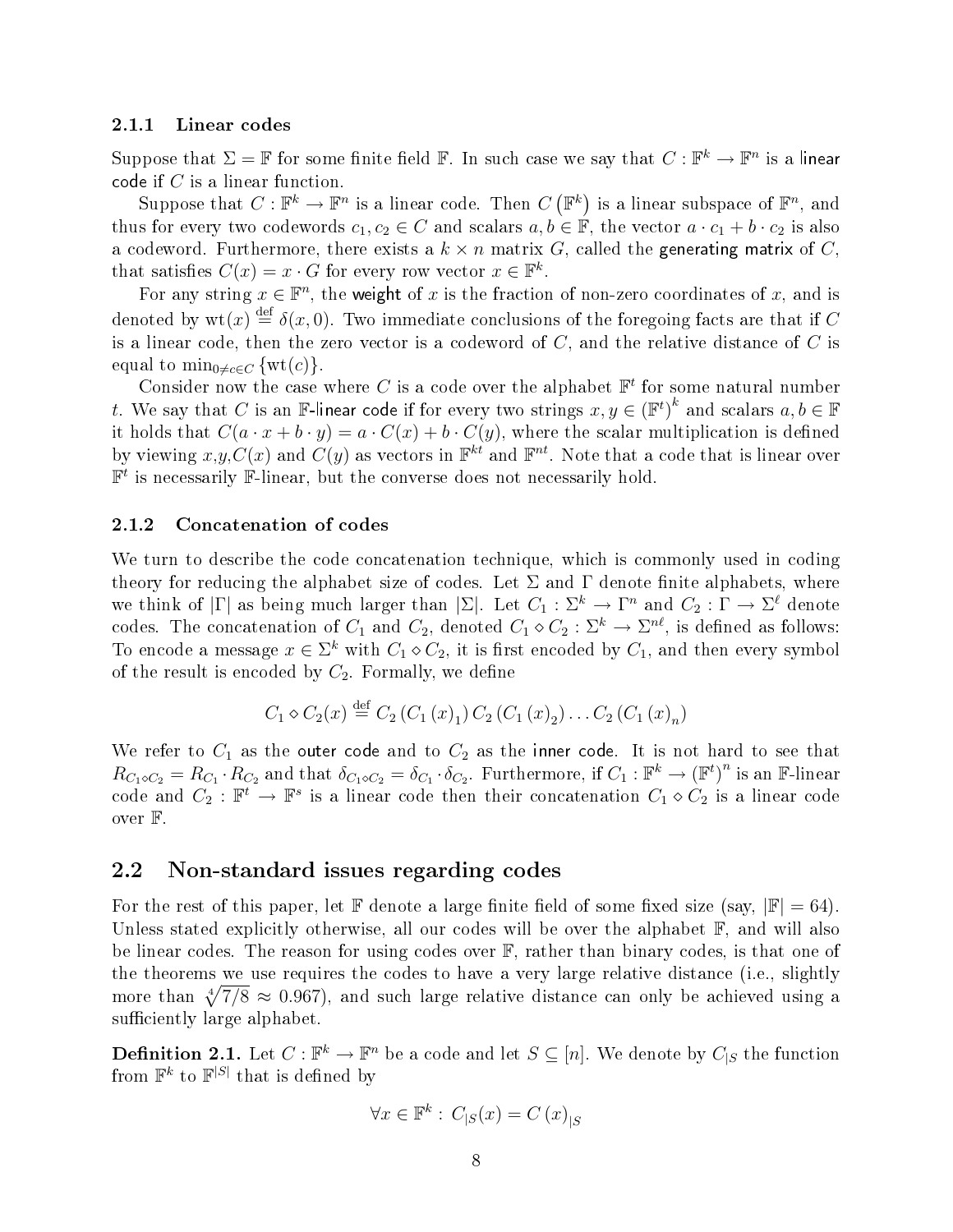The function  $C_{|S}$  is called the projection of C to S. Note that  $C_{|S}$  is not necessarily a code, since it is not necessarily one to one.

## 2.3 Probabilistic Circuits

A probabilistic circuit that tosses r coins is a circuit that is given, in addition to its input, a string of r bits that is chosen uniformly at random. The additional random string is referred to as the coin tosses of the circuit, and the output of the circuit is a distribution over its coin tosses.

In this paper we will use probabilistic oracle circuits. Note that the use of probabilistic circuits is not common, since a probabilistic circuit can usually be transformed into a deterministic circuit. However, we are interested in probabilistic oracle circuits that make very few queries to their oracle, and these have no deterministic counterparts.

## 2.4 Locally Testable Codes

A code is locally testable if it is possible to test whether a given string is a codeword, or far from being a codeword, by reading only a small number of its symbols. We now give a formal and quantitative definition of this intuitive notion.

<span id="page-8-1"></span>**Definition 2.2.** A code  $C : \mathbb{F}^k \to \mathbb{F}^n$  is said to be  $(q, \tau, \varepsilon)$ -Locally Testable if there exists a probabilistic oracle circuit  $V$  that satisfies the following requirements:

- 1. The oracle is a string over F.
- 2. V makes at most q non-adaptive queries to its oracle.
- 3. For every codeword  $c \in C$ , it holds that  $Pr[V^c \text{ accepts}] = 1$ .
- <span id="page-8-2"></span>4. For every string  $w \in \mathbb{F}^n$  that is  $\tau$ -far from C, it holds that  $Pr[V^w \text{ rejects}]\geq \varepsilon$ .

The circuit V is called the verifier of C, the parameter q is called the query complexity of C, the parameter  $\tau$  is called the distance threshold of C and the parameter  $\varepsilon$  is called the rejection probability of  $C$ .

**Remark 2.3.** The common definition of LTCs uses Turing machines instead of circuits. We chose to use a more general definition that allows circuits in order to handle the case where the code C is not explicit.

**Remark 2.4.** Note that we chose to limit the verifier to non-adaptive queries. It is also possible to define LTCs with respect to adaptive queries. However, any verifier that makes q adaptive queries can be emulated by a verifier that makes  $|\mathbb{F}|^q$  non-adaptive queries. Furthermore, in the context of linear codes, adaptive verifiers are no more powerful than non-adaptive verifiers (i.e., they have the same query complexity [\[BHR05\]](#page-57-7))

<span id="page-8-0"></span>Our result can now be stated as follows: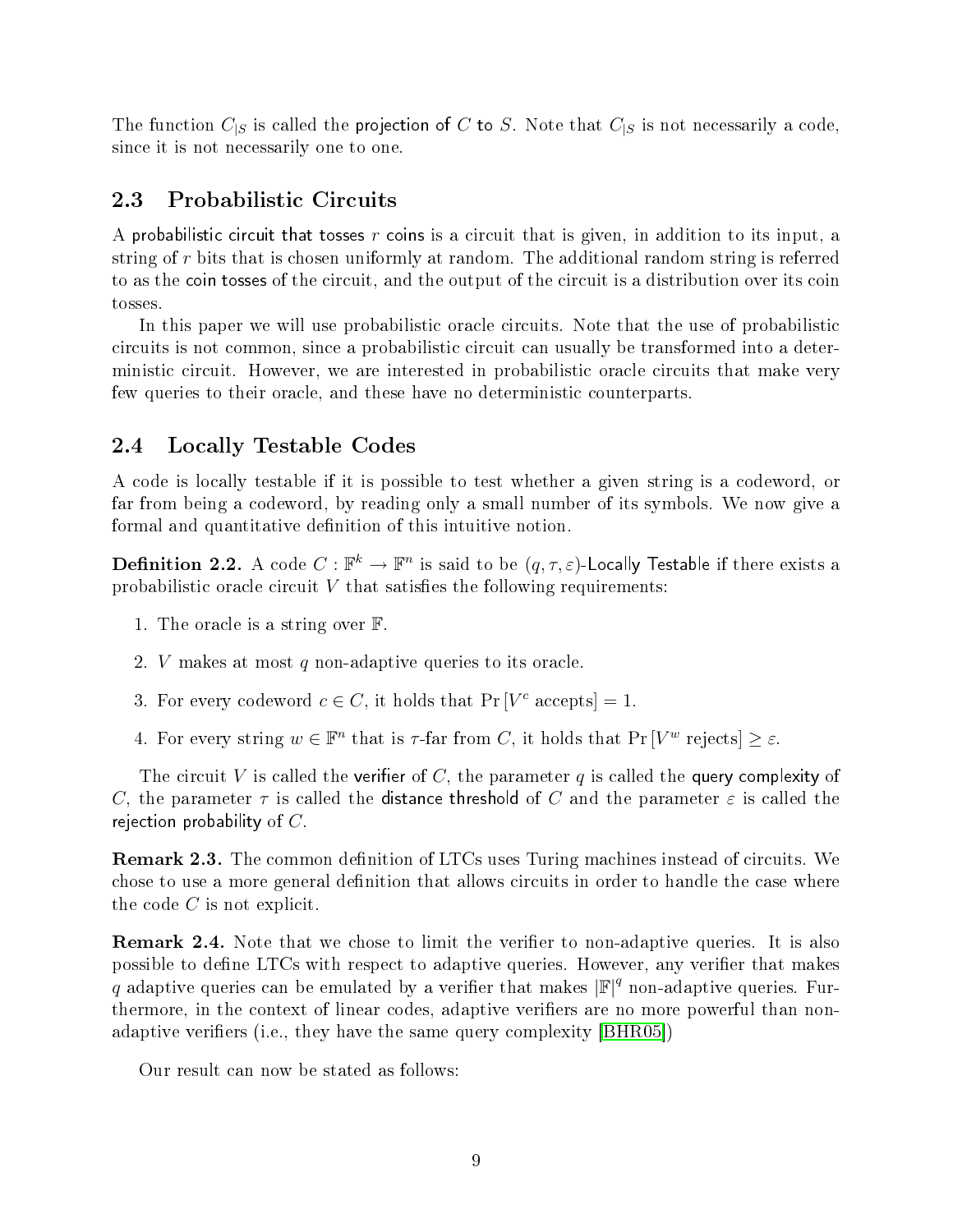**Theorem 2.5.** There exists an infinite family of locally testable codes  ${C_k}_k$  such that  $C_k$ has block length  $k \cdot \text{poly}(\log k)$ , relative distance  $\Omega(1)$ , query complexity  $O(1)$ , arbitrarily small constant distance threshold  $\tau > 0$ , and rejection probability  $\Omega(1)$ . Furthermore, the codes in the family are linear and there exists a probabilistic algorithm that on input k, runs in time poly (k) and outputs with probability  $1 - \exp(-\text{poly}(\log k))$  the generating matrix and verifier circuit of  $C_k$ .

We refer the reader to Theorem [6.29](#page-50-0) for a more detailed statement of the LTCs that we construct.

The codes of Theorem [2.5](#page-8-0) are over the alphabet  $\mathbb F$ . Using concatenation with any binary code, one can get binary LTCs with roughly the same parameters. In particular, since  $\mathbb F$  is of constant size, the concatenation will increase the query complexity of the code only by a constant factor. If one wants to get *linear* binary LTCs, one only needs to choose  $\mathbb F$  to be an extension field of  $GF(2)$ .

#### <span id="page-9-0"></span>2.5 Codes with Proofs

We now define the notion of "Code With Proof" (CWP). Intuitively, a CWP is a generalization of LTC, in which the verifier is given, in addition to oracle access to the tested string, an oracle access to a "proof string", which is supposed to "prove" that the tested string is indeed a codeword. Formally, a CWP is defined as follows.

<span id="page-9-1"></span>**Definition 2.6.** A code  $C: \mathbb{F}^k \to \mathbb{F}^n$  is said to be a  $(q, \varepsilon)$ -Code With Proof (CWP) if there exists a probabilistic oracle circuit  $V$  that satisfies the following requirements:

- 1. The oracle is a string over F.
- 2. V makes at most q non-adaptive queries to its oracle.
- 3. For every codeword  $c \in C$  there exists a string  $\pi_c$  over  $\mathbb F$  such that  $\Pr[V^{c,\pi_c}]$  accepts $]=1.$ We refer to  $\pi_c$  as a proof string of c with respect to V.
- <span id="page-9-2"></span>4. For every string  $w \in \mathbb{F}^n$  and every string  $\pi$  over  $\mathbb{F}$ , we have that  $Pr[V^{w,\pi}]$  rejects  $] \geq \varepsilon \cdot \delta_C(w)$ . We refer to w as the "tested string" and to  $\pi$  as the "proof string".

If V tosses at most r coins, then C is said to be a  $(q, \varepsilon, r)$ -CWP.

The circuit V is called the verifier of C, the parameter q is called the query complexity of C, the parameter  $\varepsilon$  is called the rejection ratio of C, and the parameter r is called the randomness complexity of C. Another measure that is of interest is the length of the proof strings: We say that C has proof length m if for every codeword  $c \in C$  there exists a proof string  $\pi_c$  of c whose length is at most m. In such case we define the proof rate of C to be the ratio  $k/m$ . Furthermore, we will sometimes refer to the rate of C as the code rate, in order to distinguish it from the proof rate.

We turn to discuss few important features of Definition [2.6.](#page-9-1)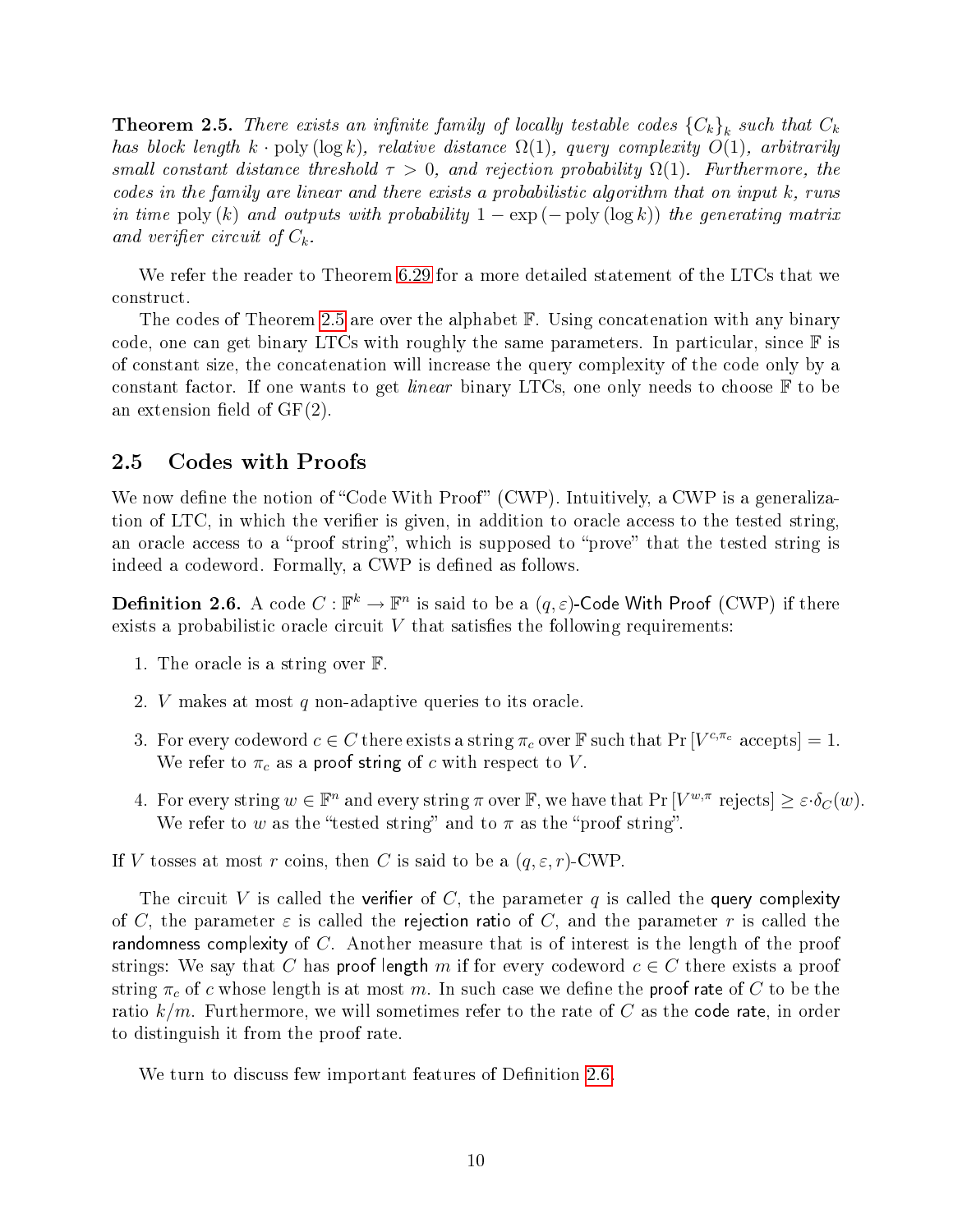**The randomness complexity** Note that Definition [2.6](#page-9-1) keeps track of the randomness complexity of the verifier, instead of its proof length, which may seem more natural. However, knowing the randomness complexity of the CWP will be important at some points of the construction. Moreover, in some parts of the construction it is more comfortable to track the randomness complexity of the CWP than tracking its proof length. Note that we can assume without loss of generality that the proof length of the CWP is bounded by  $2^r \cdot q$ .

**CWPs imply LTCs** Every CWP of block length n and proof length  $m$  can be transformed to a LTC of block length  $O(n+m)$  using a known reduction (see Section [6.2](#page-38-0) for more details). Thus, we construct the LTCs of Theorem [2.5](#page-8-0) by constructing the following CWPs:

<span id="page-10-0"></span>**Theorem 2.7.** There exists an infinite family of CWPs  ${C_k}_k$  such that  $C_k$  has block length  $O(k)$ , relative distance  $\Omega(1)$ , query complexity  $O(1)$ , rejection ratio  $\Omega(1)$  and randomness complexity  $\log k+O(\log \log k)$ . Furthermore, the codes in the family are linear and there exists a probabilistic algorithm that on input k, runs in time poly  $(k)$  and outputs with probability  $1 - \exp(-\text{poly}(\log k))$  the generating matrix and verifier circuit of  $C_k$ .

We refer the reader to Theorem [6.28](#page-50-1) for a more detailed statement of the CWPs we construct.

A stronger soundness requirement Note that the soundness requirement of CWPs (Definition [2.6,](#page-9-1) Requirement [4\)](#page-9-2) is stronger than the corresponding requirement of LTCs (Definition [2.2,](#page-8-1) Requirement [4\)](#page-8-2). In particular, the definition of LTCs requires the verifier to reject only strings that are far from the code, while the definition of CWPs requires the verifier to reject *any* non-codeword with adequate probability. This difference between the soundness requirements is an artifact of the transformation of CWPs to LTCs, which loses the stronger soundness property. We mention that LTCs/PCPPs satisfying the stronger soundness requirement are known as "strong  $LTCs/PCPPs$ " (see, e.g., [\[BS05,](#page-57-2) Definition 2.7]) .

CWPs and PCPPs A reader who is familiar with the PCP literature will note that the notion of CWP is a special case of the notion of PCP of Proximity (PCPP), introduced in [\[BGHSV06\]](#page-57-1) and [\[DR06\]](#page-57-5). Specifically, CWPs are good codes coupled with PCPPs that are able to prove membership in those codes. While PCPPs were used in previous works to construct LTCs, our use of CWPs is fundamentally different for two reasons:

1. Our definition of CWP couples the code with the PCPP used to prove memebership in the code, while previous works treat the code and the PCPP as two separate objects. This coupling of the code and the PCPP makes it possible to define transformations that act on CWPs and could not be defined when the codes and PCPPs are separated. In particular, our main new transformation, namely the random projection of CWPs (see Sections [3.2.2](#page-14-0) and [4.2\)](#page-24-0) is such a transformation.

Another way to view the benefit of the coupling of codes and PCPPs is as follows. The previous works construct PCPPs for codes by first fixing the code and then constructing a PCPP for this code. In contrast, our work constructs the code and the PCPP simultaneously, which allows adapting the construction of the code to the construction of the PCPP.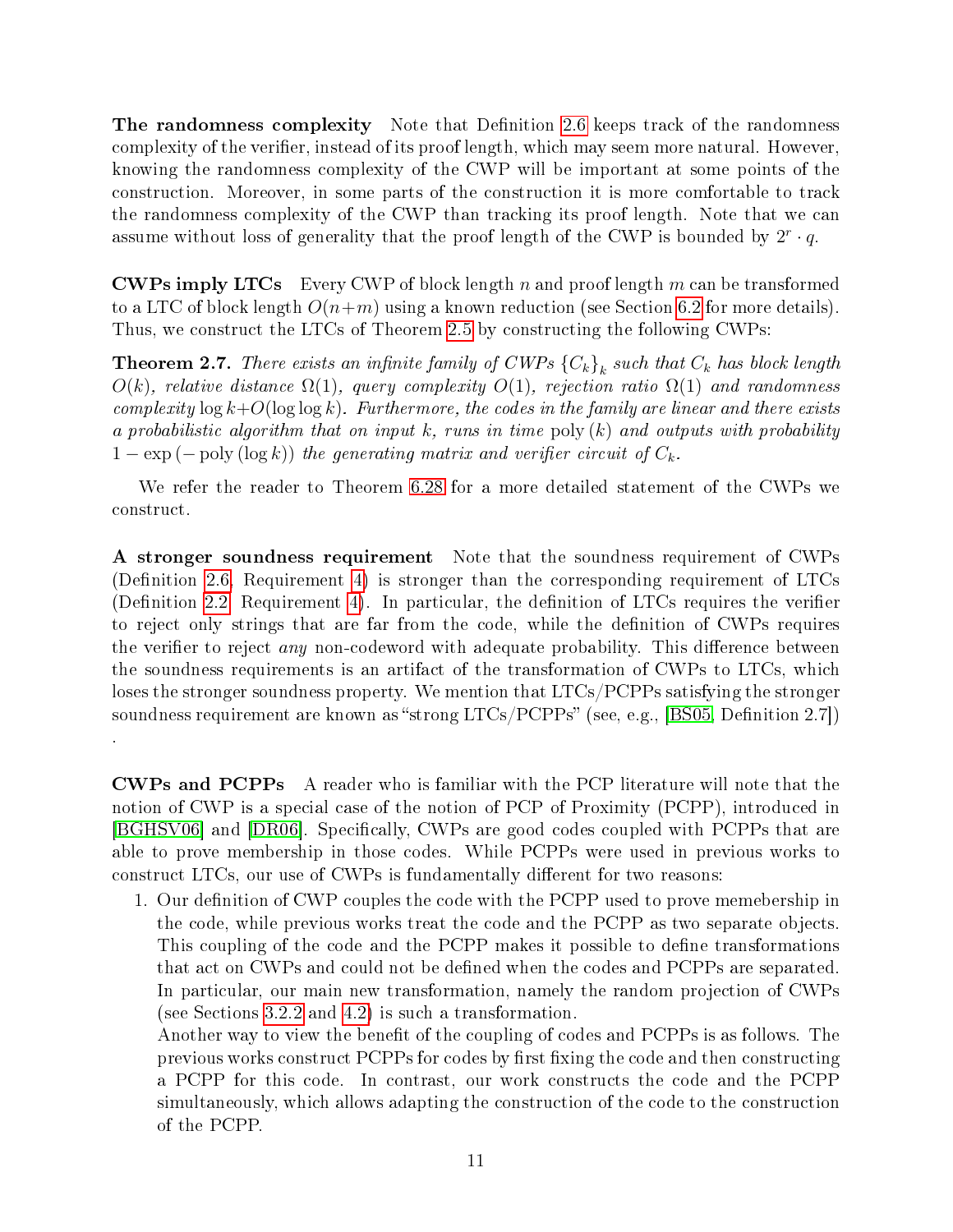2. Most of the previous works that use PCPPs (with the sole exception of [\[BS05\]](#page-57-2)) construct LTCs by first constructing PCPPs for an  $N\mathcal{P}$ -complete set, and then deriving LTCs from those PCPPs. On the other hand, CWPs are PCPPs for codes, which are sets in  $\mathcal{P}$ . Hence, CWPs are weaker than the PCPPs that are usually constructed. which corresponds with our goal of constructing LTCs without PCP machinery. This fact also suggests that CWPs should be simpler and easier to construct.

A coding theoretic perspective As mentioned in the introduction, one may take the following "coding-theoretic" perspective at CWPs. Any construction of an LTC should achieve the following properties: The code should have good relative distance, and it should be locally testable. Thus, each coordinate of the code should contribute to at least one of those goals, and one can partition the coordinates of the code into those that contribute to the relative distance and those that contribute to the local testability. It turns out that it is sometimes useful to treat those two kinds of coordinates differently.

The notion of CWP allows us to make this partition of the coordinates explicit. Specifically, given a CWP C that has a codeword c and a corresponding proof  $\pi_c$ , we can think of the string  $c\pi_c$  as being the codeword of some LTC C', where the coordinates of c are the "relative distance" coordinates of  $C'$  and the coordinates of  $\pi_c$  are the "local testability" coordinates of  $C'$ .

# <span id="page-11-0"></span>3 Overview of the construction

In this section, we give an overview of our main construction. This construction yields CWPs that almost achieve the parameters of Theorem [2.7,](#page-10-0) but have query complexity poly  $(\log k)$ and rejection ratio  $1/\text{poly}(\log k)$ . In order to obtain CWPs of constant query complexity and constant rejection ratio, as stated in Theorem [2.7,](#page-10-0) we apply a known query reduction technique and the gap amplication technique of Dinur [\[D07\]](#page-57-3) (see Sections [6.3](#page-41-0) and [6.4](#page-43-0) for details). We then transform the latter CWPs to LTCs with good parameters using a standard transformation (see Section [6.2\)](#page-38-0).

For simplicity, in this section we measure the proof length of the CWP rather than its randomness complexity. Actually, instead of considering the proof length of the CWP, it will be more convenient to consider its *proof rate*. Similarly, it will be more convenient to consider the rate of the CWP than considering its block length. Table [1](#page-12-0) summarizes the parameters of the CWPs that we construct in this section.

## <span id="page-11-1"></span>3.1 The Tensor Product operation and a simple construction of LTCs

We begin by introducing the Tensor Product operation on codes. Given a code  $C$  of message length k and block length n, the tensor product of C with itself, denoted  $C^2$ , is a code of message length  $k^2$  and block length  $n^2$  defined as follows. To encode a message  $x \in \mathbb{F}^{k^2}$ , viewed as a  $k \times k$  matrix, we first encode every row of x with C. Let y be the resulting  $k \times n$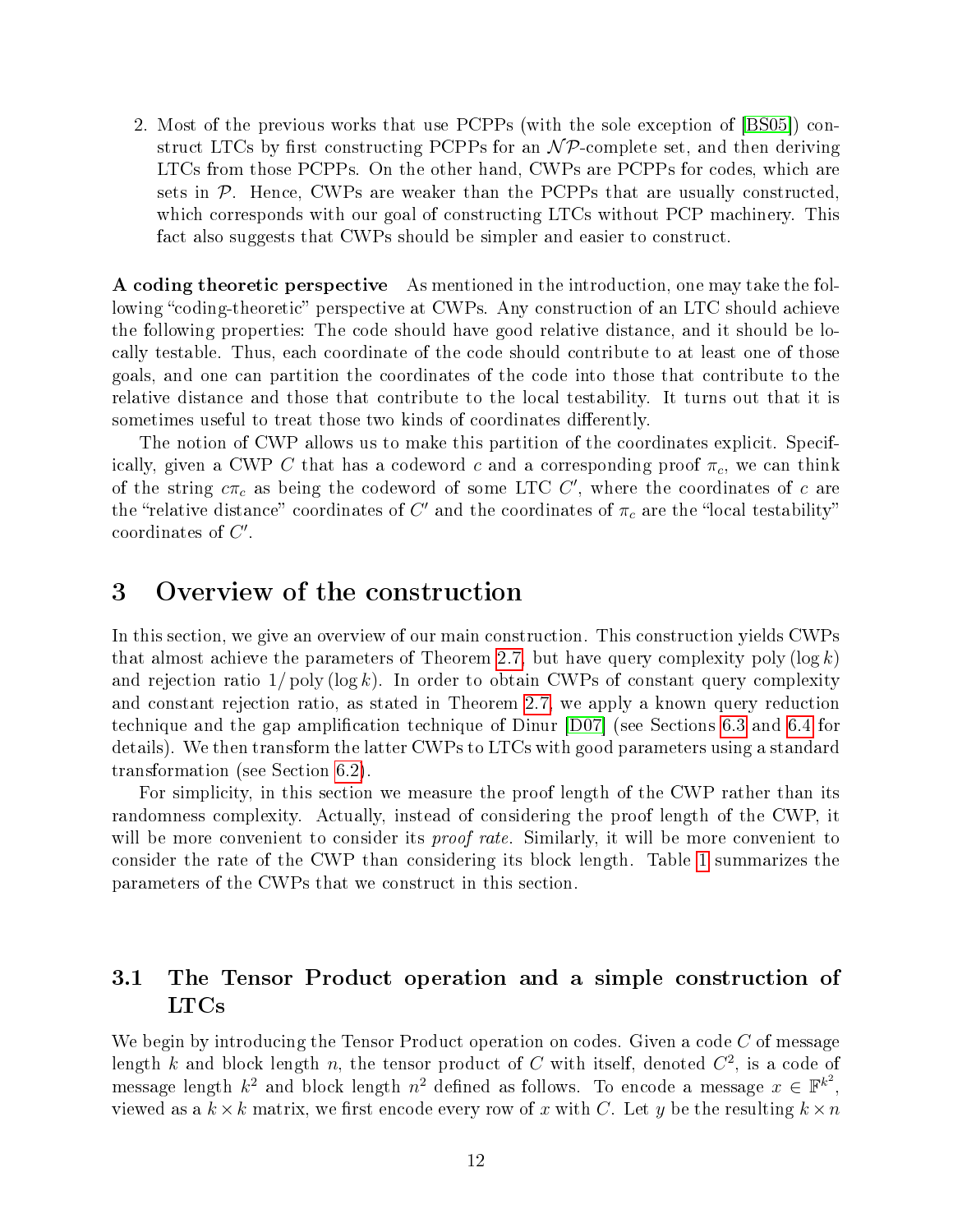| Parameter name    | Parameter value         |
|-------------------|-------------------------|
| Message length    | k                       |
| Rate              | $\Omega(1)$             |
| Relative distance | $\Omega(1)$             |
| Proof rate        | $1/\text{poly}(\log k)$ |
| Query complexity  | $\text{poly}(\log k)$   |
| Rejection ratio   | $1/\text{poly}(\log k)$ |

<span id="page-12-0"></span>Table 1: The parameters of the main construction of CWPs

matrix. We then encode every column of y with C, and define the resulting  $n \times n$  matrix to be  $C<sup>2</sup>(x)$ . Note that if C has rate R, then  $C<sup>2</sup>$  has rate  $R<sup>2</sup>$ . It is also easy to prove that if C has relative distance  $\delta$  then the relative distance of  $C^2$  is  $\delta^2$  (see [\[S01,](#page-58-5) Lecture 6]).

The tensor product is one of the simplest ways to obtain a code of large message length from a code of small message length. Since a code with constant message length is trivially locally testable, we can hope to construct locally testable codes with large message length by repeatedly applying tensor product to a code with constant message length. In order to implement this idea, we need to show that if  $C$  is a locally testable code, then  $C^2$  is locally testable with related parameters.

One can show, using the linearity of C, that the codewords of  $C^2$  are exactly the  $n \times n$ matrices all of whose rows and columns are codewords of  $C$  (see [\[S01,](#page-58-5) Lecture 6]). If  $C$  is locally testable, then this fact suggests the following natural verifier for  $C^2$ : Given an  $n \times n$ matrix to be tested, the verifier chooses either a random row or a column of the matrix, and invokes the verifier of C to test whether this row/column is a codeword of C.

Does this natural verifier "work"? It turns out that while in some important cases the answer is "yes" (see  $[PS94, DSW06]$  $[PS94, DSW06]$ ), in the general case, the answer is "no" (see [\[V05,](#page-58-7) [CR05,](#page-57-9) [GM07a\]](#page-57-10)). However, we assume for now that that the answer is "yes" also in the general case. Specifically, we assume the following:

Simplifying Assumption for LTCs: There exists a constant  $\alpha \leq 1$  such that given a  $(q, \tau, \varepsilon)$ -locally testable code C, the code C<sup>2</sup> is  $(q, \tau, \alpha \cdot \varepsilon)$ -locally testable with respect to the verifier that chooses a random row/column and tests it.

In Section [3.3,](#page-19-0) we describe how the simplifying assumption can be removed by using a result of Ben-Sasson and Sudan [\[BS04\]](#page-57-6) and making an assumption regarding the structure of the code C.

Using the simplifying assumption, we can give a simple construction of locally testable codes: Suppose we wish to construct a locally testable code with message length  $k$ . For some constant  $k_0$ , let  $C_0$  be a code with message length  $k_0$ . The code  $C_0$  is trivially locally testable with query complexity  $k_0$ , distance threshold  $1/k_0$  and rejection probability 1. We now define a sequence of codes  $\{C_i\}_i$  by setting  $C_{i+1} = C_i^2$ . It is easy to see that  $C_{\log \log_{k_0} k}$  has message length  $k$ , and that it is locally testable with query complexity  $k_0$ , distance threshold  $1/k_0$ , and rejection probability  $1/\text{poly}(\log k)$ .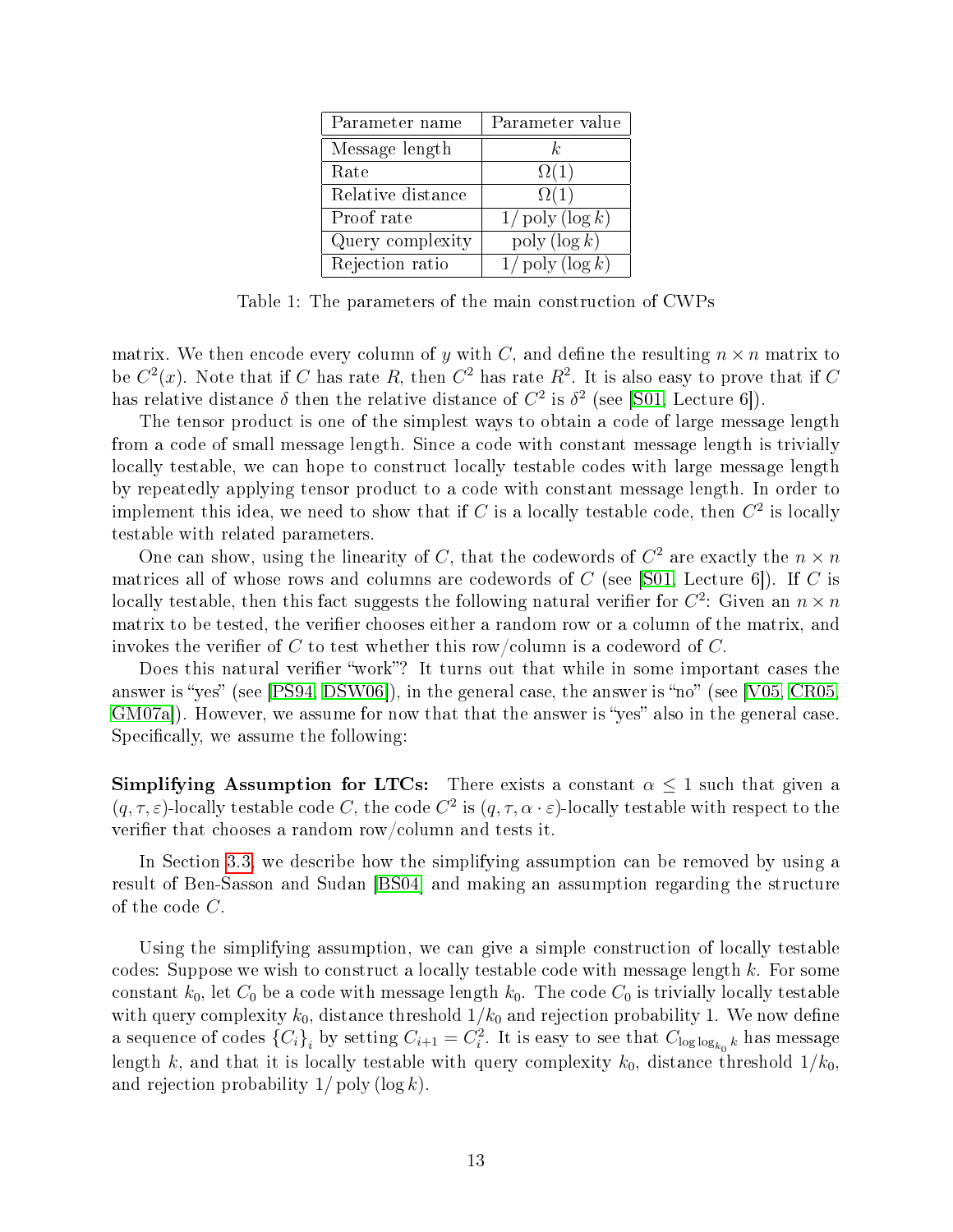This construction of locally testable codes is very simple, but the codes it yields are very poor: The rate and relative distance of  $C_{\log \log_{k_0} k}$  are  $1/\text{poly}(k)$ . In the next subsection we show that additional ideas may improve both parameters.

## <span id="page-13-1"></span>3.2 A simplified construction of CWPs with good parameters

Recall that our final goal is to construct LTCs with rate  $1/\text{poly}(\log k)$  and relative distance  $\Omega(1)$ . The simple construction of Section [3.1](#page-11-1) falls short of achieving those parameters, and only achieves rate and relative distance of  $1/\text{poly}(k)$ . Recall that this construction is working in iterations, where the i-th iteration applies tensor product to the LTC  $C_{i-1}$  and creates the LTC  $C_i$ . Observe that the reason that this construction has such poor rate and relative distance is that in every iteration the rate and relative distance are *squared*. If we can change the way a single iteration works so that in every iteration the rate will decrease only by a constant factor and the relative distance will be maintained, then we will get LTCs with the parameters we want. We now describe how this idea can be implemented in the context of CWPs.

| Parameter name    |               |                                                        |
|-------------------|---------------|--------------------------------------------------------|
| Message length    | k,            | $k^2$                                                  |
| Rate              | R.            | R                                                      |
| Relative distance |               |                                                        |
| Proof rate        |               | $\gamma \cdot P$ for a constant $\gamma < 1$           |
| Query complexity  | $\mathfrak q$ | $\beta \cdot q$ for a constant $\beta > 1$             |
| Rejection ratio   | $\varepsilon$ | $\alpha \cdot \varepsilon$ for a constant $\alpha < 1$ |

We design a transformation that transforms a CWP  $C$  into a CWP  $C'$  with the following effect on the parameters:

<span id="page-13-0"></span>Table 2: The effect of a single iteration

Having designed a transformation as stated in Table [2,](#page-13-0) we construct CWPs with the parameters stated in Table [1](#page-12-0) by starting with a trivial CWP of constant message length and iteratively applying the transformation for  $O(\log \log k)$  iterations. The transformation consists of three basic operations:

- 1. Tensor Product In order to square the message length, we use the tensor product operation. We extend the tensor product operation to the setting of CWPs in Section [3.2.1.](#page-14-1)
- 2. Random Projection This operation increases the rate. See Section [3.2.2](#page-14-0) for details.
- 3. Distance Amplication This operation increases the relative distance. See Section [3.2.3](#page-16-0) for details.

By applying the basic operations one after the other, we obtain the transformation stated in Table [2.](#page-13-0) In the rest of this subsection, we describe each of the operations in detail.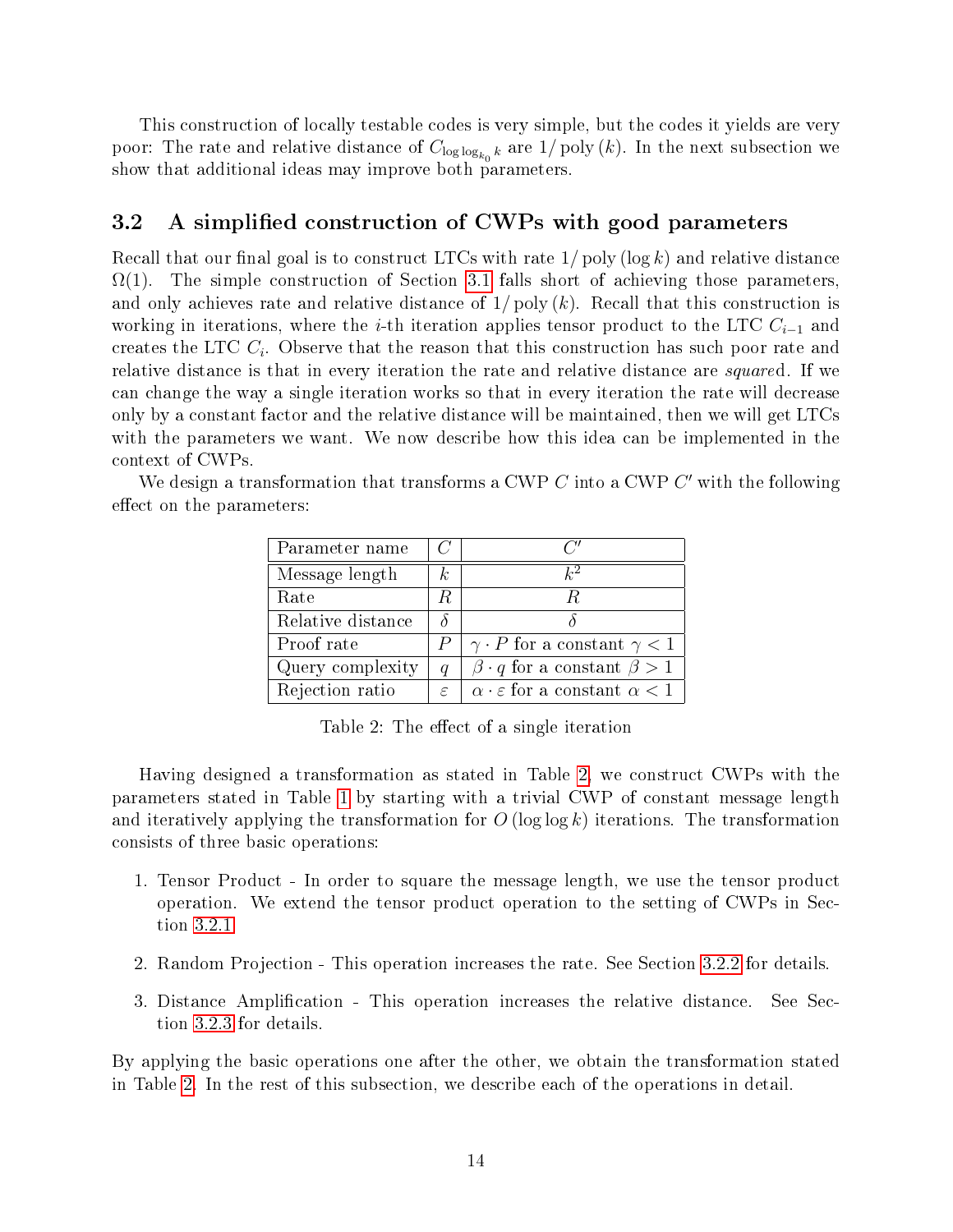#### <span id="page-14-1"></span>3.2.1 Tensor product of CWPs

Let  $C: \mathbb{F}^k \to \mathbb{F}^n$  be a CWP with a verifier V. We would like the code  $C^2$  to be CWP with related parameters. In order to verify  $C^2$ , we wish to use the natural verifier that given an  $n \times n$  matrix, emulates V on a random row/column. But, in contrast to the case of LTCs, in the case of CWPs the verifier  $V$  needs to be given oracle access to a proof string in addition to the row/column it tests. We therefore define the proof string of a codeword c of  $C^2$ , that is viewed as an  $n \times n$  matrix, to be the collection of the proof strings that correspond to each row and column of  $c$  (as a codeword of  $C$ ).

We define the verifier  $V'$  of  $C^2$  as follows: Given oracle access to a tested string w and a proof string  $\pi$ , the verifier V' views w as an  $n \times n$  matrix and interprets  $\pi$  as a collection of strings  $\pi_1, \ldots, \pi_{2n}$  such that every string  $\pi_i$  corresponds to some row or column of w. The verifier  $V^\prime$  then chooses a random row/column and emulates the verifier  $V$  with oracle access to this row/column and to its corresponding proof string  $\pi_i$ . The verifier  $V'$  accepts if and only if the emulation of V accepts.

Clearly, if w is a codeword of  $C^2$  and every string  $\pi_i$  is a proof string of the corresponding row/column, then the verifier  $V^\prime$  accepts. In order to deal with the rejection ratio, we extend our simplifying assumption as follows:

**Simplifying Assumption for CWPs:** There exists a constant  $\alpha \leq 1$  such that given a  $(q, \varepsilon)$ -CWP C, the code  $C^2$  is a  $(q, \alpha \cdot \varepsilon)$ -CWP with respect to the verifier and proof strings described above.

As before, if C has rate R and relative distance  $\delta$ , then  $C^2$  has rate  $R^2$  and relative distance  $\delta^2$ . A new feature of the tensor product for CWPs is the proof rate: If C has block length  $n$  and proof length  $m,$  then  $C^2$  has proof length of  $2n\cdot m$  . This means that if  $C$  has proof rate P, then  $C^2$  has proof rate  $\frac{1}{2} \cdot R \cdot P$ . A crucial point now becomes visible - the tensor product does not square  $P$ , but rather multiplies it by  $R$ .

#### <span id="page-14-0"></span>3.2.2 Random Projection

In this subsection we describe the random projection operation, which we use to improve the rate of the CWPs. Let  $C: \mathbb{F}^k \to \mathbb{F}^n$  be a CWP. The most straightforward way to increase the rate of C is to project C to a subset  $S \subseteq [n]$ . This poses two problems:

- 1. The function  $C_{\vert S}$  does not necessarily have a good relative distance. Moreover,  $C_{\vert S}$ may not be one-to-one.
- 2. The function  $C_{|S}$  may not be a CWP. In particular, we can no longer use the verifier of  $C$ , because this verifier may query one of the coordinates that were projected out.

The first issue is solved by choosing the subset  $S \subseteq [n]$  uniformly at random. It can be shown that if S is a sufficiently large random set, then with high probability the function  $C_{|S}$  is a code that maintains the relative distance of  $C$  up to a constant factor. The second issue is solved by providing the verifier of  $C$  with the "missing coordinates" in the proof string. That is, for every  $c \in C$ , we define the proof string of the codeword  $c_{|S} \in C_{|S}$  to contain  $c_{|[n] \setminus S}$  in addition to the proof string of c. We refer to the operation of choosing a random subset of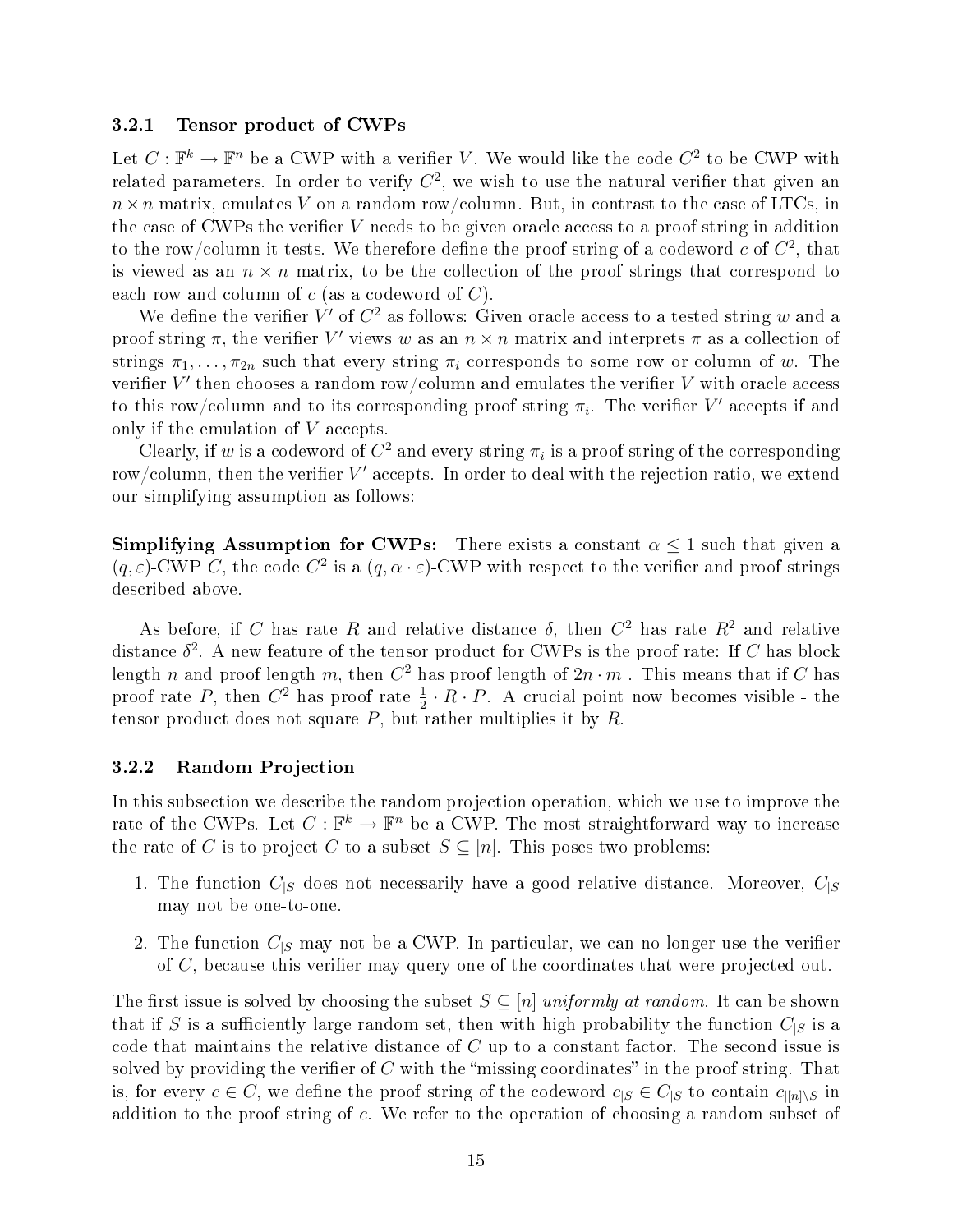|                     |                  | Parameter Name   Initial CWP   After Tensor Product | After Random Projection                                              |
|---------------------|------------------|-----------------------------------------------------|----------------------------------------------------------------------|
| Message length      |                  |                                                     |                                                                      |
| <b>Block Length</b> | $\boldsymbol{n}$ | $n^{\mu}$                                           | $k^2/R = k \cdot n$                                                  |
| Proof Length        | $m \geq n$       | $2n \cdot m$                                        | $2n \cdot m + n^2 - k \cdot n < 4n \cdot m$                          |
| Rate                |                  | $\,R^2$                                             |                                                                      |
| Proof rate          | $P \leq R$       | $\frac{1}{2} \cdot R \cdot P$                       | $\frac{k^2}{2n \cdot m+n^2-k \cdot n} > \frac{1}{4} \cdot R \cdot P$ |

<span id="page-15-0"></span>Table 3: The effect of a single iteration on the parameters of a CWP whose block length is shorter than its proof length.

the coordinates, projecting the code to this subset, and moving the other coordinates to the proof part as Random Projection.

At first glance, including the missing coordinates in the proof part seems weird. Our goal in projecting out those coordinates was reducing the redundancy of  $C$ . If we just move those coordinates from the codeword part to the proof part, it seems that we do not gain anything in terms of redundancy.

One of the most important observations of this work is that decreasing the block length of a CWP at the expense of increasing its proof length is *beneficial*. The reason is that while the tensor product operation squares the block length, it only multiplies the proof length by a factor that depends on the block length. Thus, decreasing the block length of a CWP C improves the proof length of  $C^2$ . This effect turns out to be very significant, and therefore moving coordinates from the codeword part to the proof part, while not giving an "immediate" gain in the redundancy (in C), is beneficial in the "long run" (in  $C^2$ ).

To see it, suppose that a single iteration of our construction consisted of applying a tensor product to the CWP, and then applying random projection to the CWP to increase its rate back to what it was before the tensor product. Consider the effect of applying such iterations to a CWP of code rate R and proof rate P. Assume that  $P \leq R$ , and note that in such case the random projection decreases the proof rate by a factor of at most 2. After the first iteration, the CWP will have code rate R and proof rate  $\frac{1}{4} \cdot R \cdot P$ , because the tensor product multiplies the proof rate by  $\frac{1}{2} \cdot R$  and the random projection multiplies the proof rate by  $\frac{1}{2}$  (since we assume  $P \leq R$ ). After the second iteration, the CWP will have code rate R and proof rate  $(\frac{1}{4})$  $\frac{1}{4} \cdot R$ )<sup>2</sup> · P. In general, after *i* iterations the CWP will have code rate R and proof rate  $\left(\frac{1}{4}\right)$  $\frac{1}{4} \cdot R$ )<sup>*i*</sup>  $\cdot$  *P*. It is now easy to see the benefit of the random projection by comparing this construction with the construction of Section [3.1,](#page-11-1) in which after  $i$  iterations the CWP had code rate of  $R^{2^i}$ . Table [3](#page-15-0) summarizes this example.

We conclude that, by using random projection to maintain the code rate the same in all iterations, we can make the proof rate decrease by only a constant factor in each iteration, as stated in Table [2.](#page-13-0)

Remark 3.1. Once we use the operation of Random Projection, our construction ceases to be explicit in the usual sense, because the set of projected coordinates was selected at random. Note that the only reason we need the set of coordinates to be random is that we need the projection to preserve the relative distance of the code. Thus, if we could deterministically find a set of coordinates such that if we project the code to this set, the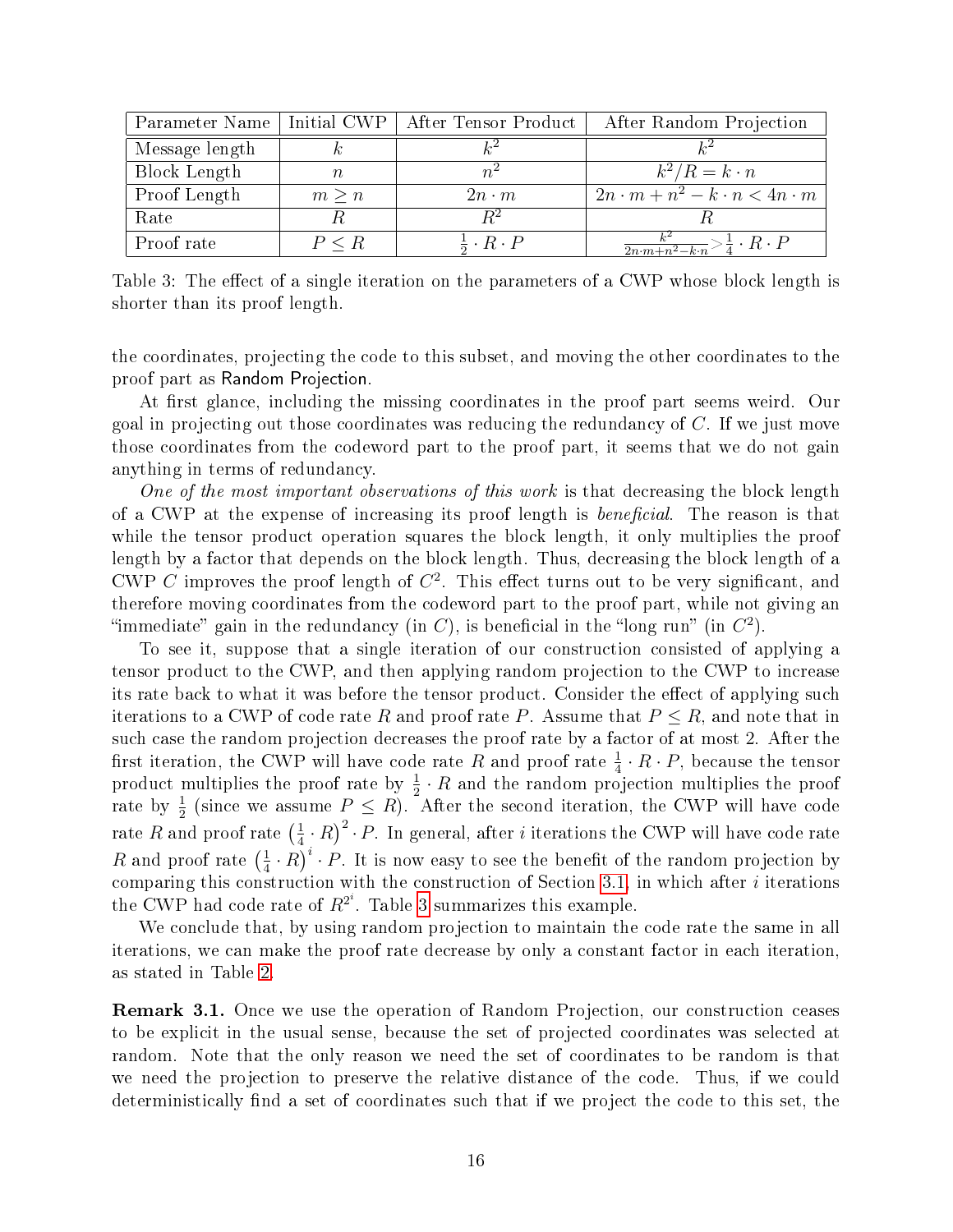relative distance is preserved up to a constant factor, then our construction would have been explicit.

#### <span id="page-16-0"></span>3.2.3 Distance Amplication

In this subsection we describe the distance amplification operation, which we use to improve the relative distance of the CWPs. Specifically, we present a distance amplification procedure that can increase the relative distance of a code from any constant to any constant that is smaller than  $\frac{F|-1}{F|}$ , while decreasing the rate by only a constant factor. We comment that  ${\rm similar~distance~amplification~procedures~are~known~in~coding~theory~literature~for~quite~some}$ time (see, e.g., [\[ABNNR92\]](#page-56-3)). Our contribution is merely observing that these procedures preserve local testability.

Let  $C: \mathbb{F}^k \to \mathbb{F}^n$  be a code with relative distance  $\delta$ . We wish to improve the relative distance of C while not decreasing its rate by too much. In order to do so, we take the following view on the relative distance of  $C$ : Consider the "experiment" that given a nonzero codeword  $c \in C$ , chooses a random coordinate  $i \in [n]$  and "succeeds" if  $c_i$  is non-zero. Since the relative distance of  $C$  is the minimal weight of a non-zero codeword of  $C$ , the probability that the above experiment succeeds is  $\delta$ . Furthermore, the experiment tosses only  $\log n$  coins.

Observe that improving the relative distance of  $C$  while incurring only a small loss to the rate of  $C$  is analogous to increasing the success probability of the above experiment while not tossing too many additional coins. One possible way of improving the success probability in a randomness efficient manner is taking random walks on expander graph. Let  $G$  be a d-regular expander on n vertices with relative second eigenvalue  $\lambda$ . We identify the vertices of  $G$  with the coordinates of  $c$ . The probability that a random walk of length  $t$  of  $G$  hits a coordinate i such that  $c_i \neq 0$  is at least  $1 - (1 - \delta + \lambda)^t$ . Furthermore, such a random walk tosses only  $\log n + t \log d$  coins.

We adapt the above method to the problem of improving the relative distance of  $C$ . Define a code  $C': \mathbb{F}^k \to (\mathbb{F}^{t+1})^{d^tn}$  as follows (Note that the codewords of  $C'$  are over the alphabet  $\mathbb{F}^{t+1}$ : Let  $x \in \mathbb{F}^k$  be a message. We identify every coordinate of  $C(x)$  with a vertex of G and every coordinate of  $C'(x)$  with a walk of length t on G. Now, for every walk  $(i_0, \ldots, i_t) \in [n]^t$  of length t on G we define the coordinate of  $C'(x)$  that corresponds to  $(i_0, \ldots, i_t)$  to be

<span id="page-16-1"></span>
$$
C'(x)_{(i_0,\dots,i_t)} \stackrel{\text{def}}{=} (C(x)_{i_0},\dots,C(x)_{i_t}) \in \mathbb{F}^{t+1}
$$
 (1)

By the discussion above, the relative distance of C' is at least  $1-(1-\delta+\lambda)^t$ . We finish the distance amplification procedure with reducing the alphabet of  $C'$  back to  ${\mathbb F}$  by concatenating C' with some good inner code over the alphabet  $\mathbb F$ . Let  $\text{DistAmp}(C)$  denote the result of the concatenation. By choosing  $t$  to be a sufficiently large constant and by choosing an inner code of sufficiently large relative distance, we can amplify the relative distance of  $C$  to any constant less than  $\frac{F[-1]}{F}$ , while decreasing the rate of C only by a constant factor which depends on t and on the inner code.

**The local testability of**  $DistAmp(C)$  In order to use the distance amplification procedure, we need to show that if C is a CWP then so is  $DistAmp(C)$ . We sketch the argument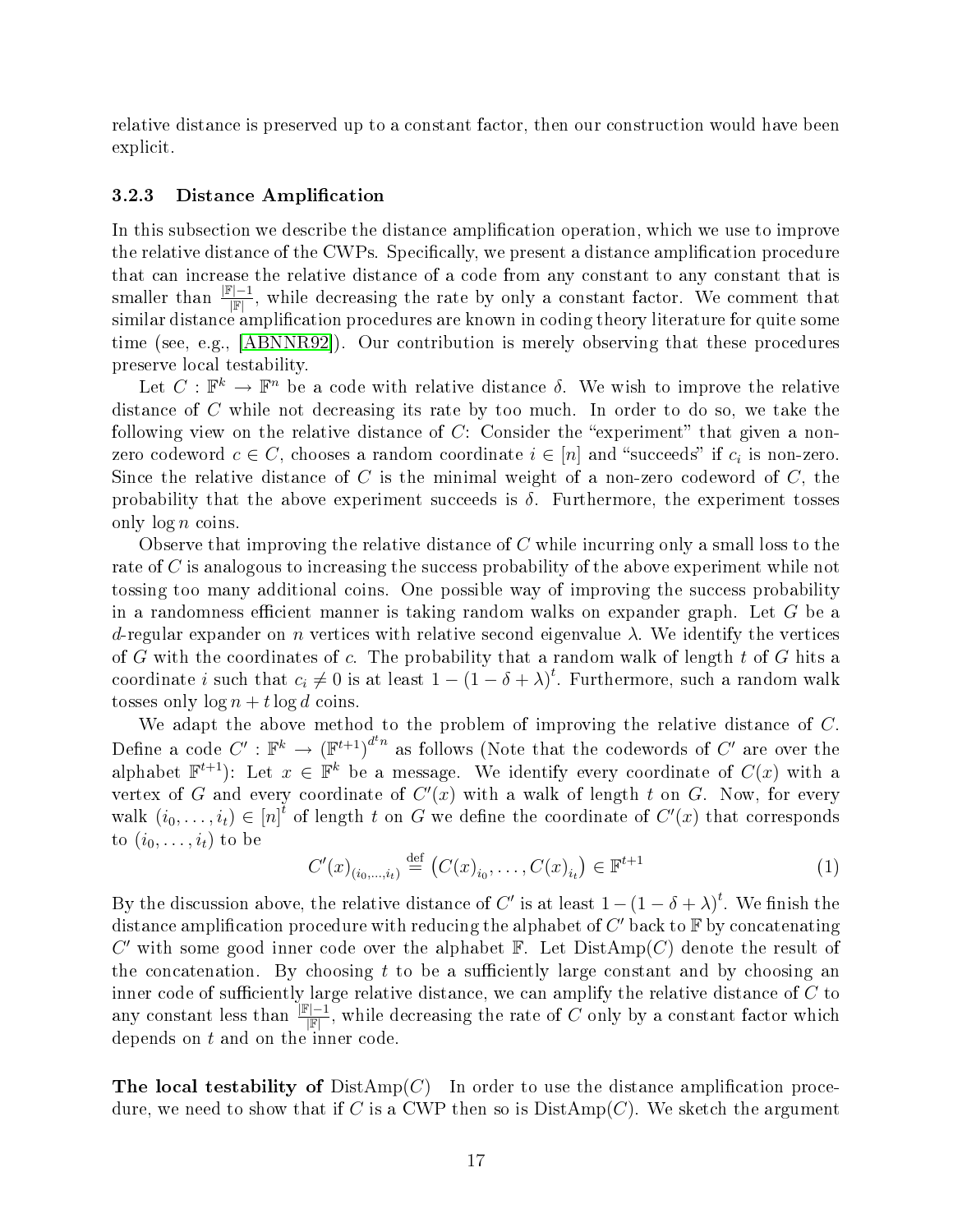below.

Assume that  $C$  is a CWP. We begin by observing that  $C'$  is a CWP: The reason is that the transformation from  $C(x)$  to  $C'(x)$  that was described in Equation [1](#page-16-1) can be viewed as applying a certain repetition code to  $c$ . Thus, verifying that a string is a codeword of  $C'$ amounts to testing a repetition code and emulating the verifier of  $C$ .

Now, to show that  $DistAmp(C)$  is a CWP, observe that a verifier for  $DistAmp(C)$  can emulate the verifier of  $C'$  as follows: Whenever the verifier of  $C'$  queries a coordinate i, the verifier of  $DistAmp(C)$  reads the supposed encoding of the coordinate i, checks that it is a legal codeword of the inner code, and uses it to answer the query of the verifier of  $C^{\prime}.$ 

Note that the verifier of  $\text{DistAmp}(C)$  uses more queries than the verifier of C. Specifically, every time we apply distance amplification to a CWP, its query complexity increases by a constant factor. However, we can afford this increase, since it still matches the parameters stated in Table [2.](#page-13-0)

Remark 3.2. The distance amplication procedure described above is only one way out of many to improve the relative distance of a code. A similar way was described in [\[ABNNR92\]](#page-56-3), who used neighborhoods of vertices in a bipartite expander instead of random walks on a non-bipartite expander. Furthermore, as explained above, the intuition of the distance ampli fication comes from amplifying hitting probabilities, and therefore any randomness efficient hitter can be used for distance amplification. For example, one could take neighborhoods of vertices in a disperser instead of a bipartite expander.

#### 3.2.4 The construction so far

Using the ideas described in this subsection, we can now present a simplied construction of CWPs with good parameters. Suppose we wish to construct a CWP of message length k, rate R and relative distance  $\delta$ . For some constant  $k_0$ , let  $C_0$  :  $\mathbb{F}^{k_0} \to \mathbb{F}^{n_0}$  be a code with rate R and relative distance  $\delta$ . The code  $C_0$  is trivially a CWP with query complexity  $n_0$ , rejection ratio 1 and proof length 0. We define a sequence of CWPs  $\{C_i\}_i$ , where the CWP  $C_{i+1}$  is obtained from from  $C_i$  as follows:

- 1. Apply tensor product to  $C_i$  and define  $C_i^{\mathrm{TP}}$  to be  $C_i^2$ .
- 2. Apply random projection to  $C_i^{\mathrm{TP}}$  to improve its rate to  $R.$  Let  $C_i^{\mathrm{RP}}$  denote the result.
- 3. Apply distance amplification to  $C^{\text{RP}}_i$  to improve its relative distance back to  $\delta$ . Set  $C_{i+1}$  to be the result.

It is not hard to see that  $C_{\log \log_{k_0} k}$  has message length  $k,$  proof rate and rejection ratio  $1/\text{poly}(\log k)$ , query complexity poly  $(\log k)$ , constant rate and constant relative distance, as stated in Table [1.](#page-12-0)

#### 3.2.5 A coding-theoretic perspective

The foregoing construction relies on the observation that the tensor product of CWPs has a better effect on the proof length than on the block length. As mentioned in the introduction, one can view this observation from a coding-theoretic perspective. We discuss this perspective on the intuitive level.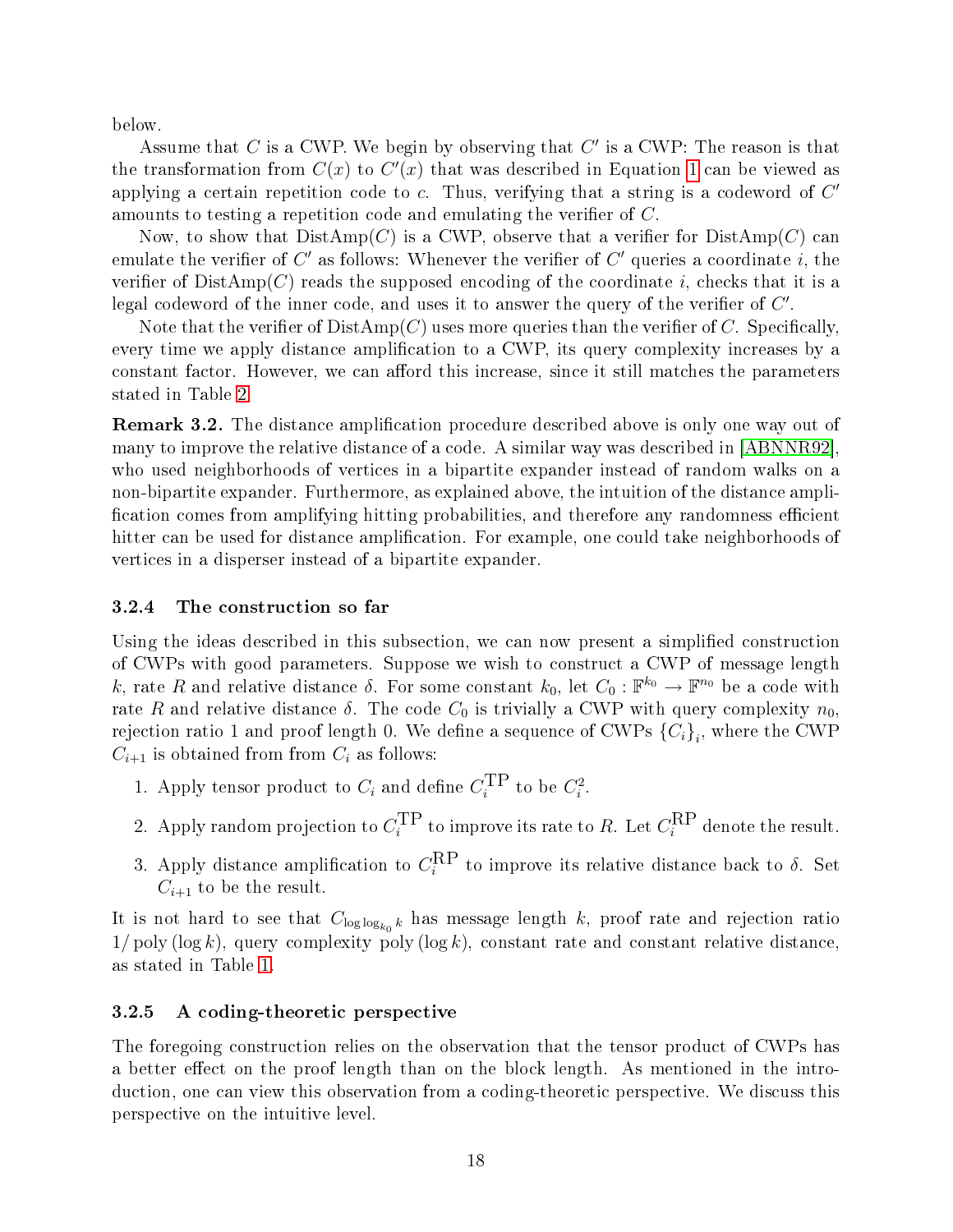Let C be an LTC that has message length k and relative distance  $\delta$ , and suppose we wish to square the message length of C. The straightforward way to construct an LTC of message length  $k^2$  from  $C$  is as follows: Given a message of length  $k^2$ , partition it to  $k$  blocks of length  $k$ , and encode each of them with  $C$ . The code that results from this method has message length  $k^2$ , as we wanted. This code also has the same rate as  $C,$  and it can be easily shown that this code is locally testable. The problem is that this code will have relative distance  $\delta/k$ ; that is, this method decreases the relative distance by a factor of k, which we can not possibly afford in our construction.

Indeed, the main reason we use the tensor product operation in our construction is because we want to increase the message length of C without decreasing its relative distance by too much. However, as noted in Section [3.1,](#page-11-1) using the tensor product operation creates a new problem, as this operation squares the rate of the code.

We now argue that by taking a closer look at  $C$ , we can actually make the tensor product more efficient. Let  $n'$  denote the block length of C. As an LTC, C should achieve two goals: it should have good relative distance, and it should be locally testable. Thus, each of the  $n'$  coordinates of C should contribute to achieving at least one of those goals - or otherwise this coordinate is redundant and can be dropped. Suppose that among the  $n'$  coordinates, there are n coordinates that contribute to the relative distance of  $C$ , and  $m$  coordinates that contribute to the local testability of C. The crucial point is that since the tensor product operation is aimed at maintaining the relative distance of  $C$ , we can apply the tensor product operation only to the n "relative distance" coordinates of  $C$ , and treat the m "local testability" coordinates in a different and more efficient way.

More concretely, we can transform C into a code C' of message length  $k^2$  as follows: A codeword of C' consists of three parts. The first part is an  $n \times n$  matrix, that has the property that each row and each column of the matrix form the  $n$  "relative distance" coordinates of some codeword of  $C.$  The second part of the codeword of  $C^{\prime}$  contains for each row of the matrix the m "local testability" coordinates of the codeword of  $C$  to which the row corresponds. The third part of the codeword of  $C'$ is the same as the second part with respect to the columns of the matrix. Thus, C' has block length  $n^2 + 2nm$ , which is considerably better then the block length of  $C^2$  (which is  $(n+m)^2$ ) if m is significantly larger than n.

This transformation from  $C$  to  $C'$  is not without problems, and indeed, our construction uses somewhat more complicated ideas. However, this transformation might serve as a coding-theoretic intuition for why our construction works. In particular, this transformation demonstrates the importance of maintaining the separation between the "relative distance" coordinates of an LTC to its "local testability" coordinates. Indeed, this is the reason we use the notion of CWP in our construction: This notion provides the formal way of separating the two kinds of coordinates, where the "proof strings" correspond to the "local testability" coordinates of the LTC, and the "codewords" corresponds to the "relative distance" coordinates.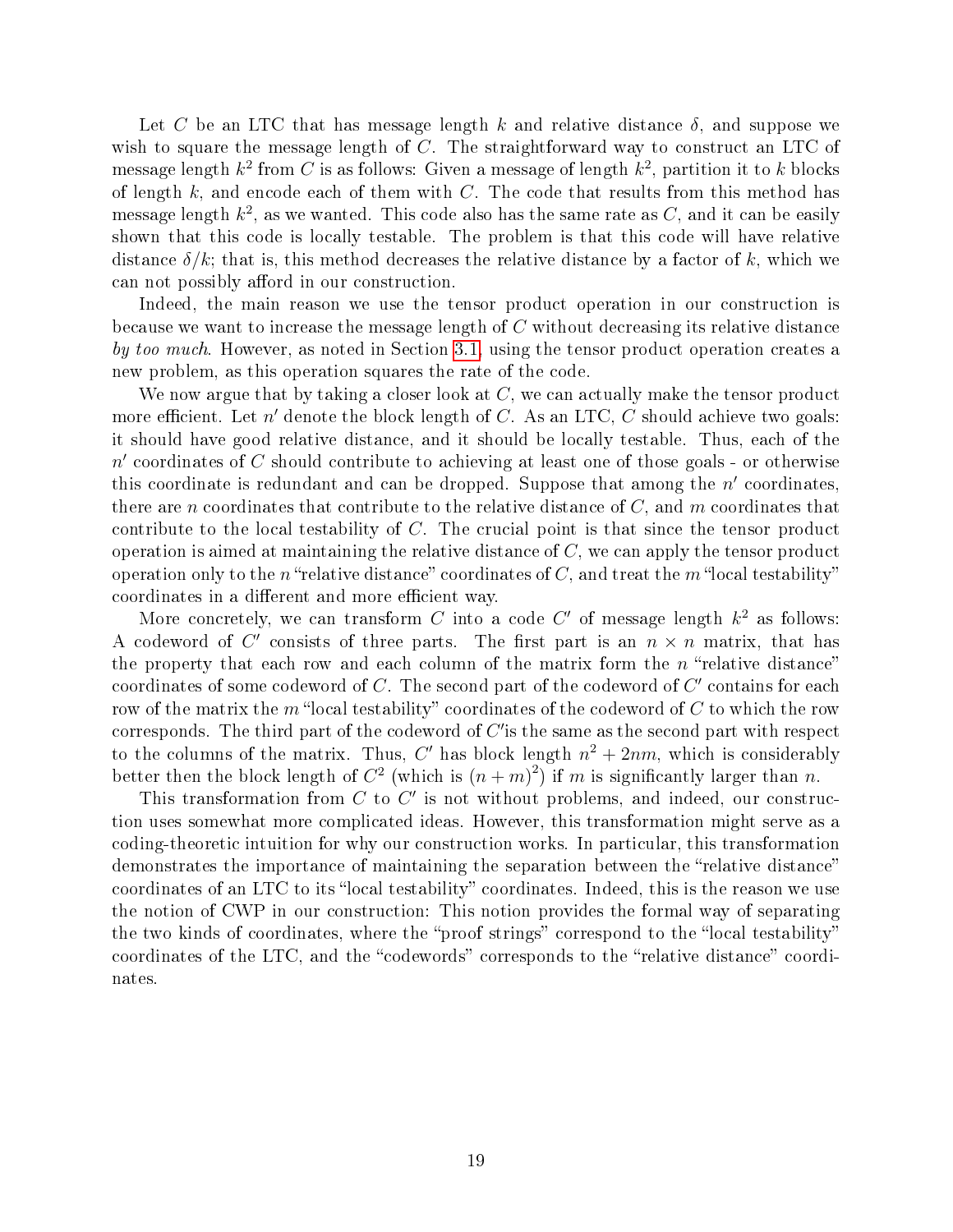## <span id="page-19-0"></span>3.3 Removing the simplifying assumption and the Full Construction

A crucial issue, of course, is removing the simplifying assumption (of Section [3.2.1\)](#page-14-1). Recall that this assumption is that for every CWP  $C$ , the code  $C^2$  is a CWP with related parameters. This assumption is *not true* in general. However, we can use a special case (presented in [\[BS04\]](#page-57-6)) for which the assumption is true in order to make our construction work. The result of [\[BS04\]](#page-57-6) says, roughly, that if a CWP  $C$  is of the form  $C=C_s^2$  for some code  $C_s$ , then  $C^2$ is a CWP with related parameters (Note that  $C_s$  is not necessarily a CWP). We note that the result of [\[BS04\]](#page-57-6) uses a slightly more sophisticated verifier for  $C^2$  than the row/column verifier we used before. We describe this verifier in Section [3.3.1.](#page-19-1)

We say that a code C is of a square form if there exists a code  $C_s$  such that  $C = C_s^2$ . In order to use the result of [\[BS04\]](#page-57-6), we need to make sure that every CWP to which we apply tensor product is of a square form. To do so, we will maintain this form as an invariant throughout the iterations of our construction: We will start with an initial CWP that is of a square form, and then show that every iteration preserves the square form. In order to show that a single iteration preserves the square form, we will need to modify the random projection and distance amplication operations such that they preserve the square form (while the tensor product trivially preserves the square form). In Section [3.3.2,](#page-20-0) we describe the required modification of the random projection and the distance amplification operations.

#### <span id="page-19-1"></span>3.3.1 The Axis Parallel Planes Test

Let  $C_s$  be a code with block length  $n_s$ , and let  $C = C_s^2$  be a CWP with block length  $n = n_s^2$ . Recall that the codewords of  $C^2$  are the matrices such that each of their rows and columns is a codeword of  $C.$  We now view the code  $C^2$  as follows:  $C^2$  has block length  $n_{s,\cdot}^4$  and we view the strings of length  $n_s^4$  as 4-dimensional hypercubes with coordinates in  $\left[n_s\right]^4$ . Taking this view, one can show that a string  $w \in \mathbb{F}^{n_s^4}$  is a codeword of  $C^2$  if and only if every restriction of w to an axis parallel plane of the hypercube is a codeword of  $C$  (see Section [4.1.1](#page-22-1) for details).

The latter characterization of the codewords of  $C^2$  suggests the following "planes verifier" for  $C^2$ : Given a tested string w, the verifier views w as a 4-dimensional hypercube, chooses a random axis parallel plane of w and verifies that it is a codeword of  $C$  (by emulating the verifier of C). It turns out that this verifier works well. Using a result of  $[BS04]$ , we show that if C is a CWP with rejection ratio  $\varepsilon$ , then  $C^2$  with respect to the planes verifier is a CWP with rejection ratio  $2^{-32} \cdot \varepsilon$  (see Section [4.1](#page-22-2) for details). Note that in order for the "planes verifier" to work, it needs to be given access to the proof strings of all the axis parallel planes. Thus, the proof string of a codeword c of  $C<sup>2</sup>$  will consist of the proof strings that prove that each axis parallel plane of  $c$  is a codeword of  $C$ . It can be shown that if  $C$  has block length  $n = n_s^2$  and proof length  $m$ , then  $C^2$  has proof length  $\binom{4}{2}$  $\binom{4}{2}\cdot n\cdot m = 6\cdot n\cdot m,$ rather than  $2 \cdot n \cdot m$  as in Section [3.2.1.](#page-14-1) However, the extra factor of  $3$  is immaterial.

**Remark 3.3.** The result of [\[BS04\]](#page-57-6) only holds if  $C_s$  has a sufficiently large relative distance (i.e., greater than  $\sqrt[4]{\frac{7}{8}}$  $\frac{7}{8}$ ). Thus, we will have to make sure that the relative distance of  $C_s$ is that large. Such relative distance can be achieved using the distance amplication. The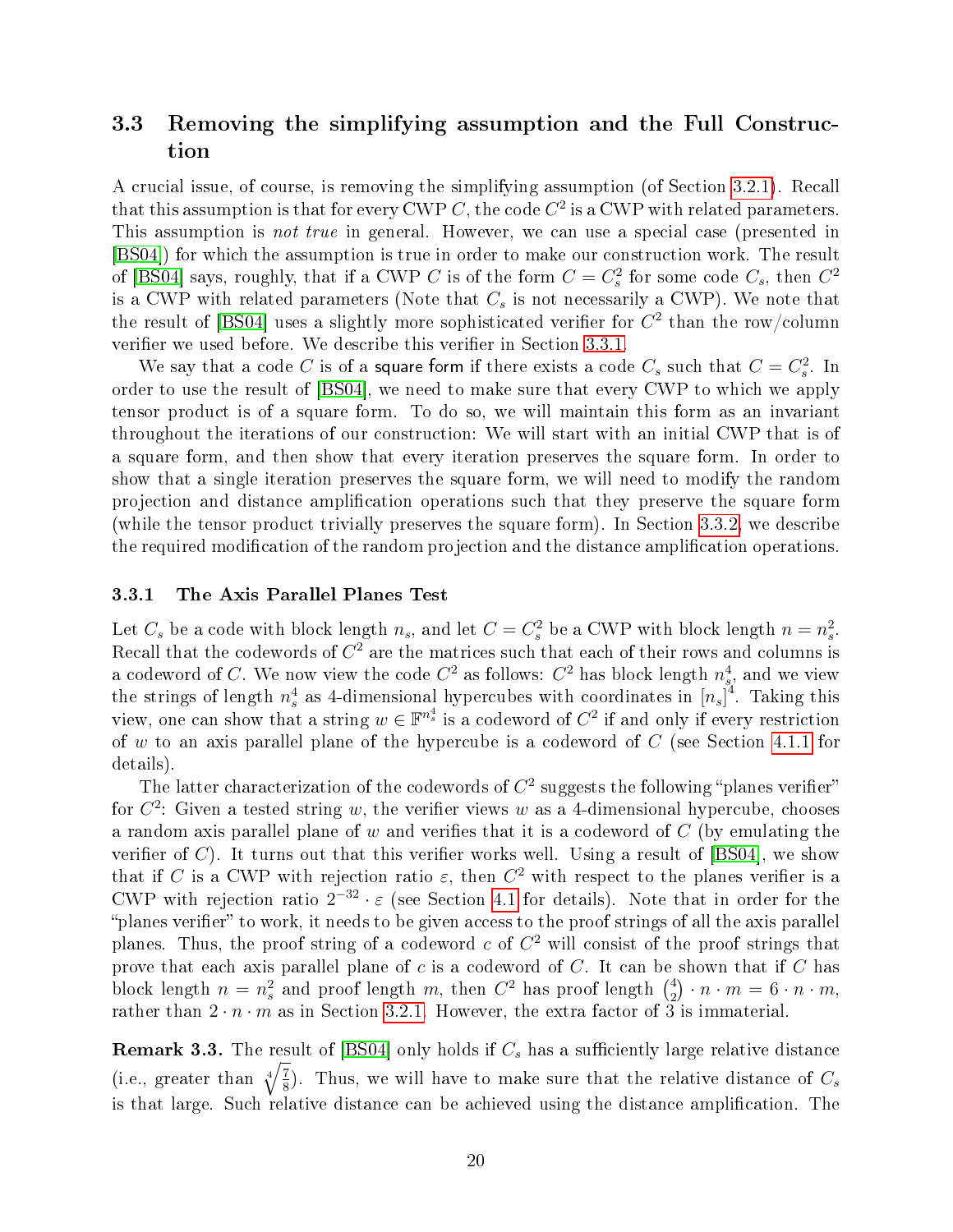need to have codes of such high relative distance is the reason why we need to work with codes over some sufficiently large finite field  $\mathbb F$  instead of binary codes.

#### <span id="page-20-0"></span>3.3.2 Preserving the Square Form

In this subsection we describe how we modify the random projection and distance amplification operations such that they preserve the square form of the CWP. Let us focus for now on the random projection operation. Let  $C: \mathbb{F}^k \to \mathbb{F}^n$  be a CWP of a square form, that is,  $C = C_s^2$  for some code  $C_s : \mathbb{F}^{k_s} \to \mathbb{F}^{n_s}$ . Suppose we want to improve the rate of C. If we project C to some random subset of coordinates  $S \subseteq [n]$ , it is unlikely that that  $C_{|S}$  will be of a square form, since the probability that the subset S will have the form of a square is very low.

The solution to the problem is to apply a random projection to  $C_s$  instead of C. That is, in order to improve the rate of C, we choose a set  $T \subseteq [n_s]$  uniformly at random and take  $(C_{s|T})^2$  to be our new CWP. Clearly,  $(C_{s|T})^2$  is of a square form and has a better rate than  $C = C_s^2$ . Furthermore,  $(C_{s|T})^2$  is indeed a CWP, since  $(C_{s|T})^2 = C_{|T \times T}$ .

We use the same solution for the distance amplification operation: In order to improve the relative distance of C, we take  $(\text{DistAmp}(C_s))^2$  to be our new CWP. The code  $(\text{DistAmp}(C_s))^2$  is of a square form and has a better relative distance than C. However, it is not clear why should  $(\text{DistAmp}(C_s))^2$  be a CWP. The way of showing that  $(\text{DistAmp}(C_s))^2$ is a CWP is another novelty of this paper. Below we give a brief summary of this proof (see Section [5](#page-27-0) for details).

We begin by observing that applying distance amplification to a codeword of  $C_s$  is a linear operation - that is, there is a linear function A such that for every message  $x_s \in \mathbb{F}^{k_s}$ it holds that

$$
A(C_s(x_s)) = (\text{DistAmp}(C_s))(x_s)
$$

We proceed by viewing  $(\text{DistAmp}(C_s))^2$  as follows. In order to encode a message  $x \in \mathbb{F}^k$ with  $(\text{DistAmp}(C_s))^2$ , view x as  $k_s \times k_s$  matrix and perform the following steps:

- 1. Encode every row of x with  $C_s$ . Denote the result by  $x^1$ .
- 2. Apply A to every row of  $x^1$ . Denote the result by  $x^2$ .
- 3. Encode every column of  $x^2$  with  $C_s$ . Denote the result by  $x^3$ .
- 4. Apply A to every column of  $x^3$ . Set  $\left(\text{DistAmp}(C_s)\right)^2(x)$  to be the result.

We claim that using the linearity of  $C_s$  and  $A$ , we can switch the order of Steps 2 and 3. After switching the order, the encoding procedure of  $\left(\text{DistAmp}(C_s)\right)^2$  becomes:

- 1. Encode x with  $C = C_s^2$ . Denote the result by  $x^1$ .
- 2. Apply A to every row of  $x^1$ . Denote the result by  $x^2$ .
- 3. Apply A to every column of  $x^2$ . Set  $\left(\text{DistAmp}(C_s)\right)^2(x)$  to be the result.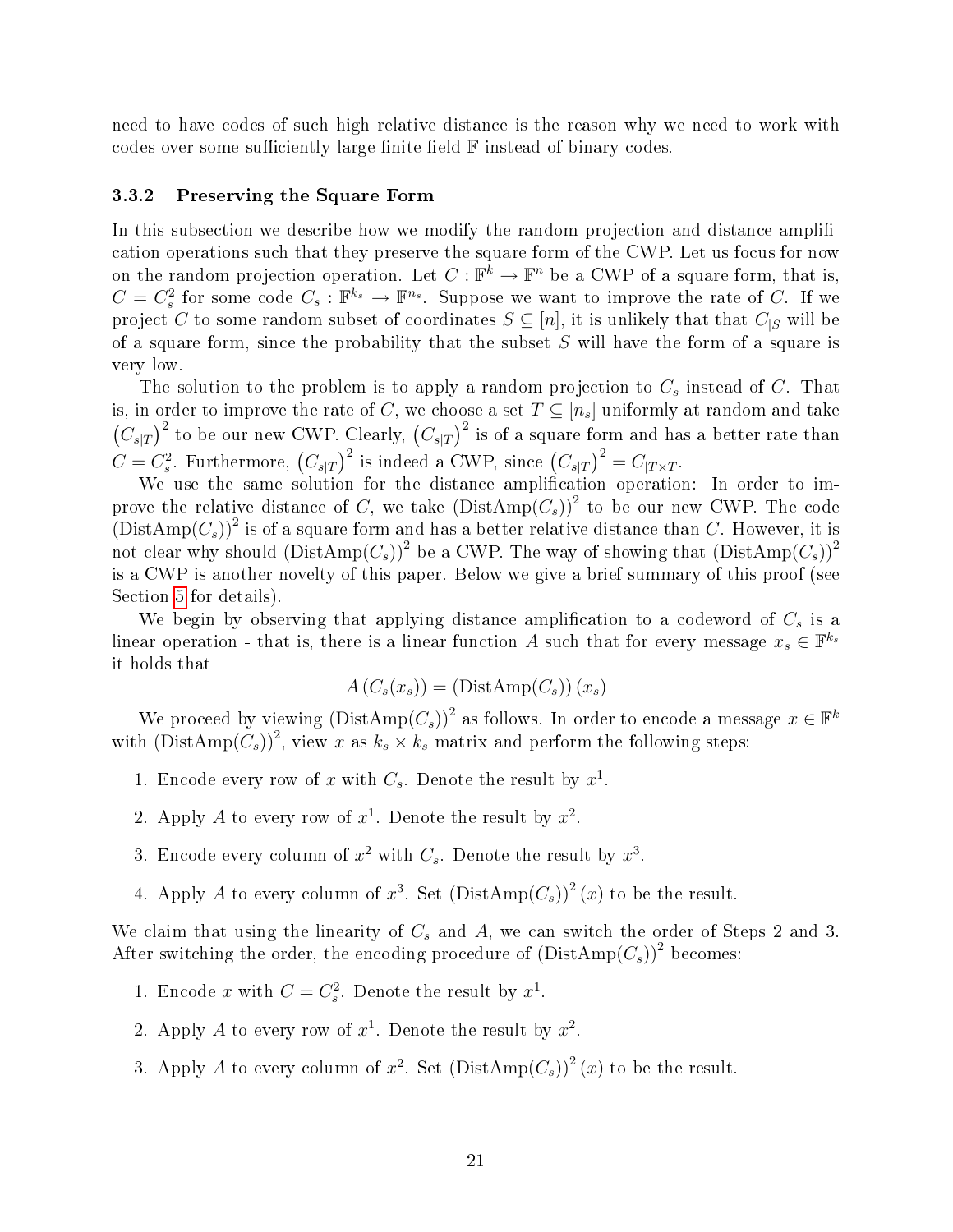Thus,  $(\text{DistAmp}(C_s))^2(x)$  is obtained by applying A many times to parts of  $C(x)$ . We next show that a verifier of  $(\text{DistAmp}(C_s))^2$  can test a candidate codeword by emulating the verifier of C. While we could prove the latter claim directly, such a proof would have been quite complicated. Instead, we develop a general framework that allows us to give a cleaner formulation of this argument.

**A general framework** In order to prove that  $(DistAmp(C_s))^2$  is a CWP, we develop a general framework for proving such claims. This framework allows us to give a simple and elegant proof of the argument sketched in this subsection, and may be of independent interest. We first define the composition of two codes to be the composition of their encoding functions. and define a non-standard notion of "repetition codes". We then examine the structure of  $(\text{DistAmp}(C_s))^2$  and observe that it can be obtained by composing C with repetition codes and permuting its coordinates. Next, we identify some simple properties such that composing a code having those properties with a CWP yields a CWP. Finally, we show that repetition codes have the aforementioned properties and conclude that  $\left(\text{DistAmp}(C_s)\right)^2$  is a CWP.

For a simple example of how a code can be obtained using repetitions and permutations, consider the code  $C'$  of Section [3.2.3](#page-16-0) (see Equation [1\)](#page-16-1), and view its codewords as strings over the alphabet  $\mathbb F$  (rather than  $\mathbb F^{t+1}$ ). Observe that the codewords of  $C'$  can be obtained by duplicating the symbols of the codewords of C and permuting their coordinates. Although the latter example may seem trivial, the framework we develop in Section [5](#page-27-0) allows expressing more complicated codes (e.g.,  $\mathrm{DistAmp}(C)$  and  $C^2)$  as results of composing  $C$  with repetition codes.

#### 3.3.3 The full construction

Suppose we wish to construct a CWP of message length  $k$ . As before, we start with a code  $C_0$  of message length  $k_0$ , rate R and relative distance  $\delta$ , and then define a sequence of codes  ${C_i}_i$ . But, this time we do *not* require that each  $C_i$  will be a CWP, but rather that each  $C_i^2$  will be a CWP. In other words, we think of the *i*-th iteration as starting with the CWP  $C_i^2$  and producing the CWP  $C_{i+1}^2$ . The code  $C_{i+1}$  is obtained from  $C_i$  as follows:

- 1. Let  $C_i^{\text{TP}} \stackrel{\text{def}}{=} C_i^2$ . The code  $(C_i^{\text{TP}})^2$  is a CWP with respect to the planes verifier (of Section [3.3.1\)](#page-19-1).
- 2. Let  $C^{\text{RP}}_i$  be the result of applying a random projection to  $C^{\text{TP}}_i$ . The code  $\left(C^{\text{RP}}_i\right)^2$ is a CWP since  $\left(C_i^{\text{TP}}\right)^2$  is a CWP (see discussion at the beginning of Section [3.3.2\)](#page-20-0).
- 3. Set  $C_{i+1}$  to be the result of applying the distance amplification to  $C_i^{RP}$ . The code  $C_{i+1}^2$  is a CWP since  $(C_i^{\text{RP}})^2$  is a CWP (see Section [3.3.2\)](#page-20-0).

We now have that  $\left(C_{\log \log_{k_0} k-1}\right)^2$  is a CWP with message length  $k$  and with the parameters stated in Table [1.](#page-12-0)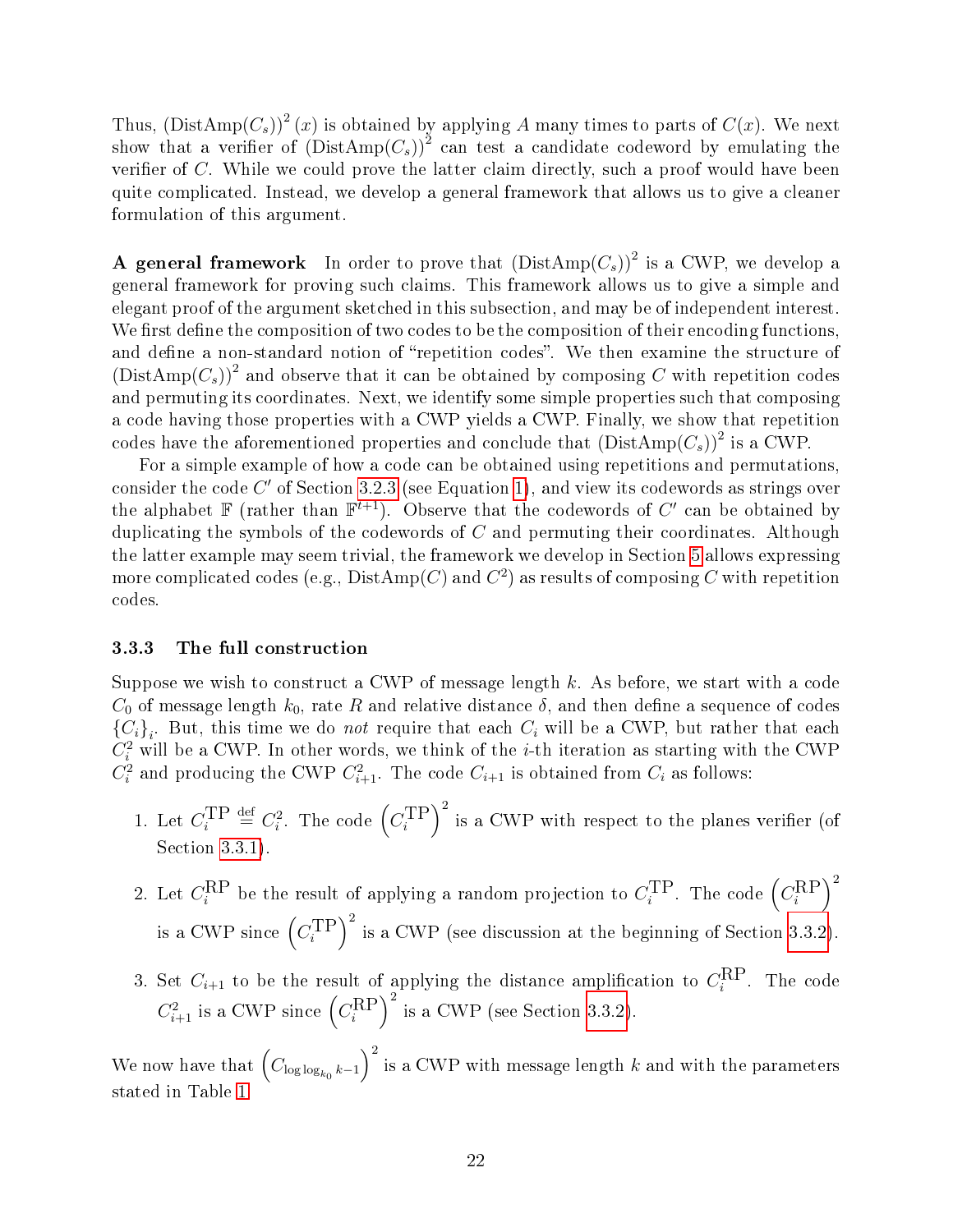Organization of the rest of this paper In Section [4,](#page-22-0) we analyze the three basic operations on CWPs described above, namely, the tensor product, random projection and distance amplification. In Section [5,](#page-27-0) we show that if a code  $C=C_s^2$  is a CWP then  $\left(\text{DistAmp}(C_s)\right)^2$  is a CWP with related parameters. The full construction (as outlined above) is then analyzed in Section [6.](#page-35-0) In addition, in Section [6](#page-35-0) we also show how to improve the construction such that the CWPs have constant query complexity and constant rejection ratio, and derive LTCs with good parameters from those CWPs.

We stress that in the rest of this paper we measure the randomness complexity of the CWPs rather than their proof length. Thus, our goal is constructing CWPs that have randomness complexity  $\log k + O(\log \log k)$ , which corresponds to having proof length  $k$  poly  $(\log k)$ .

# <span id="page-22-0"></span>4 Operations on CWPs

In this section we give formal statements and proofs of the properties of the tensor product, random projection and distance amplification operations.

## <span id="page-22-2"></span>4.1 Tensor Product

In this subsection we analyze the Tensor Product operation, which we use in order to increase the message length of our CWPs. Specifically, we prove the following result:

<span id="page-22-3"></span>**Theorem 4.1** (Tensor Product). Let  $C : \mathbb{F}^k \to \mathbb{F}^n$  be a code of rate R and relative distance  $\delta \geq \sqrt[4]{7/8} + \frac{1}{n}$ , such that  $C^2$  is a  $(q, \varepsilon, r)$ -CWP. Then  $C^4 \stackrel{\text{def}}{=} (C^2)^2$  is a  $(q, \varepsilon', r')$ -CWP for  $\varepsilon' = 2^{-32} \cdot \varepsilon$  and

$$
r' = r + \log\left[\left(\frac{4}{2}\right)n^2\right] = r + \log\left[6 \cdot \frac{k^2}{R^2}\right] = r + \log k^2 + O(\log\frac{1}{R})
$$

**Remark 4.2.** Note that  $C^2$  has message length  $k^2$ , that  $C^4$  has message length  $k^4$  and that  $(r' - \log k^4) = (r - \log k^2) + \log \frac{6}{R^2}$ . That is, the tensor product operation increases the difference between the randomness complexity of the CWP and the logarithm of its message length by an additive term of  $\log \frac{6}{R^2}$ . This is analogous to multiplying the proof rate by a factor of  $\frac{R^2}{6}$ , as described in Section [3.3.1.](#page-19-1)

Let  $C$  be as in the theorem. Before we prove Theorem [4.1,](#page-22-3) we first discuss the structure of  $C^4 \stackrel{\text{def}}{=} (C^2)^2$ . We then define the proof strings and verifier of  $C^4$  and analyze them.

## <span id="page-22-1"></span> $4.1.1$  The structure of  $C^4$

Note that the code  $C^4$  has block length  $n^4$ . We identify the set of coordinates  $[n^4]$  with the 4-dimensional hypercube  ${[n]}^{4}.$  We say that a subset  $L \, \subseteq \, {[n]}^{4}$  is an axis parallel line of the hypercube if there exist  $i_1 \neq i_2 \neq i_3 \in [4]$  and  $a_1, a_2, a_3 \in [n]$  such that  $L =$  $\{x \in [n]^4 : x_{i_1} = a_1, x_{i_2} = a_2, x_{i_3} = a_3\}$ . If  $i_4 \in [4] \setminus \{i_1, i_2, i_3\}$ , we say that L is parallel to the  $i_4$ -th axis. Similarly, we say that a subset  $P\subseteq\left[ n\right]^4$  is an axis parallel plane of the hypercube if there exist  $i_1 \neq i_2 \in [4]$  and  $a_1, a_2 \in [n]$  such that  $P = \{x \in [n]^4 : x_{i_1} = a_1, x_{i_2} = a_2\}$ . If  $i_3 \in [4] \setminus \{i_1, i_2\}$ , we say that P is parallel to the  $i_3$ -th axis.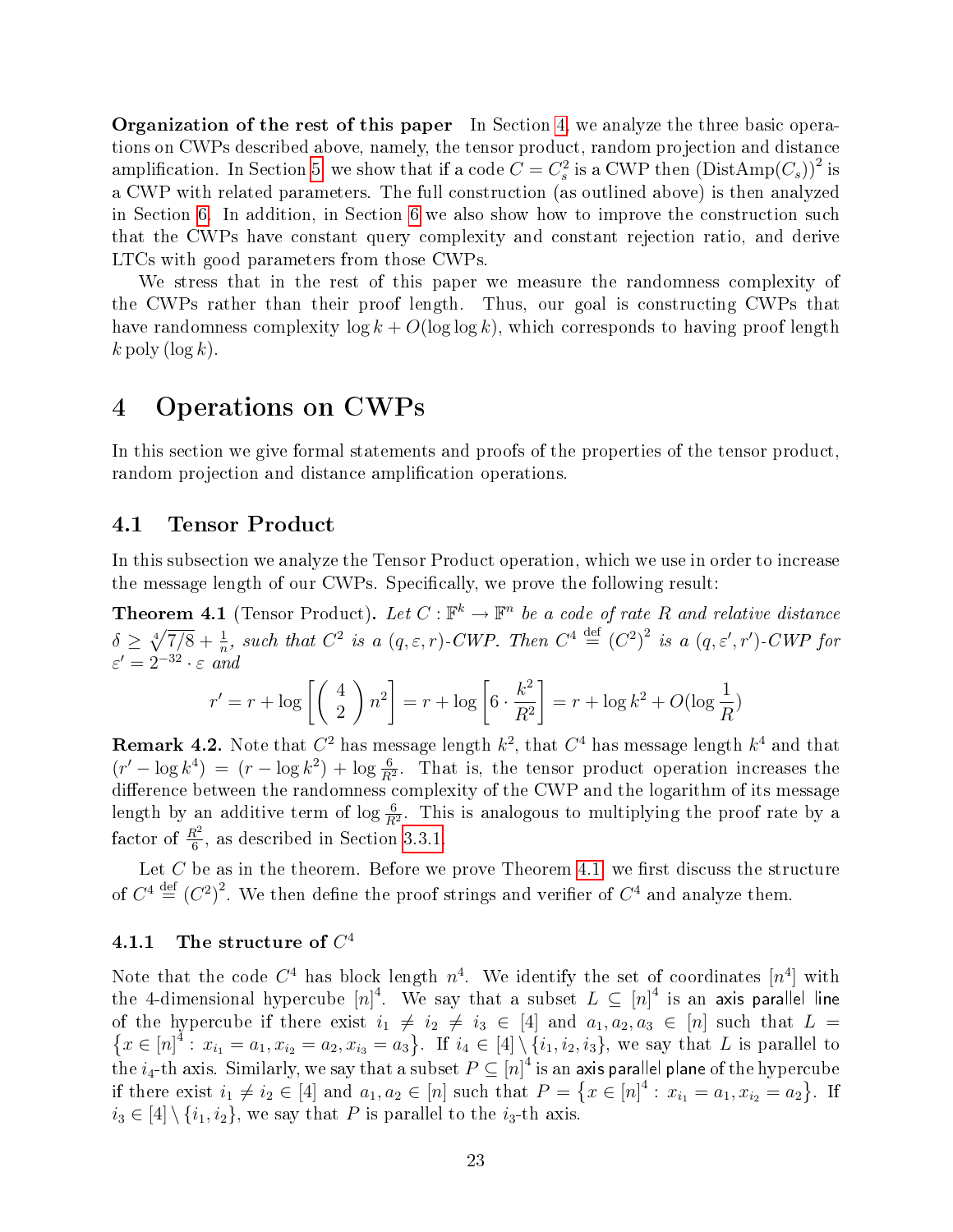**Observation** Let c be a codeword of  $C^4 = (C^2)^2$ , and recall that when c is viewed as a  $n^2 \times n^2$  matrix, all the rows and columns of  $c$  are codewords of  $C^2$ . Observe that when taking the view of the 4-dimensional hypercube, every row (respectively, column) of the matrix  $c$ corresponds to an axis parallel plane that is parallel to the third and fourth axis (respectively, the first and second axis).

We can now prove the following facts.

<span id="page-23-0"></span>**Fact 4.3.** Let  $c \in C^4$ . Then for every axis parallel line  $L \subseteq [n]^4$  it holds that  $c_{|L} \in C$ .

**Proof** We prove the fact only for lines that are parallel to the first axis, and the proof for the other axes is similar. By the definition of L, there exist  $a_2, a_3, a_4 \in [n]$  such that  $L = \{x \in [n]^4 : x_2 = a_2, x_3 = a_2, x_4 = a_4\}.$  Let  $P = \{x \in [n]^4 : x_3 = a_3, x_4 = a_4\}$  and note that  $P$  is an axis parallel plane that contains  $L$  and is parallel to the first and second axis. Now, observe that if we view c as an  $n^2 \times n^2$  matrix, then the coordinates in P form a column of c, and therefore  $c_{|P} \in C^2$ . Furthermore, if we view  $c_{|P}$  as an  $n \times n$  matrix, then the coordinates in L form a column of  $c_{|P}$ , and are thus a codeword of C.

The verifier of  $C<sup>4</sup>$  is motivated by the following fact.

**Fact 4.4.** A string  $w \in \mathbb{F}^{n^4}$  is a codeword of  $C^4$  if and only if for every axis parallel plane P it holds that  $w_{P} \in C^2$ .

**Proof** For one direction, let  $w \in \mathbb{F}^{n^4}$  be a string such that for every axis parallel plane P it holds that  $w_{P} \in C^2$ . View w as an  $n^2 \times n^2$  matrix and note that each row of w can be viewed as a restriction of  $w$  to an axis parallel plane. Therefore, every row of  $w$  is a codeword of C<sup>2</sup>. Similarly, every column of w is a codeword of C<sup>2</sup>. It follows that  $w \in C^4 = (C^2)^2$ .

For the other direction, let  $c \in C^4$  and let  $P \subseteq [n]^4$  be an arbitrary axis parallel plane. View  $c_{P}$  as an  $n \times n$  matrix. Observe that the rows and columns of  $c_{P}$  are axis parallel lines of the hypercube and therefore by Fact [4.3](#page-23-0) they are codewords of C. It follows that  $c_{|P} \in C^2$ , as required.

## $4.1.2$  The proof strings and verifier of  $C^4$

The proof strings of  $C^4$  Let  $c \in C^4$ . The proof string  $\pi_c$  of c consists of a collection of proof strings of  $C^2$ : For every axis parallel plane P, the proof string  $\pi_c$  includes a proof string  $\pi_{c_{|P}}$  that proves that  $c_{|P}$  is a codeword of  $C^2$ . That is, the proof string for  $c \in C^4$ consists of  $\binom{4}{2}$  $\binom{4}{2} \cdot n^2$  proof strings for codewords of  $C^2$ .

The verifier of  $C^4$  Let V denote the verifier of  $C^2$ . The verifier V' of  $C^4$  is defined as follows. Given oracle access to a tested string w and proof string  $\pi$ , the verifier V' first partitions  $\pi$  into parts such that each part corresponds to some axis parallel plane. The part of  $\pi$  that corresponds to the axis parallel plane P, denoted  $\pi_{|P}$ , is assumed to contain a proof that  $w_{P} \in C^{2}$ . The verifier V' then chooses an axis parallel plane P uniformly at random and invokes V, with oracle access to  $w_{|P}$  and  $\pi_{|P}$ . The verifier V' accepts if and only if V accepts.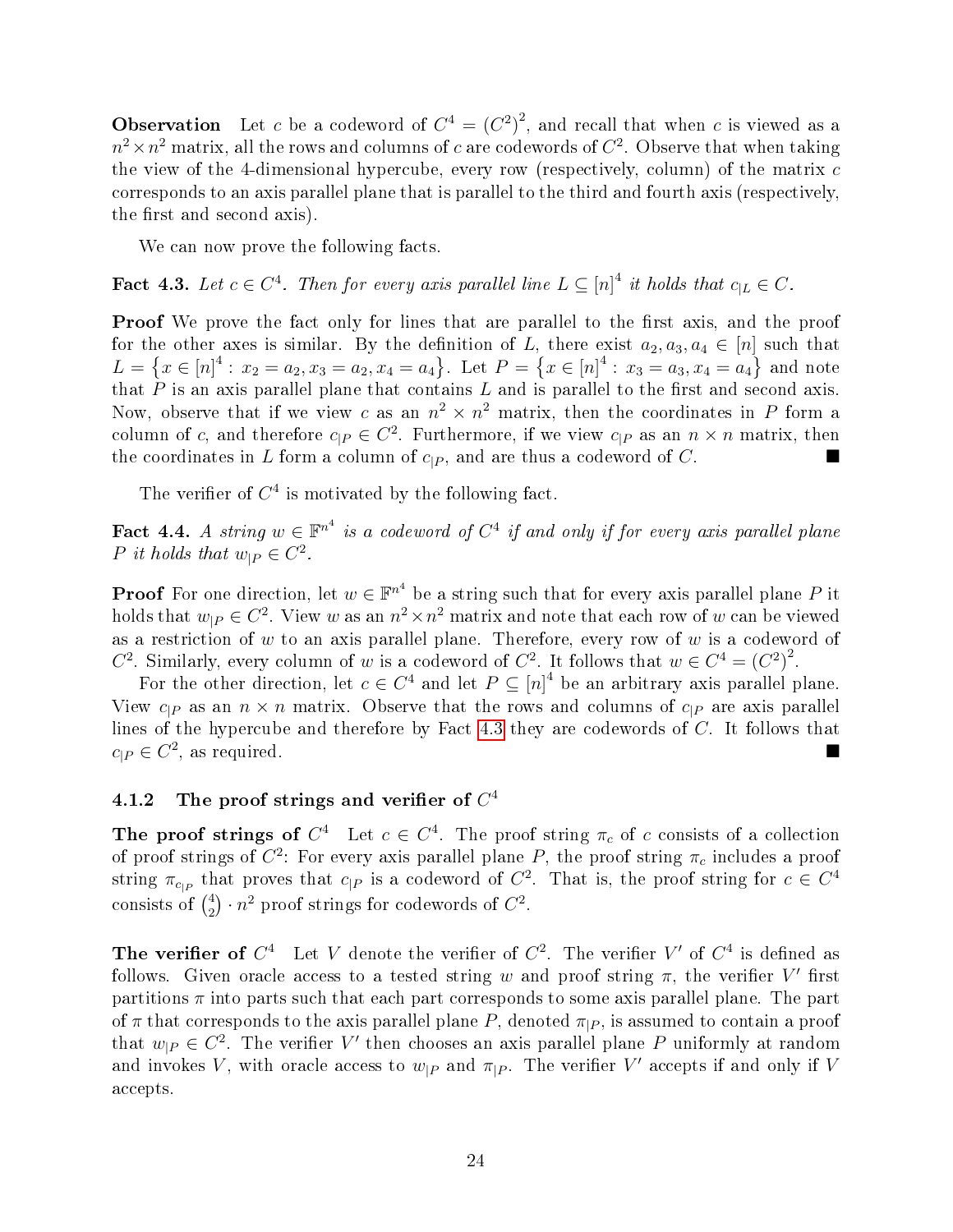**Remark 4.5.** We stress the difference between the planes verifier used in this section and the row/column verifier used in the simplified construction of Section [3.2.](#page-13-1) The row/column verifier views a tested string  $w\in{\mathbb F}^{n^4}$ as a  $n^2\times n^2$  matrix and tests that random row/column is a codeword of  $C^2$ . Taking the hypercubes view, every row/column corresponds to some axis parallel plane, but some axis parallel planes do not correspond to any row or column of the  $n^2 \times n^2$  matrix. Thus, the planes verifier uses more possible tests than the row/column verifier, and this fact is crucial to the proof of Theorem [4.6](#page-24-1) due to [\[BS04\]](#page-57-6) that is stated below.

## $4.1.3$  The parameters of  $C^4$

The query complexity of  $V'$  equals that of  $V$ . As for the randomness complexity of  $V'$ , the verifier  $V'$  tosses  $\log \left[ \left( \begin{array}{c} 4 \\ 2 \end{array} \right) \right]$  $\setminus$  $n^2$ coins in order to select a random axis parallel plane, and then tosses r coins in order to emulate V. It follows that the randomness complexity of  $V'$ is  $r + \log \left[ \left( \begin{array}{c} 4 \\ 2 \end{array} \right) \right]$  $\setminus$  $n^2$ , as claimed in Theorem [4.1.](#page-22-3)

We turn to analyze to rejection ratio of  $V'$ . In order to do it, we need a theorem of [\[BS04\]](#page-57-6). Let P denote the set of axis parallel planes in  $[n]^4$ . For any  $w \in \mathbb{F}^{n^4}$ , we denote

$$
\rho(w) \stackrel{\text{def}}{=} \frac{1}{|\mathcal{P}|} \sum_{P \in \mathcal{P}} \delta_{C^2}(w_{|P})
$$

That is,  $\rho(w)$  is the average relative distance of  $w_{|P}$  to  $C^2$ , taken over all axis parallel planes  $P \in \mathcal{P}$ . We can now state the result we need:

<span id="page-24-1"></span>**Theorem 4.6** ([\[BS04,](#page-57-6) Lemma 4.2]). Let  $C : \mathbb{F}^k \to \mathbb{F}^n$  be a code with relative distance  $\delta$ such that  $\left(\delta - \frac{1}{n}\right)$  $\frac{1}{n}\big)^4 \geq \frac{7}{8}$  $\frac{7}{8}$ . Then, for every string  $w \in \mathbb{F}^{n^4}$ , it holds that  $\rho(w) \geq 2^{-32} \cdot \delta_{C^4}(w)$ .

Note that the hypothesis of Theorem [4.1](#page-22-3) matches the distance requirement of Theorem [4.6.](#page-24-1) Now, for every string  $w \in \mathbb{F}^{n^4}$  and every proof string  $\pi$  we have that

$$
\Pr[V' \text{ rejects } w \text{ and } \pi] = \frac{1}{|\mathcal{P}|} \sum_{P \in \mathcal{P}} \Pr[V' \text{ rejects } w_{|P} \text{ and } \pi_{|P}]
$$
  
\n
$$
\geq \frac{1}{|\mathcal{P}|} \sum_{P \in \mathcal{P}} \varepsilon \cdot \delta_{C^2}(w_{|P})
$$
  
\n
$$
= \varepsilon \cdot \rho(w)
$$
  
\n
$$
\geq 2^{-32} \cdot \varepsilon \cdot \delta_{C^4}(w)
$$

where the first inequality is due to the rejection ratio of  $V$  and the second inequality is due to Theorem [4.6.](#page-24-1) This proves the rejection ratio of  $V'$ , and Theorem [4.1](#page-22-3) follows.

## <span id="page-24-0"></span>4.2 Random Projection

<span id="page-24-2"></span>In this subsection we analyze the Random Projection operation - the projection of a code to a random subset of its coordinates. Recall that we use this operation in order to increase the rate of our codes. We prove the following result: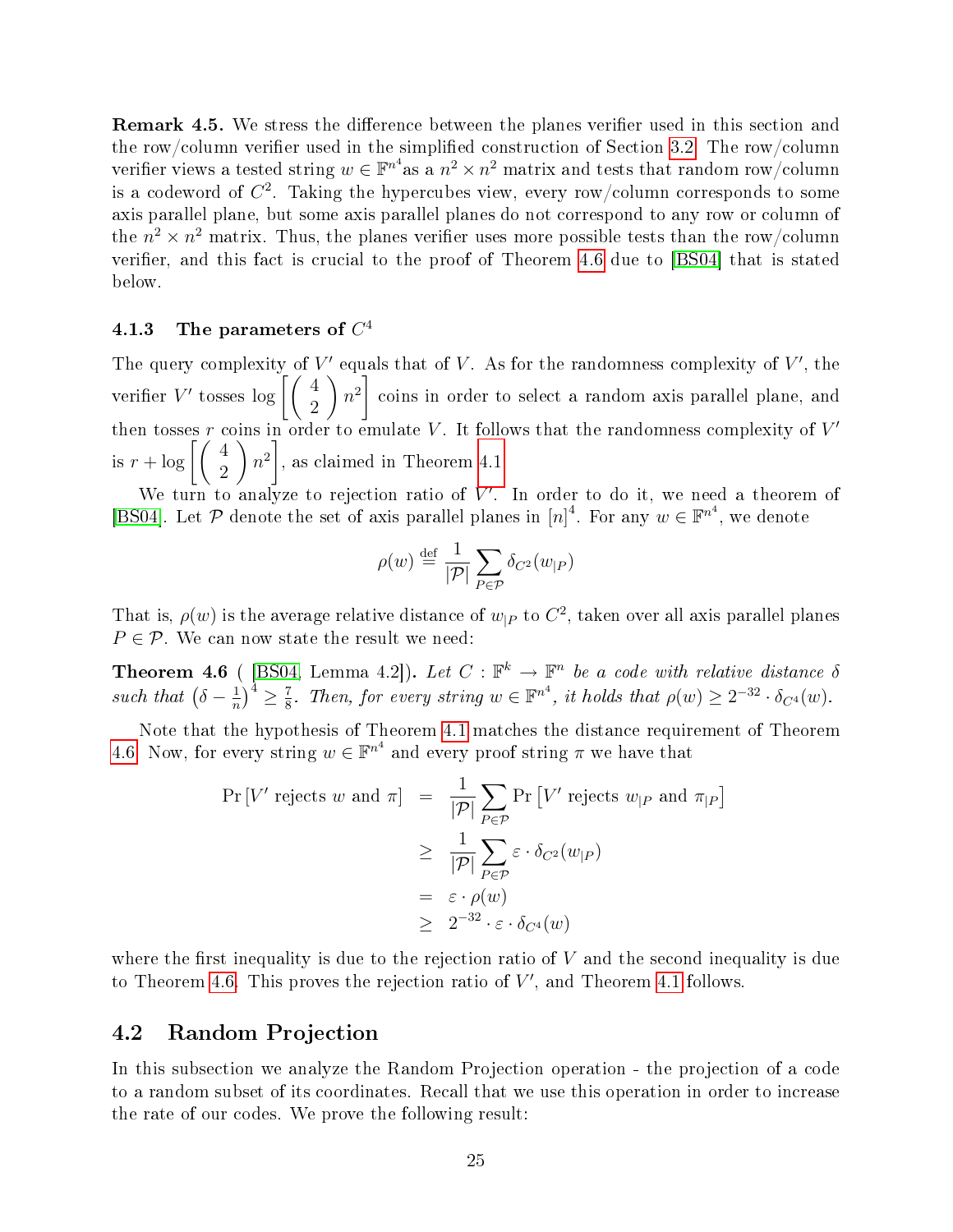**Theorem 4.7** (Random Projection). For every  $\delta > 0$  there exists a constant  $R_{\delta}$  such that the following holds. Let  $C : \mathbb{F}^k \to \mathbb{F}^n$  be a code with rate  $R \leq R_\delta$  and relative distance  $\delta$ . Then, with probability at least  $1 - \exp(-\Omega(k))$  over the uniform selection of a set  $S \subseteq [n]$ of size  $\frac{1}{R_{\delta}}k$ , the function  $C_{|S}$  is a code with rate  $R_{\delta}$  and relative distance  $\frac{1}{2}\delta$ . In such a case, if  $C^2$  is a  $(q, \varepsilon, r)$ -CWP, then  $(C_{|S})^2$  is a  $(q, \varepsilon', r)$ -CWP for  $\varepsilon' = \frac{R^2}{R^2}$  $rac{R^2}{R^2_\delta}\cdot\varepsilon.$ 

In Section [4.2.1](#page-25-0) we show how to choose  $R_{\delta}$  and prove that, with probability  $1-\exp(-\Omega(k))$ . the function  $C_{|S}$  is a code with relative distance  $\frac{1}{2}\delta$ . In Section [4.2.2](#page-25-1) we prove that  $(C_{|S})^2$  is a CWP.

 ${\bf Remark~4.8.}$  Theorem  $4.7$  states that  $C_{|S}$  has relative distance  $\frac{1}{2}\delta.$  Actually, we could prove that  $C_{|S}$  has relative distance  $\alpha \cdot \delta$  for any  $\alpha < 1$ . Such a change would have affected the way the constant  $R_{\delta}$  is chosen and the constants in the Big- $\Omega$  notation of the success probability.

#### <span id="page-25-0"></span>4.2.1 The relative distance of  $C_{|S}$

The proof that  $C_{|S}$  has relative distance  $\frac{1}{2}\delta$  uses a standard probabilistic argument. Fix a non-zero codeword  $c \in C$ , and let  $S \subseteq [n]$  be a uniformly chosen set of size  $\frac{1}{R_{\delta}}k$  for a constant  $R_{\delta}$  that will be determined later. The relative weight of c is at least  $\delta$ , and therefore the expected relative weight of  $c_{|S}$  is at least  $\delta$ . Applying the Chernoff Bound, it follows that the probability that the relative weight of  $c_{|S}$  is less than  $\frac{1}{2}\delta$  is at most  $2 \exp\left(-\frac{1}{4}\right)$  $\frac{1}{4} \cdot \delta^2 \cdot |S|$ . By taking a union bound over all the codewords of  $C$ , the probability that there exists a non-zero codeword  $c \in C$  such that  $c_{|S}$  has relative weight less than  $\frac{1}{2} \cdot \delta$  is bounded by

$$
|\mathbb{F}|^{k} \cdot 2 \exp\left(-\frac{\delta^{2}}{4} \cdot |S|\right) = 2 \exp\left(\left(\ln|\mathbb{F}| - \frac{\delta^{2}}{4R_{\delta}}\right) \cdot k\right)
$$

Now, by choosing  $R_\delta$  small enough such that  $\delta^2/$   $(4\cdot R_\delta) > \ln|\mathbb{F}|$ , we get that the probability that the relative distance of  $C_{|S}$  is less than  $\delta/2$  is bounded by  $2 \exp(-\Omega(k))$ , as required.

## <span id="page-25-1"></span>4.2.2  $(C_{|S})^2$  is a CWP

Let  $S \subseteq [n]$  be such that  $C_{|S}$  is one-to-one. Below we prove that if  $C^2$  is a CWP then so is  $(C_{|S})^2$ . Assume that  $C^2$  is a  $(q, \varepsilon, r)$ -CWP. We define the proof strings and verifier of  $(C_{|S})^2$ and analyze them, using the following observation.

# **Observation** Let  $S^2 \stackrel{\text{def}}{=} S \times S$ . Then  $(C_{|S})^2 = C_{|S^2}^2$ .

The proof strings of  $(C_{|S})^2$  For every codeword  $c \in C^2$  with proof string  $\pi_c$ , the proof string of the corresponding codeword  $c_{|S^2} \in (C_{|S})^2$  consists of  $c_{|n^2| \setminus S^2}$  and  $\pi_c$ .

**The verifier of**  $(C_{|S})^2$  Let V denote the verifier of  $C^2$ . The verifier V' of  $(C_{|S})^2$  is almost identical to V, except that whenever V queries the tested string at a coordinate in  $[n^2]\backslash S^2,$ the verifier  $V'$  queries the corresponding coordinate in the proof string.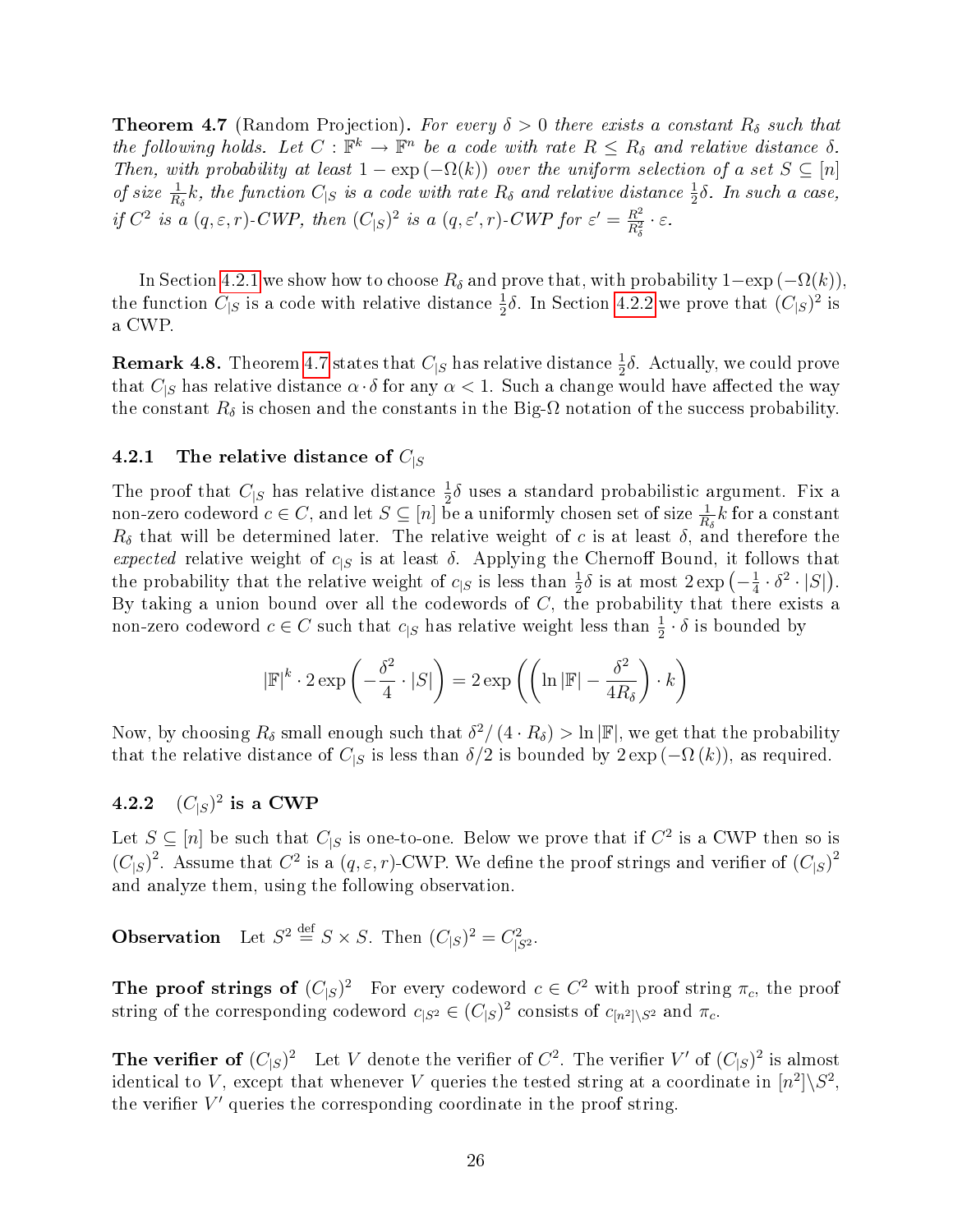The parameters of  $(C_{|S})^2$  Clearly, V' maintains the query complexity and randomness complexity of V. As for the rejection ratio, suppose we have a string  $w \in \mathbb{F}^{|S|^2}$  that is  $\alpha$ -far from  $(C_{|S})^2$ . This means that w must disagree with any codeword of  $(C_{|S})^2$  on at least  $\alpha \cdot |S|^2$ coordinates, which implies that every string  $u \in \mathbb{F}^{n^2}$  that satisfies  $u_{|S^2} = w$  must disagree with any codeword of  $C^2$  on at least  $\alpha \cdot |S|^2$  coordinates. Therefore, for every such u it holds that  $\delta_{C^2}(u) \geq \frac{|S|^2}{n^2}$  $\frac{|S|^2}{n^2} \cdot \alpha$ , and thus V' rejects w with probability at least  $\varepsilon \cdot \frac{|S|^2}{n^2}$  $\frac{s_1}{n^2} \cdot \alpha$ . Using  $n = k/R$ and  $|S| = k/R_\delta$ , it follows that the rejection ratio of  $(C|S)^2$  is at least  $\varepsilon' = \frac{|S|^2}{n^2}$  $\frac{S|^2}{n^2}\cdot\varepsilon=\frac{R^2}{R_s^2}$  $rac{R^2}{R^2_{\delta}}\cdot\varepsilon,$ as claimed in Theorem [4.7.](#page-24-2)

#### <span id="page-26-1"></span>4.3 Distance Amplification

In this subsection we define and analyze the Distance Amplification operation, which we use in order to increase the relative distance of our codes. For motivation to the following definitions, we refer the reader to the discussion in Section [3.2.3.](#page-16-0) We prove the following theorem:

<span id="page-26-0"></span>**Theorem 4.9** (Distance Amplification). For all constants  $\delta < \delta_0 < \frac{|\mathbb{F}| - 1}{|\mathbb{F}|}$  $\frac{f|-1}{\mathbb{F}}$  there exists a transformation on codes  $DistAmp_{\delta\to\delta_0}$  that acts as follows: Given a code C with rate R and relative distance  $\delta$ , the code Dist $\text{Amp}_{\delta \to \delta_0}(C)$  has relative distance  $\delta_0$  and rate  $\Omega(R)$ . Furthermore, if  $C^2$  is a  $(q, \varepsilon, r)$ -CWP then  $(DistAmp_{\delta \to \delta_0}(C))^2$  is a  $(q', \varepsilon', r')$ -CWP for  $q' =$  $O(q)$ ,  $\varepsilon' = \Omega(\varepsilon)$  and  $r' = \max\{r, \log n^2\} + O(1)$ . The constants inside all the Big-O/ $\Omega$ notations depend only on  $\delta$  and  $\delta_0$ .

Let  $C: \mathbb{F}^k \to \mathbb{F}^n$  be a code with rate R and relative distance  $\delta$ . Let G be a d-regular expander on *n* vertices with normalized second eigenvalue  $\lambda < \delta$ . We identify the vertices of G with the set of coordinates [n]. Let t be an arbitrary natural number. We first define the following code  $\text{Walk}_{G,t}(C) : \mathbb{F}^k \to (\mathbb{F}^{t+1})^{d^tn}$ :

**Definition 4.10.** For any message  $x \in \mathbb{F}^k$ , the codeword  $\mathrm{Walk}_{G,t}(C)(x) \in \left(\mathbb{F}^{t+1}\right)^{d^{t}n}$  is defined as follows. We identify the  $d^tn$  coordinates of  $\text{Walk}_{G,t}(C)(x)$  with the walks of length t on G. For every walk  $\bar{i} = (i_0, \ldots, i_t)$  on G (where  $i_0, \ldots, i_t \in [n]$  are viewed both as vertices of G and as coordinates of  $C(x)$  we define

$$
Walk_{G,t}(C)(x)_{\bar{i}} = (C(x)_{i_0}, C(x)_{i_1}, \dots, C(x)_{i_t}) \in \mathbb{F}^{t+1}
$$

Walk<sub>G,t</sub>(C) maps messages of length  $k = R \cdot n$  over **F** to messages of length  $d<sup>t</sup>n$  over  $\mathbb{F}^{t+1}$ , and therefore has rate of  $\frac{1}{d^{t}(t+1)} \cdot R$ . Using standard properties of expanders (see, e.g., [\[HLW06\]](#page-58-8)), it can be seen that  $\text{Walk}_{G,t}(C)$  has relative distance  $1 - (1 - \delta + \lambda)^t$ . Note that  $Walk_{G,t}(C)$  is a F-linear code.

Let I be a code over F with message length  $t + 1$ , rate  $R_I$  and relative distance  $\delta_I$ . We use concatenation with the inner code  $I$  to decrease the alphabet from  $\mathbb{F}^{t+1}$  back to  $\mathbb{F}.$ 

**Definition 4.11.** The code DistAmp<sub>G,t,I</sub> $(C)$  is defined to be the concatenation of Walk<sub>G,t</sub> $(C)$ with the *inner* code I.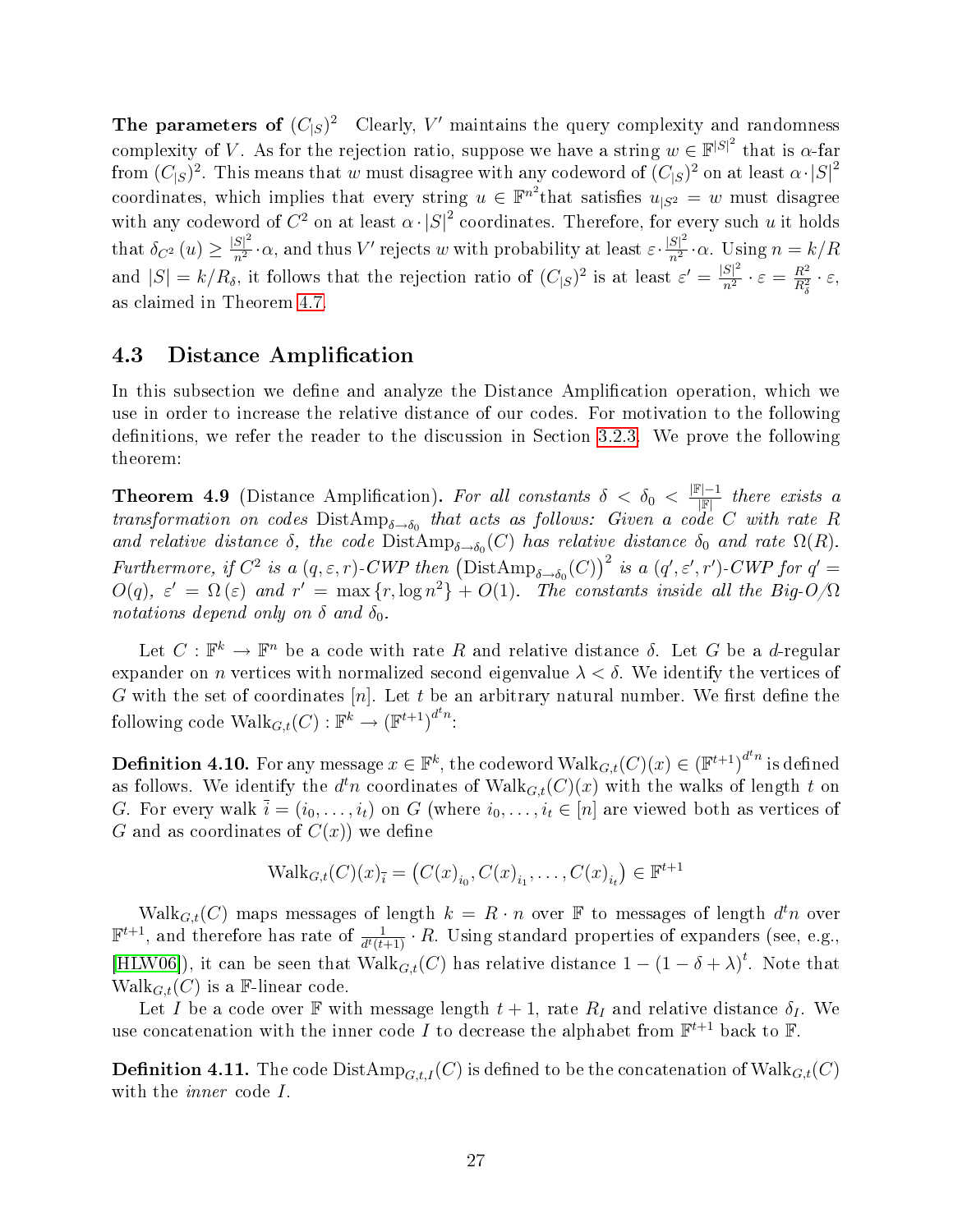Clearly, Dist $\text{Amp}_{G,t,I}(C)$  has relative distance  $\delta_I \cdot \left[1 - (1 - \delta + \lambda)^t\right]$  and rate  $R_I \cdot \frac{1}{d^t(t+1)}$  $\frac{1}{d^t(t+1)}$ . Furthermore,  $\text{DistAmp}_{G,t,I}(C)$  is a linear code. In Section [5](#page-27-0) we prove the following theorem: Clearly, Dist $\text{Amp}_{G,t,I}(C)$  has relative distance  $\delta_I \cdot [1 - (1 - \delta + \lambda)^t]$  and rate  $R_I \cdot \frac{1}{d^t(t+1)} \cdot R$ .<br>Furthermore, Dist $\text{Amp}_{G,t,I}(C)$  is a linear code. In Section 5 we prove the following theorem:<br>**Theorem 4.12.** Let  $C$ 

<span id="page-27-1"></span>a d-regular graph on n vertices, let t be any constant integer and let  $I : \mathbb{F}^{t+1} \to \mathbb{F}^{n_I}$  be a code. Then  $\left(\text{DistAmp}_{G,t,I}(C)\right)^2$  is a  $(q', \varepsilon', r')$ -CWP where  $q' = O(q)$ ,  $\varepsilon' = \Omega(\varepsilon)$  and  $r' = \max\{r, \log n^2\} + O(1)$ , and where the constants in the Big-O/ $\Omega$  notations depend only on  $d,t$  and  $n_I$ .

We are now ready to prove Theorem [4.9.](#page-26-0)

Proof of Theorem [4.9](#page-26-0) Let  $\delta\,<\,\delta_0\,<\,\frac{|{\mathbb F}|-1}{|{\mathbb F}|}$  $\frac{q-1}{\mathbb{F}}$  be two constants. Let  $\lambda$  be some constant strictly smaller than  $\delta$  and let G be any explicitly constructable constant degree expander with degree d and normalized second eigenvalue at most  $\lambda$ . Let I be a code over F with message length  $t+1$ , rate  $R_I$  and relative distance  $\delta_I > \delta_0$  - Note that such a code must exist, since one can set I to be the  $|\mathbb{F}|$ -ary Hadamard code (see Definition [6.19\)](#page-45-0), which has relative distance  $\frac{F|-1}{F|} > \delta_0$ , or alternatively use the Zybalov Bound (see Appendix [A,](#page-58-9) Theorem [A.4\)](#page-60-0). Let t be the minimal integer such that  $\delta_I \cdot [1 - (1 - \delta + \lambda)^t] \geq \delta_0$ . Observe that t is a constant, since  $1 - \delta + \lambda$  is a positive constant that is strictly less than 1 and since  $\delta_I$  is a constant larger than  $\delta_0$ .

Now, let C be any code with rate R and relative distance  $\delta$ . Define Dist $\text{Amp}_{\delta\to\delta_0}(C)\stackrel{\text{def}}{=}$ DistAmp<sub>G,t,I</sub>(C). Then DistAmp<sub> $\delta \to \delta_0$ </sub> (C) has relative distance  $\delta_0$  and rate  $R_I \cdot \frac{1}{d^t(t+1)}$  $\frac{1}{d^t(t+1)} \cdot R$ . In particular, note that  $d$  and  $t$  depend only on  $\delta$  and  $\delta_0$ , so  $\text{DistAmp}_{\delta \to \delta_0}(C)$  has rate  $\Omega(R)$ where the constants in the Big- $\Omega$  notation depend only on  $\delta$  and  $\delta_0$ , as required. The fact that  $\left(\text{DistAmp}_{\delta \to \delta_0}(C)\right)^2$  is a CWP with the required parameters follows immediately from Theorem [4.12.](#page-27-1)

# <span id="page-27-0"></span>5 Distance amplication preserves local testability of the square

In this section we prove Theorem [4.12.](#page-27-1)

In this section we prove Theorem 4.12.<br> **Theorem** (Theorem [4.12,](#page-27-1) restated). Let  $C : \mathbb{F}^k \to \mathbb{F}^n$  be a code such that  $C^2$  is a  $(q, \varepsilon, r)$ . CWP, let G be a d-regular graph on n vertices, let t be any constant integer and let  $I: \mathbb{F}^{t+1} \rightarrow$  $\mathbb{F}^{n_I}$  be a code. Then  $(DistAmp_{G,t,I}(C))^2$  is a  $(q', \varepsilon', r')$ -CWP where  $q' = O(q)$ ,  $\varepsilon' = \Omega(\varepsilon)$ and  $r' = \max \{r, \log n^2\} + O(1)$ , and where the constants in the Big-O/ $\Omega$  notations depend only on  $d,t$  and  $n_I$ .

Our proof strategy is based on examining the structure of  $\left(\text{DistAmp}_{G,t,I}(C)\right)^2$  and observing that it can be obtained from  $C^2$  by "composing" it with certain "repeated codes" (see Section [5.1\)](#page-28-0). We then show that composing a CWP with a repeated code yields a CWP (see Section [5.2\)](#page-30-0) and conclude that  $(DistAmp_{G,t,I}(C))^2$  is a CWP (see Section [5.3\)](#page-34-0).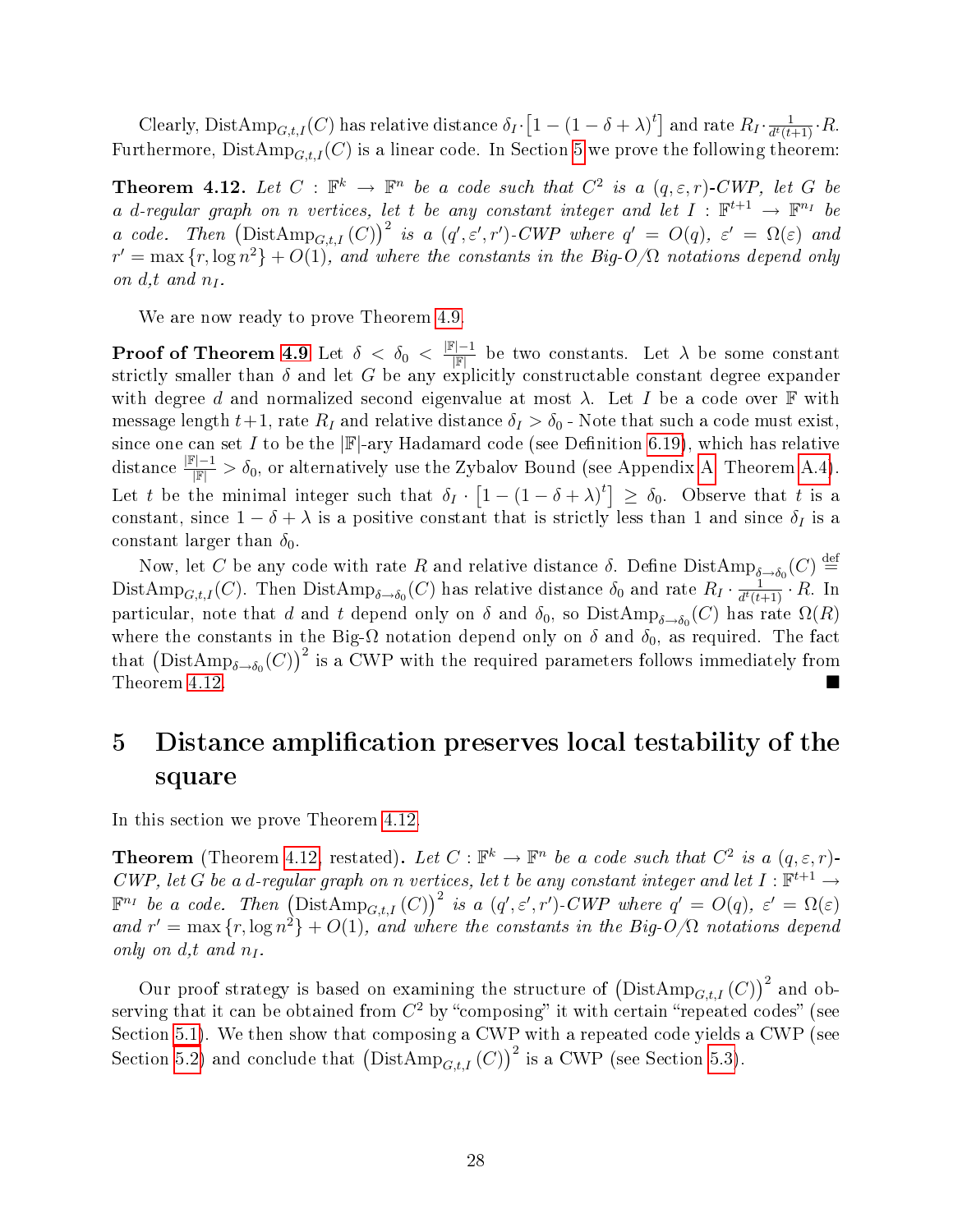# <span id="page-28-0"></span> ${\bf 5.1}\quad \textbf{The structure of }\left(\text{DistAmp}_{G,t,I}\left(C\right)\right)^2$

#### 5.1.1 Repetitions, Compositions and Permutations of Codes

In this subsection we define structural properties of codes that will allow us to describe in a more convenient form the structure of  $\left( \mathrm{DistAmp}_{G,t,I}\left( C \right) \right)^2$ .

 ${\bf Definition \ 5.1.} \ \operatorname{Let} \, C_1: \mathbb{F}^k \rightarrow \mathbb{F}^n$  be a code. We define the  $\ell$ -repeated code  $C_1^{[\ell]}$  $\mathbb{F}^{\ell k} : \mathbb{F}^{\ell k} \to \mathbb{F}^{\ell n}$ as the code that results from partitioning the message to  $\ell$  blocks of length  $k$  and encoding each of them by  $C_1$ . That is,  $C_1^{[\ell]}$  $i^{[\ell]}_1$  encodes each message  $x \in \mathbb{F}^{\ell k}$  by

$$
C_1^{[\ell]}(x) = C_1(x_1 \ldots x_k) C_1(x_{k+1} \ldots x_{2k}) \ldots C_1(x_{(\ell-1)k+1} \ldots x_{\ell k})
$$

**Remark 5.2.** We stress that repeated codes are a different notion from the common notion of "repetition codes", which are codes that encode a message by repeating it a number of times.

**Definition 5.3.** Let  $C_1: \mathbb{F}^k \to \mathbb{F}^n$  and  $C_2: \mathbb{F}^n \to \mathbb{F}^{n'}$  be codes. We define the composition  $C_2 \circ C_1$  to be the composition of  $C_1$  and  $C_2$  as functions. That is,  $C_2 \circ C_1$  is the code that encodes a message by encoding it with  $C_1$  and then encoding the result with  $C_2$ .

 ${\bf Definition \ 5.4.}$  Let  $\sigma$  be a permutation over [ $k$ ]. We define the permutation code  $P_{\sigma} : \mathbb{F}^k \to$  $\mathbb{F}^k$  as the "code" that permutes the coordinates of its message according to  $\sigma$ . That is, for every  $x \in \mathbb{F}^k$  we have that

$$
P_{\sigma}(x) = x_{\sigma(1)} x_{\sigma(2)} \dots x_{\sigma(k)}
$$

We now demonstrate two useful connections between the forgoing notions and the tensor product operation. In particular, the following proposition will allow us to simplify the analysis of tensor products of compositions of codes.

<span id="page-28-1"></span>**Proposition 5.5.** Let  $C_1: \mathbb{F}^k \to \mathbb{F}^n$ ,  $C_2: \mathbb{F}^n \to \mathbb{F}^{n'}$  be codes. Then  $(C_2 \circ C_1)^2 = C_2^2 \circ C_1^2$ .

**Proof** Note that both  $(C_2 \circ C_1)^2$  and  $C_2^2 \circ C_1^2$  have message length  $k^2$ . We show that for every message  $M \in \mathbb{F}^{k^2}$ , viewed as a  $k \times k$  matrix over  $\mathbb{F}$ , it holds that  $C_2^2(C_1^2(M))$  =  $(C_2 \circ C_1)^2(M)$ . Let  $G_1$  and  $G_2$  denote the generating matrices of  $C_1$  and  $C_2$ , respectively. Note that  $C_1^2(M) = G_1^T \cdot M \cdot G_1$ , and similarly that

$$
C_2^2(C_1^2(M)) = G_2^T \cdot (G_1^T M G_1) \cdot G_2
$$

Furthermore, the generating matrix of  $C_2 \circ C_1$  is  $G_1G_2$  and so  $\left(C_2 \circ C_1\right)^2(M) = \left(G_1G_2\right)^T\cdot$  $M \cdot (G_1G_2)$ . Thus

$$
C_2^2(C_1^2(M)) = G_2^T \cdot (G_1^T \cdot M \cdot G_1) \cdot G_2 = (G_1 \cdot G_2)^T \cdot M \cdot (G_1 \cdot G_2) = (C_2 \circ C_1)^2 (M)
$$

as required.

Recall that the code  $C^2$  encodes a  $k \times k$  matrix by first encoding each of its rows with  $C$ , and then encoding each of the resulting columns with  $C$ . The next proposition states this fact in terms of compositions, repeated codes, and permutation codes. The proposition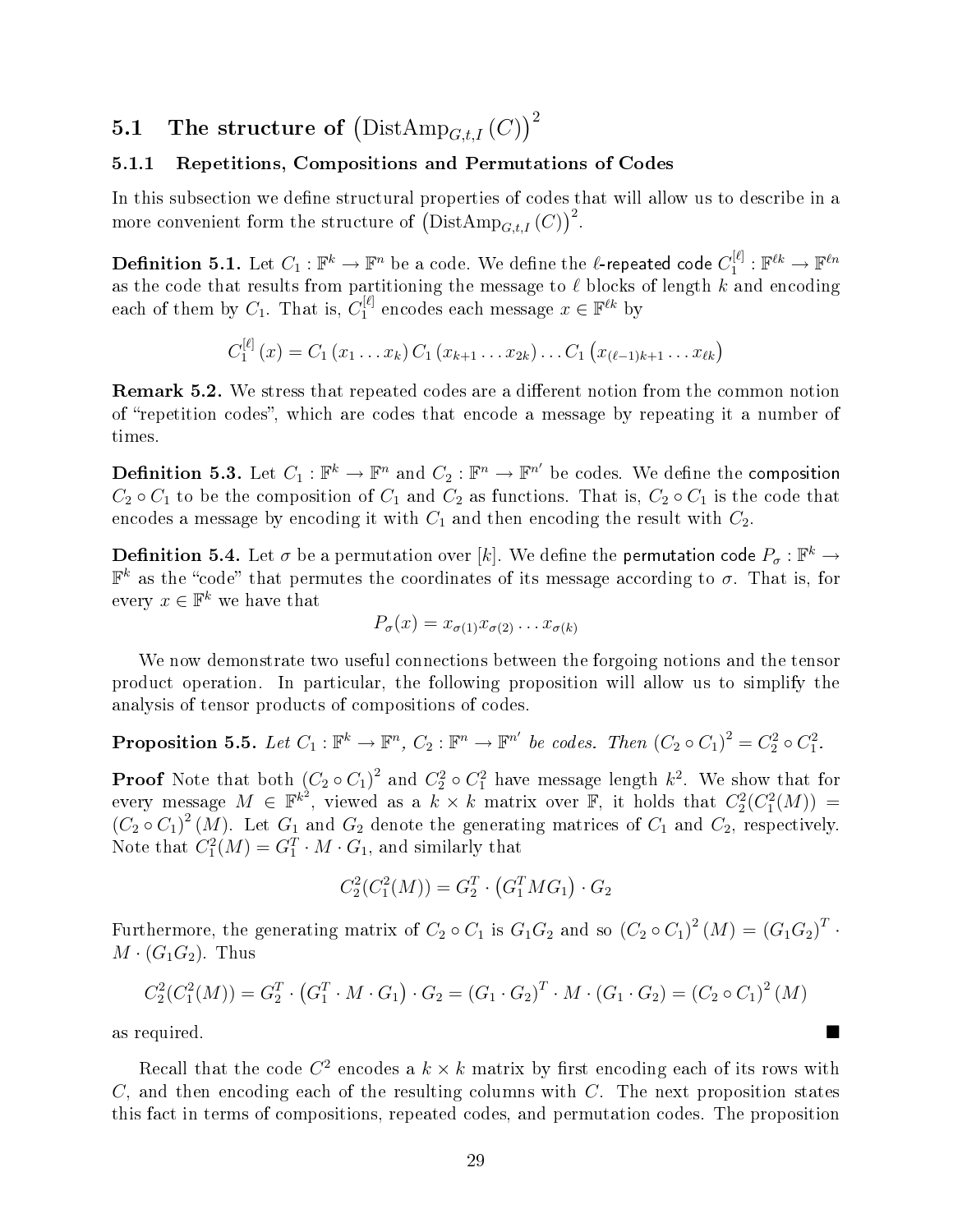will be used to simplify the presentation of tensor product codes. For this proposition, we assume that an  $m \times \ell$  matrix over  $\mathbb F$  is represented as a vector in  $\mathbb F^{m \cdot \ell}$  by the concatenation of its rows, that is, the first  $\ell$  elements of the vector are the matrix first row, the next  $\ell$ elements are the second row, and so on.

<span id="page-29-0"></span>**Proposition 5.6.** Let  $C_1$  :  $\mathbb{F}^k \to \mathbb{F}^n$  be a code. There exist permutations  $\sigma_1$  and  $\sigma_2$  over [kn] and  $[n^2]$  respectively such that  $C_1^2 = P_{\sigma_2} \circ C_1^{[n]} \circ P_{\sigma_1} \circ C_1^{[k]}$  $1^{\lfloor \kappa \rfloor}$  .

**Proof** Let  $\sigma_1$  be a permutation on  $[kn]$  such that given a vector in  $\mathbb{F}^{kn}$ , which represents a  $k \times n$  matrix M, permutes the coordinates of the vector such that it represents the transpose matrix  $M^T$ . Let  $\sigma_2$  be a similar permutation over  $[n^2]$  for  $n \times n$  matrices. Let  $M$  be a  $k \times k$ matrix represented as a vector in  $\mathbb{F}^{k^2}$ . Then  $C_1^{[k]}$  $\mathbb{1}^{\mathfrak{l}[\mathcal{K}]}(M)$  is the result of encoding each of the rows of  $M$  with  $C_1$ , and  $\left(P_{\sigma_2} \circ C_1^{[n]} \circ P_{\sigma_1}\right)\left(C_1^{[k]}\right)$  $\mathcal{O}^{[k]}_1(M) \Big)$  is the result of encoding the columns of  $C_1^{[k]}$  $I_1^{[k]}(M)$  with  $C_1$ . It follows that  $C_1^2(M) = (P_{\sigma_2} \circ C_1^{[n]} \circ P_{\sigma_1} \circ C^{[k]}) (M)$ .

<span id="page-29-1"></span>Remark 5.7. Note that Lemma [5.6](#page-29-0) suggests a simple algorithm for computing the generating matrix of  $C_1^2$ . Specifically, given the generating matrix of C, we can compute the generating matrix of  $C_1^2$ , by first computing the generating matrices of  $C_1^{[k]}$  $I_1^{[k]},\ P_{\sigma_1},\ C_1^{[n]}$  $j_1^{[n]}$  and  $P_{\sigma_2}$ , and then outputting their product.

# $\textbf{5.1.2} \quad \textbf{Obtaining } \left( \text{DistAmp}_{G,t,I}\left(C\right) \right)^2 \textbf{ from } C^2$

Let C, G, t and I be as in Theorem [4.12.](#page-27-1) Let us view the construction of  $\text{DistAmp}_{G,t,I}(C)$ in a different way than the way it was defined in Section [4.3.](#page-26-1) Specifically, the encoding of a message  $x \in \mathbb{F}^k$  using  $\text{DistAmp}_{G,t,I}(C)$  can be done by the following steps:

- 1. Encode  $x \in \mathbb{F}^k$  with C, resulting in a codeword  $c^1 \in \mathbb{F}^n$ .
- 2. Duplicate each symbol of  $c^1$  to create  $(t+1)d^t$  consecutive copies of the symbol, and denote the result by  $c^2 \in \mathbb{F}^{(t+1)d^tn}$ . In other words, if we denote by  $R: \mathbb{F} \to \mathbb{F}^{(t+1)d^t}$ the repetition code that duplicates a single symbol  $(t+1)d^t$  times, then we have that  $c^2 = R^{[n]}(c^1)$ . The number  $(t+1)d^t$  was chosen because it is the number of times a vertex of  $G$  appears in walks of length  $t$  over  $G$ .
- 3. Permute the coordinates of  $c^2$  such that every  $t\!+\!1$  consecutive non-overlapping symbols form a walk of length t on G, and denote the result by  $c^3 \in \mathbb{F}^{(t+1)d^{t_n}}$ . More specifically, define  $c_3 = P_\sigma(c^2)$ , where  $\sigma$  is a permutation over  $[(t+1)d^tn]$  such that for every walk  $\bar{i} = (i_0, \ldots, i_t)$  on G (where  $i_0, \ldots, i_t \in [n]$ ) there exists  $0 \leq j < d^t n$ such that

$$
c_{(t+1)\cdot j+1}^3 c_{(t+1)\cdot j+2}^3 \dots c_{(t+1)\cdot j+(t+1)}^3 = c_{i_0}^1 c_{i_1}^1 \dots c_{i_t}^1
$$

4. Finally, encode every  $t+1$  consecutive symbols of  $c^3$  with  $I: \mathbb{F}^{t+1} \to \mathbb{F}^{n_I}$ , and set  $\text{DistAmp}_{G,t,I}(C)(x)$  to be the result. That is,  $\text{DistAmp}_{G,t,I}(C)(x) = I^{[d^{t_n}]}(x) \in$  $\mathbb{F}^{n_I \cdot d^{t_n}}$ .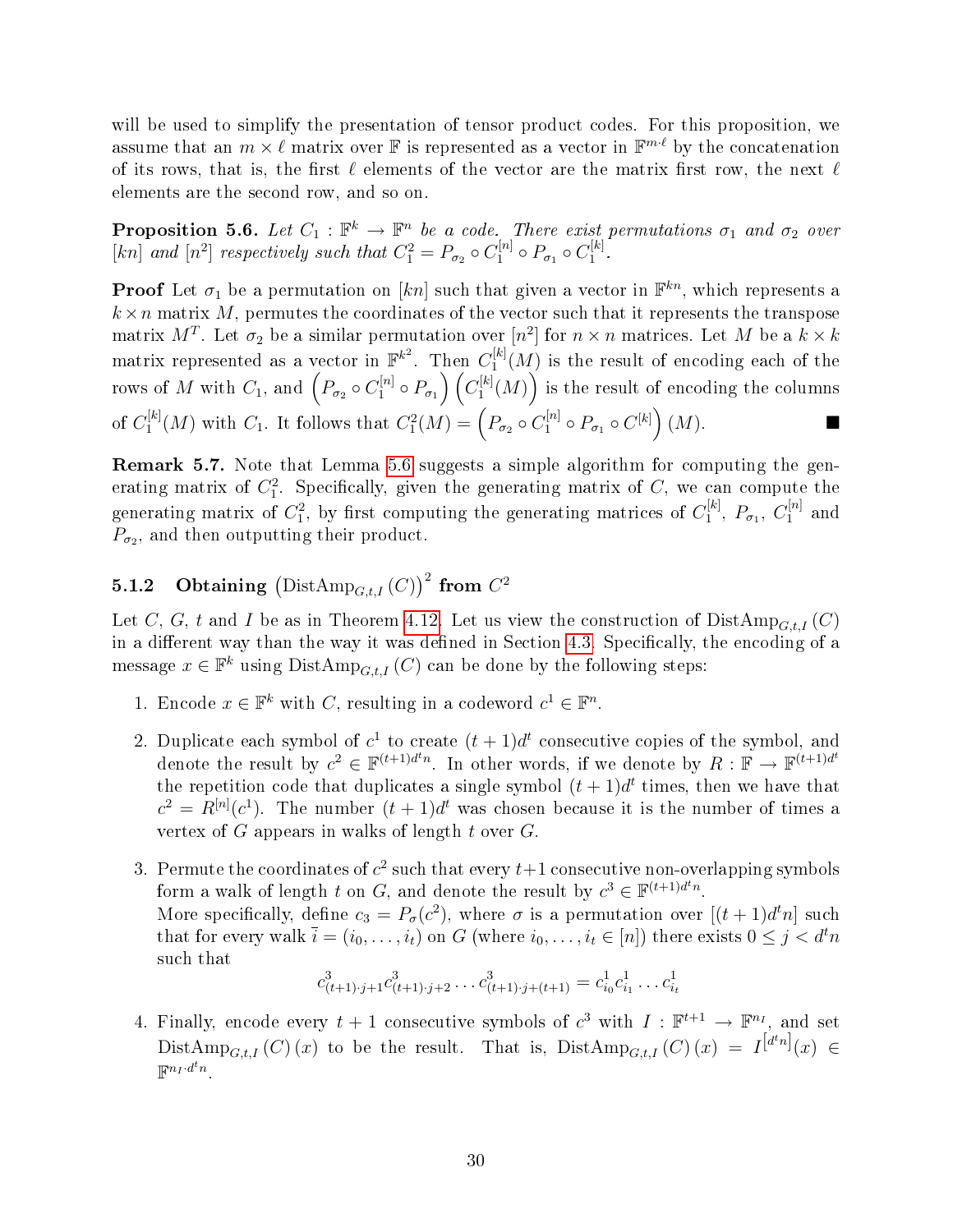Thus, Dist $\text{Amp}_{G,t,I}(C)$  can be obtained as  $I^{[d^{t_n}]} \circ P_\sigma \circ R^{[n]} \circ C$ . We turn to examine  $(\text{DistAmp}_{G,t,I}(C))^2$ . By Proposition [5.5,](#page-28-1) it follows that we can obtain  $(\text{DistAmp}_{G,t,I}(C))^2$ from  $C^2$  by

<span id="page-30-1"></span>
$$
\left(\text{DistAmp}_{G,t,I}(C)\right)^2 = \left(I^{\left[d^t n\right]}\right)^2 \circ P_\sigma^2 \circ \left(R^{[n]}\right)^2 \circ C^2 \tag{2}
$$

Note that  $P^2_{\sigma}$  is also a permutation code. Using Proposition [5.6,](#page-29-0) we can remove the tensor products  $(R^{[n]})^2$  and  $(I^{[d^t n]})^2$  from Equality [\(2\)](#page-30-1), thereby obtaining codes that are easier to analyze. Specifically, applying Proposition [5.6,](#page-29-0) there exist permutations  $\phi_1, \phi_2, \phi_3, \phi_4$  such that

$$
(R^{[n]})^2 = P_{\phi_2} \circ (R^{[n]})^{[(t+1)d^t n]} \circ P_{\phi_1} \circ (R^{[n]})^{[n]}
$$
  
\n
$$
= P_{\phi_2} \circ R^{[(t+1)d^t n^2]} \circ P_{\phi_1} \circ R^{[n^2]}
$$
  
\n
$$
(I^{[d^t n]})^2 = P_{\phi_4} \circ (I^{[d^t n]})^{[n_I \cdot d^t n]} \circ P_{\phi_3} \circ (I^{[d^t n]})^{[(t+1)d^t n]}
$$
  
\n
$$
= P_{\phi_4} \circ I^{[n_I \cdot (d^t n)^2]} \circ P_{\phi_3} \circ I^{[(t+1)(d^t n)^2]}
$$

By substituting the above equalities in Equality [\(2\)](#page-30-1), we obtain the following important characterization of  $\left(\text{DistAmp}_{G,t,I}(C)\right)^2$ :

<span id="page-30-2"></span>**Proposition 5.8.** There exist permutations  $\sigma_1, \sigma_2, \sigma_3, \sigma_4$  such that

 $\left(\text{DistAmp}_{G,t,I}(C)\right)^2 = P_{\sigma_4} \circ I^{\left[n_I\left(d^t n\right)^2\right]} \circ P_{\sigma_3} \circ I^{\left[(t+1)\left(d^t n\right)^2\right]} \circ P_{\sigma_2} \circ R^{\left[(t+1)d^t n^2\right]} \circ P_{\sigma_1} \circ R^{\left[n^2\right]} \circ C^2$ 

## <span id="page-30-0"></span>5.2 Composition preserves local testability

Proposition [5.8](#page-30-2) implies that in order to prove that  $\left( \mathrm{DistAmp}_{G,t,I}\left( C \right) \right)^2$  is a CWP, it suffices to study the preservation of local testability under composition with repeated codes. Our goal in this section is showing that the composition with repeated codes preserves local testability, that is, the composition of a CWP with a repeated code results in a CWP. In Section [5.2.1](#page-30-3) we identify properties of codes that are sufficient for the preservation of local testability under composition. In Section [5.2.2,](#page-33-0) we show that repeated codes enjoy the aforementioned properties and conclude that the composition with repeated codes preserves local testability.

#### <span id="page-30-3"></span>5.2.1 Properties sufficient to make composition preserve local testability

**Definition 5.9.** A code  $C_1$  :  $\mathbb{F}^k \to \mathbb{F}^n$  is said to be  $\lambda$ -proximity preserving if for every two strings  $x, y \in \mathbb{F}^k$  we have that

$$
\delta(C_1(x), C_1(y)) \leq \lambda \cdot \delta(x, y)
$$

The property of "proximity preservation" is non-standard in coding theory, since it conflicts with having good relative distance. In particular, a  $\lambda$ -proximity preserving code can have relative distance at most  $\lambda/n$ . Nevertheless, proximity preserving codes will be useful in our analysis. For example, note that permutation codes are 1-proximity preserving.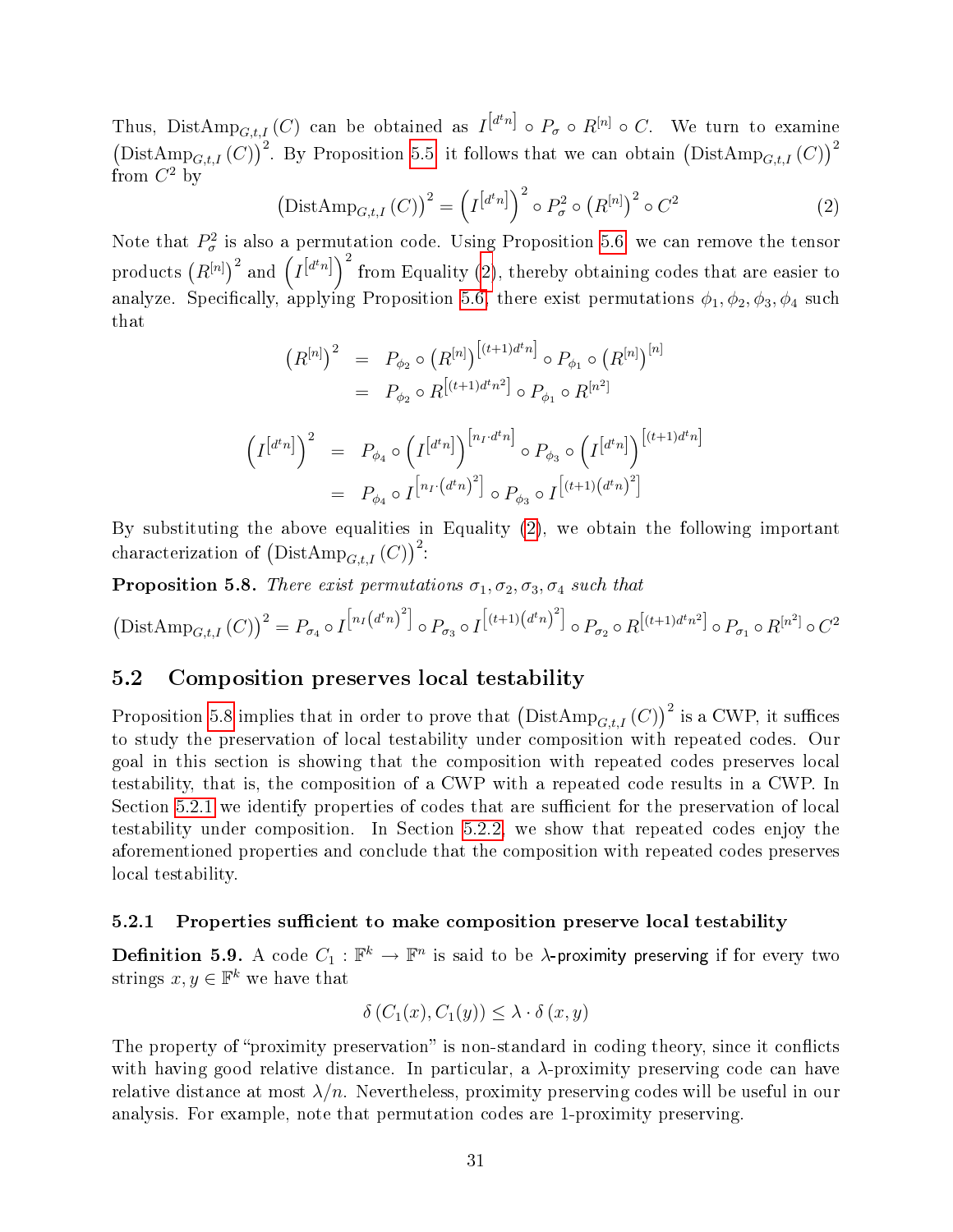Recall that in the definitions of LTCs and CWPs (Definitions [2.2](#page-8-1) and [2.6\)](#page-9-1), the rejection property of CWPs was stronger than the one of LTCs. In this section we will make use of LTCs that enjoy the strong rejection property of CWPs. Such LTCs are usually referred to as "strong LTCs" (see, e.g.,  $|GS02|$ , Section 2.1), and are a special case of CWPs in which the proof string is always empty. We give a more detailed definition of strong LTCs below.

<span id="page-31-0"></span> $\bf{Definition\ \ 5.10.\ \ }$   $\rm{A\ code}\ \ C_1:\mathbb{F}^k\rightarrow\mathbb{F}^n$  is said to be  $(q,\varepsilon,r)$ -strong locally testable if there exists a probabilistic oracle circuit V such that

- 1. V makes at most q non-adaptive queries to its oracle and tosses at most r coins.
- 2. For every codeword  $c \in C_1$ , we have that  $Pr[V^c \text{ accepts}] = 1$ .
- 3. For every string  $w \in \mathbb{F}^n$ , we have that  $Pr[V^w \text{ rejects}] \geq \varepsilon \cdot \delta_C(w)$ .

Recall that in order to argue that if C is a CWP then so is  $\text{DistAmp}_{G,t,I}(C)$  (in Section [3.2.3\)](#page-16-0), we claimed that the verifier of  $DistAmp_{G,t,I}(C)$  can emulate the verifier of C. We now define the exact property we use in the emulation of verifiers. We comment that this is a non-standard notion.

**Definition 5.11.** A code  $C_1 : \mathbb{F}^k \to \mathbb{F}^n$  is said to be  $(q, \varepsilon, r)$ -locally accessible if there exists a probabilistic oracle circuit A such that

- 1. A receives as input an index  $i \in [k]$ . A either outputs a symbol or rejects.
- 2. A makes at most  $q$  non-adaptive queries to its oracle and tosses at most  $r$  coins.
- 3. For every message  $x \in \mathbb{F}^k$  and every  $i \in [k]$ , we have that  $\Pr\left[A^{C_1(x)}(i) = x_i\right] = 1$ .
- 4. For every string  $w \in \mathbb{F}^n$ , every  $i \in [k]$  and every message x such that  $\delta(w, C_1(x)) =$  $\delta_C(w)$ , we have that

 $Pr[A^w(i) \neq x_i \text{ and } A^w(i) \text{ has not rejected}] \leq 1 - \varepsilon$ 

That is, A may reject with any probability, but if it did not reject, then the probability that it outputs a wrong symbol is small (where "wrong" means different than  $x_i$ ).

We refer to A as the accessor of  $C_1$ , and to  $q, \varepsilon$  and r as the query complexity, success probability and randomness complexity of  $C_1$ , respectively.

Locally Accessible Codes versus Locally Decodable Codes The notion of Locally Accessible Codes (LACs) is a very weak variant of the notion of Locally Decodable Codes (LDCs) formalized in Katz and Trevisan |KT00|. The main difference between LACs and LDCs is that the definition of an LAC does not require the code to have a good relative distance, while a good relative distance is implicit in the definition of LDCs. This implies that an LAC may have no error correction capability - for example, it is easy to see that the identity map is an LAC. This difference makes LACs a seemingly weaker notion than LDCs, and indeed they are much easier to construct.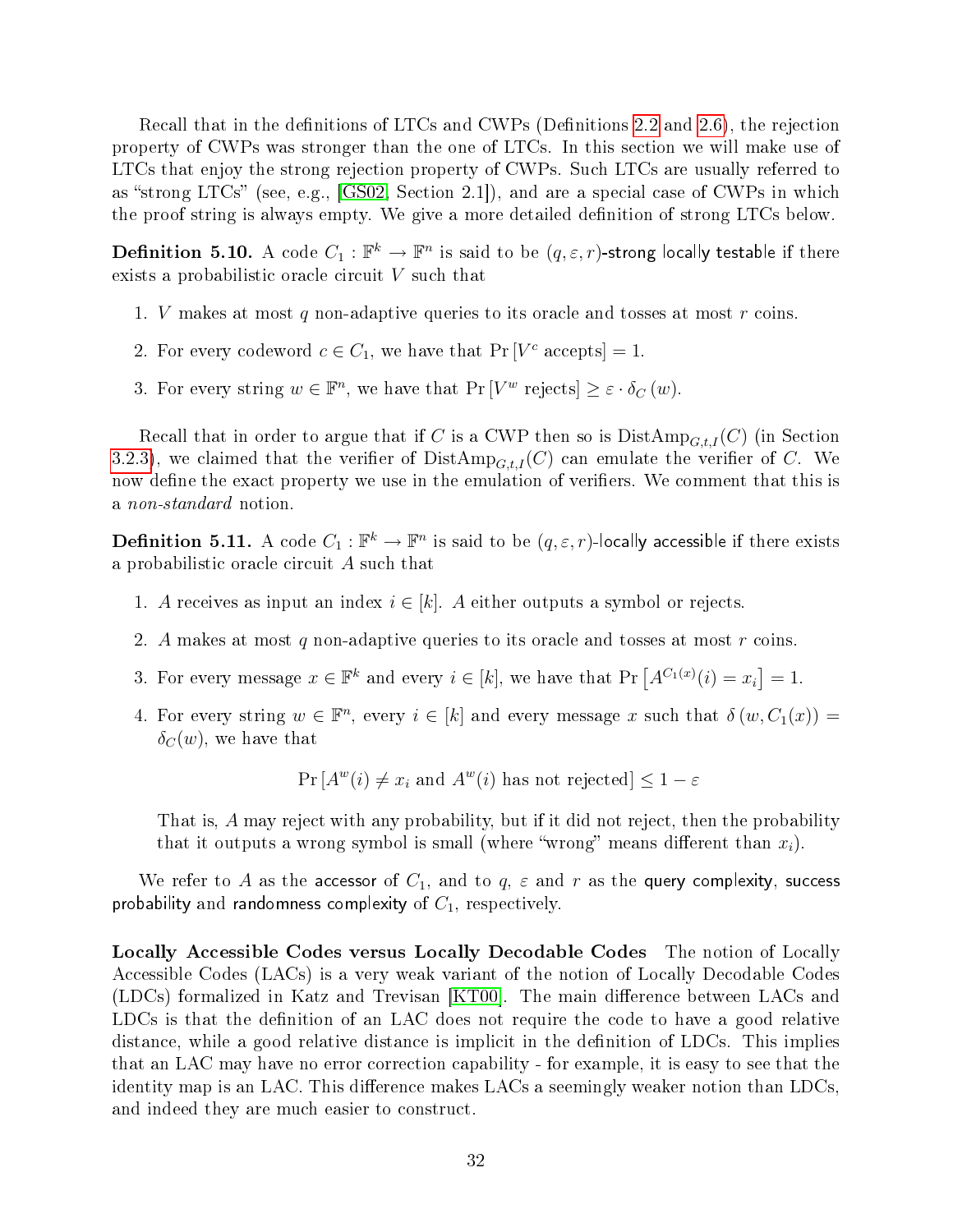We do note, however, that LACs are stronger than LDCs in one sense: The accessor of an LAC is required to have a low error probability when given access to any oracle, while the decoder of an LDC is required to have a low error probability *only* when given access to oracles that are close to the code. LACs can achieve this stronger property by using their ability to reject whenever they are given access to an oracle that is too corrupted. The latter feature is related to the notion of LTCs, and indeed, it can be shown that a code that is both a strong LTC and a LDC is also a LAC.

We mention that the definition of LACs is reminiscent of the definition of relaxed LDCs due to [\[BGHSV06\]](#page-57-1). However, relaxed LDCs, just as LDCs, always have good relative distance, and should therefore be stronger than LACs. In particular, the decoder of a relaxed LDC is only allowed to reject a constant fraction of the indices  $i \in [k]$ , while the decoder of an LAC may reject every index with probability 1.

We are now ready to prove the following "composition theorem":

<span id="page-32-0"></span>**Theorem 5.12.** Let  $C_1 : \mathbb{F}^k \to \mathbb{F}^n$  be a  $(q_1, \varepsilon_1, r_1)$ -CWP. Let  $C_2 : \mathbb{F}^n \to \mathbb{F}^{n'}$  be a  $\lambda$ -proximity  $preserving, \,\, \left(q_2^T, \varepsilon_2^T, r_2^T\right)$ -strong locally testable and  $\left(q_2^A, \varepsilon_2^A, r_2^A\right)$ -locally accessible code. Then  $C_2 \circ C_1$  is a CWP with the following parameters:

- 1. Query complexity max  $\{q_1 \cdot q_2^A, q_2^T\}$ .
- 2. Rejection ratio min  $\left\{\frac{1}{4\lambda} \left(\varepsilon_2^A\right)^{q_1} \cdot \varepsilon_1, \frac{1}{4}\right\}$  $\frac{1}{4} \varepsilon_2^T$ .
- 3. Randomness complexity  $1 + \max\{r_1 + q_1 \cdot r_2^A, r_2^T\}$ .

**Proof** We define the proof strings and verifier of  $C_2 \circ C_1$  and prove they satisfy the requirements of Theorem [5.12.](#page-32-0)

- The proof strings of  $C_2 \circ C_1$ : The proof strings of  $C_2 \circ C_1$  are the same as those of  $C_1$ . That is, for every message  $x \in \mathbb{F}^{k_1}$ , the proof  $\pi_{(C_2 \circ C_1)(x)}$  of  $(C_2 \circ C_1)(x)$  equals the proof  $\pi_{C_1(x)}$  of  $C_1(x)$ .
- The verifier of  $C_2 \circ C_1$ : Let  $V_1$  and  $V_2$  be the verifiers of  $C_1$  and  $C_2$ , and let A be the accessor of  $C_2$ . We define the verifier V of  $C_2 \circ C_1$  as follows. Suppose V is given oracle access to a tested string  $w \in \mathbb{F}^{n'}$  and a proof string  $\pi$ . With probability  $\frac{1}{2}$ , the verifier V invokes  $V_2^w$  to verify the membership of w in  $C_2$ . With probability  $\frac{1}{2}$ , the verifier V emulates  $V_1$ . Whenever  $V_1$  queries a symbol of the tested string (say, the *i*-th symbol), V invokes  $A^w(i)$ . If  $A^w(i)$  rejects, then V rejects, and otherwise V answers the query of  $V_1$  with the output of  $A^w(i)$ . Whenever  $V_1$  queries a symbol of the proof, V simply queries this symbol from  $\pi$  and feed it to  $V_1$ . Finally, V accepts if and only if  $V_1$  accepts.

The query complexity and randomness complexity of  $C_2 \circ C_1$  are obvious from the description of  $V$ . We turn to analyze its rejection ratio. The idea of the analysis is that if a string  $w \in \mathbb{F}^{n'}$  is far from  $C_2 \circ C_1$ , then w is either far from  $C_2$ , or close to  $C_2$ . In the first case, the invocation of  $V_2$  "catches" w and thus V rejects with high probability. In the second case, we decode w by  $C_2$ , thereby obtaining a string  $x \in \mathbb{F}^n$ , and use the fact that  $C_2$  is proximity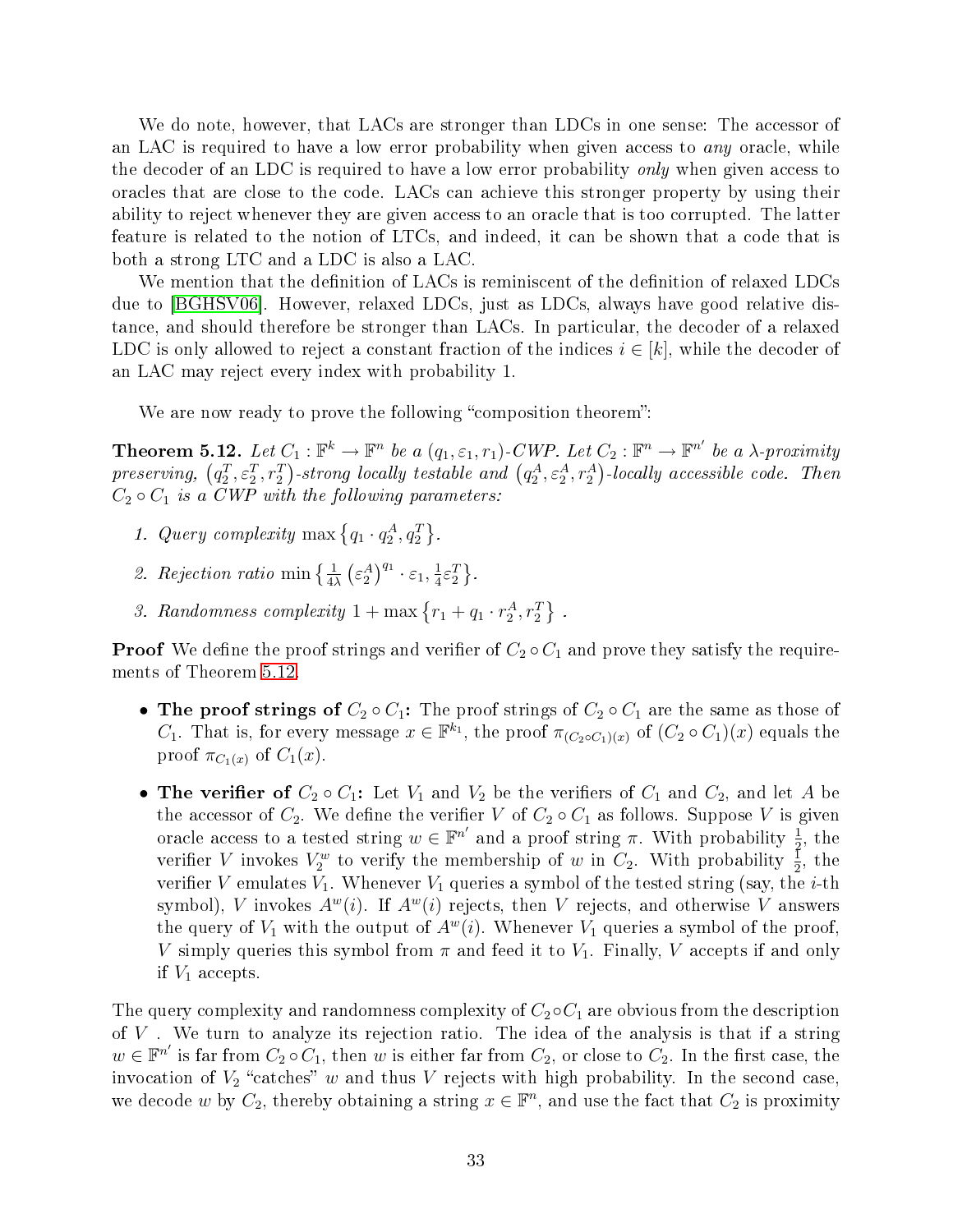preserving to show that x is far from  $C_1$ . We then claim that the emulation of  $V_1$  "catches"  $x$  and therefore  $V$  rejects with high probability. Details follow.

Let  $w \in \mathbb{F}^{n'}$ . Suppose that  $\delta_{C_2}(w) > \frac{1}{2}$  $\frac{1}{2} \cdot \delta_{C_2 \circ C_1}(w)$ . In this case, with probability  $\frac{1}{2}$ , the verifier V invokes  $V_2^w$ , and then  $V_2^w$  rejects with probability at least  $\varepsilon_2^T \cdot \delta_{C_2}(w) >$  $\varepsilon_2^T\cdot \frac{1}{2}$  $\frac{1}{2} \cdot \delta_{C_2 \circ C_1}(w)$ . Thus, in this case, V rejects with probability at least  $\frac{1}{4} \cdot \varepsilon_2^T \cdot \delta_{C_2 \circ C_1}(w)$ .

On the other hand, suppose that  $\delta_{C_2}(w) \leq \frac{1}{2}$  $\frac{1}{2}\delta_{C_2 \circ C_1}(w)$ . Let  $x \in \mathbb{F}^n$  be such that  $\delta_{C_2}(w) =$  $\delta(w, C_2(x))$ . Then, by the triangle inequality, it holds that

$$
\delta_{C_2 \circ C_1}(w) \le \delta(w, C_2(x)) + \delta_{C_2 \circ C_1}(C_2(x)) = \delta_{C_2}(w) + \delta_{C_2 \circ C_1}(C_2(x)) \le \frac{1}{2}\delta_{C_2 \circ C_1}(w) + \delta_{C_2 \circ C_1}(C_2(x))
$$

and therefore

$$
\delta_{C_2 \circ C_1} (C_2(x)) \ge \frac{1}{2} \delta_{C_2 \circ C_1}(w)
$$

Let  $c \in C_1$  be the codeword of  $C_1$  closest to x. Since  $C_2$  is  $\lambda$ -proximity preserving, we have that

$$
\delta_{C_1}(x) = \delta(x, c) \ge \frac{1}{\lambda} \cdot \delta(C_2(x), C_2(c)) \ge \frac{1}{\lambda} \cdot \delta_{C_2 \circ C_1}(C_2(x)) \ge \frac{1}{2\lambda} \cdot \delta_{C_2 \circ C_1}(w)
$$

Recall that with probability  $\frac{1}{2}$ , the verifier V emulates  $V_1$ . In this case, with probability at least  $(\varepsilon_2^A)^{q_1}$  each of the invocations of A either outputs the correct symbol of x or rejects. Recall that  $V_1$  rejects x with probability at least  $\varepsilon_1 \cdot \delta_{C_1}(x) \geq \frac{\varepsilon_1}{2\lambda}$  $\frac{\varepsilon_1}{2\lambda} \cdot \delta_{C_2 \circ C_1}(w)$ . Therefore, in this case, V rejects w with probability at least  $\frac{1}{2} \cdot (\varepsilon_2^A)^{\overline{q_1}} \cdot \frac{\varepsilon_1}{2\lambda}$  $\frac{\varepsilon_1}{2\lambda} \cdot \delta_{C_2 \circ C_1}(w)$ . We conclude that regardless of which case holds, the rejection probability of  $\overline{V}$  is as required.

**Remark 5.13.** Note that the fact that  $C_2$  is proximity preserving is crucial to the analysis of the second case above. If  $C_2$  was not proximity preserving, it could have been the case that a string  $x \in \mathbb{F}^n$  is very close to  $C_1$ , but  $C_2(x)$  is far from  $C_2 \circ C_1$ . In such a case, neither the invocation of  $V_2$  nor the emulation of  $V_1$  could "catch"  $C_2(x)$ , and thus the verifier V would have failed on  $C_2(x)$ .

Remark 5.14. Note that permutations codes trivially match the conditions of Theorem [5.12](#page-32-0) with respect to  $C_2$ , that is, any permutation code is trivially proximity preserving, locally testable and locally accessible. In Section [5.2.2](#page-33-0) we will see that repeated codes too match the conditions of Theorem [5.12.](#page-32-0)

#### <span id="page-33-0"></span>5.2.2 Composition with repeated codes preserve local testability

In this subsection we show that repeated codes enjoy the properties defined above, and conclude that composition with repeated codes preserves local testability.

<span id="page-33-1"></span>**Fact 5.15.** Let  $C_1$  be a  $\lambda$ -proximity preserving code. Then, for every natural number  $\ell$ , the  $code C_1^{[\ell]}$  $i_1^{\lfloor \mathfrak{k} \rfloor}$  is  $\lambda$ -proximity preserving.

<span id="page-33-2"></span>**Fact 5.16.** Let  $C_1$  :  $\mathbb{F}^k$   $\to$   $\mathbb{F}^n$  be a  $(q, \varepsilon, r)$ -strong locally testable code. Then, for every natural number  $\ell$ , the code  $C_1^{[\ell]}$  $\int_1^{\lfloor t \rfloor}$  is  $(q,\varepsilon,r + \log \ell)$ -strong locally testable.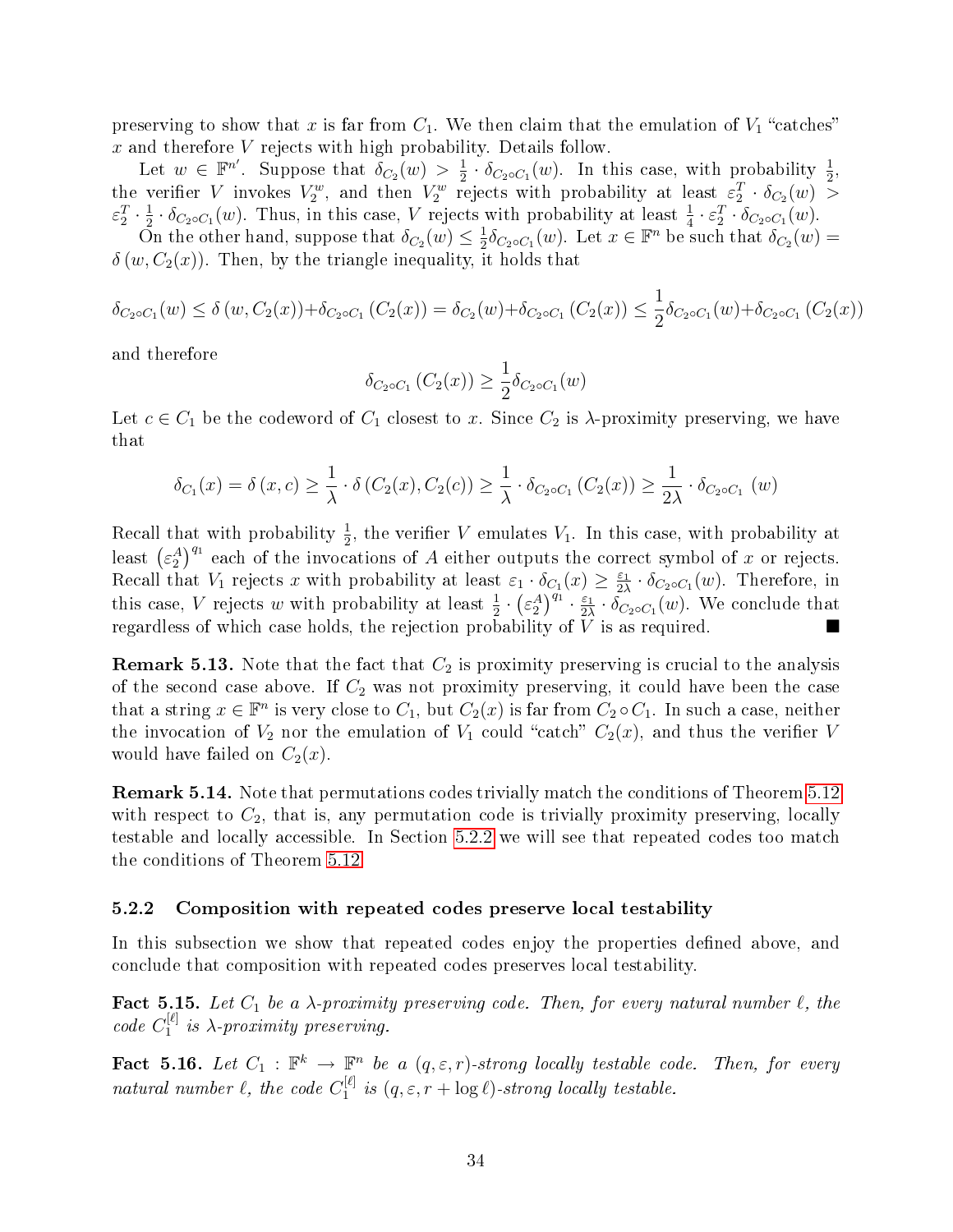**Proof** We define a verifier V for the code  $C_1^{[\ell]}$  $_1^{[\ell]}$ . Recall that a string  $w \in \mathbb{F}^{\ell n}$  is a codeword of  $C_1^{[\ell]}$  $\frac{1}{1}$  if and only if consists of  $\ell$  consecutive blocks of length n such that every block is a codeword of  $C_1$ . When given oracle access to a string w, the verifier V chooses a random block of w and invokes the verifier of  $C_1$  to test that this block is a legal codeword of  $C_1$ . The verifier V accepts if and only if the verifier of  $C_1$  accepts. Clearly, V has query complexity q and randomness complexity  $r + \log \ell$ . The analysis of the rejection probability of V follows directly from the fact that the relative distance of a string  $w \in \mathbb{F}^{\ell n}$  from  $C_1^{[\ell]}$  $i_1^{[\ell]}$  is the average of the relative distances of the blocks of  $w$  from  $C_1$ .

<span id="page-34-1"></span>**Fact 5.17.** Let  $C_1$ :  $\mathbb{F}^k \to \mathbb{F}^n$  be a  $(q, \varepsilon, r)$ -locally accessible code. Then, for every natural number  $\ell$ , the code  $C_1^{[\ell]}$  $\int_1^{\lfloor \ell \rfloor}$  is  $(q,\varepsilon,r)$ -locally accessible.

**Proof** We define the accessor A for the code  $C_1^{[\ell]}$  $_1^{\lbrack \ell \rbrack}$ . Recall that the encoding function of  $C_1^{[\ell]}$  $\mathbb{R}^{[\ell]}$  receives a message  $m \in \mathbb{F}^{\ell k}$ , partitions it to  $\ell$  blocks of length k and encodes each of those blocks with  $C_1$ . When given an input i and oracle access to a string w, the accessor A computes the block of the message to which the i-th coordinate belongs. Then, A invokes the accessor of  $C_1$  to decode the *i*-th coordinate from this block. If the accessor of  $C_1$  rejects, then A rejects. Otherwise, A outputs the output of the accessor of  $C_1$ .

<span id="page-34-2"></span>**Corollary 5.18.** Let  $C_1$ :  $\mathbb{F}^k \to \mathbb{F}^n$  be a  $(q, \varepsilon, r)$ -CWP, let  $\ell$  be a natural number that divides n and let  $C_2$  :  $\mathbb{F}^{n/\ell} \to \mathbb{F}^{n'/\ell}$  be a code. Then  $C_2^{[\ell]} \circ C_1$  is a CWP with query complexity  $(n'/\ell) \cdot q$ , rejection ratio  $\frac{1}{4(n'/\ell)} \cdot \varepsilon$  and randomness complexity max  $\{r, \log n\} + 1$ .

**Proof** The code  $C_2$  is trivially  $n'/\ell$ -proximity preserving. It is also trivially locally testable using the verifier that reads the entire tested string and accepts if and only if it is a codeword of  $C_2$ , and is trivially locally accessible using the accessor that reads the entire oracle, rejects if the oracle is not a codeword of  $C_2$ , and otherwise decodes the required coordinate and outputs it. The corollary now follows directly by applying Lemmas [5.15,](#page-33-1) [5.16](#page-33-2) and [5.17](#page-34-1) to  $C_2^{[\ell]}$  $\mathbb{Z}_2^{[\ell]}$ , and by applying Theorem [5.12](#page-32-0) to  $C_2^{[\ell]} \circ C_1$  with  $\lambda = n'/\ell$  and  $\varepsilon_2^T = \varepsilon_2^A = 1$ .

**Remark 5.19.** We stress that while the query complexity and rejection ratio of  $C_2^{[\ell]} \circ C_1$ depend on the block lengths of  $C_1$  and  $C_2$ , they do not depend on  $\ell$ .

#### <span id="page-34-0"></span>5.3 Proof of Theorem [4.12](#page-27-1)

We are now ready to prove Theorem [4.12:](#page-27-1)

**5.3** Proof of Theorem 4.12<br>We are now ready to prove Theorem 4.12:<br>Theorem (Theorem [4.12,](#page-27-1) restated). Let  $C : \mathbb{F}^k \to \mathbb{F}^n$  be a code such that  $C^2$  is a  $(q, \varepsilon, r)$ . CWP, let G be a d-regular graph on n vertices, let t be any constant integer and let  $I: \mathbb{F}^{t+1} \rightarrow$  $\mathbb{F}^{n_I}$  be a code. Then  $\left(\text{DistAmp}_{G,t,I}(C)\right)^2$  is a  $(q', \varepsilon', r')$ -CWP where  $q' = O(q)$ ,  $\varepsilon' = \Omega(\varepsilon)$ and  $r' = \max \{r, \log n^2\} + O(1)$ , and where the constants in the Big-O/ $\Omega$  notations depend only on  $d,t$  and  $n_I$ .

Proof Recall that by Proposition [5.8](#page-30-2)

 $(\text{DistAmp}_{G,t,I}(C))^2 = P_{\sigma_4} \circ I^{\left[n_I(d^t n)^2\right]} \circ P_{\sigma_3} \circ I^{\left[(t+1)(d^t n)^2\right]} \circ P_{\sigma_2} \circ R^{\left[(t+1)d^t n^2\right]} \circ P_{\sigma_1} \circ R^{\left[n^2\right]} \circ C^2$ 

Theorem [4.12](#page-27-1) now follows by applying Corollary [5.18](#page-34-2) to each of the compositions with  $R^{[\ell]}$  and  $I^{[\ell]}$ , and by observing that composing a CWP with a permutation code results in a CWP with the same parameters.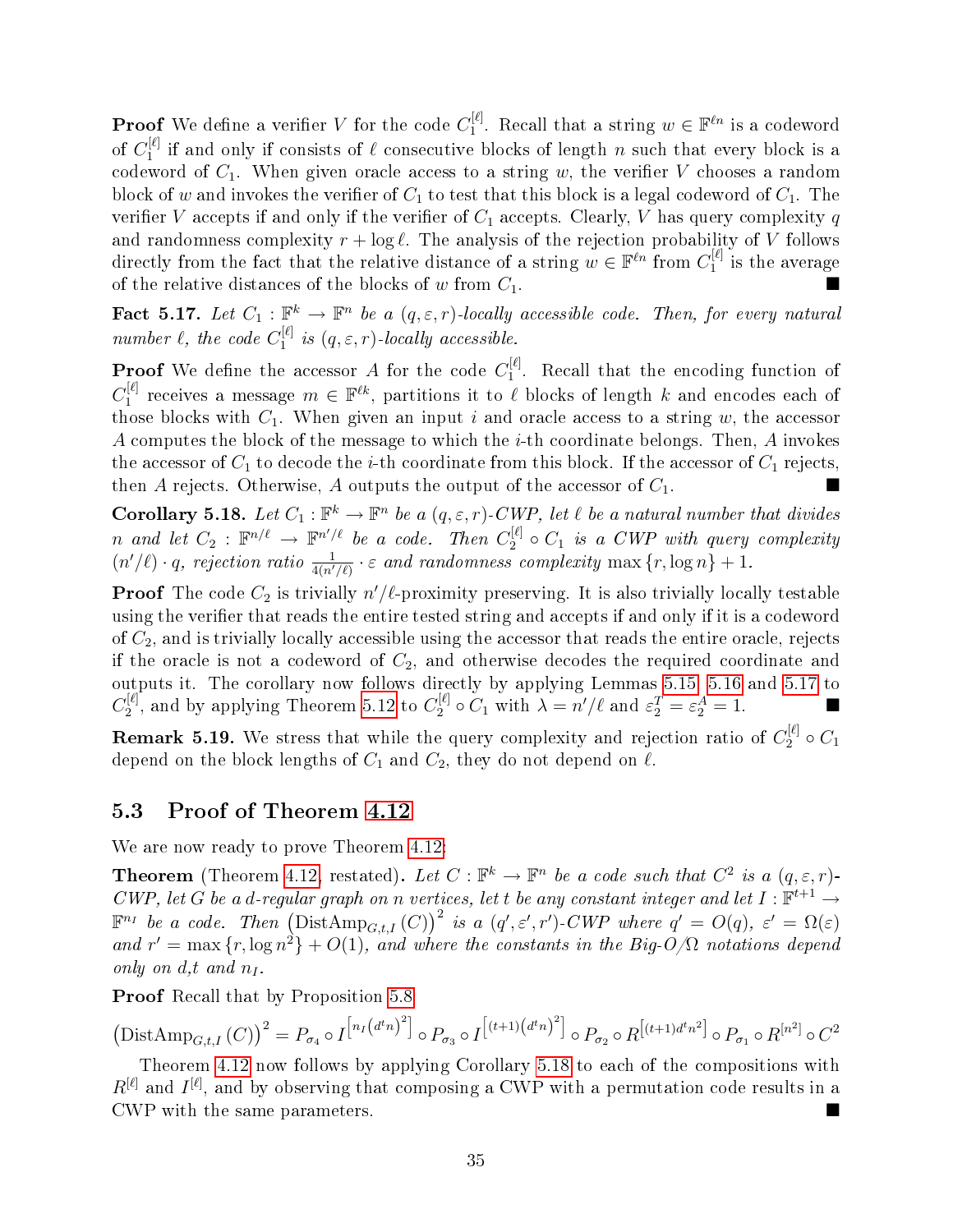## <span id="page-35-0"></span>6 Wrapping everything together

In this section we use the theorems proved in Section [4](#page-22-0) to obtain constructions of CWPs and LTCs. In Section [6.1](#page-35-1) we give a formal proof of the main construction of CWPs that was outlined in Section [3.](#page-11-0) In Section [6.2](#page-38-0) we show how LTCs can derived from the aforementioned CWPs. The CWPs of the main construction have super-constant query complexity and subconstant rejection ratio, and in Sections [6.3](#page-41-0) and [6.4](#page-43-0) we show how they can be modied to have constant query complexity and constant rejection ratio. This modification immediately translates to LTCs with better query complexity and rejection probability. In Section [6.5](#page-51-0) we discuss the size of the verifier circuits of our CWPs and LTCs. The strongest results we can prove are stated in Theorems [6.28](#page-50-1) and [6.29.](#page-50-0)

#### <span id="page-35-1"></span>6.1 The main construction

In this subsection we present our main construction of CWPs. Those CWPs have constant rate and relative distance, randomness complexity  $\log k + O(\log \log k)$ , query complexity poly (log k) and rejection ratio  $1/\text{poly}(\log k)$ . Recall that this construction is an iterative construction, that is, we start from a CWP with a small message length, and then increase its message length in an iterative process. We now state and prove the effect of a single iteration on a CWP.

<span id="page-35-2"></span>**Theorem 6.1** (Single Iteration). There exist constants  $R_0$  and  $\delta_0 < \frac{|\mathbb{F}|-1}{|\mathbb{F}|}$  $\frac{f|-1}{\mathbb{F}}$  such that for all constants  $R \le R_0$  there exists a randomized polynomial time procedure that works as follows: The procedure is given as input the generating matrix of a linear code  $C : \mathbb{F}^k \to \mathbb{F}^n$  (for any  $k, n \geq 1$ ) and a verifier circuit V with respect to which  $C^2$  is a CWP. The procedure is only guaranteed to work provided that C has rate R and relative distance  $\delta_0$ . In such a case, the procedure outputs, with probability at least  $1 - \exp(-\Omega(k))$ , the generating matrix of a code  $C'$  and a circuit  $V'$  such that the following holds:

- 1. The code C' has message length  $k^2$ , rate  $R_0$  and relative distance  $\delta_0$ .
- 2. If  $C^2$  is a  $(q, \varepsilon, r)$ -CWP with respect to V, then  $(C')^2$  is a  $(O(q), \Omega(\varepsilon), r')$ -CWP with respect to V', where  $r' \stackrel{\text{def}}{=} \max\{r, \log k^2\} + \log k^2 + O(1)$  and where the constants in the Big-O/ $\Omega$  notations depend only on  $\tilde{R}$ .

**Remark 6.2.** Note that  $C^2$  and  $(C')^2$  have message lengths  $k^2$  and  $k^4$ , respectively, and that if  $r \geq \log k^2$  then  $(r' - \log k^4) = (r - \log k^2) + O(1)$ . In other words, applying the foregoing procedure increases the difference between the randomness complexity of the CWP and the logarithm of its message length by a constant term. In the terminology of proof lengths, this is analogous to decreasing the proof rate of the CWP by a constant factor.

**Proof** Let  $\delta_0$  be any constant strictly greater than  $\sqrt[4]{7/8}$ . The constant  $R_0$  will be determined below. The procedure works as follows:

1. Let  $C_{\text{TP}} = C^2$ . The code  $C_{\text{TP}}$  has message length  $k^2$ , rate  $R^2$  and relative distance  $\delta_0^2$ . Without loss of generality, we assume that  $\delta_0 \geq \sqrt[4]{7/8} + \frac{1}{n}$ , since otherwise n is bounded by a constant and it is easy to prove the required result. By the Tensor Product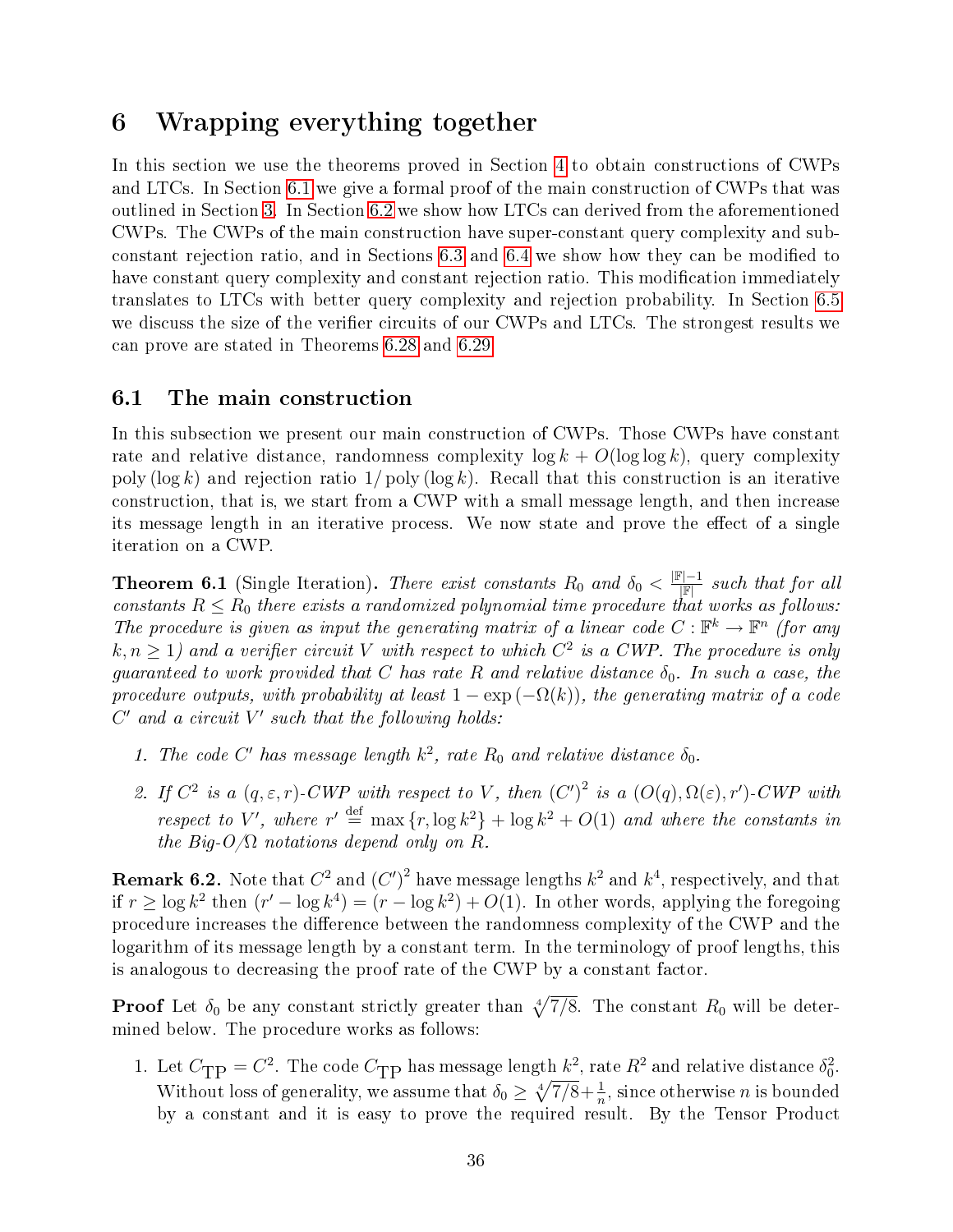Theorem (Theorem [4.1\)](#page-22-3), it follows that  $(C_{\text{TP}})^2$  is a CWP with query complexity q, rejection ratio  $\varepsilon_{TP} \stackrel{\rm def}{=} \Omega(\varepsilon)$  (where the constant in the Big- $\Omega$  notation is absolute) and randomness complexity  $r_{TP} \stackrel{\text{def}}{=} r + \log k^2 + O(1)$  (where the constant in the Big-O notation depend only on  $R$ ). The procedure computes the generating matrix of  $C_{\text{TP}}$ and the verifier circuit of  $(C_{\text{TP}})^2$ , as defined in the proof of Theorem [4.1.](#page-22-3) Recall that the generating matrix of  $\widehat{C_{\text{TP}}}$  can be efficiently computed using, for example, the algorithm described in Remark [5.7.](#page-29-1)

- 2. Let  $R_{\delta_0^2}$  be the constant whose existence is guaranteed by the Random Projection Theorem (Theorem [4.7\)](#page-24-2). The procedure chooses a set  $S\subseteq [n^2]$  of size  $k^2/R_{\delta_0^2}$  uniformly at random. Let  $C_\mathrm{RP} = \left(C_\mathrm{TP}\right)_{|S}$ . By the Random Projection Theorem (Theorem [4.7\)](#page-24-2), with probability  $1 - \exp(-\Omega(k))$ , the function  $C_{\text{RP}}$  is a code with message length  $k^2$ , rate  $R_{\delta_0^2}$  and relative distance  $\frac{1}{2}\delta_0^2$ . In such case, the code  $\left(C_\text{RP}\right)^2$  is a CWP with query complexity q, rejection ratio  $\varepsilon_{\rm RP} \stackrel{\text{def}}{=} \Omega(\varepsilon_{\rm TP})$  (where the constant in the Big- $\Omega$ notation depends only on R and  $\delta_0$ ) and randomness complexity  $r_{\text{TP}}$ . The procedure computes the generating matrix of  $C_{\rm RP}$  and the verifier circuit of  $\overline{\left(C_{\rm RP}\right)^2}$ , as defined in the proof of Theorem [4.7.](#page-24-2)
- 3. Set  $C' = {\rm DistAmp}_{\frac{1}{2}\delta_0^2 \to \delta_0} \left(C_{\rm RP} \right)$ . By the Distance Amplification Theorem (Theorem [4.9\)](#page-26-0),  $C'$  has message length  $k^2$  and relative distance  $\delta_0$ . Furthermore,  $C'$  has a rate that depends only on  $\delta_0$  and  $R_{\delta_0^2}$  - set  $R_0$  to be this rate and note that  $R_0$  is a constant that depends only on  $\delta_0$ , since  $R_{\delta_0^2}$  is a constant that depends only on  $\delta_0$ . Moreover,  $(C')^2$  is a CWP with query complexity  $q' = O(q)$ , rejection ratio  $\varepsilon' = \Omega(\varepsilon_{\rm RP})$  and randomness complexity  $r' = \max \{ r_{\text{TP}}, \log |S|^2 \} + O(1)$  (where the constants in the Big-O/ $\Omega$  notations depend only on  $\delta_0$ ). The procedure computes the generating matrix of  $C'$  and the verifier circuit  $V'$  of  $(C')^2$ , as defined in the proof of Theorem [4.9.](#page-26-0)

The procedure outputs the generating matrix of  $C'$  and the circuit  $V'$ . It is easy to verify that this procedure satisfies the requirements of the theorem. In particular, note that  $q' = O(q)$ , that  $\varepsilon' = \Omega(\varepsilon_{\text{RP}}) = \Omega(\varepsilon_{\text{TP}}) = \Omega(\varepsilon)$  where the constant in the Big- $\Omega$  depends only on R and that

$$
r' = \max \{ r_{\text{TP}}, \log |S|^2 \} + O(1)
$$
  
= 
$$
\max \{ r_{\text{TP}}, \log \left( k^4 / R_{\delta_0^2}^2 \right) \} + O(1)
$$
  
= 
$$
\max \{ r_{\text{TP}}, \log k^4 \} + O(1)
$$
  
= 
$$
\max \{ r + \log k^2, \log k^4 \} + O(1)
$$
  
= 
$$
\max \{ r, \log k^2 \} + \log k^2 + O(1)
$$

where the constant in the Big-O notation depends only on  $R$ .

We can now use Theorem [6.1](#page-35-2) to give our main construction of CWPs. The construction is similar to the construction discussed in Section [3,](#page-11-0) except for one difference: Since the success probability of the procedure of Theorem [6.1](#page-35-2) is  $1 - \exp(-\Omega(k))$ , we wish to apply it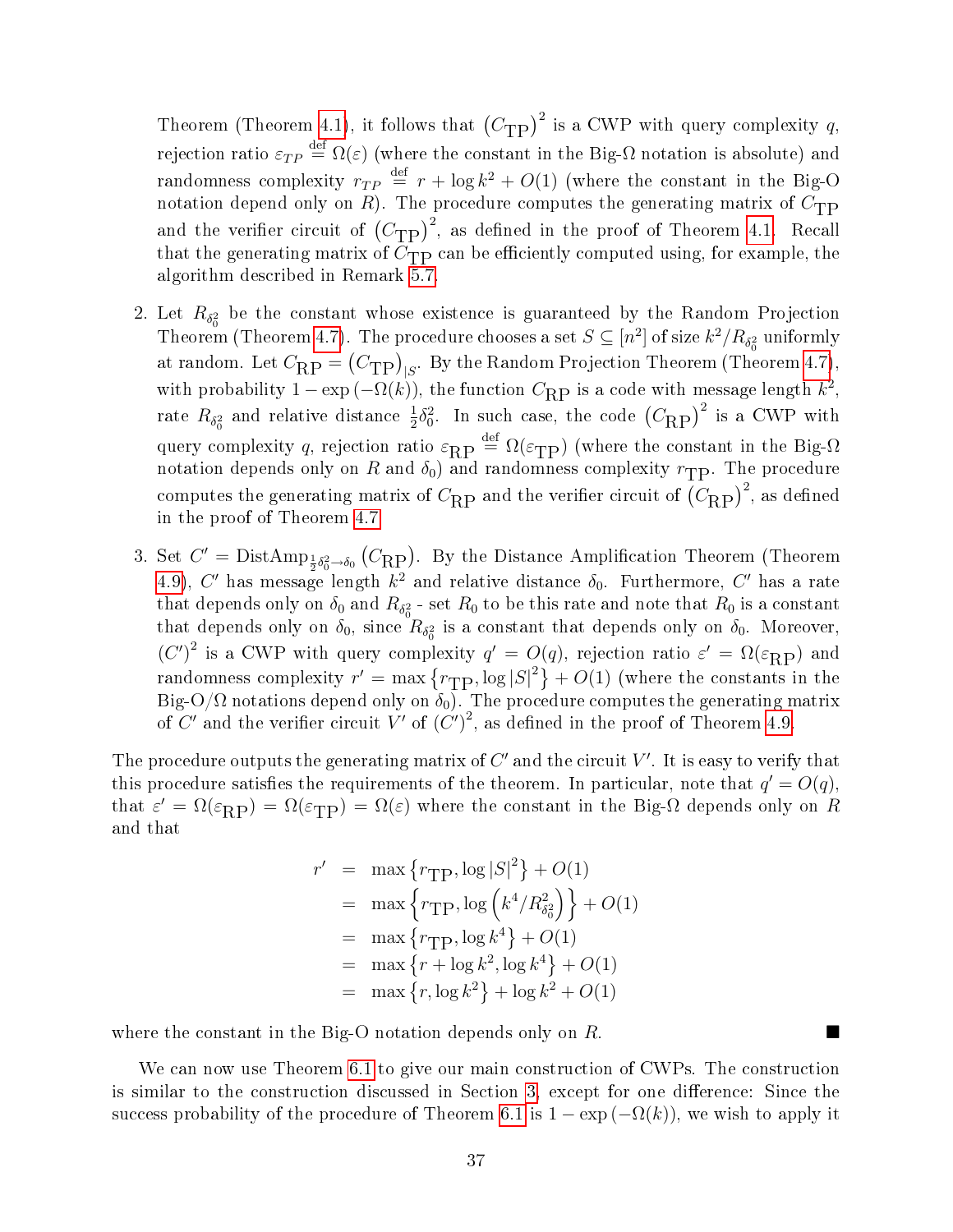to CWPs with message length as large as possible. Thus, instead of using a code of constant message length as the starting point of the construction, we use a code with message length poly  $(\log k)$ . The trivial verifier for such a code has query complexity poly  $(\log k)$ , but this is not a problem since we are allowed to have query complexity poly  $(\log k)$  anyhow.

<span id="page-37-0"></span>**Theorem 6.3** (Main Construction). For every constant  $c > 0$  the following holds: There exists an infinite family of  $CWPs$   ${C_k}_k$  such that  $C_k$  has block length  $O(k)$ , relative distance  $\Omega(1)$ , query complexity poly (log k), rejection ratio 1/ poly (log k), and randomness complexity  $\log k + O(\log \log k)$ . Furthermore, the codes in the family are linear and there exists a probabilistic algorithm that on input k, runs in time  $\text{poly}(k)$  and outputs with probability  $1 - \exp(-\Omega(\log^c k))$  the generating matrix and verifier circuit of  $C_k$ .

**Proof** Let  $\delta_0$  and  $R_0$  be the constants from Theorem [6.1.](#page-35-2) Let  $C^{(0)}$  be an arbitrary linear code with message length  $k_0 \stackrel{\text{def}}{=} \log^c k$ , a constant rate of at most  $R_0$  and relative distance  $\delta_0$  (Such a code can be obtained, for example, from the Zybalov bound, see Appendix [A,](#page-58-9) Theorem [A.4\)](#page-60-0). Let  $V^{(0)}$  be the trivial verifier for  $\left(C^{(0)}\right)^2$  that when given oracle access to a tested string and a proof string, reads the tested string entirely and accepts if and only if it is a legal codeword of  $(C^{(0)})^2$ . Clearly,  $(C^{(0)})^2$  with respect to this verifier is a CWP with query complexity  $k_0$ , rejection ratio 1 and randomness complexity 0.

On input  $k$ , the probabilistic algorithm acts as follows: The algorithm first constructs the generating matrix of  $C^{(0)}$  and the verifier circuit  $V^{(0)}$  of  $\left(C^{(0)}\right)^2$ . Then, for every  $0 \leq i \leq$  $\log \log_{k_0} k - 1$ , the algorithm runs the procedure of Theorem [6.1](#page-35-2) on the generating matrix of  $C^{(i)}$  and the verifier  $V^{(i)}$ , and sets  $C^{(i+1)}$  and  $V^{(i+1)}$  to be the output of the procedure. Finally, the algorithm outputs the generating matrix of  $(C^{(\log \log_{k_0} k-1)})^2$  and the verifier  $V_{\log \log_{k_0}k-1}$ . It can be seen that if all the invocations of the procedure succeed, in the sense that they output the generating matrix and verifier circuit stated in Theorem [6.1,](#page-35-2) then the algorithm outputs the generating matrix and verifier circuit stated in Theorem [6.3.](#page-37-0) In particular:

- 1. In every iteration, the rejection ratio is multiplied by some constant factor  $\alpha < 1$ . Therefore, after  $\log \log_{k_0} k$  iterations, the CWP will have rejection ratio  $\alpha^{\log \log_{k_0} k}$  =  $1/\text{poly}(\log k)$ .
- 2. In every iteration, the query complexity is multiplied by some constant factor  $\beta$ 1. Therefore, after  $\log \log_{k_0} k$  iterations, the CWP will have the query complexity  $\beta^{\log \log_{k_0} k} \cdot \text{poly}(\log k) = \text{poly}(\log k).$
- 3. In every iteration, the difference between the randomness complexity of the CWP and its message length increases by a constant term  $\gamma > 0$ . Therefore, after  $\log \log_{k_0} k$ iterations, the CWP will have randomness complexity  $\log k + \gamma \cdot \log \log_{k_0} k = \log k + \gamma$  $O(\log \log k)$ .

It remains to analyze the probability that all the invocations of the procedure succeed. By the union bound, the probability that one of the invocations fails is bounded by

$$
\sum_{i=0}^{\log\log_{k_0} k} \exp\left(-\Omega(k_0^{2^i})\right) \le \sum_{i=0}^{\infty} \exp(-i \cdot \Omega(k_0)) \le \exp(-\Omega(k_0))
$$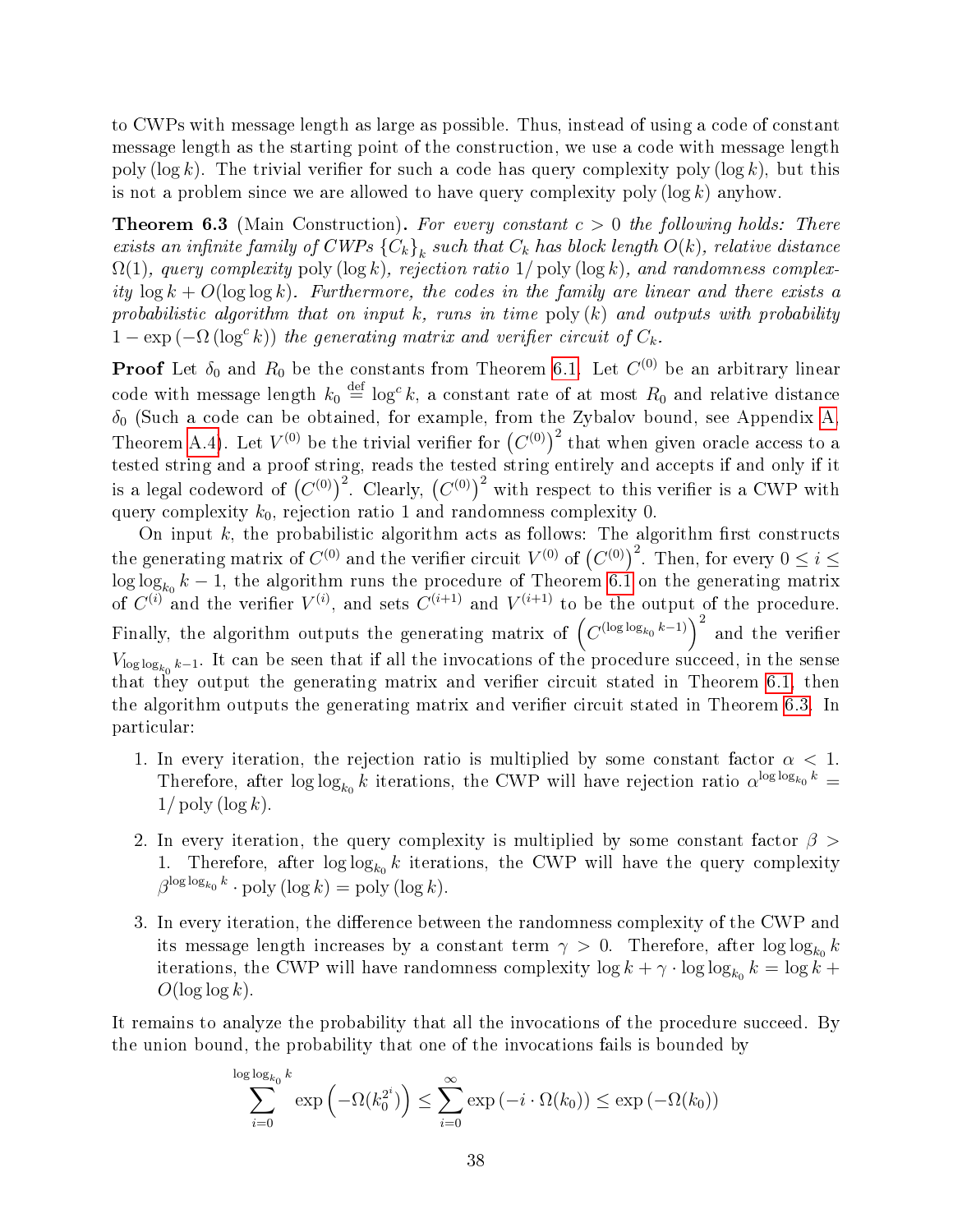The algorithm therefore succeeds with probability  $1 - \exp(-\Omega(k_0)) = 1 - \exp(-\Omega(\log^c k))$ , as required.  $\blacksquare$ 

Remark 6.4. The reader should note the importance of maintaining a constant rate in every iteration of the algorithm of Theorem [6.3.](#page-37-0) Let  $k_i$  denote the message length of  $C^{(i)}$  for every i. If we allowed the rate to drop to a sub-constant function, then the procedure of Theorem [6.1](#page-35-2) (and in particular, the tensor product operation) would have increased the randomness complexity of  $C^{(i)}$  by more than  $\log k_i^2 + O(1)$ , and after  $\log \log k$  iterations we would have ended up with randomness complexity of much more than  $\log k + O(\log \log k)$ . This is the reason why we apply the random projection operation.

**Remark 6.5.** The reader should note that, while increasing the constant  $c$  in Theorem [6.3](#page-37-0) improves the success probability of the algorithm, this improvement is not "for free": The higher we set c to be, the higher the query complexity of  $C$  will be.

**The density of the message lengths** So far we have ignored the possible message lengths that can be achieved by our construction. Observe that there are values of  $k$  for which no CWP  $C_k$  can be constructed using the proof of Theorem [6.3](#page-37-0) (e.g., large prime values of  $k$ ). However, this construction can clearly achieve every  $k$  of the form  $2^{2^i}$ for some integer  $i$ , so a more precise statement of the above theorem would be that there exist an infinite family  ${C_{k_i}}_{i=0}^{\infty}$  for  $k_i = 2^{2^i}$ . In particular, we have that  $k_{i+1} = k_i^2$ . It turns out that we can do better, namely, construct a family  ${C_{k_i}}_{i=0}^{\infty}$  for a sequence that satisfies  $k_{i+1} = (1+o(1)) \cdot k_i$ , by choosing the message length  $k_0$  of the initial CWP in a more clever way. Details follow. The current construction of Theorem [6.3](#page-37-0) can be viewed as follows: Given a natural number *i*, we construct a CWP with message length  $2^{2^i}$  by starting from a CWP of initial message length  $2^{ci}$  and then applying  $i - \log$  (*ci*) iterations of Theorem [6.1.](#page-35-2) Instead, we can consider a construction that given two natural numbers i and  $1 \leq j \leq 2^{2ci} - 2^{ci}$ , starts from a CWP of initial message length  $2^{ci} + j$  and then applies  $i - \log$  (*ci*) iterations of Theorem [6.1.](#page-35-2) This yields a CWP with message length  $k_{i,j} \stackrel{\text{def}}{=} \left(2^{ci}+j\right)^{2^i/(ci)}.$  A straightforward calculation shows that if one sorts the values  $k_{i,j}$  in lexicographical order of  $(i, j)$ , then the quotient between two successive values of  $k_{i,j}$  is  $1 + 2^{-(c-1)i}$ .

#### <span id="page-38-0"></span>6.2 From CWPs to LTCs

We now derive LTCs from the CWPs of Theorem [6.3.](#page-37-0) Since we want our LTCs to be *linear*, we first need to define another property of CWPs.

<span id="page-38-1"></span>**Definition 6.6.** A CWP  $C : \mathbb{F}^k \to \mathbb{F}^n$  with proof length m and verifier V is said to have linear proofs if and only if there exists a  $k \times m$  matrix  $P$  such that for every  $x \in \mathbb{F}^k$  it holds that  $x \cdot P$  is a proof string of  $C(x)$ . We refer to P as the proof matrix of C.

It is easy to prove that the CWPs of the main construction (Theorem [6.3\)](#page-37-0) have linear proofs, by noting that the initial CWP of the construction has linear proofs (since it has no proofs) and that the linearity of the proofs is preserved in every iteration. Furthermore, the algorithm of Theorem [6.3](#page-37-0) can be modified to output the proof matrix of the CWP, in addition to its generating matrix and verifier. We can now use the following transformation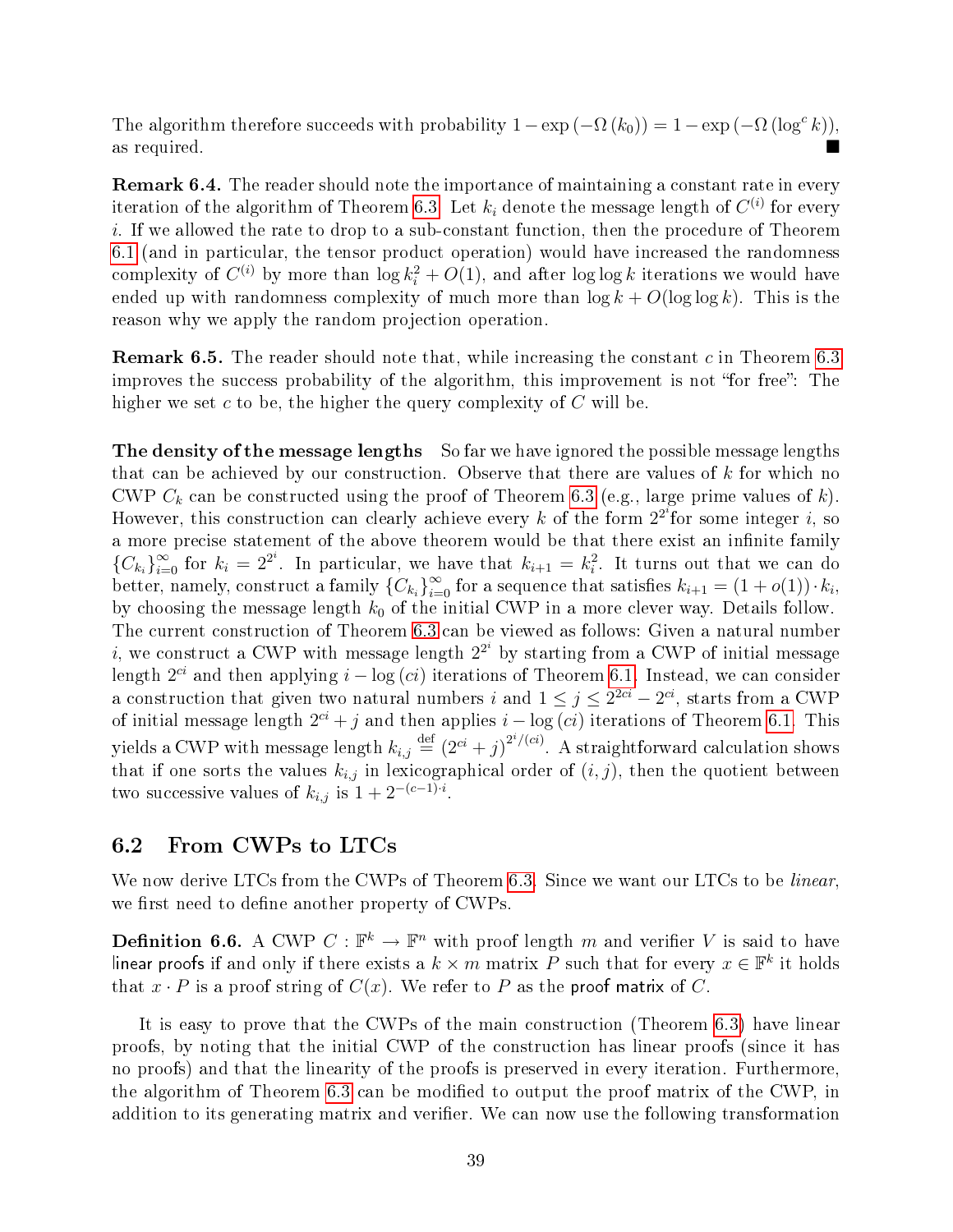from CWPs to LTCs, which was developed in prior works (see, e.g., [\[GS02,](#page-58-2) Sec. 5] and [\[BGHSV06,](#page-57-1) Sec. 4.1]). We include the analysis of the transformation for the sake of selfcontainment.

<span id="page-39-0"></span>**Theorem 6.7.** Let  $C : \mathbb{F}^k \to \mathbb{F}^n$  be a  $(q, \varepsilon, r)$ -CWP with relative distance  $\delta$ , and let  $\tau > 0$  be an arbitrarily small constant. Then there exists locally testable code  $C'$  with message length k, block length  $O(n + q \cdot 2^r)$ , relative distance  $\Omega(\delta)$ , query complexity max  $\{q, 2\}$ , distance threshold  $\tau$  and rejection probability  $\Omega(\varepsilon)$ , where the constants in the Big-O/ $\Omega$  notation depend on  $\tau$ . Furthermore, if C has linear proofs then C' is linear, and there exists a polynomial time algorithm that given the generating matrix, verifier circuit and proof matrix of  $C$ , outputs the generating matrix and verifier circuit of  $C'$ .

**Proof Idea** The most straightforward way to construct C' from C is defining  $C'(x)$  =  $C(x)\pi_{C(x)}$ , for every message  $x \in \mathbb{F}^k$ , where  $\pi_{C(x)}$  is a proof string of  $C(x)$ . However, if the proof length of  $C$  is much larger than its block length, this construction has two problems:

- 1. We are not guaranteed that the proof strings have good relative distance. That is, it is possible that there are distinct codewords  $c_1, c_2 \in C$  such that  $\pi_{c_1} = \pi_{c_2}$ . In such a case, the codewords  $c_1\pi_{c_1}$  and  $c_2\pi_{c_2}$  of  $C'$  may be very close, and so  $C'$  may have a very low relative distance.
- 2. We are not guaranteed that errors in the proof string are detected by the verifier. That is, consider the case where the verifier of  $C'$  is given oracle access to a string  $c\pi'$ , where  $c \in C$  and  $\pi'$  is very far from  $\pi_c$ . In such a case,  $c\pi'$  may be very far from  $C'$ , but the verifier of C is not guaranteed to reject  $c\pi'$  at all.

The solution to both problems is to use many copies of the codeword such that their length dominates the length of the resulting codeword. That is, we define

<span id="page-39-1"></span>
$$
C'(x) = \underbrace{C(x) \dots C(x)}_{\ell} \pi_{C(x)} \tag{3}
$$

such that  $\ell \cdot |C(x)| \gg |\pi_{C(x)}|$ . Defining C' this way ensures that any harm caused by the proof strings is absorbed by the codewords. For example, note that even if  $\pi_{c_1} = \pi_{c_2}$  for some distinct codewords  $c_1, c_2 \in C$ , the corresponding codewords  $c_1 \ldots c_1 \pi_{c_1}$  and  $c_2 \ldots c_2 \pi_{c_2}$ of  $C'$  are guaranteed to be very far, because those codewords differ on a lot of coordinates in the  $c_1 \ldots c_1$  and  $c_2 \ldots c_2$  part, and this part dominates the  $\pi_{c_1}$  and  $\pi_{c_2}$  part.

Proof of Theorem [6.7](#page-39-0) Without loss of generality, assume that all the proof strings of C are of length  $m = 2^r \cdot q$ , and let  $\ell = (\lceil 2/\tau \rceil - 1) \cdot \lceil m/n \rceil$ . For every  $c \in C$ , fix some specific proof string of c and denote it by  $\pi_c$ . For every message  $x \in \mathbb{F}^k$ , we define  $C'(x)$  to be the concatenation of  $\ell$  copies of  $C(x)$  and one copy of  $\pi_{C(x)}$ , as in Equation [3.](#page-39-1) The code  $C'$ has block length  $ln + m = O(n + q \cdot 2^r)$ . Furthermore, C' has relative distance of at least  $(1 - \tau/2) \cdot \delta = \Omega(\delta)$ , since for every two messages  $x \neq y \in \mathbb{F}^k$ , each copy of  $C(x)$  in  $C'(x)$ differs from the corresponding copy of  $C(y)$  in  $C'(y)$  on  $\delta$ -fraction of their coordinates, and those copies contribute at least  $(1 - \tau/2)$ -fraction of the coordinates of  $C'(x)$  and  $C'(y)$ . It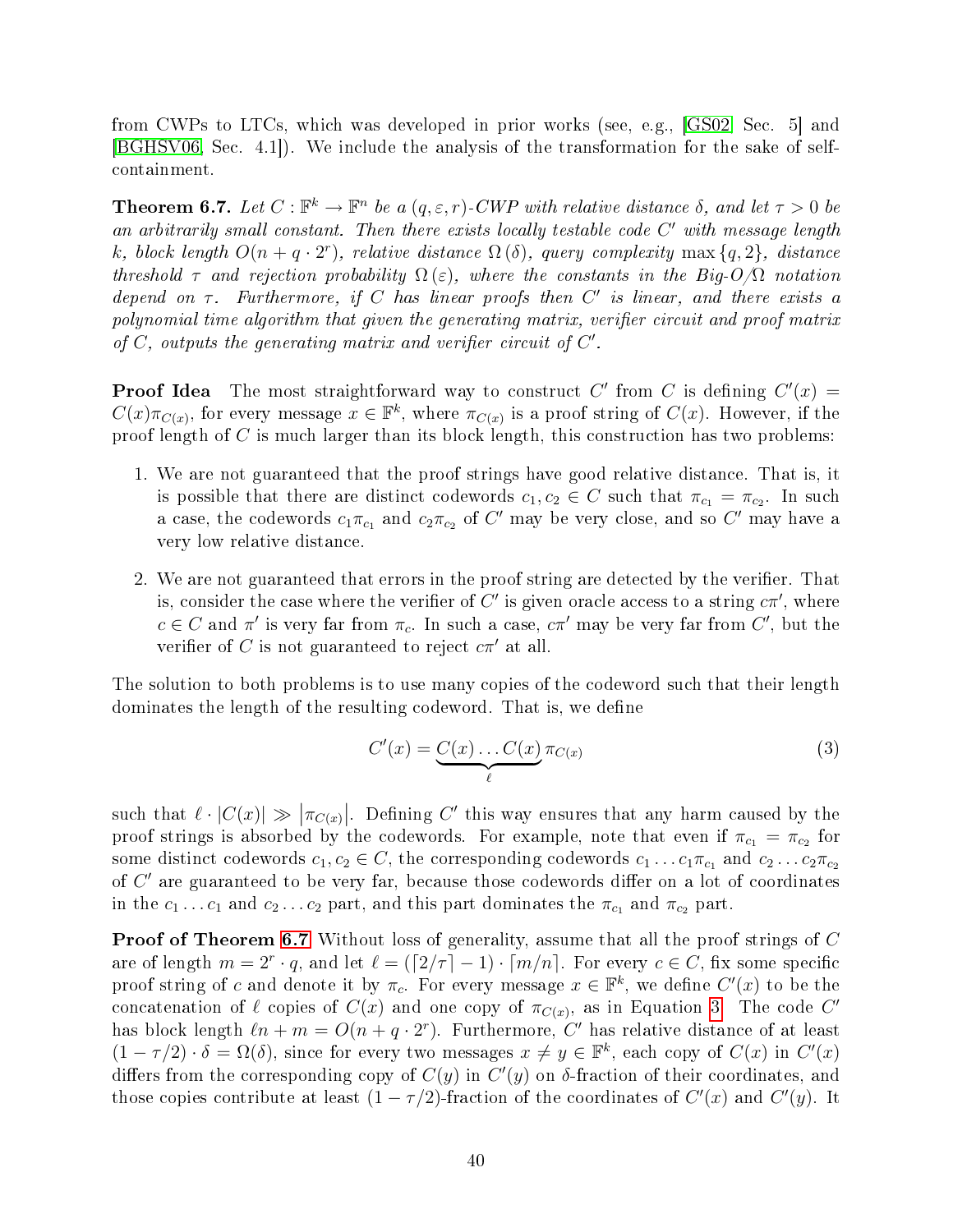should also be clear that if  $C$  has linear proofs then  $C'$  is linear, provided that we fixed  $\pi_{C(x)} = x \cdot P$  where P is the proof matrix of C.

We turn to define the verifier  $V'$  of  $C'$ . Let V denote the verifier of  $C$ . When given oracle access to a tested string  $w \in \mathbb{F}^{\ell n+m}$  the verifier V' views w as composed of  $\ell$  strings  $w^1, \ldots, w^\ell$  of length n and another string  $\pi$  of length m. With probability  $\frac{1}{2}$ , the verifier  $V'$ emulates  $V^{w^1,\pi}$  and accepts if and only if  $V^{w^1,\pi}$  accepts. Otherwise,  $V'$  chooses  $i \in [n]$  and  $j \in [\ell]$  uniformly at random and accepts if and only if  $w_i^1 = w_i^j$  $\frac{j}{i}$  .

The query complexity of C' is clearly max  ${q, 2}$ . We show that V' rejects strings that are τ-far from C' with probability at least  $\frac{1}{8} \cdot \tau \cdot \varepsilon$ . Let  $w \in \mathbb{F}^{\ell n+m}$  be a string that is τ-far from C', and let  $w^1, \ldots, w^\ell$  and  $\pi$  be as in the previous paragraph. Let  $c \in C$  be a codeword of  $C$ such that  $\delta_C(w^1) = \delta(w^1, c)$ . Let  $c'$  be the codeword of  $C'$  that consists of  $\ell$  copies of  $c$  and of one copy of  $\pi_c$ . We know that w is  $\tau$ -far from C' so in particular  $\delta(w, c') \geq \tau$ . Since the coordinates of  $\pi$  form at most  $\tau/2$ -fraction of all the coordinates of w, the relative distance between the concatenation of  $w^1, \ldots, w^\ell$  and the concatenation of  $\ell$  copies of  $c$  must be at least  $\frac{\tau}{2}$ . This implies that  $\mathbb{E}_{j\in[\ell]}[\delta(w^j, c)] \ge \tau/2$ .

Suppose that V' is given oracle access to w. If  $\delta_C(w^1) \geq \frac{1}{4}$  $\frac{1}{4} \cdot \tau$ , then the emulation of  $V^{w^1,\pi}$  rejects with probability at least  $\frac{1}{4} \cdot \tau \cdot \varepsilon$ , and therefore  $V'$  rejects with probability at least  $\frac{1}{8} \cdot \tau \cdot \varepsilon = \Omega(\varepsilon)$ , as required. On other hand, suppose that  $\delta_C(w^1) = \delta(c, w^1) < \frac{1}{4}$  $\frac{1}{4} \cdot \tau$ . Then, by the triangle inequality, it holds that

$$
\mathbb{E}_{j \in [\ell]} \left[ \delta(w^j, w^1) \right] \geq \mathbb{E}_{j \in [\ell]} \left[ \delta(w^j, c) \right] - \mathbb{E}_{j \in [\ell]} \left[ \delta(w^1, c) \right] > \frac{1}{4} \cdot \tau
$$

and therefore

$$
\Pr_{i \in [n], j \in [\ell]} \left[ w_i^1 \neq w_i^j \right] > \frac{1}{4} \cdot \tau
$$

Now, with probability  $\frac{1}{2}$ , the verifier V' chooses  $i \in [n]$  and  $j \in [\ell]$  uniformly at random and checks that  $w_i^1 = w_i^j$ <sup>j</sup>. It follows that V' rejects with probability at least  $\frac{1}{2} \cdot \frac{1}{4}$  $\frac{1}{4} \cdot \tau \geq \frac{1}{8}$  $\frac{1}{8} \cdot \tau \cdot \varepsilon$ , as required.

By applying Theorem [6.7](#page-39-0) to the CWPs of the main construction (Theorem [6.3\)](#page-37-0), we obtain the following construction of LTCs:

<span id="page-40-0"></span>**Theorem 6.8.** There exists a constant  $\delta > 0$  such that for every two constants  $c > 0$ and  $\tau > 0$  the following holds: There exists an infinite family of LTCs  ${C_k}_k$  such that  $C_k$ has block length  $k \cdot \text{poly}(\log k)$ , relative distance  $\delta$ , query complexity poly (log k), distance threshold  $\tau$ , and rejection probability  $1/\text{poly}(\log k)$ . Furthermore, the codes in the family are linear and there exists a probabilistic algorithm that on input k, runs in time poly  $(k)$  and outputs with probability  $1-\exp(-\Omega(\log^c k))$  the generating matrix and verifier circuit of  $C_k$ .

**Remark 6.9.** Note that the proof of Theorem [6.7](#page-39-0) also works for sub-constant values of  $\tau$ , in which case we have block length  $O((n + q \cdot 2^r)/\tau)$  and rejection probability  $\Omega(\tau \cdot \varepsilon)$ , while all the other parameters remain as in Theorem [6.7.](#page-39-0)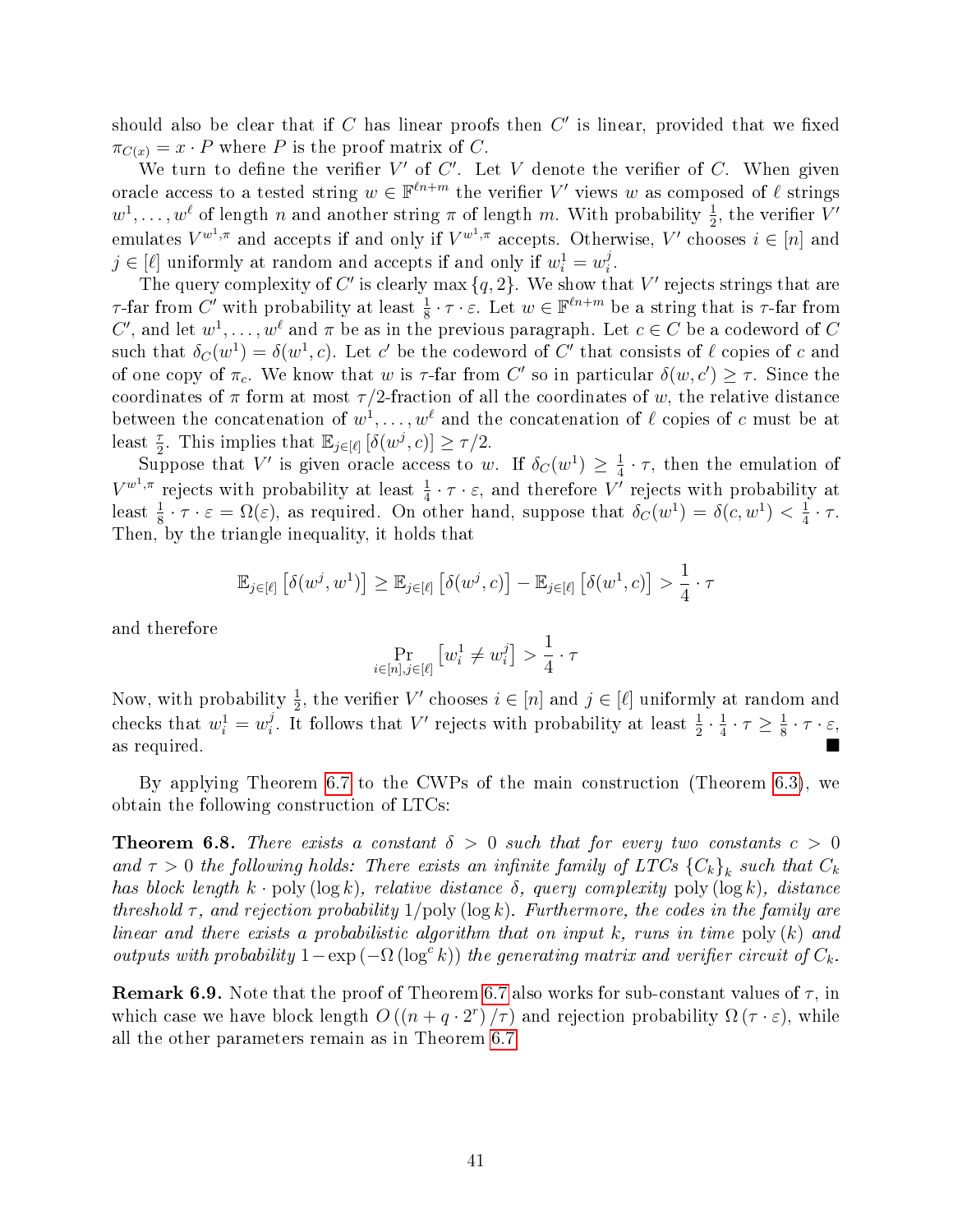#### <span id="page-41-0"></span>6.3 Obtaining CWPs with constant query complexity

The CWPs and LTCs we obtained in Theorems [6.3](#page-37-0) and [6.8](#page-40-0) have query complexity poly  $(\log k)$ . In this subsection we show that the query complexity of our CWPs and LTCs can be reduced to a constant. We begin with proving a general query reduction theorem for CWPs. In order to prove the theorem, we will need the following definition.

**Definition 6.10.** Let C be a  $(q, \varepsilon, r)$ -CWP with a verifier V. We say that V is a linear verifier if when given coin tosses  $\omega \in \{0,1\}^r$  and oracle access to any oracle, the verifier V acts as follows: The verifier V first chooses a sequence of vectors  $v_1, \ldots, v_\ell \in \mathbb{F}^q$  that depend only on  $\omega$ . Then, V queries the tested string and the proof string on q locations that depend only on  $\omega$ . Let  $a \in \mathbb{F}^q$  be the vector that contains the answers to those queries. The verifier V accepts if and only if  $\langle a, v_i \rangle = 0$  for all  $1 \leq i \leq \ell$ .

We can now state and prove the following well-known query reduction theorem. The proof of the theorem is included for the sake of self-containment.

<span id="page-41-1"></span>**Theorem 6.11** (Query Reduction). Let C be a  $(q, \varepsilon, r)$ -CWP that has a linear verifier V. Then there exists a linear verifier  $V'$  with respect to which  $C$  is a CWP with query complexity 3, rejection ratio  $\varepsilon$  poly (q), and randomness complexity  $r + O(\log q)$ . Furthermore, V' can be computed in polynomial time from V. Finally, if C has linear proofs with respect to V then it also has linear proofs with respect to  $V'$ , and the proof matrix of  $C$  with respect to  $V'$  can be computed in polynomial time from the verifier  $V$ , the generating matrix and proof matrix of  $C$  with respect to  $V$ .

The proof of Theorem [6.11](#page-41-1) is based on a transformation of systems of linear equations to systems in which every equations contains only three variables. For example, consider the following equation:

$$
X_1 + X_2 + X_3 + X_4 + X_5 + X_6 = 0
$$

By adding auxiliary variables  $Y_1, Y_2, Y_3$ , one can create the following "equivalent" system of linear equations:

$$
X_1 + X_2 - Y_1 = 0
$$
  
\n
$$
X_3 + X_4 - Y_2 = 0
$$
  
\n
$$
X_5 + X_6 - Y_3 = 0
$$
  
\n
$$
Y_1 + Y_2 + Y_3 = 0
$$

<span id="page-41-2"></span>By generalizing this idea, one can prove the following proposition:

**Proposition 6.12.** Given a system A of at most  $\ell$  linear equations over variables  $X_1, \ldots, X_\ell$ , we can construct a new system  $A'$  of linear equations that has the following properties:

- A' is a system of linear equations over the variables  $X_1, \ldots, X_\ell$  and also over new auxiliary variables  $Y_1, \ldots, Y_{\ell'}$  for  $\ell' = \text{poly}(\ell)$ .
- $A'$  contains at most poly  $(\ell)$  equations.
- Every equation of  $A'$  contains at most three variables.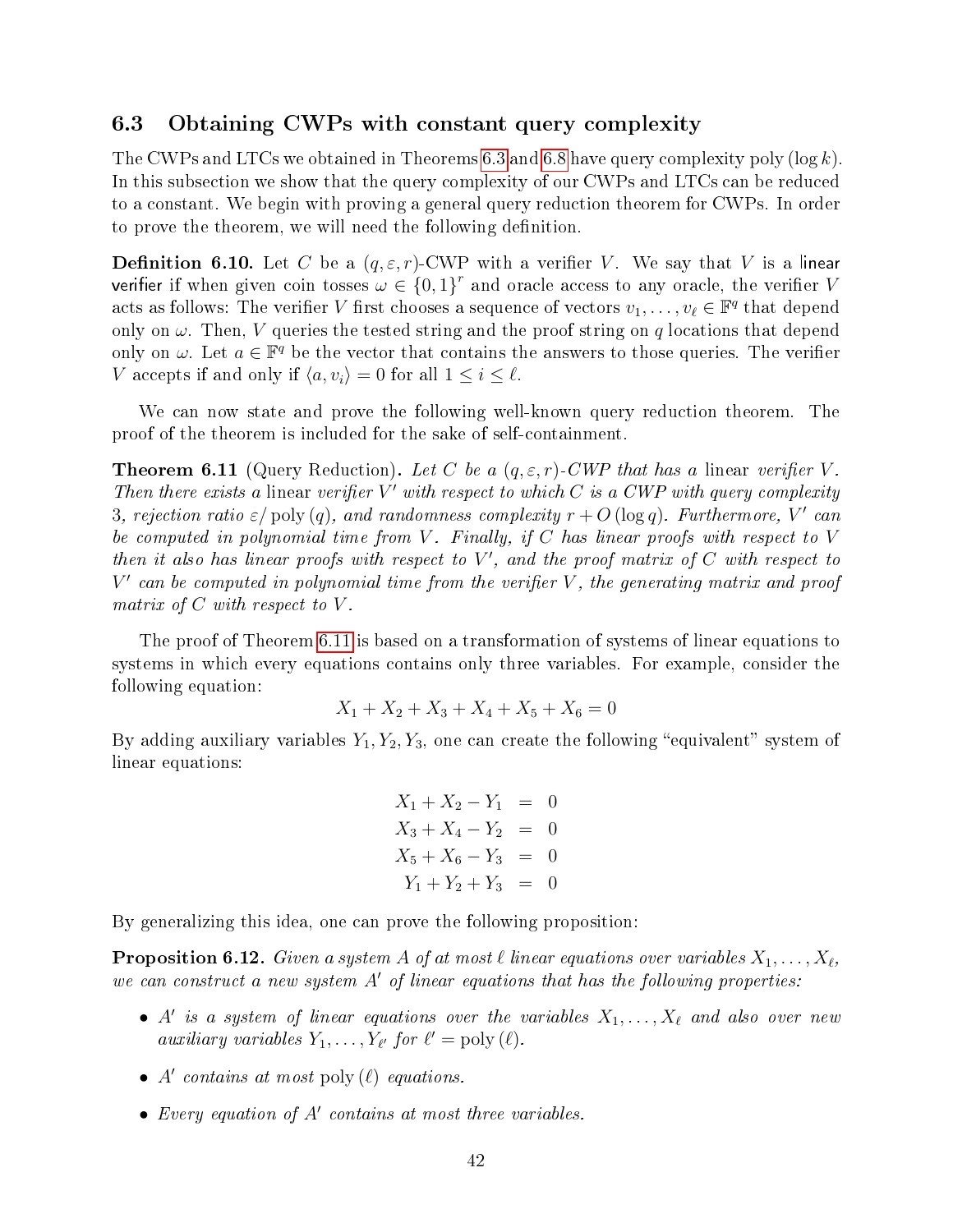$\bullet$   $(x_1,\ldots,x_\ell)\in\mathbb{F}^\ell$  is a solution to the system A if and only if there exists a  $(y_1,\ldots,y_{\ell'})\in\mathbb{F}^\ell$  $\mathbb{F}^{\ell'}$  such that  $(x_1,\ldots,x_\ell,y_1,\ldots,y_{\ell'})$  is a solution the system A'. Furthermore, for every  $1 \leq i \leq \ell'$ , the value  $y_i$  is a linear combination of the values  $x_1, \ldots, x_\ell$ .

**Proof of Theorem [6.11](#page-41-1)** Let C and V be as in Theorem [6.11.](#page-41-1) This means that, on every given sequence of coin tosses, V chooses some system of linear equations and checks that the answers to its queries form a solution to this system. For every sequence of coin tosses  $\omega \in \{0,1\}^r$ , let  $A_{\omega}$  denote the system that V chooses given  $\omega$ . Note that without loss of generality, we can assume that  $A_{\omega}$  contains at most q equations, since  $A_{\omega}$  is a system of linear equations over q variables. Let  $A'_\omega$  denote result of applying Proposition [6.12](#page-41-2) to  $A_\omega$ , and let  $Y_{\omega,1},\ldots,Y_{\omega,q'}$  (for  $q' = \text{poly}(q)$ ) denote the corresponding auxiliary variables. We turn to define the verifier  $V'$  and its corresponding proof strings:

- The proof strings of V': Let  $c \in C$  be a codeword and let  $\pi_c$  be the proof string of c with respect to V. For every  $\omega \in \{0,1\}^r$  let  $(x_{\omega,1},\ldots,x_{\omega,q}) \in \mathbb{F}^q$  denote the answers that V gets to its queries when given coin tosses  $\omega$  and oracle access to c and  $\pi_c$ . We know that  $(x_{\omega,1},\ldots,x_{\omega,q})$  is a solution to the system  $A_{\omega}$ , and therefore by Proposition [6.12](#page-41-2) there exists a vector  $(y_{\omega,1},\ldots,y_{\omega,q'})\in\mathbb{F}^{q'}$  such that  $(x_{\omega,1},\ldots,x_{\omega,q},y_{\omega,1},\ldots,y_{\omega,q'})$ is a solution the system  $A'_\omega$ . We now define the proof string of c with respect to  $V'$ to consist of  $\pi_c$  and of the tuple  $(y_{\omega,1},\ldots,y_{\omega,q'})\in\mathbb{F}^{q'}$  for every  $\omega\in\{0,1\}^r$ . Since for every  $\omega \in \{0,1\}^r$  and every  $1 \leq i \leq q'$  the value  $y_{\omega,i}$  is a linear combination of the values  $x_{\omega,1},\ldots,x_{\omega,q}$ , it follows that C has linear proofs with respect to V'.
- The verifier V': Given oracle access to a tested string w and a proof string  $\pi$ , the verifier V' first tosses a sequence  $\omega \in \{0,1\}^r$  of coins and emulates V to find  $A_{\omega}$ . The verifier V' then computes the system  $A'_\omega$ . Finally, V' chooses a single equation of  $A'_\n\omega$  uniformly at random and checks that it is satisfied by w and  $\pi$ . Note that since the chosen equation of  $A'_\omega$  contains at most three variables, the latter check can be done using at most three queries. Furthermore, since  $A'_\omega$  contains at most poly (q) equations, it follows see that V' has rejection ratio  $\varepsilon$  poly (q) and randomness complexity  $r + O(\log q)$ .

It follows that C with respect to  $V'$  is a CWP with the parameters as claimed.

We turn to apply Theorem [6.11](#page-41-1) to the CWPs of the main construction (Theorem [6.3\)](#page-37-0). We note that the CWPs of the main construction have linear verifiers, since the initial CWP of the construction has a linear verifier and the linearity of the verifier is preserved in every iteration. We obtain the following construction of CWPs with constant query complexity:

<span id="page-42-0"></span>Theorem 6.13. Same as Theorem [6.3,](#page-37-0) but with constant query complexity.

Using Theorem [6.7,](#page-39-0) we obtain LTCs with constant query complexity:

Theorem 6.14. Same as Theorem [6.8,](#page-40-0) but with constant query complexity.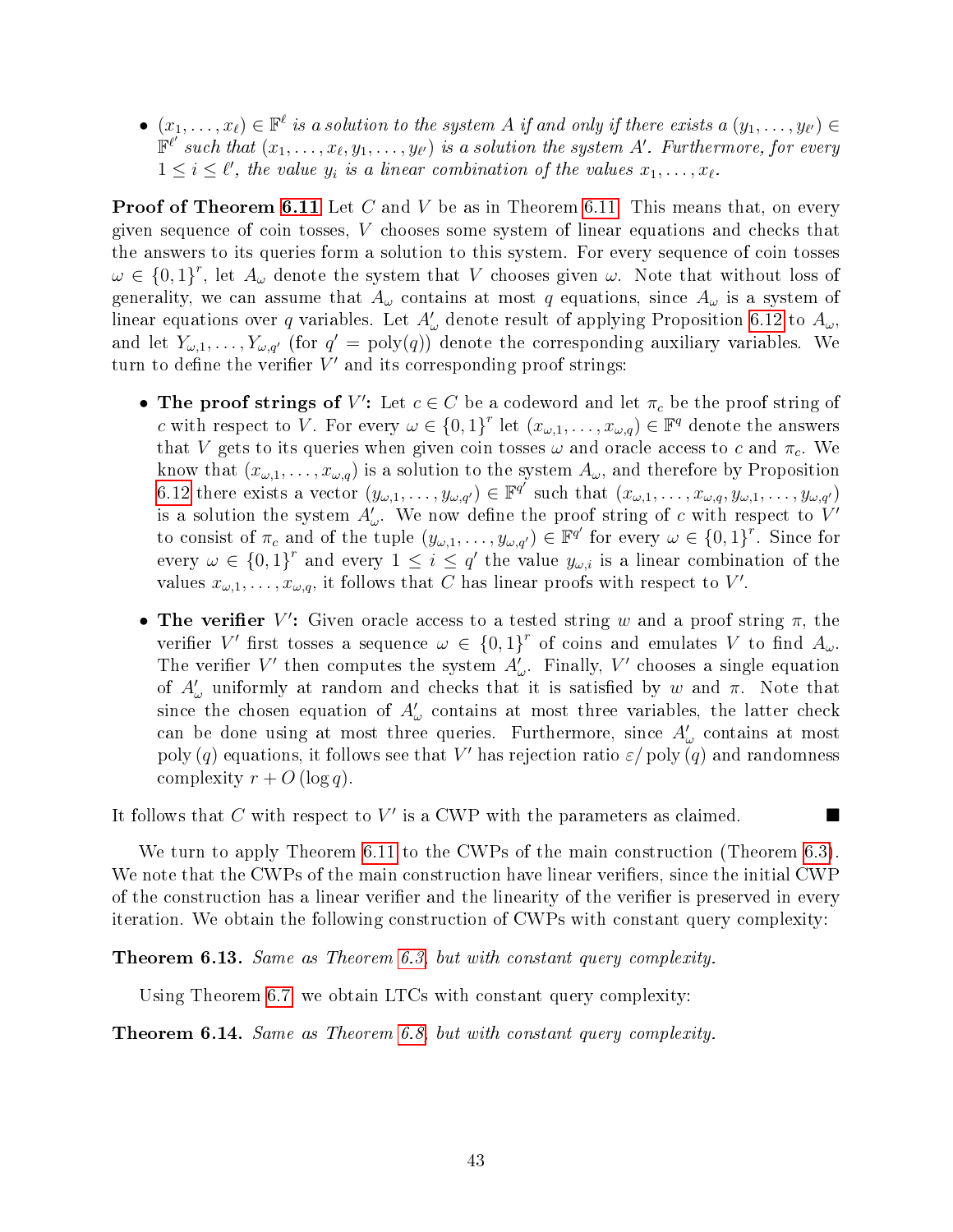The role of linear verifiers We note that it is possible to reduce the query complexity of CWPs without assuming that the verifier is linear, using roughly the following argument: Suppose we want to reduce the query complexity of a CWP  $C$  that has a verifier  $V$ . Assume first that C is over binary alphabet rather than over the alphabet  $\mathbb F$ . Then, for every sequence of coin tosses  $\omega \in \{0,1\}^r$ , we compute a SAT formula  $\Phi_{\omega}$  whose variables correspond to the queries of V on coin tosses  $\omega$ , such that V would have accepted the answers to its queries if and only if those answers satisfied  $\Phi_\omega$ . We then transform  $\Phi_\omega$  to a 3-SAT formula  $\Phi'_\omega$  by adding auxiliary variables. Finally, we define a new verifier  $V'$  that chooses a random clause of  $\Phi'_\omega$  and checks that the clause is satisfied. Obviously, C with respect to V' has query complexity 3. Now, if C is a CWP over the alphabet  $\mathbb F$  (and not over a binary alphabet), we can represent every symbol of  $\mathbb F$  by some binary string and proceed as before.

The problem with the this argument is that the CWPs that result from this transformation may not have linear proofs. Thus, the assumption that the CWP has a linear verifier, while not necessary to do query reduction, is needed in order to to ensure that the resulting CWP will have linear proofs.

**Remark 6.15.** We comment that the linearity of the verifier of the main construction (Theorems [6.3](#page-37-0) and [6.8\)](#page-40-0) can also be deduced from a result of Ben-Sasson et al. [\[BHR05\]](#page-57-7) showing that every linear locally testable code has a linear verifier. However, using such a strong result is unnecessary, since it is easy to give a direct proof of the linearity of our verifier.

#### <span id="page-43-0"></span>6.4 Obtaining CWPs with constant rejection ratio

The CWPs we obtained in Theorems [6.3](#page-37-0) and [6.13](#page-42-0) have rejection ratio of only  $\Omega(1/\text{poly}(\log k))$ . and thus translated into LTCs with rejection probability  $\Omega(1/\text{poly}(\log k))$ . In this subsection we use the gap amplication technique of [\[D07\]](#page-57-3) to obtain CWPs with constant rejection ratio while maintaining the constant query complexity and the randomness complexity of  $\log k + O(\log \log k)$ . Such CWPs translate into LTCs with constant rejection probability that maintain the block length of  $k \cdot \text{poly}(\log k)$ .

Basically, the gap amplication theorem of [\[D07\]](#page-57-3) provides a transformation that increases the rejection ratio of a CWP by a constant factor while increasing its randomness complexity by a constant additive term. By applying this transformation to our CWPs for  $O(\log \log k)$ times, we get CWPs of constant rejection ratio, while maintaining the randomness complexity of  $\log k + O(\log \log k)$  (though the constant inside the Big-O notation will be a larger one). Implementing this idea requires handling two issues:

- 1. Since the gap amplification theorem of  $[$ D07 $]$  was proved in a somewhat different setting, there are few minor technical issues that need to be handled before we can apply it to our CWPs. Those issues are handled in Section [6.4.1.](#page-44-0)
- 2. The gap amplication theorem of [\[D07\]](#page-57-3) does not preserve the linearity of the proof part of the CWPs. In order to obtain CWPs of constant rejection ratio that have linear proofs, we need to modify the proof of [\[D07\]](#page-57-3). This is done in Sections [6.4.2](#page-45-1) and [6.4.3.](#page-47-0) We mention that this modification of  $[D07]$  was observed independently by Ben-Sasson et. al. [\[BHLM07\]](#page-57-11).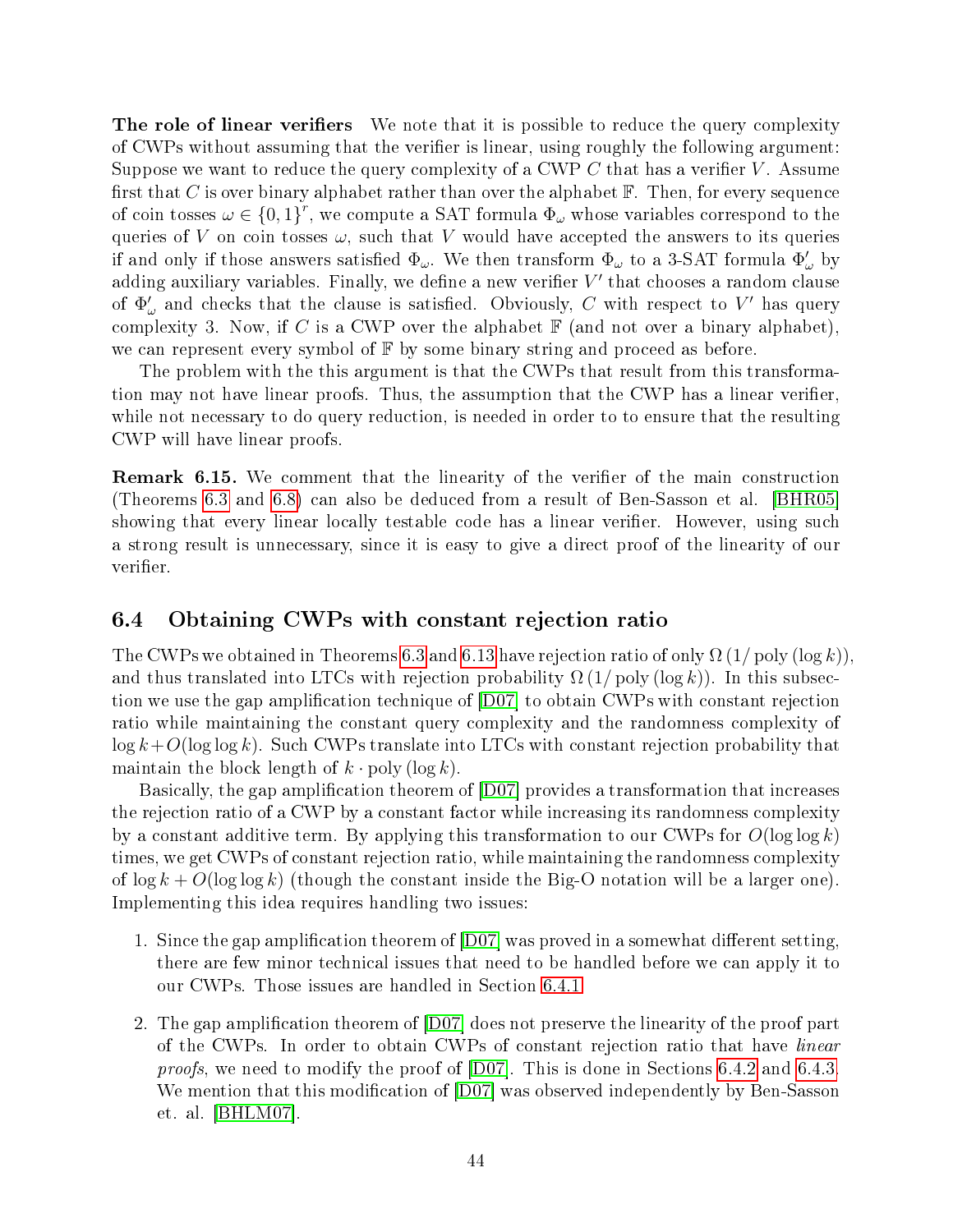We note that this subsection is less detailed than the rest of this paper, since writing the full details would have required us to rewrite large parts of  $[D07]$ . It is not difficult, however, to fill-up the missing details, based on  $[D07]$ .

## <span id="page-44-0"></span>6.4.1 Obtaining CWPs with non-linear proofs and constant rejection ratio

In order to state the gap amplification theorem of  $|D07|$ , we first extend the definition of CWPs to allow CWPs whose proof strings are over a different alphabet than their codewords.

**Definition 6.16.** We say that a CWP C has proof alphabet  $\Sigma$  if its proof strings are over the alphabet  $\Sigma$  (which may or may not be F). The verifier of such a CWP is given oracle access to two oracles: The oracle of the tested string, which is over the alphabet  $\mathbb{F}$ , and the oracle of the proof string, which is over the alphabet  $\Sigma$ .

The gap amplification theorem of  $|D07|$  we need is stated and proved for PCPPs (a.k.a Assignment Testers). Nevertheless, the following variant of this theorem is implicit in [\[D07\]](#page-57-3):

<span id="page-44-2"></span>**Theorem 6.[1](#page-44-1)7** (implicit in [\[D07,](#page-57-3) Theorem 9.1]<sup>1</sup>). There exists a constant  $\varepsilon_0 > 0$  such that for every natural number e the following holds: Let C be a CWP with a verifier  $V$ , rejection ratio  $\varepsilon$ , randomness complexity r, query complexity 2 and proof alphabet  $\mathbb{F}^e$ . Then, there exists a verifier  $V'$  with respect to which  $C$  is a  $CWP$  with rejection ratio at least min  $\{2\varepsilon, \varepsilon_0\}$ , randomness complexity  $r + O(1)$ , query complexity 2 and proof alphabet  $\mathbb{F}^e$ . Furthermore, there exists a polynomial time algorithm that when given as input the verifier  $V$ , outputs the verifier  $V'$ .

We comment that in order to derive Theorem [6.17](#page-44-2) from the proof of  $[$ D07, Theorem 9.1], one should pay attention to the following issues:

- 1. Theorem 9.1 of [\[D07\]](#page-57-3) is stated for PCPPs of  $N\mathcal{P}$ -complete sets. However, the proof of  $[D07,$  Theorem 9.1 does not rely on the fact that the input verifier is a verifier for a PCPP of an  $\mathcal{NP}$ -complete set. In particular, the algorithm claimed in Theorem [6.17](#page-44-2) is the same as the algorithm used in the proof of [\[D07,](#page-57-3) Theorem 9.1], and it can be shown that if we feed this algorithm with a verifier of a CWP  $C$  (rather than a verifier of an  $\mathcal{NP}$ -complete set), then the output will be a verifier of C.
- 2. Theorem 9.1 of  $\lfloor 107 \rfloor$  is originally stated only for PCPPs of sets of *binary* strings, while we want to use it for codes over the alphabet  $\mathbb{F}$ . However, the proof of  $|D07|$ , Theorem 9.1] works also for sets of strings over F.

We would like to apply Theorem [6.17](#page-44-2) to our CWPs. However, Theorem [6.17](#page-44-2) is only stated for CWPs with query complexity 2, while the CWPs we constructed in Theorem [6.13](#page-42-0) have query complexity 3. This problem is solved using the following well-known technique (see, e.g.,  $[?]$ :

<span id="page-44-3"></span><span id="page-44-1"></span><sup>&</sup>lt;sup>1</sup>There seems to be a gap in the proof of [\[D07,](#page-57-3) Theorem 8.1]. However, this gap can be filled, see [\[GM07b\]](#page-58-11) for details.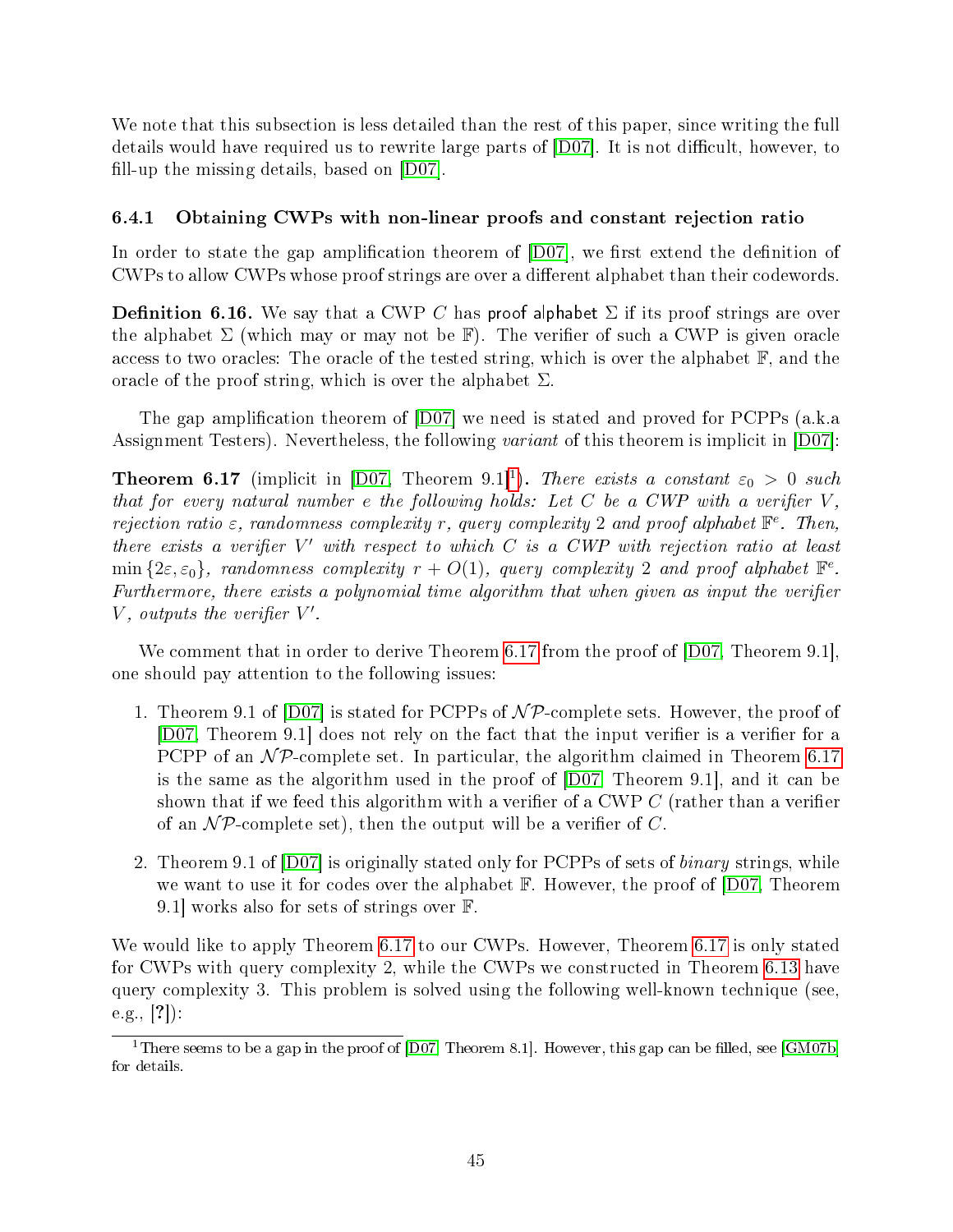**Lemma 6.18.** Let C be a  $(q, \varepsilon, r)$ -CWP with a verifier V. Then, there exists a verifier V' with respect to which C is a CWP with query complexity 2, proof alphabet  $\mathbb{F}^q$ , rejection ratio  $\frac{1}{q} \cdot \varepsilon$  and randomness complexity  $r + \log q$ . Furthermore, there exists a polynomial time algorithm that, when given  $V$  as input, outputs the verifier  $V'$ .

**Proof** We include the proof of this lemma for the sake of self-containment. We define the proof strings of C with respect to  $V'$  as follows. Let  $c \in C$  and let  $\pi_c$  be its proof string with respect to V. The proof string  $\pi_c'$  of c with respect to V' consists of two parts:

- 1. The string  $\pi_c$ , viewed as a string over  $\mathbb{F}^q$  using some simple embedding of  $\mathbb F$  into  $\mathbb{F}^q$ .
- 2. For every sequence of coin tosses  $\omega \in \{0,1\}^r$ , the proof string  $\pi_c'$  contains a symbol in  $\mathbb{F}^q$  that contains the q answers that V would have received if it was given coin tosses  $\omega$  and oracle access to c and  $\pi_c$ . Let  $i_{\omega}$  denote the coordinate of this symbol in  $\pi_c'$ .

Given oracle access to a string w and proof string  $\pi'$ , the verifier V' acts as follows. V' first tosses random coins  $\omega \in \{0,1\}^r$ , and queries  $\pi'$  at  $i_{\omega}$ . Let  $a_{\omega}$  denote the answer V' receives to its query, and let  $i_1, \ldots, i_q$  the coordinates that V would have queried on coin tosses  $\omega$ . The symbol  $a_{\omega}$  is supposed to contain the values of w and  $\pi'$  on the coordinates  $i_1, \ldots, i_q$ . Now, V' first checks that V would have accepted on coin tosses  $\omega$  and given the vector  $a_{\omega}$ as answers to its queries. Then, V' chooses  $j \in [q]$  uniformly at random and checks that the j-th element of  $a_\omega$  equals to  $w_{i_j}$  (if  $i_j$  is a coordinate of the tested string) or to  ${(\pi')}_{i_j}$  (if  $i_j$  is a coordinate of the proof string). It is not hard to see that  $C$  with respect to  $V'$  is a CWP with the claimed parameters.

We now obtain CWPs with constant rejection ratio as follows: First, we apply Lemma [6.18](#page-44-3) to the CWPs of Theorem [6.13,](#page-42-0) and obtain CWPs with proof alphabet  $\mathbb{F}^3$ , query complexity 2 and related rejection ratio and randomness complexity. Next, we apply Theorem [6.17](#page-44-2) to the latter CWPs for  $O(\log \log k)$  times and obtain CWPs with rejection ratio  $\Omega(1)$ , randomness complexity  $\log + O(\log \log k)$ , query complexity 2 and proof alphabet  $\mathbb{F}^3$ . Finally, we modify the aforementioned CWPs to have proof alphabet  $\mathbb F$  by "unbundling" every symbol in  $\mathbb{F}^3$  to a sequence of 3 symbols in  $\mathbb{F}$ . The result is CWPs with query complexity 6, rejection ratio  $\Omega(1)$ , and randomness complexity  $\log k + O(\log \log k)$ , as desired.

Unfortunately, the CWPs constructed this way do not have linear proofs, since Theorem [6.17](#page-44-2) does not maintain the linearity of the proof strings. In order to maintain the linearity of the proof strings, we have to modify the proof of [\[D07\]](#page-57-3).

#### <span id="page-45-1"></span>6.4.2 Review of additional known techniques

Before modifying the proof of [\[D07\]](#page-57-3), we review some known techniques that will be useful in the proof. First, we define a generalization of the Hadamard code to arbitrary finite fields.

<span id="page-45-0"></span>**Definition 6.19.** The  $|\mathbb{F}|$ -ary Hadamard code, denoted H, encodes a message  $x \in \mathbb{F}^k$  by the codeword  $H(x) \in \mathbb{F}^{\lvert \mathbb{F} \rvert^k}$  defined by

$$
H(x)_i = \langle x, i \rangle \text{ for every } i \in \mathbb{F}^k
$$

That is,  $H(x)$  consists of the inner products of  $x \in \mathbb{F}^k$  with all the vectors in  $\mathbb{F}^k$ .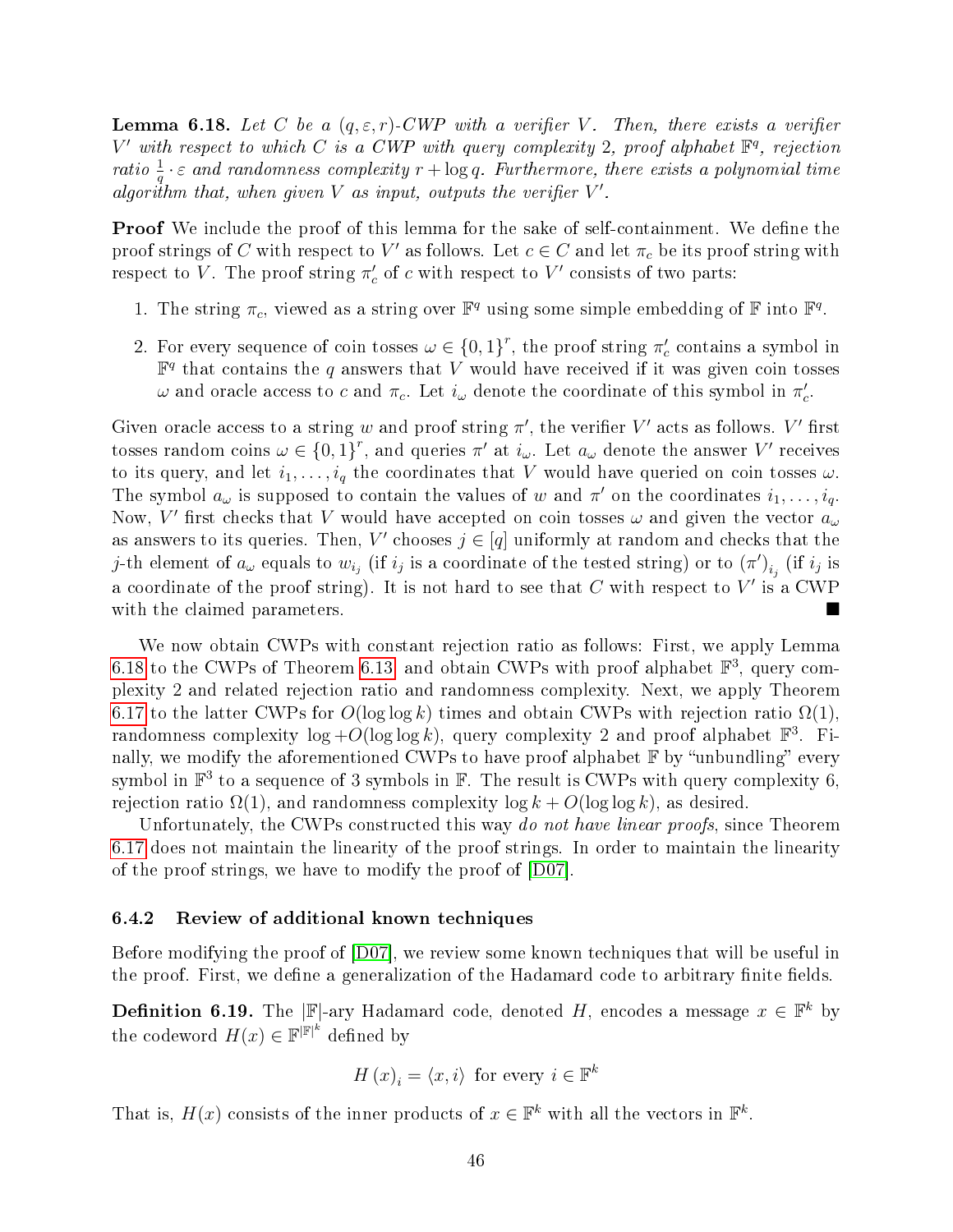It is not hard to see that the |F|-ary Hadamard code has relative distance  $\frac{F|-1}{|F|}$ . Furthermore, it is well-known that the  $|\mathbb{F}|$ -ary Hadamard code is strong locally testable (see Definition  $5.10$ ):

<span id="page-46-1"></span>**Lemma 6.20.** The  $\mathbb{F}$ -ary Hadamard code is strong locally testable with query complexity 3, rejection ratio 1/6 and randomness complexity  $2(k+1)\log|\mathbb{F}|$ .

**Proof** The verifier of the  $|\mathbb{F}|$ -ary Hadamard code is defined as follows: Given oracle access to a tested string  $w \in \mathbb{F}^{\vert \mathbb{F} \vert^k}$ , the verifier chooses two vectors  $u,v \in \mathbb{F}^k$  and two scalars  $a,b \in \mathbb{F}$ uniformly at random, and checks that

$$
a \cdot w_u + b \cdot w_v = w_{a \cdot u + b \cdot v}
$$

The analysis of this verifier follows from a simple variant of the proof of Blum et al. [\[BLR93\]](#page-57-12). For completeness, we include this analysis in Appendix [B.](#page-60-1)

The following self-correction property of the  $\mathbb{F}$ -ary Hadamard code is the key property we use in the modified proof of  $[$ D07 $]$ . Intuitively, this proposition means that given oracle access to the  $|\mathbb{F}|$ -ary Hadamard encoding of a string  $x \in \mathbb{F}^k$ , one can retrieve the inner product of x with any vector in  $\mathbb{F}^k$  using only 2 queries, even if the oracle is slightly corrupted. We will use this property to emulate, using very few queries, verifiers that check linear conditions.

<span id="page-46-0"></span>**Lemma 6.21** (Self-correction of the  $|\mathbb{F}|$ -ary Hadamard). There exists a probabilistic polynomial time oracle machine that on input  $v \in \mathbb{F}^k$  and oracle access to any  $w \in \mathbb{F}^{|\mathbb{F}|^k}$  such that  $\delta(w, H(x)) < \frac{1}{2}$  $\frac{1}{2}$  for some  $x \in \mathbb{F}^k$ , outputs  $\langle x, v \rangle$  with probability at least  $1 - 2 \cdot \delta(w, H(x))$ . Furthermore, the machine makes at most 2 non-adaptive queries to its oracle and tosses at  $most \; k \log |\mathbb{F}| \; coins.$ 

**Proof** On input  $v \in \mathbb{F}^k$  and oracle access to w, the machine first chooses a vector  $u \in \mathbb{F}^k$ uniformly at random, then queries w at the coordinates u and  $v - u$ , and finally outputs  $w_u + w_{v-u}.$ 

The vectors u and  $v - u$  are uniformly distributed over  $\mathbb{F}^k$ , and we therefore have that both  $Pr_u[w_u \neq H(x)_u]$  and  $Pr_u[w_{v-u} \neq H(x)_{v-u}]$  are upper bounded by  $\delta(w, H(x))$ . By the union bound, with probability at least  $1-2\cdot\delta(w, H(x))$  we have that both  $w_u = H(x)_u$ and  $w_{v-u} = H(x)_{v-u}$  hold, which implies that

$$
w_u + w_{u+v} = H(x)_u + H(x)_{v-u} = \langle x, u \rangle + \langle x, v - u \rangle = \langle x, v \rangle
$$

It follows that the machine outputs  $\langle x, v \rangle$  with probability at least  $1 - 2 \cdot \delta(w, H(x))$ , as required.

We also use the following notation.

**Notation.** Let C be a CWP with a linear verifier V. Recall that V is a linear verifier if and only if on every sequence of coin tosses, it chooses some system of linear equations, and then queries its oracle and checks that the answers it gets satisfy the system. We say that V checks at most  $\ell$  equations if and only if on every sequence of coin tosses, the system that V chooses contains at most  $\ell$  equations.

<span id="page-46-2"></span>The following Lemma allows us to reduce the number of equations that a linear verifier checks to one, while roughly preserving the parameters of the CWP.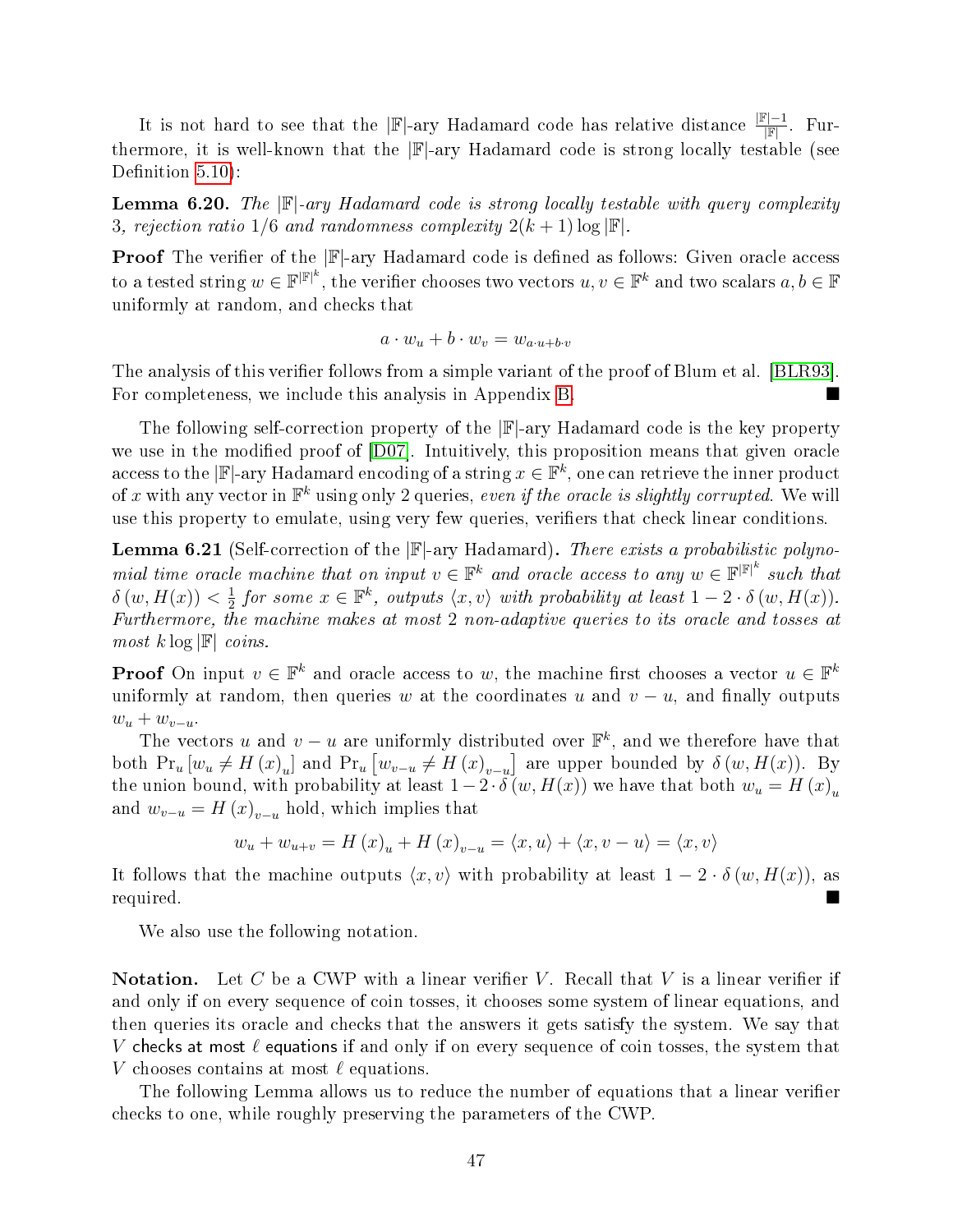**Lemma 6.22.** Let C be a  $(q, \varepsilon, r)$ -CWP with a linear verifier V that checks at most  $\ell$ equations. Then,  $V$  can be transformed in polynomial time to a linear verifier  $V'$  that checks at most one equation with respect to which  $C$  is a CWP with query complexity q, rejection ratio  $\Omega(\varepsilon)$  and randomness complexity  $r + O(\ell)$ .

**Proof** The proof strings of  $C$  with respect to  $V'$  are defined to be the same as its proof strings with respect to  $V$ . The verifier  $V'$  is defined as follows: When given oracle access to any oracle,  $V'$  first emulates  $V$  to find the system of linear equations that  $V$  checks, and chooses a linear combination of those linear equations uniformly at random. Then,  $V'$  makes the same queries as  $V$ , and checks that the answers it gets satisfy the linear combination of the equations. Clearly,  $V'$  checks at most one equation. The query complexity and randomness complexity of  $V'$  are obvious from its description, and it is not hard to prove that the  $V'$  has rejection ratio  $\frac{|\mathbb{F}|-1}{|\mathbb{F}|}$  $\cdot \varepsilon$ .

#### <span id="page-47-0"></span>6.4.3 Maintaining linear proofs

The proof of  $|D07|$ , Theorem 9.1 consists of two main steps:

- 1. First, the rejection ratio of the CWP is increased at the expense of increasing the proof alphabet's size. This step is called "Graph Powering"<sup>[2](#page-47-1)</sup>.
- 2. Next, PCP composition is applied to the CWP in order to reduce the size of the proof alphabet.

The reason that the resulting CWP does not necessarily have linear proofs is the use of the PCP composition technique. In order to solve this problem, we observe that if the original CWP has a linear verifier, then we can avoid the use of PCP composition and reduce the proof alphabet size by concatenating the proof strings with the |F|-ary Hadamard code. The concatenation with the  $\mathbb{F}$ -ary Hadamard preserves the linearity of the proof strings, as desired. The reason we can use concatenation with the  $|F|$ -ary Hadamard instead of PCP composition is that we can use the self-correction property of the the  $\mathbb{F}$ -ary Hadamard (Lemma  $6.21$ ) to emulate the action of a linear verifier on symbols of the big alphabet. Details follow.

We begin by making the following definitions:

**Definition 6.23.** Let  $C$  be a CWP with proof alphabet  $\mathbb{F}^e$ . We say that  $C$  has  $\mathbb{F}$ -linear proofs if it has linear proofs when viewing its proof strings as vectors over  $\mathbb F$  rather than  $\mathbb F^e$ . In such a case we say that a matrix  $P$  is the proof matrix of  $C$  if  $P$  is the proof matrix of  $C$ as per Definition [6.6](#page-38-1) when viewing its proof strings as vectors over  $\mathbb{F}$ .

**Definition 6.24.** Let C be a CWP with a verifier V and proof alphabet  $\mathbb{F}^e$ . We say that V is an  $\mathbb{F}$ -linear verifier if it treats the answers to its queries as vectors over  $\mathbb{F}$  and checks that their elements satisfy linear equations over  $\mathbb F$ . Alternatively, we can view C as a CWP with proof alphabet  $\mathbb{F}$ , and view V as querying e symbols over  $\mathbb{F}$  whenever it needs to query a symbol in  $\mathbb{F}^e$ . We say that V is an  $\mathbb{F}$ -linear verifier if it is a linear verifier when taking the latter view.

<span id="page-47-1"></span> $2$ Actually, the proof of [\[D07\]](#page-57-3) divides this step into two different steps, called "Preprocessing" and "Graph Powering". We ignore this minor technical issue.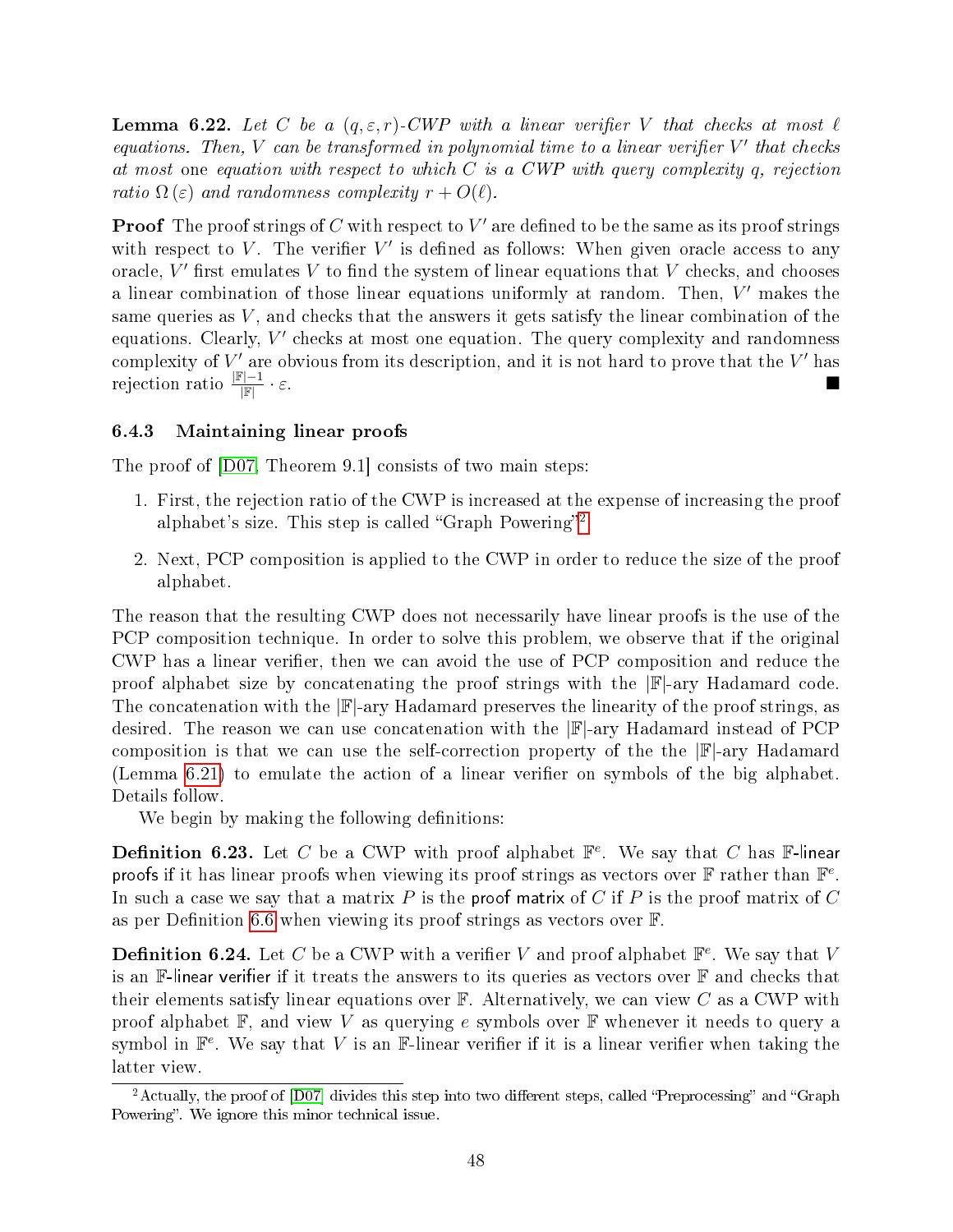For an example of the two latter notions, note that if apply Lemma [6.18](#page-44-3) to a CWP  $C$ (with proof alphabet  $\mathbb F$ ) that has linear proofs and a linear verifier, the result is a CWP with  $\mathbb{F}\text{-linear proofs and }\mathbb{F}\text{-linear verifier}.$ 

The following lemma summarizes the properties of the Graph Powering step that are relevant to us:

<span id="page-48-3"></span>**Lemma 6.25** ("Graph Powering", implicit in [\[D07,](#page-57-3) Theorem 9.1]). There exists  $d \in \mathbb{N}$  such that for every  $t \in \mathbb{N}$  the following holds: Let C be a CWP with verifier V, query complexity 2, proof alphabet  $\mathbb{F}^e$ , rejection ratio  $\varepsilon$  and randomness complexity r. Then there exists a verifier  $V_t$  with respect to which C is a CWP such that

- <span id="page-48-0"></span>1. C has rejection ratio  $\Omega$  (min  $\{\sqrt{t} \cdot \varepsilon, 1/t\}$ ), proof alphabet  $\mathbb{F}^{e \cdot d^{t/2}}$ , randomness complexity  $r + O(t)$  and query complexity 2.
- <span id="page-48-1"></span>2. If C has linear proofs with respect to V then it has  $\mathbb F$ -linear proofs with respect to  $V_t$ .
- <span id="page-48-2"></span>3. If V is a linear verifier then  $V_t$  is an  $\mathbb F$ -linear verifier.

Furthermore,  $V_t$  can be computed in polynomial time from V. Finally, if C has linear proofs with respect to V then the proof matrix of C with respect to  $V_t$  can be computed in polynomial time from the verifier V, the generating matrix of C and the proof matrix of C with respect to  $V$ .

We mention that  $[1007]$  only deals with Item [1,](#page-48-0) but it is easy to verify that Items [2](#page-48-1) and [3](#page-48-2) hold for her construction. We can now prove a "linear version" of the gap amplification theorem for CWPs (Theorem [6.17\)](#page-44-2), by replacing PCP composition by concatenation with the |F|-ary Hadamard:

<span id="page-48-4"></span>**Theorem 6.26.** There exist constants  $q_0 \geq 3$  and  $\varepsilon_0 > 0$  such that the following holds: Let C be a  $(q_0, \varepsilon, r)$ -CWP that has linear proofs and a linear verifier V. Then there exists a linear verifier  $V'$  with respect to which C is a CWP with linear proofs, rejection ratio at least min  $\{2\varepsilon, \varepsilon_0\}$ , randomness complexity  $r + O(1)$ , and query complexity  $q_0$ . Furthermore, there exists a polynomial time algorithm that, when given as input the generating matrix of  $C$ , the verifier V, and the proof matrix of  $C$  with respect to V, outputs the verifier  $V'$  and the proof matrix of  $C$  with respect to  $V'$ .

**Proof Idea** In order to prove the theorem, we first apply Graph Powering to  $C$  with a large parameter  $t$ . This increases the rejection ratio of  $C$  and also increases its proof alphabet. Let  $\mathbb{F}^{e'}$  and  $V_t$  denote the proof alphabet and verifier of C after the Graph Powering. The challenge is to reduce the proof alphabet of C back to  $\mathbb F$  while not decreasing its rejection ratio by too much.

In order to do so, we concatenate the proof strings that are over the alphabet  $\mathbb{F}^{e'}$  with the |F|-ary Hadamard code. We then observe that the fact that  $V_t$  is an F-linear verifier implies that, while an answer to a query of  $V_t$  is a symbol in  $\mathbb{F}^{e'}$ , the verifier  $V_t$  only needs to know a linear combination of this answer in order to decide whether to accept or not. Thus, if we have oracle access to the  $|\mathbb{F}|$ -ary Hadamard encoding of each of the answers to  $V_t$ 's queries, or even to a slightly corrupted encoding, then we can use the self-correction of the  $\mathbb{F}$ -ary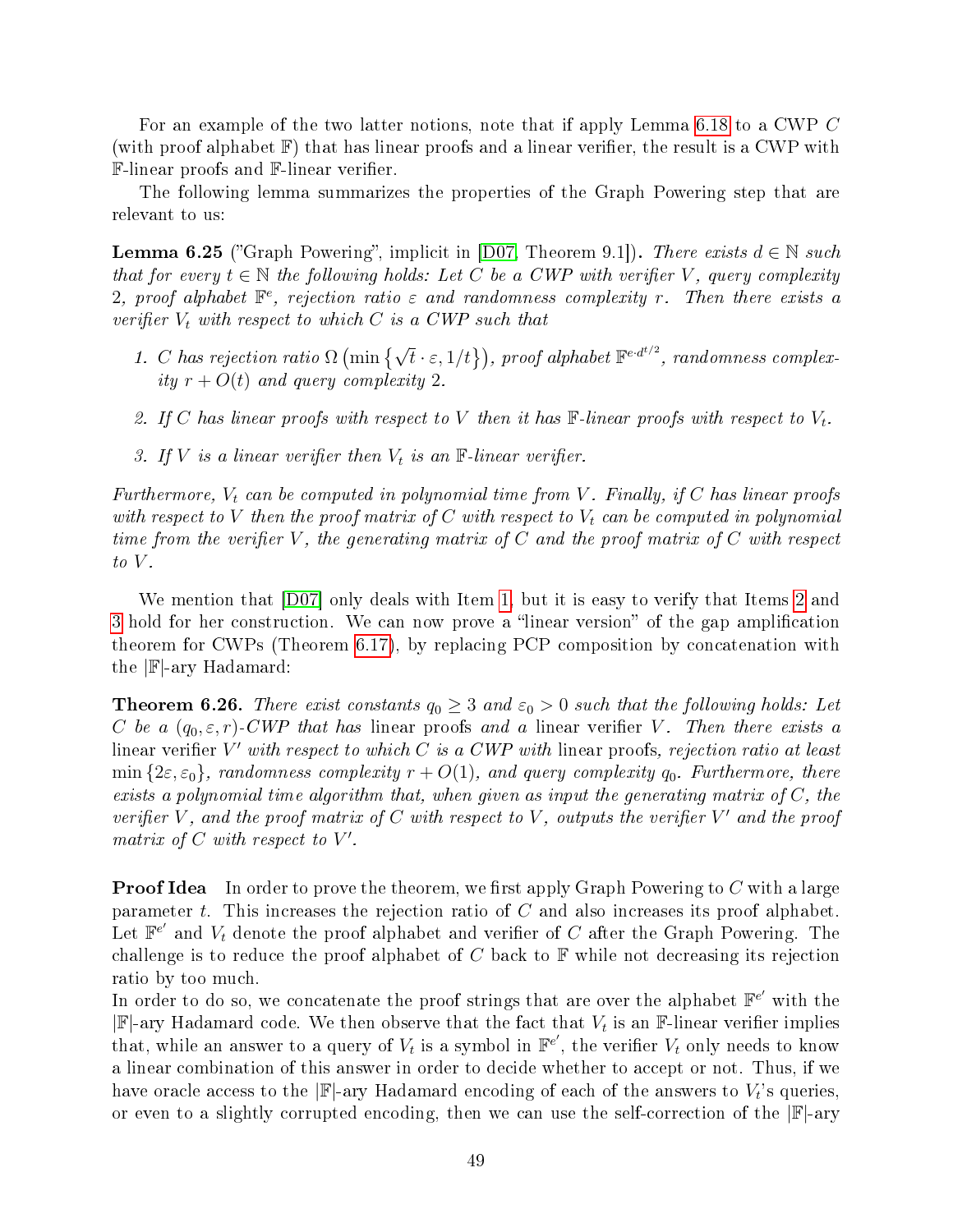Hadamard (Lemma [6.21\)](#page-46-0) to obtain the linear combinations that  $V_t$  needs and use them to emulate the operation of  $V_t$ . We can also make sure that we are indeed given access to a (slightly corrupted)  $\mathbb{F}$ -ary Hadamard encoding, using the local testability of the  $\mathbb{F}$ -ary Hadamard (Lemma [6.20\)](#page-46-1).

It follows that we can emulate the operation of  $V_t$  on the proof strings that were concatenated with the  $\mathbb{F}$ -ary Hadamard, and it can be shown that this emulation does not decrease the rejection ratio of C by too much. By choosing t to be a sufficiently large constant, we get the desired parameters. Details follow.

**Proof** Let  $q_0$  and t be some large enough integers to be fixed later, and let  $\varepsilon_0$  be some constant to be fixed later. Let C be a  $(q_0, \varepsilon, r)$ -CWP that has linear proofs and a linear verifier. We begin by reducing the query complexity of  $C$  to 2 using Lemma [6.18,](#page-44-3) and then applying the Graph Powering (Lemma [6.25\)](#page-48-3) with the parameter t. Let  $V_t$  denote the resulting verifier. With respect to  $V_t$ , the CWP C has proof alphabet  $\mathbb{F}^{q_0 \cdot d^t}$ , query complexity 2 and vermer. with respect to  $v_t$ , the U<br>rejection ratio  $\Omega$  (min  $\{\sqrt{t}\varepsilon,1/t\}$ ).

Observe that the verifier  $V_t$  is an F-linear verifier. We can assume without loss of generality that  $V_t$  checks at most  $2 \cdot q_0 \cdot d^t$  linear equations (over  $\mathbb F),$  since its queries contain at most  $2 \cdot q_0 \cdot d^t$  values in F. We modify  $V_t$  so it checks at most one linear equation (by using Lemma [6.22\)](#page-46-2), and obtain a new verifier  $V_t'$ . Observe that  $V_t'$  is an  $\mathbb F\text{-}$ linear verifier and that C with respect to  $V'_t$  has F-linear proofs.

We view the verifier  $V_t'$  as follows: Recall that C with respect to  $V_t'$  has proof alphabet  $\mathbb{F}^{q_0 \cdot d^t}$ . For simplicity, we assume that the answers to the queries of  $V_t$  are always elements of  $\mathbb{F}^{q_0 \cdot d^t}$ , where the symbols of the tested string are embedded into  $\mathbb{F}^{q_0 \cdot d^t}$  using a trivial linear embedding. On a sequence of coins tosses  $\omega$ , the verifier  $V_t'$  first chooses two vectors  $v_1^{\omega}, v_2^{\omega} \in \mathbb{F}^{q_0 \cdot d^t}$  that depend only on  $\omega$ . The verifier  $V'_t$  then makes two queries to its oracles, receiving answers  $x_1, x_2 \in \mathbb{F}^{q_0 \cdot d^t}$ , and accepts if and only if  $\langle v_1^\omega, x_1 \rangle + \langle v_2^\omega, x_2 \rangle = 0$ .

We are now ready to define the verifier  $V'$ . We define the proof strings of  $V'$  to be the concatenation of the proof strings of  $V_t'$  with the  $|\mathbb{F}|$ -ary Hadamard. That is, for every codeword c whose proof string with respect to  $V_t'$  is  $\pi_t$ , the proof string  $\pi'$  of c with respect to V' is a string over  $\mathbb F$  that consists of the  $|\mathbb F|$ -ary Hadamard encoding of every symbol of  $\pi_t$  (recall that every such symbol is an element of  $\mathbb{F}^{q_0d^t}$ ). Observe that C with respect to  $V'$ has linear proofs, since it has  $\mathbb F$ -linear proofs with respect to  $V'_t$ .

Given oracle access to a tested string w and to a proof string  $\pi'$ , the verifier V' acts as follows:

- 1. The verifier V' first emulates  $V'_t$  on a sequence of coins  $\omega$ . Let  $i_1^{\omega}$  and  $i_2^{\omega}$  be the coordinates of that  $V'_t$  queries on coins  $\omega$ , and assume that both  $i_1^{\omega}$  and  $i_2^{\omega}$  belong to the proof string (the other cases can be handled similarly). The verifier  $V'$  finds  $i_1^\omega$  and  $i_2^{\omega}$  and also the vectors  $v_1^{\omega}$  and  $v_2^{\omega}$  defined above.
- 2. Let  $a_1$  and  $a_2$  denote the blocks of  $\pi'$  that are supposed to be  $|\mathbb{F}|$ -ary Hadamard encoding of the coordinates  $i_1^\omega$  and  $i_2^\omega$ . The verifier  $V'$  uses the local testability of the |F|-ary Hadamard (Lemma [6.20\)](#page-46-1) to check that  $a_1$  and  $a_2$  are close to legal codewords of the |F|-ary Hadamard, and rejects otherwise.
- 3. Let  $x_1, x_2 \in \mathbb{F}^{q_0 \cdot d^t}$  be such that  $a_1$  and  $a_2$  are close to  $H(x_1)$  and  $H(x_2)$  respectively. The verifier V' uses the self-correction of the  $|\mathbb{F}|$ -ary Hadamard (Lemma [6.21\)](#page-46-0) to retrieve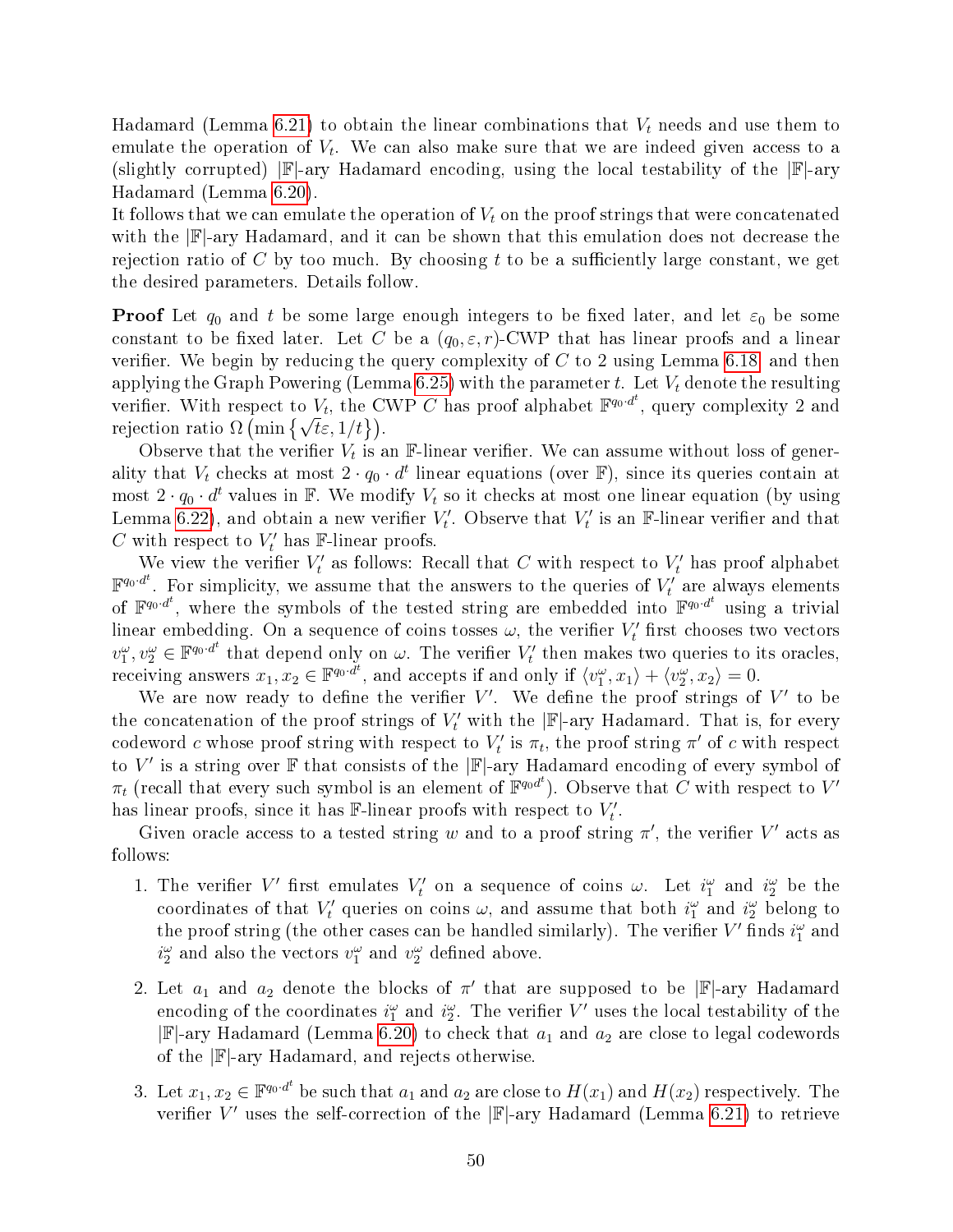the inner products  $\langle v_1^{\omega}, x_1 \rangle$  and  $\langle v_2^{\omega}, x_2 \rangle$  and accepts if and only if

$$
\langle v_1^\omega, x_1\rangle + \langle v_2^\omega, x_2\rangle = 0
$$

Note that the verifier  $V'$  needs to make only a constant number of queries in order to use local testing and self-correction of the |F|-ary Hadamard, and in particular its query complexity is a constant that does not depend on t and on the original query complexity of  $V$ . We can therefore fix  $q_0$  to be the query complexity of  $V'$ . Furthermore, it is not hard to prove that the rejection ratio of  $V'$  is at least a constant factor times the rejection ratio of  $V'_t$ , so  $V'$ the rejection ratio of v is at least a constant factor times the rejection ratio of  $v_t$ , so v<br>has rejection ratio of at least  $\Omega$  (min  $\{\sqrt{t}\cdot\varepsilon,1/t\}$ ). Now, fix  $t$  to be a large enough constant so that  $V'$  has rejection ratio min  $\{2\varepsilon, 1/t\}$ , and set  $\varepsilon_0$  to be  $1/t$ . Finally, note that  $V'$  has randomness complexity  $r + O(1)$  (where the constant in the Big-O notation depends on  $q_0$ and t). It follows that C with respect to V' is a CWP with the required parameters.  $\blacksquare$ 

**Remark 6.27.** Note that the reason we needed to reduce the number of equations that  $V_t$ checks (Lemma [6.22\)](#page-46-2) is as follows: If we had not applied Lemma [6.22](#page-46-2) to  $V_t$ , the verifier  $V'$ would have needed to check that  $2 \cdot q_0 \cdot d^t$  linear equations are satisfied, and thus its query complexity would have become at least  $2 \cdot q_0 \cdot d^t$ . However, we need the query complexity of  $V'$  to be independent of  $t$  and of the initial query complexity.

We can now apply Theorem [6.26](#page-48-4) to the CWPs of Theorem [6.13](#page-42-0) for  $O(\log \log k)$  times and obtain the following theorem:

<span id="page-50-1"></span>**Theorem 6.28.** For every constant  $c > 0$  the following holds: There exists an infinite family of CWPs  ${C_k}_k$  such that  $C_k$  has block length  $O(k)$ , relative distance  $\Omega(1)$ , query complexity  $O(1)$ , rejection ratio  $\Omega(1)$ , and randomness complexity  $\log k + O(\log \log k)$ . Furthermore, the codes in the family are linear and there exists a probabilistic algorithm that on input  $k$ , runs in time poly (k) and outputs with probability  $1 - \exp(-\Omega(\log^c k))$  the generating matrix and verifier circuit of  $C_k$ .

Using Theorem [6.7,](#page-39-0) we obtain the following LTCs:

<span id="page-50-0"></span>**Theorem 6.29.** There exists a constant  $\delta > 0$  such that for every two constants  $c > 0$  and  $\tau > 0$  the following holds: There exists an infinite family of LTCs  $\left\{C_k\right\}_k$  such that  $C_k$  has block length  $k \cdot \text{poly}(\log k)$ , relative distance  $\delta$ , query complexity  $O(1)$ , distance threshold  $\tau$ , and rejection probability  $\Omega(1)$ . Furthermore, the codes in the family are linear and there exists a probabilistic algorithm that on input k, runs in time poly  $(k)$  and outputs with probability  $1 - \exp(-\Omega(\log^c k))$  the generating matrix and verifier circuit of  $C_k$ .

Remark 6.30. Note that replacing the PCP composition technique with the code concatenation technique allows us to avoid using PCP machinery in this part of our construction. Thus, changing the proof of [\[D07\]](#page-57-3) serves our goal of constructing LTCs without using PCP machinery, in addition to preserving the linearity of the proof strings.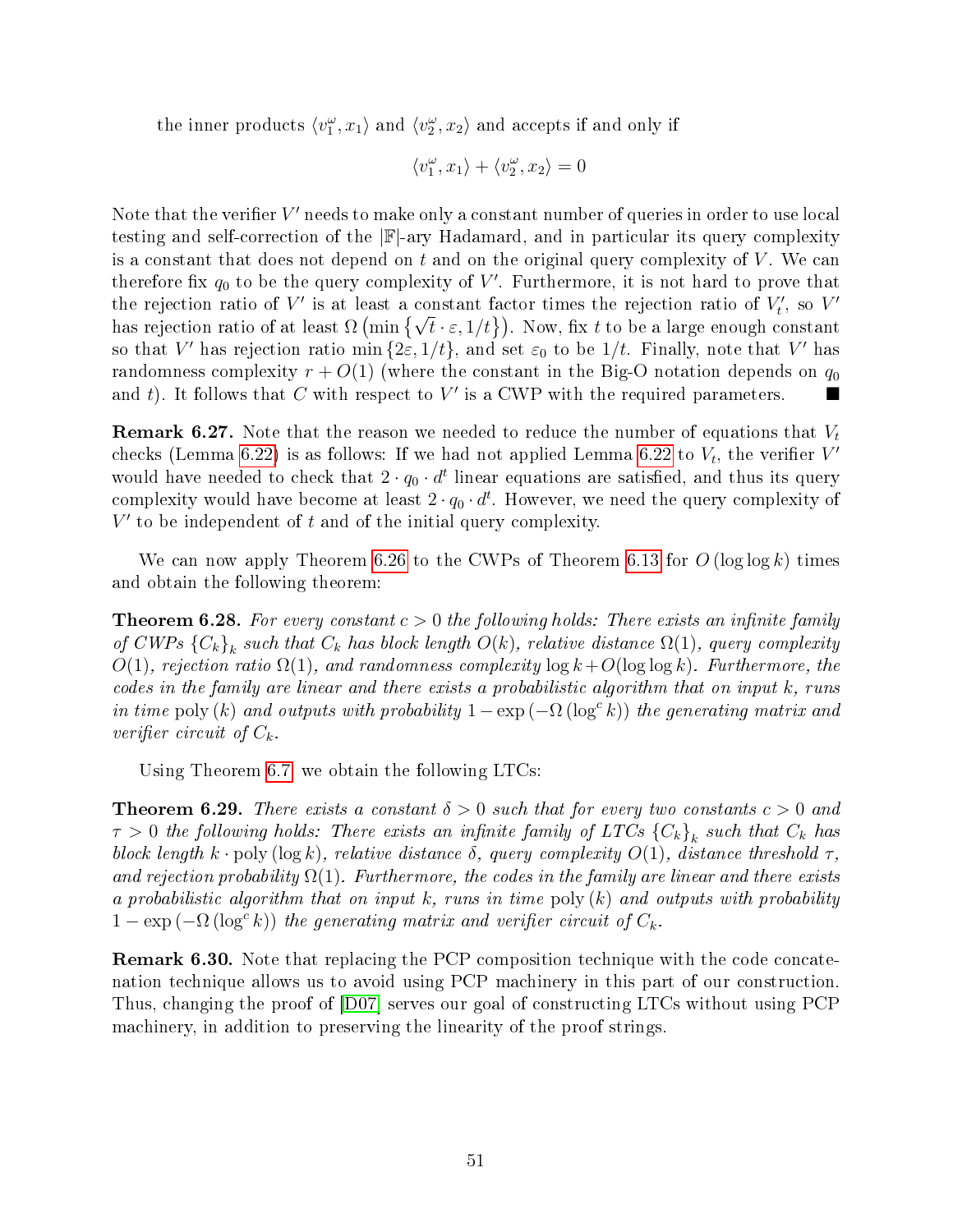#### <span id="page-51-0"></span>6.5 The efficiency of our verifiers

So far we have ignored the issue of the *efficiency* of the verifier circuits of our CWPs and LTCs. Clearly, since those circuits are produced in time poly  $(k)$ , their size is at most poly  $(k)$ . However, some previous constructions of LTCs have verifiers that are Turing machines that run in time poly  $(\log k)$ , so it is natural to ask whether the verifiers of our construction can be that efficient.

The most straightforward way to formalize the latter question is to ask whether our verifiers can be circuits of size poly  $(\log k)$ . The answer to this question is negative: To see why, consider our main construction of CWPs, and consider the effect of the random projection operation at the last iteration of this construction. At the last iteration, the random projection operation chooses a set S of size  $\Omega(k)$ , and projects the code to the set S. Clearly, in order to allow the verifier to verify membership in the projected code, we will have to hardwire the set S into our verifier, but this means that the verifier must be of size at least  $\Omega(k)$ .

The foregoing argument shows that we can not hope to have verifier circuits of size poly  $(\log k)$ . However, observe that what this argument actually shows is not that our verifiers are inefficient, but rather that they have to use a large amount of non-uniformity. Thus, we may still obtain efficient verifiers, but in order to do so, we have to give up the use of circuits as a computational model for our veriers, and instead use a model that measures their running time separately from the amount of non-uniformity they use. A computational model that is usually used for such purposes is "machines that take advice": A machine that takes advice is a machine that when invoked on input  $x$ , may use an additional string  $a_{|x|}$  that depends only on the length of x and not on x itself. It is a known fact that such machines are equivalent families of circuits. The advantage of this model is that it allows us to measure the amount of non-uniformity directly (by considering the length of  $a_{x}$ ), and also allows us to analyze the running time of the machine separately from the amount of non-uniformity.

However, this model still does not solve our problem: A machine that takes advice has to run in time that lower-bounded by its advice length, since the machine has to read all of its advice tape in order to use it. In order to solve this problem and allow the running time of the machines to be smaller than the length of the advice, we change the computational model so the machines will have *oracle access* to their advice string. This way, the machines can read only the part of the advice that they need, without having to read all the advice tape.

Now, it turns out that in this model, our verifiers run in time poly  $(\log k)$  due to a simple observation: In this model of verifiers, any verifier with query complexity  $q(k)$ , randomness complexity  $r(k)$ , block length  $n(k)$  and proof length  $m(k)$  can be modified to run in time that is polynomial in  $\log n(k)$ ,  $q(k)$ ,  $r(k)$ , and  $\log m(k)$ . The latter modification can be done by providing the verifier with the queries it should make, as well as with the truth-table of the predicate it should compute on the answers to its queries, in the advice string. We provide the full details of this modification, as well as a formal definition of the model, in a separate note [\[M08\]](#page-58-12).

We conclude that in an appropriate choice of model, our verifiers run in time poly  $(\log k)$ , as required.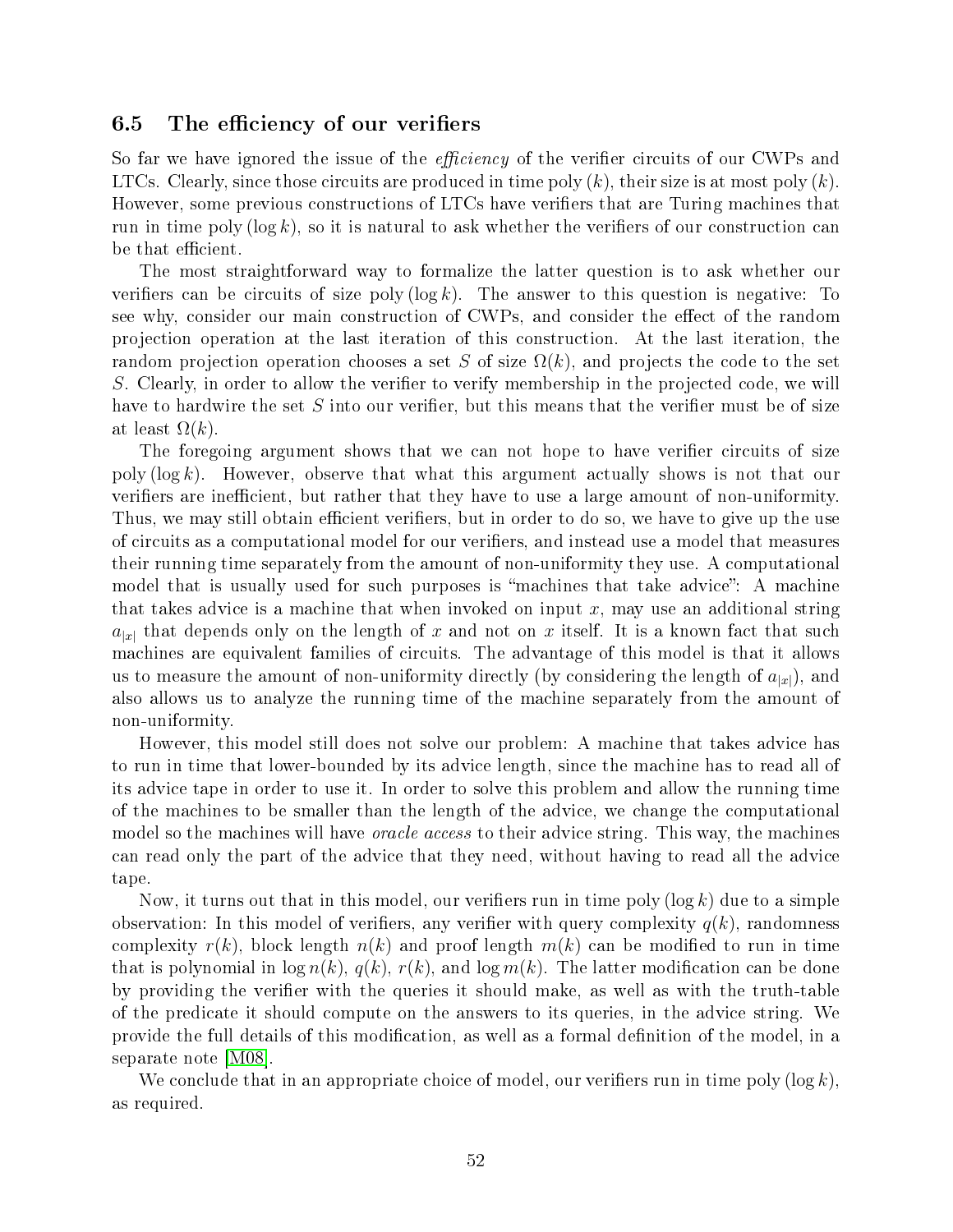# <span id="page-52-0"></span>7 Discussion and open problems

## 7.1 Variants of our construction

Integrating the query reduction and gap amplication into the main construction We point out a possible variant of our construction. We recall the structure of our construction: Our main construction is iterative, where each iteration increases the query complexity and decreases the proof rate and rejection ratio by constant factors. By applying  $O(\log \log k)$ iterations, the main construction yields a CWP with query complexity poly  $(\log k)$ , rejection ratio  $1/\text{poly}(\log k)$  and proof rate  $1/\text{poly}(\log k)$ . Then, we apply query reduction and gap amplification techniques to reduce the query complexity to  $O(1)$  and to increase the rejection ratio of  $\Omega(1)$ .

Observe that, instead of applying the query reduction and the gap amplification *after* the main construction, we could have integrated those operations into the iterations of our main construction. That is, we could have added the query reduction and the gap amplication to the iteration as two additional basic operations (in addition to the Tensor Product, Random Projection and Distance Amplification), and use them to maintain the query reduction and the rejection ratio of the CWP. In such case, each iteration would have maintained the query complexity and the rejection ratio of the CWP, and would have decreased the proof rate of the CWP by a larger constant factor, which we could still afford. After applying  $O(\log \log k)$ iterations, this construction would have yielded with a CWP with query complexity  $O(1)$ , rejection ratio  $\Omega(1)$  and proof rate  $1/\text{poly}(\log k)$ , like our original construction.

A simple construction of LTCs of block length  $poly(k)$  We point out that using the query reduction and gap amplication techniques of Section [6](#page-35-0) (Theorems [6.11](#page-41-1) and [6.26\)](#page-48-4) one can obtain a relatively simple construction of LTCs of block length poly  $(k)$ : The construction starts with any linear code C of message length k and block length poly  $(k)$ , and views it as a CWP with the trivial verifier. With respect to this verifier,  $C$  is a CWP with query complexity poly  $(k)$ , rejection ratio 1 and randomness complexity 0. The construction then applies the query reduction theorem (Theorem [6.11\)](#page-41-1) to  $C$ , resulting in a CWP with query complexity 3, rejection ratio  $1/\text{poly}(k)$  and randomness complexity  $O(\log k)$ . Finally, the construction applies the gap amplification theorem (Theorem [6.26\)](#page-48-4) to C for  $O(\log k)$ times, resulting in a CWP with query complexity  $O(1)$ , rejection ratio  $\Omega(1)$  and randomness complexity  $O(\log k)$ . By transforming this CWP into an LTC (Theorem [6.7\)](#page-39-0), we obtain an LTC with block length poly  $(k)$ , query complexity  $O(1)$ , arbitrarily small constant distance threshold, and rejection probability  $\Omega(1)$ .

## 7.2 The connection to the construction of Ben-Sasson and Sudan

The construction presented in this work was inspired by the work of Ben-Sasson and Sudan [\[BS05\]](#page-57-2), and was obtained by trying to imitate their construction without using algebraic techniques. In order to make the connection between the two constructions more apparent, we need to present the construction of [\[BS05\]](#page-57-2) differently than the way it is presented in their original paper. In this subsection, we describe this alternative presentation of the construc-tion of [\[BS05\]](#page-57-2), and discuss the similarities and differences between the their construction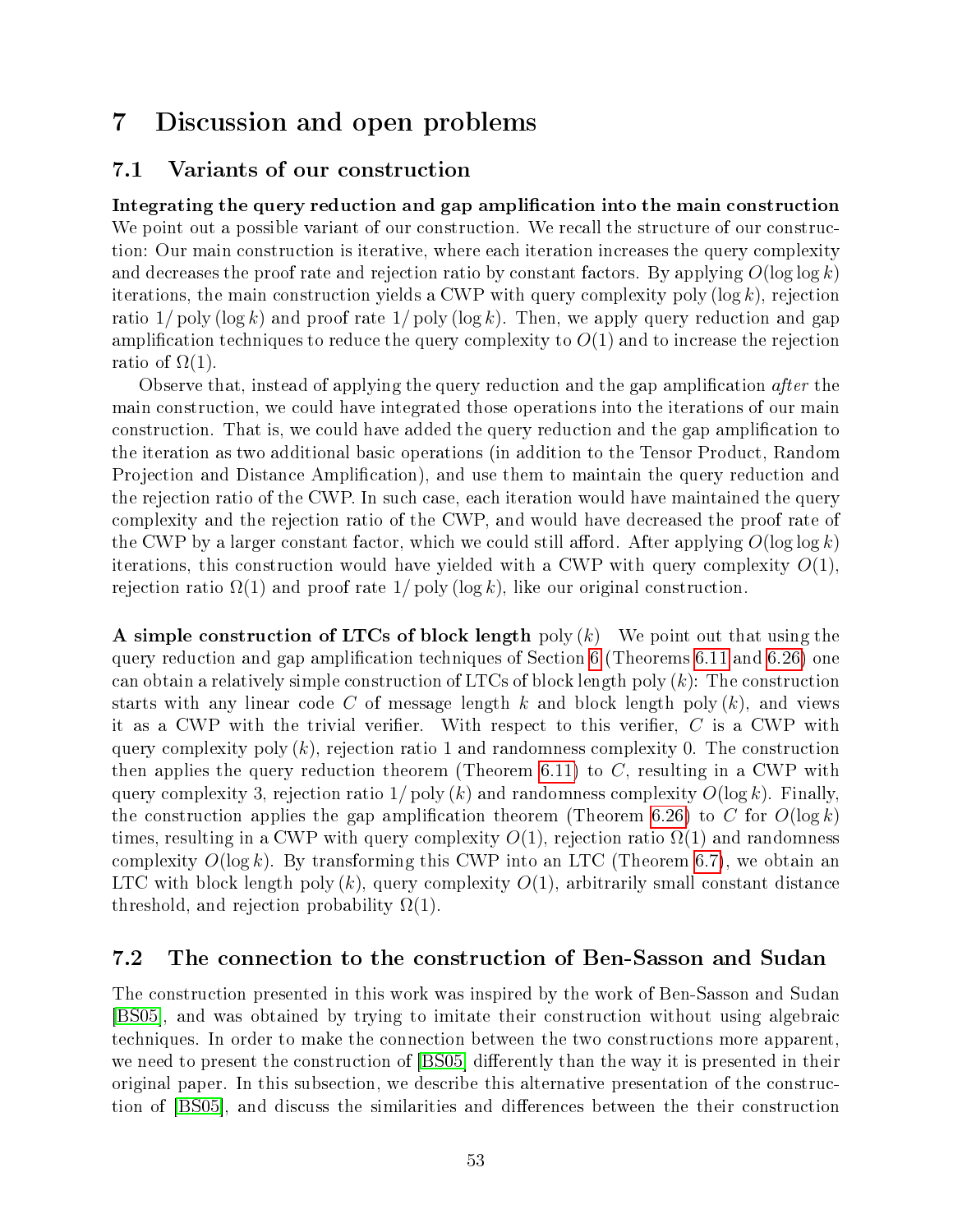<span id="page-53-1"></span>and our construction. We begin the with defining the Reed-Solomon code:

**Definition 7.1.** Let K denote a finite field, let  $S \subseteq K$  and let  $d < |S|$  denote a natural number. The Reed-Solomon code  $\text{RS}_{\mathbb{K},S,d}:\mathbb{K}^{d+1}\to\mathbb{K}^{|S|}$  is defined as follows: Suppose we wish to encode a message  $a \in \mathbb{K}^{d+1}$  with  $\text{RS}_{\mathbb{K},S,d}$ . We define the polynomial  $P_a(X) \stackrel{\text{def}}{=}$  $\sum_{i=0}^d a_iX^i,$  and set the codeword  $\mathrm{RS}_{\mathbb{K},S,d}(a)$  to consist of the evaluations of  $P_a$  at each of the elements of S. The relative distance of  $\text{RS}_{\mathbb{K},S,d}$  is  $1-\frac{d+1}{|S|}$  $\frac{l+1}{|S|}$  (see [\[S01,](#page-58-5) Lecture 4]).

The result of [\[BS05\]](#page-57-2) we are interested in states that certain Reed-Solomon codes are CWPs. Specifically, the work of [\[BS05\]](#page-57-2) proves the following theorem.

<span id="page-53-0"></span>**Theorem 7.2** ([\[BS05,](#page-57-2) Theorem 4]). Let  $\mathbb{K} = GF(2^{\ell})$  and let  $L \subseteq \mathbb{K}$  be a GF(2)-linear subspace of K. Then for any  $d < |L|$  the code  $\text{RS}_{K,L,d}$  is a CWP with query complexity  $O(1)$ , rejection ratio  $1/\text{poly}(\log|L|)$ , randomness complexity  $\log|L| + O(\log \log |L|)$  and proof length  $|L| \cdot \text{poly}(\log |L|)$ .

Note that by choosing  $d = O(|L|)$  in Theorem [7.2,](#page-53-0) one gets a CWP with the same parameters as the CWPs we constructed in Theorem [6.13,](#page-42-0) albeit over an alphabet of a super-constant size (since a Reed-Solomon code of block length n must be over an alphabet of size at least  $n$ ).

Much like our main construction, the construction of Theorem [7.2](#page-53-0) is an iterative construction. The construction starts with an RS code with constant *block length* (rather than message length), and increases the block length in iterations while maintaining the other parameters. Specifically, in every iteration:

- 1. The block length is squared.
- 2. The rate, relative distance, and query complexity remain the same.
- 3. The proof rate and the rejection ratio are decreased by a constant factor.

Note that the effect of a single iteration of  $[BS05]$  is very similar to the effect of a single iteration of our main construction (compare the above list to Table [2](#page-13-0) at the beginning of Section [3.2\)](#page-13-1). The only important difference between the iteration of [\[BS05\]](#page-57-2) and our iteration is that our iteration increases the query complexity by a constant factor, which is the reason that we end up with a poly-logarithmic query complexity.

The iteration of [\[BS05\]](#page-57-2) and our iteration not only share a similar effect on the parameters. but they also have a similar structure. In particular, an iteration of [\[BS05\]](#page-57-2) can be divided into two operations:

• Tensor Product - In this operation, the construction algorithm chooses two Reed-Solomon codes  $C_1$  and  $C_2$  according to a certain algebraic rule. The algorithm then computes the tensor product  $C_1 \otimes C_2$ , which is the code whose codewords are the matrices whose rows are codewords of  $C_1$  and whose columns are codewords of  $C_2$ . Ben-Sasson and Sudan show that the code  $C_1 \otimes C_2$  is a CWP with respect to the row/column verifier described in Section [3.2.1.](#page-14-1) The tensor product operation is used in order to increase the message length and block length of the CWP.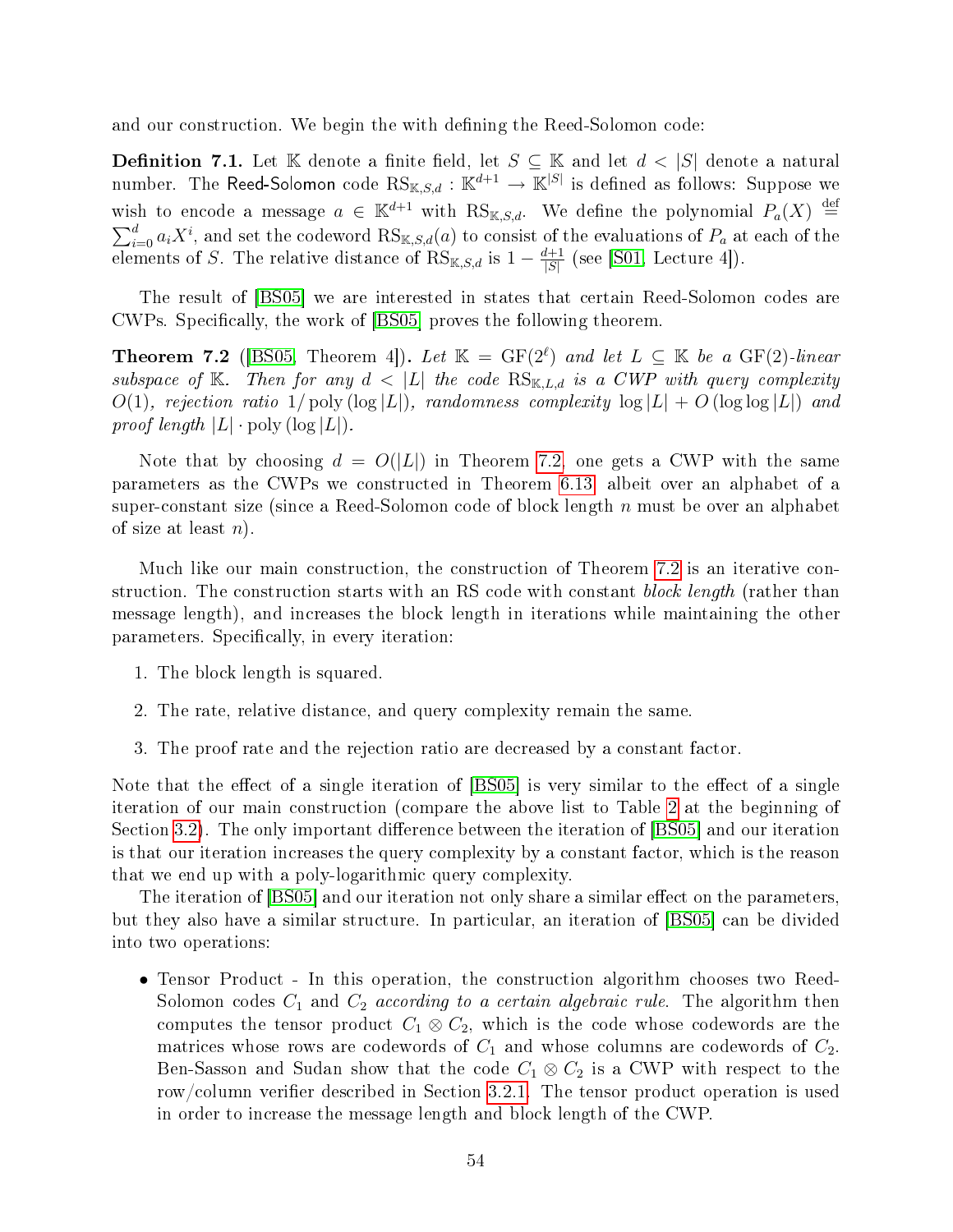• Algebraic Projection - In this operation, the construction algorithm projects  $C_1 \otimes C_2$ to a subset of its coordinates that is chosen according to a sophisticated algebraic rule. The coordinates that are "projected out" are moved to the proof part of the CWP. The algebraic projection operation is used to increase the rate and relative distance of the CWP back to the level they were at before the tensor product operation.

In addition to increasing the rate and the relative distance, the algebraic projection operation has another role: Recall that the final goal is obtaining a CWP which is an RS code. However, the tensor product operation results in a CWP which is not an RS code but rather a tensor product of RS codes. The algebraic projection operation transforms the CWP  $C_1 \otimes C_2$  back to a CWP which is a RS code.

We now discuss few important differences between the iteration of [\[BS05\]](#page-57-2) and our iteration.

- Unlike the random projection operation operation that we use, the algebraic projection operation is deterministic. This is the reason why the CWPs of [\[BS05\]](#page-57-2) are explicit while our CWPs are constructed by a randomized algorithm.
- The algebraic projection operation *increases* the relative distance, while the random projection operation decreases the relative distance. This is the reason why we need to use the distance amplification operation while [\[BS05\]](#page-57-2) do not. Note that the distance amplication is the only operation in our iteration that increases the query complexity. Indeed, the use of distance amplication is the reason that our iteration increases the query complexity while the iteration of [\[BS05\]](#page-57-2) does not.
- Recall that in order to show that the tensor product operation preserves the local testability (i.e., applying a tensor product to a CWP yields a CWP), we needed to use a result of [\[BS04\]](#page-57-6). This result of [\[BS04\]](#page-57-6) forced us to maintain the square form throughout our construction (see Section [3.3](#page-19-0) for details). In contrast, the analysis of [\[BS05\]](#page-57-2) relies on a result of Polishchuk and Spielman [\[PS94\]](#page-58-6), which says roughly that the tensor product of RS codes can be tested using the row/column verifier described in Section [3.2.1.](#page-14-1) Thus, the construction of [\[BS05\]](#page-57-2) does not need to preserve a square form.

Remark 7.3. We note that the above presentation of the construction of [\[BS05\]](#page-57-2) is very different from the presentation of this construction in the paper of  $[BS05]$ . In particular, the above presentation views the construction as going "bottom-up", from codes of constant block length to codes of large block length, while the paper of [\[BS05\]](#page-57-2) views the construction as going "top-down". Furthermore, the paper of  $|BS05|$  does not divide a single iteration to two separate operations, but rather views the whole iteration as consisting of a single operation.

Remark 7.4. The above presentation omits some important technical details of the construction of [\[BS05\]](#page-57-2). In particular, the construction of [\[BS05\]](#page-57-2) does not use Tensor Product, but rather a "Tensor Product with some additions". However, the code that results from the "Tensor Product with some additions" operation can still be verified using the row/column verifier described in Section [3.2.1.](#page-14-1)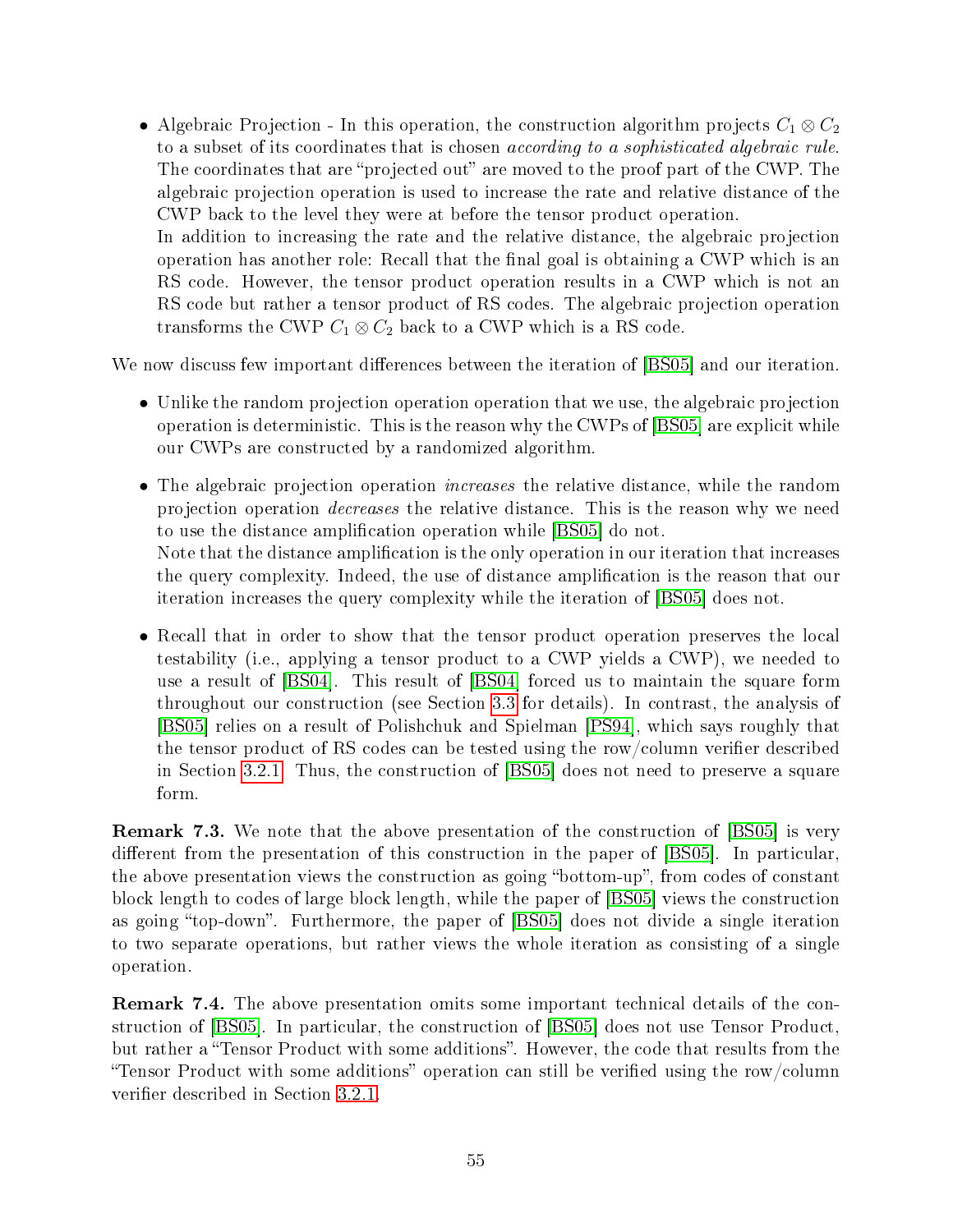## 7.3 Open Problems

Below we list few open problems regarding locally testable codes. The first two stem from our work, while the last two are more general and are independent of our work.

An explicit combinatorial construction of LTCs While in this work we give a combinatorial construction of LTCs, our construction is randomized and therefore not entirely explicit. Giving an explicit combinatorial construction of LTCs remains an interesting open problem.

One possible approach for giving such explicit construction is derandomizing our construction. This only requires derandomizing the random projection operation we use. In order to derandomize the random projection, one needs to design a deterministic algorithm that given a code C with block length n that has good relative distance, finds a relatively small set  $S \subset [n]$  such that  $C_{|S}$  has good relative distance. Designing such an algorithm requires overcoming two significant obstacles:

- 1. Observe that for every small set  $S \subset [n]$  there exists a code C with good relative distance such that  $C_{|S}$  does not have a good relative distance. For example, one can take any linear code with good relative distance and permute its coordinates such that for some specific codeword most of the non-zero coordinates do not fall in the set S. Thus, the choice of the set S must somehow depend on C. In contrast, standard derandomization techniques seem to give a set S that does not depend on  $C$ , which means that we need to do something non-standard and indeed C-dependent.
- 2. The problem of approximating the relative distance of a linear code is  $N\mathcal{P}$ -hard. Thus, even if we are given a set S, it is not clear that we can check whether  $C_{|S}$  has a good relative distance. In contrast, many derandomization techniques require the ability to check whether a candidate object is good.

It is interesting to note that the construction of [\[BS05\]](#page-57-2) overcomes both obstacles by ensuring that the code to which the projection is applied has a certain algebraic structure. The construction of [\[BS05\]](#page-57-2) then uses the structure of the code to find a good subset of coordinates to which the code can be projected. Thus, it may be possible to derandomize the random projection operation by first changing our construction so that the code  $C$  has a certain combinatorial structure, and then using the combinatorial structure to find the set  $S$ .

Simplifying our construction Recall that in order to show that the Tensor Product operation preserves the local testability of CWPs, we had to use a result of [\[BS04\]](#page-57-6), which required us to maintain a "square form" throughout our construction. The need to maintain the "square form" makes our construction more complicated than the simplified construction outlined in Section [3.2.](#page-13-1) It is not clear whether this complication is really required.

In particular, it is possible that simplified construction outlined in Section [3.2](#page-13-1) yields good CWPs, but we do not know how to prove it. To be more specific, recall the simplifying assumption that was made in the construction of Section [3.2.](#page-13-1) This assumption says that if a code C is a CWP then  $C^2$  is a CWP with respect to the row/column verifier. While it is known that this assumption does not hold for every CWP C (see [\[D07,](#page-57-3) [V05,](#page-58-7) [GM07a\]](#page-57-10)), it is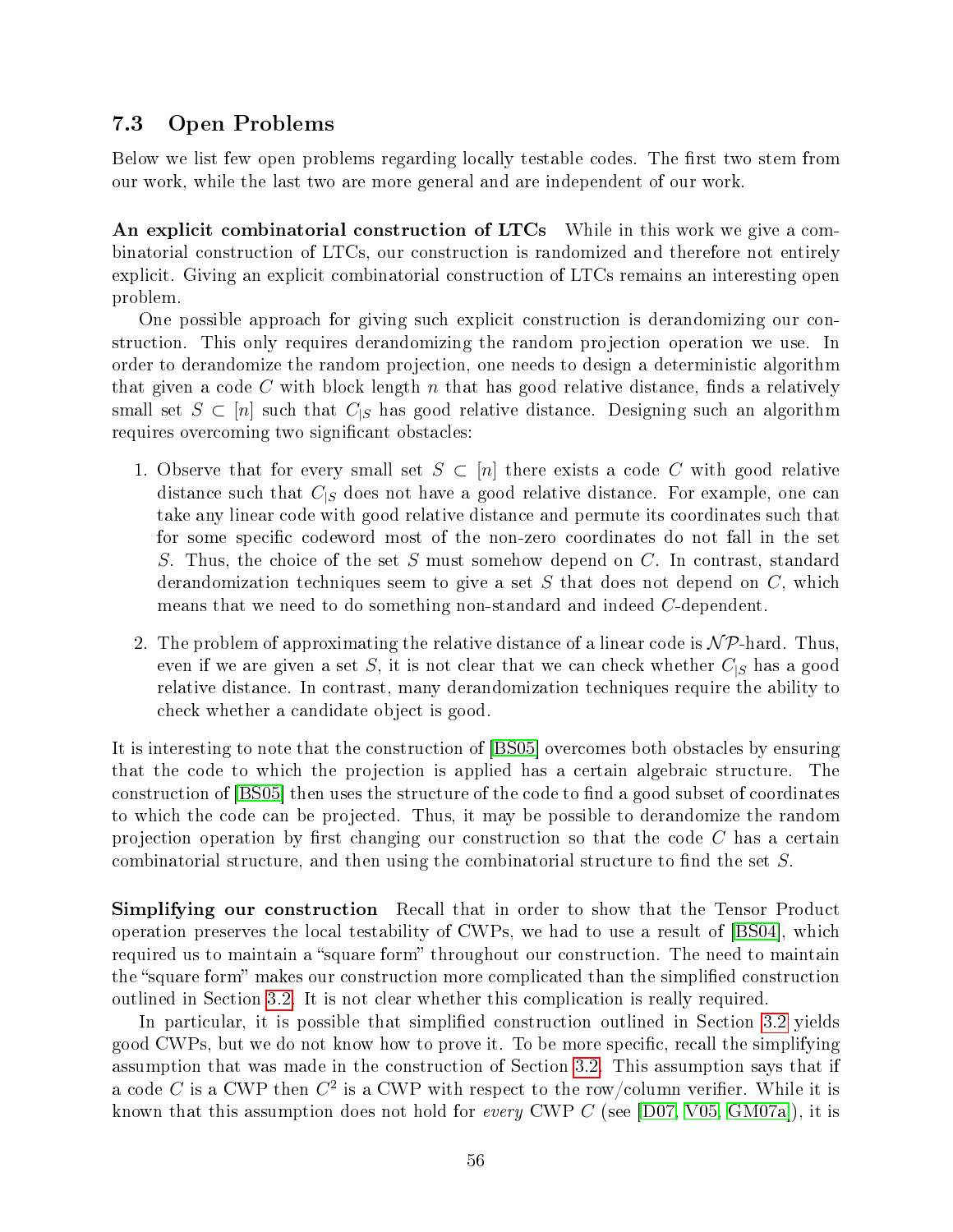possible that it holds for the CWPs that result from our construction. If this is indeed the case, it will be possible to replace our construction by the simpler construction outlined in Section [3.2.](#page-13-1) We suggest checking this possibility as an additional open problem.

**Strong locally testable codes** Recall that a locally testable code  $C$  is said to be strong if it has a verifier that rejects any non-codeword  $w$  with a probability that is proportional to the relative distance of w from C (see Definition [5.10](#page-31-0) for details). Our construction does not yield strong LTCs because the transformation from CWPs to LTCs loses the strong rejection property. Thus, it remains an open problem to give a combinatorial construction of strong LTCs. It seems to us that such a construction will have to be very different from our construction, since it will not be able to use CWPs.

We mention that, unlike constructions of non-strong LTCs, the best known construction of strong LTCs achieves block length of  $k^{1+\log^{-1/2+\epsilon}}$  (for every  $\varepsilon > 0$ ), and relies heavily on algebra and PCP machinery (see [\[GS02,](#page-58-2) Sections 3 and 5]). Thus, a combinatorial construction of strong LTCs with block length  $k^{1+o(1)}$  (or even poly  $(k)$ ) will be very interesting. One might also consider the open problem of giving a (not necessarily combinatorial) construction of strong LTCs that have a block length  $k \cdot \text{poly}(\log k)$ .

Shorter Locally Testable Codes Another interesting open problem is constructing LTCs whose block length is shorter than  $k \cdot \text{poly}(\log k)$ . Alternatively, one can also try to give lower bounds for LTCs and show that any LTC must have block length of at least  $k \cdot \log k$ .

Acknowledgement. The author would like to thank his adviser, Oded Goldreich, who refused to co-author this paper, for introducing him to the subject and for many valuable discussions and ideas. The author would also like to thank Madhu Sudan for valuable discussions, and in particular for suggesting the query reduction technique described in Section [6.3,](#page-41-0) which simplified this work considerably.

# References

- <span id="page-56-0"></span>[A94] S. Arora, Probabilistic checking of proofs and hardness of approximation problems, Ph.d. thesis, University of California at Berkeley, 1994.
- <span id="page-56-3"></span>[ABNNR92] N. Alon, J. Bruck, J. Naor, M. Naor, and R. Roth, Construction of asymptotically good low rate error-correcting codes through pseudo-random graphs, IEEE Transactions on Information Theory 38, 1992, pages 509–516.
- <span id="page-56-2"></span>[ALMSS98] S. Arora, C. Lund, R. Motwani, M. Sudan and M. Szegedy, *Proof verification* and intractability of approximation Problems, Journal of ACM, Volume 45(3), 1998, pages 501-555. Preliminary version in FOCS, 1992, pages 14-23.
- <span id="page-56-1"></span>[AS98] S. Arora and S. Safra, Probabilistic Checkable Proofs: A new characterization of NP, Journal of ACM volume 45(1), 1998, pages 70-122. Preliminary version in FOCS 1992, pages 2-13.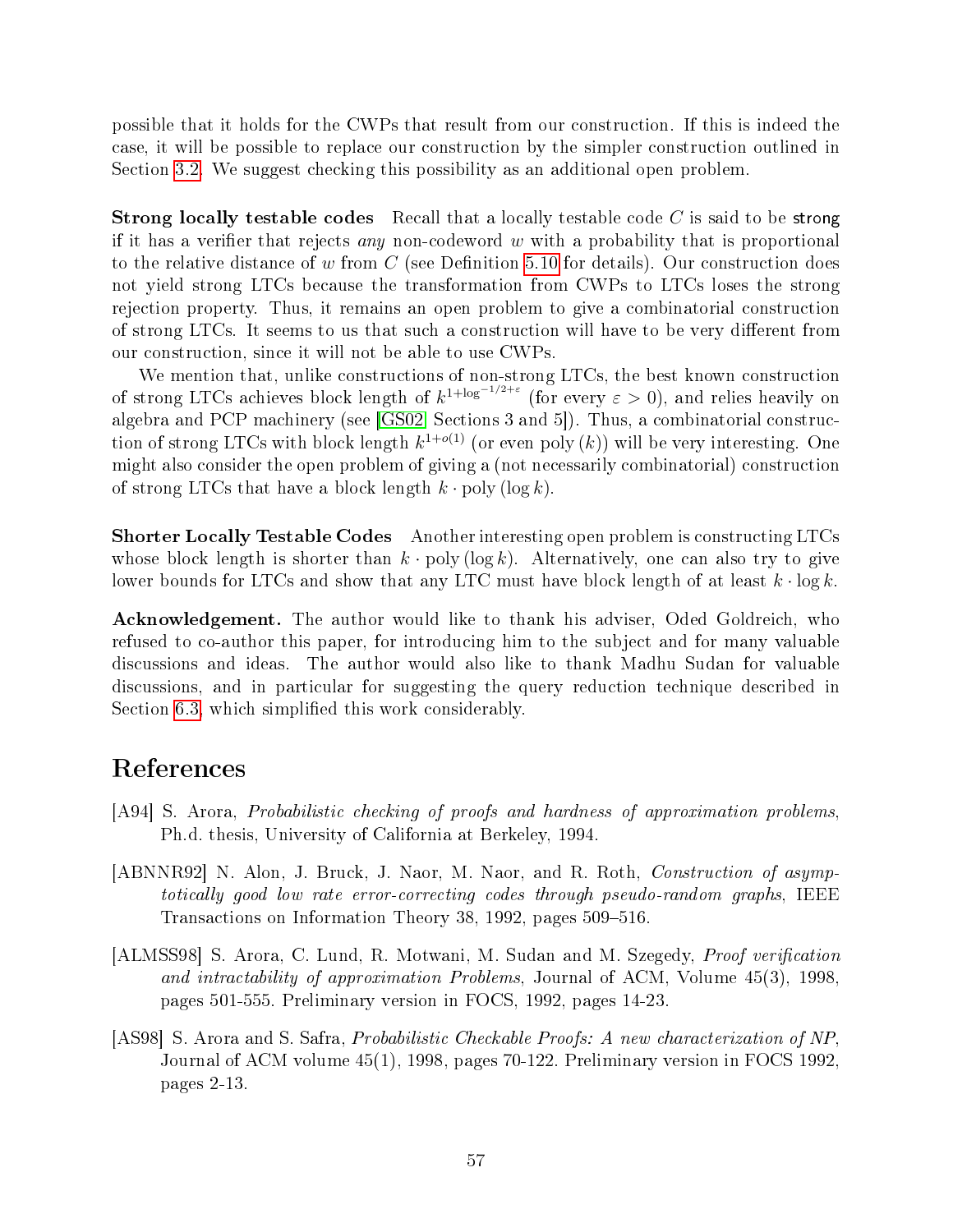- <span id="page-57-11"></span>[BHLM07] E. Ben-Sasson, P. Harsha, O. Lachish and A. Matsliah, Sound 3-query PCPPs are Long, ECCC TR07-127, 2007.
- <span id="page-57-7"></span>[BHR05] E. Ben-Sasson, Prahladh Harsha, Sofya Raskhodnikova, Some 3-CNF properties are hard to test, SIAM Journal on Computing  $35(1)$ , 2005, pages 1-21. Preliminary version in STOC 2003, pages 345-354.
- <span id="page-57-12"></span>[BLR93] M. Blum, M. Luby and R. Rubinfeld, Self Testing/Correcting with applications to numerical problems, Journal of Computer and System Science, Volume 47(3), 1993, pages 549-595.
- <span id="page-57-1"></span>[BGHSV06] E. Ben-Sasson, O. Goldreich, P. Harsha, M. Sudan and S. Vadhan, Robust PCPs of Proximity, shorter PCPs and applications to coding, SIAM Journal of Computing 36(4), 2006, pages 889-974. Preliminary version in STOC 2004, pages 120-134.
- <span id="page-57-6"></span>[BS04] E. Ben-Sasson and M. Sudan, Robust locally testable codes and products of codes, Random Structurs and Algorithms 28(4), 2006, pages 387-402. Preliminary version in APPROX-RANDOM 2004, pages 286-297.
- <span id="page-57-2"></span>[BS05] E. Ben-Sasson and M. Sudan, Simple PCPs with poly-log rate and query complexity, SIAM Journal on Computing 38(2), 2008, pages 551-607. Preliminary version in STOC 2005.
- <span id="page-57-9"></span>[CR05] D. Coppersmith and A. Rudra, On the robust testability of tensor products of codes, ECCC TR05-104, 2005.
- <span id="page-57-3"></span>[D07] I. Dinur, *The PCP Theorem by gap amplification*, Journal of ACM 54(3), 2007. Preliminary version in STOC 2006, pages 241-250.
- <span id="page-57-5"></span>[DR06] I. Dinur and O. Reingold, Assignment testers: Towards combinatorial proofs of the  $PCP$  theorem, SIAM Journal of Computing 36(4), 2006, pages 975-1024. Preliminary version in FOCS 2004, pages 155-164.
- <span id="page-57-8"></span>[DSW06] I. Dinur, M. Sudan and A. Wigderson, Robust local testability of tensor products of  $LDPC$  codes, APPROX-RANDOM 2006, pages 304-315.
- [FRS94] L. Fortnow, J. Rompel and M. Sipser. On the power of multi-prover interactive protocols, Theoretical Computer Science 134(2), 1994, 545-557. Preliminary version in 3rd IEEE Symp. on Structure in Complexity Theory 1988.
- <span id="page-57-0"></span>[FS95] K. Friedl and M. Sudan, Some improvements to total degree tests, Israel Symposium on Theory of Computing and Systems (ISTCS) 1995, pages 190-198.
- <span id="page-57-4"></span>[G05] O. Goldreich, Short locally testable codes and proofs (Survey), ECCC TR05-014, 2005.
- <span id="page-57-13"></span>[G52] E. N. Gilbert, A comparision of signalling alphabets, Bell System Technical Journal 31, 1952, pages 504-522.
- <span id="page-57-10"></span>[GM07a] O. Goldreich and O. Meir, The tensor product of two good codes is not necessarily locally testable, ECCC TR07-062, 2007.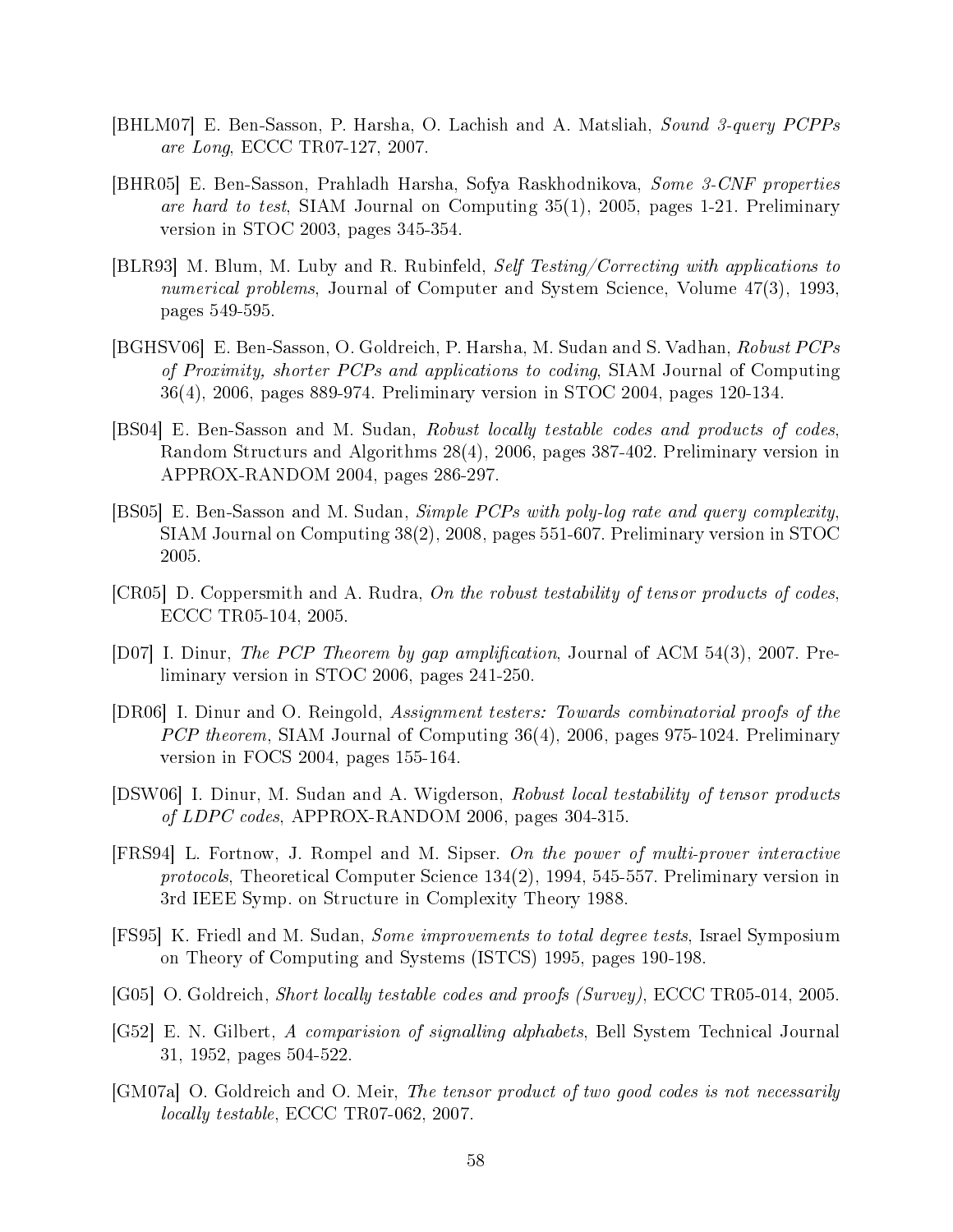- <span id="page-58-11"></span>[GM07b] O. Goldreich and O. Meir, A small gap in the gap amplication of assignment testers, Comment 3 on ECCC TR05-46, 2007.
- <span id="page-58-2"></span>[GS02] O. Goldreich and M. Sudan, Locally testable codes and PCPs of almost linear length, Journal of ACM 53(4), 2006, pages 558-655, Preliminary version in FOCS 2002, pages 13-22.
- <span id="page-58-8"></span>[HLW06] S. Hoory, N. Linial and A. Wigderson, Expander graphs and their applications, Bulletin of AMS, 43(4), 2006, pages 439-561.
- <span id="page-58-10"></span> $|KT00|$  J. Katz and L. Trevisan, On the efficiency of local decoding procedures for error correcting codes, STOC 2000, pages 80-86.
- <span id="page-58-3"></span>[KS07] T. Kaufman and M. Sudan, Sparse random linear codes are locally decodable and testable, FOCS 2007, pages 590-600.
- <span id="page-58-12"></span>[M08] O. Meir, On the efficiency of non-uniform PCPP verifiers, ECCC TR08-064.
- <span id="page-58-6"></span>[PS94] A. Polishchuk and D.A. Spielman, Nearly-linear size holographic proofs, STOC 1994, pages 194-203.
- <span id="page-58-4"></span>[RVW00] O. Reingold, S. Vadhan and A. Wigderson, Entropy waves, the zig-zag graph product, and new constant-degree expanders and extractors, Annals of Mathematics 155(1), 2002, pages 157-187. Preliminary version in FOCS 2000.
- <span id="page-58-1"></span>[RS96] R. Rubinfeld and M. Sudan, Robust characterization of polynomials with applications to program testing, SIAM Journal on Computing 25(2), 1996, pages 252-271.
- <span id="page-58-0"></span>[S95] D. Spielman, *Computationally efficienterror-correcting codes and holographic proofs*, Ph.d. thesis, MIT, 1995.
- <span id="page-58-5"></span>[S01] M. Sudan, Algorithmic introduction to coding theory, Lecture notes. Available from [http://theory.csail.mit.edu/~madhu/FT01/,](http://theory.csail.mit.edu/~madhu/FT01/) 2001.
- <span id="page-58-7"></span>[V05] P. Valiant, The tensor product of two codes is not necessarily robustly testable, APPROX-RANDOM 2005, pages 472-481.
- <span id="page-58-13"></span>[V57] R. R. Varshamov, Estimate of the number of signals in error correcting codes, Doklady Akadamii Nauk 117, 1957, pages 739-741.
- <span id="page-58-14"></span>[Z71] V. V. Zybalov, An estimate on the complexity of constructing binary linear cascade codes, Problems of Information Transmission 7(1), 1971, pages 3-10.

# <span id="page-58-9"></span>A Zybalov Bound

In this appendix, we review a special case of the Zybalov bound, which gives an explicit construction of an infinite family of codes over the alphabet  $\mathbb F$  that has relative distance arbitrarily close to  $\frac{F|-1}{|F|}$  and a constant rate. For more details, the reader is referred to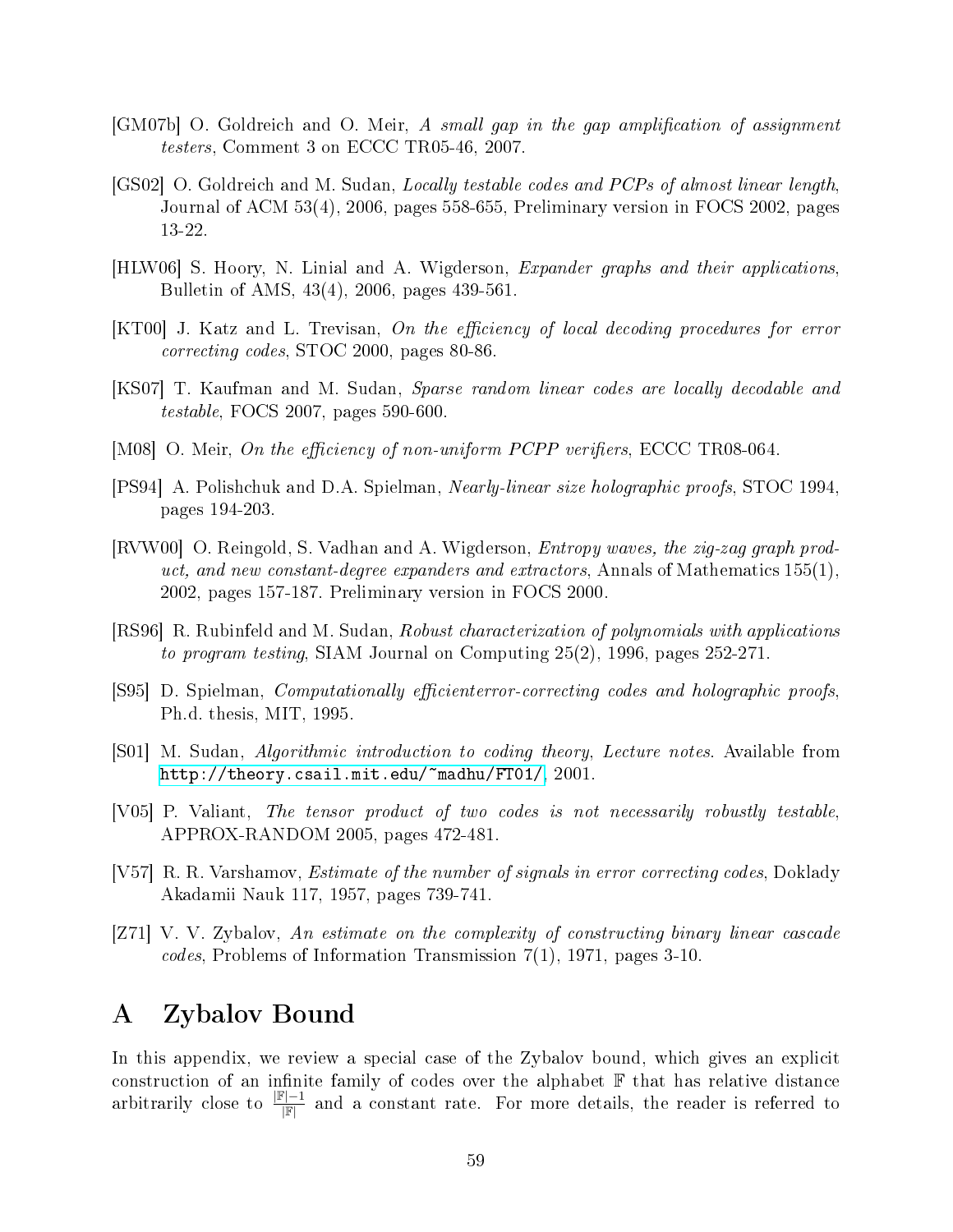[\[S01,](#page-58-5) Lectures 5 and 6]. The construction of the Zybalov bound starts with two codes, the Reed-Solomon code and the Gilbet-Varshamov bound, and shows that, while each of those codes falls short of achieving the desired properties, their concatenation does achieve them. We begin with recalling the definition of the Reed-Solomon code, defined in Section [7:](#page-52-0)

**Definition** (Definition [7.1,](#page-53-1) restated). Let K denote a finite field, let  $S \subseteq \mathbb{K}$  and let  $d < |S|$ denote a natural number. The Reed-Solomon code  $\mathrm{RS}_{\mathbb{K},S,d}:\mathbb{K}^{d+1}\to\mathbb{K}^{|S|}$  is defined as follows: Suppose we wish to encode a message  $a \in \mathbb{K}^{d+1}$  with  $\operatorname{RS}_{\mathbb{K},S,d}$ . We define the polynomial  $P_a(X) \stackrel{\text{def}}{=} \sum_{i=0}^d a_i X^i$ , and set the codeword  $\text{RS}_{\mathbb{K},S,d}(a)$  to consist of the evaluations of  $P_a$  at each of the elements of S. The relative distance of  $RS_{K,S,d}$  is  $1 - \frac{d+1}{|S|}$  $\frac{l+1}{|S|}$  (see [\[S01,](#page-58-5) Lecture 4]).

The Reed-Solomon code constitutes an explicit infinite family of codes that has constant rate and relative distance, as we desire. The problem is that this family has alphabet of nonconstant size, and in particular much larger than F. To see it, observe that if a Reed-Solomon code RS<sub>K,S,d</sub> has block length n, then its alphabet must be of size  $|\mathbb{K}| \geq |S| = n$ .

We turn to introduce the Gilbert-Varshamov codes. Let  $q \stackrel{\text{def}}{=} |\mathbb{F}|$ . We use the following definitions:

**Definition A.1.** The q-ary entropy function  $H_q : (0,1) \rightarrow [0,1]$  is defined as follows:

$$
H_q(p) = p \cdot \log_q \frac{1}{p} + (1 - p) \cdot \log_q \frac{1}{1 - p}
$$

**Definition A.2.** Let  $r \leq n$  be natural numbers and let  $v \in \mathbb{F}^n$ . The q-ary Hamming ball with center  $v$  and radius  $r$  is defined to be

$$
B(v,r) = \{u \in \mathbb{F}^n : \delta(u,v) \le r/n\}
$$

Observe that  $|B(v,r)| = \sum_{i=0}^r \binom{r}{i}$  $\binom{r}{i}(q-1)^i$  . Using Stirling's formula, one can show that when  $n$  goes to infinity we have that

$$
\log_q |B(v,r)| \approx (H_q(r/n) + (r/n) \cdot \log_q(q-1)) \cdot n
$$

.

The Gilbert-Varshamov bound uses the probabilistic method to give a non-explicit construction of an infinite family of codes  $\{GV_k\}_k$  over the alphabet  $\mathbb F$  that has constant rate and relative distance.

**Theorem A.3** (Gilbert-Varshamov Bound, due to [\[G52,](#page-57-13) [V57\]](#page-58-13)). For any constant  $\delta \in$  $\left(0, \frac{q-1}{q}\right)$ q ) and for any  $\varepsilon \, > \, 0$  there exists an infinite family of linear codes  $\left\{ \mathrm{GV}_{k}\right\} _{k}$  over the alphabet  $\mathbb F$  that has relative distance  $\delta$  and rate  $R = 1 - H_q(\delta) - \delta \cdot \log_q(q-1) - \varepsilon$ .

**Proof** Let  $\delta \in \left(0, \frac{q-1}{q}\right)$ q ) and let  $R = 1 - H_q(\delta) - \delta \cdot \log_q(q-1) - \varepsilon$ . Fix some large enough message length  $\grave{k}$  and let  $n=k/R.$  Let  $G$  be a  $k\times n$  matrix over  ${\mathbb F}$  chosen uniformly at random and define GV<sub>k</sub> to be the code generated by G, that is,  $GV_k(x) = x \cdot G$  for every  $x \in \mathbb{F}^k$ . We show that  $\mathrm{GV}_k$  has relative distance  $\delta$  with non-zero probability, and this will imply the theorem.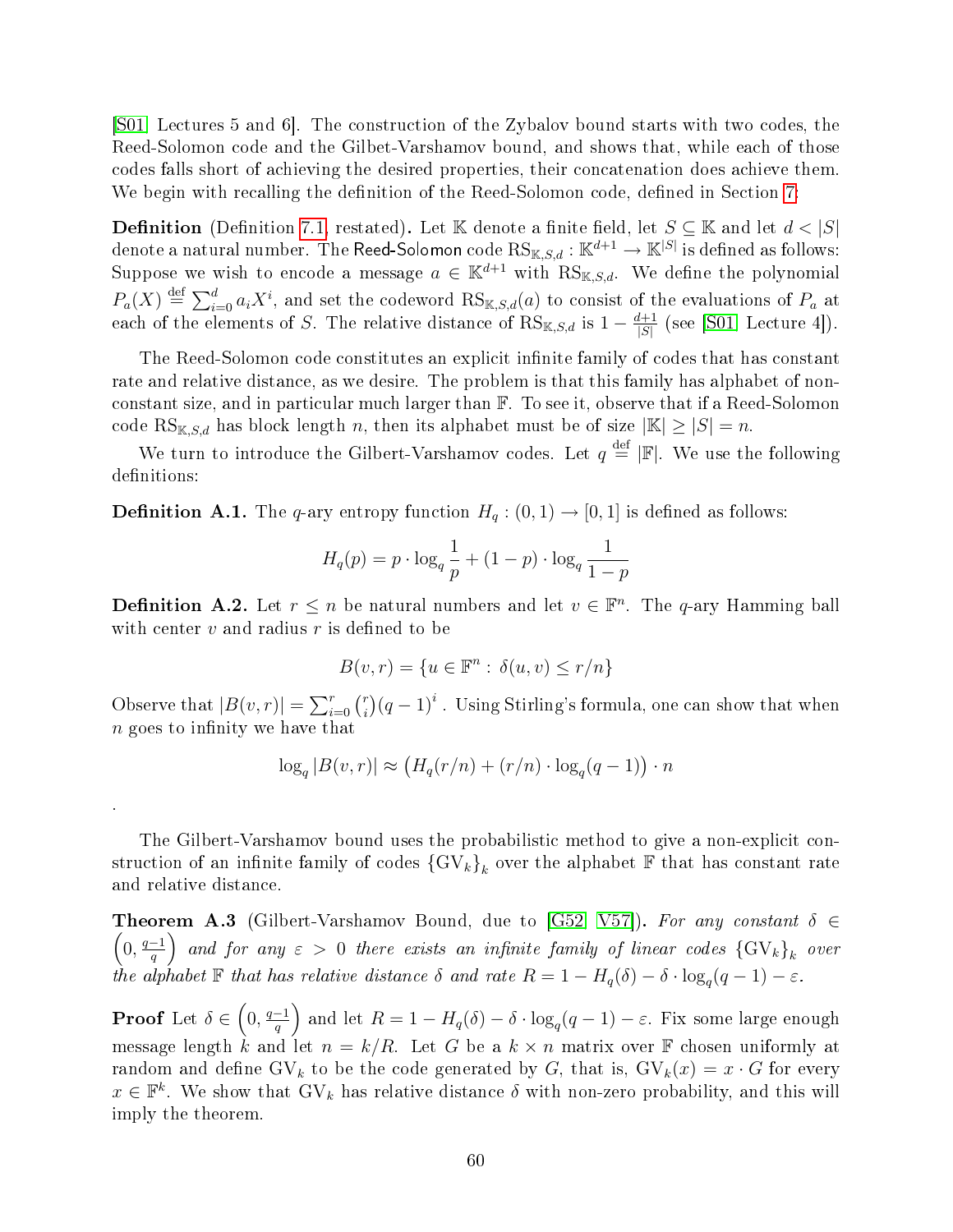Fix some message  $x \in \mathbb{F}^k$ . It is easy to see that  $\text{GV}(x) = x \cdot G$  is uniformly distributed in  $\mathbb{F}^n$ . The probability over the choice of G that  $C(x)$  has weight less than  $\delta$  equals the probability that  $C(x) \in B(0, \delta n)$  and is therefore at most

$$
\frac{|B(0, \delta n)|}{q^n} \approx q^{\left(H_q(\delta) + \delta \cdot \log_q(q-1) - 1\right) \cdot n} = q^{-(R+\varepsilon) \cdot n}
$$

By taking union bound over all possible messages  $x \in \mathbb{F}^k$  , we get that the probability that  $\mathrm{GV}_k$  does not have relative distance  $\delta$  is at most

$$
q^{k-(R+\varepsilon)\cdot n}=q^{R\cdot n-(R+\varepsilon)\cdot n}=q^{-\varepsilon n}<1
$$

It follows that  $\mathrm{GV}_k$  has relative distance  $\delta$  with non-zero probability, as required.

The problem with the codes of the Gilbet-Varshamov Bound is, of course, that they are non-explicit. However, observe that a generating matrix of a Gilbert-Varshamov code can be computed in exponential time, by going over all possible matrices. The Zybalov bound uses this observation to construct a code of message length  $k$  as follows: First, we compute the generating matrix of an RS code of message length  $\frac{k}{\log_q O(k)}$  over alphabet of size  $O(k)$ . Then, we compute the generating matrix of a GV code of message length  $\log_q O(k)$ , and note that this can be done in time polynomial in k. Finally, we concatenate the two codes. taking the RS code to be the outer code and the GV code to be the inner code. This results in the following family of codes:

<span id="page-60-0"></span>**Theorem A.4** (Zybalov Bound, due to [\[Z71\]](#page-58-14)). For any constant  $\delta \in (0, \frac{q-1}{q})$ q and for every  $\varepsilon>0$  there exists an infinite family of linear codes  $\{Z_k\}_k$  over the alphabet  $\mathbb F$  that has relative distance δ and rate

$$
R = \max_{\delta < \delta_2 < \frac{|\mathbb{F}| - 1}{|\mathbb{F}|}} \left\{ (1 - H_q(\delta_2) - \varepsilon) \left( 1 - \frac{\delta}{\delta_2} \right) \right\}
$$

Furthermore, there exists an algorithm that on input k, runs in time poly  $(k)$  and outputs the generating matrix of  $Z_k$ .

# <span id="page-60-1"></span>B Local testability of the  $|\mathbb{F}|$ -ary Hadamard

We recall the definition of the  $|\mathbb{F}|$ -ary Hadamard code:

**Definition** (Definition [6.19,](#page-45-0) restated). The  $\mathbb{F}$ -ary Hadamard code, denoted H, encodes a messages  $x \in \mathbb{F}^k$  by the codeword  $H(x) \in \mathbb{F}^{|\mathbb{F}|^k}$  defined by

$$
H\left(x\right)_i = \left\langle x, i\right\rangle \text{ for every } i \in \mathbb{F}^k
$$

That is,  $H(x)$  consists of the inner products of  $x \in \mathbb{F}^k$  with all the vectors in  $\mathbb{F}^k$ .

In this appendix we prove Lemma [6.20,](#page-46-1) which stated that the  $|\mathbb{F}|$ -ary Hadamard code is strong locally testable (see Definition [5.10\)](#page-31-0).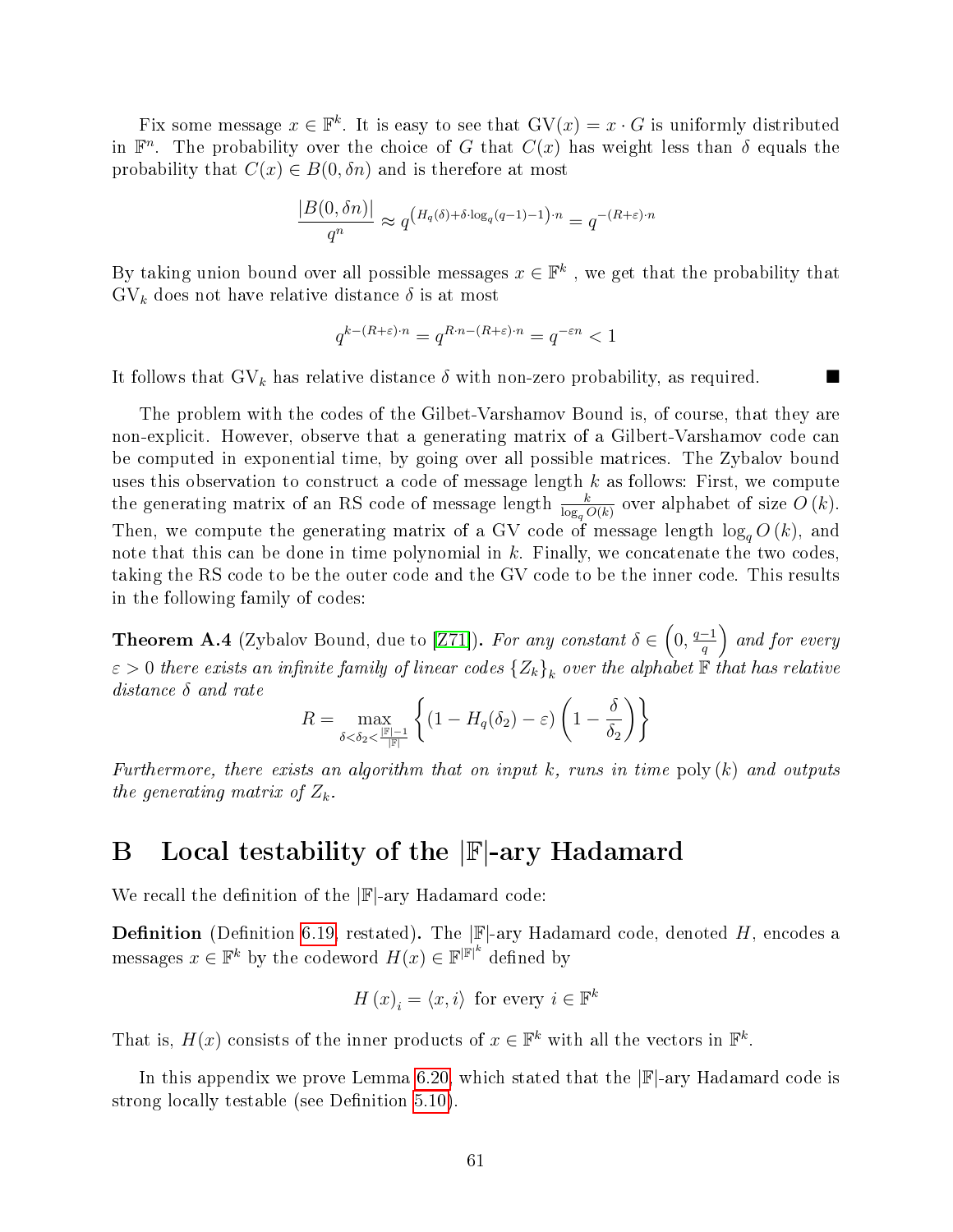**Lemma** (Lemma [6.20,](#page-46-1) restated). The  $\mathbb{F}$ -ary Hadamard code is strong locally testable with query complexity 3, rejection ratio 1/6 and randomness complexity  $2(k+1)$  log  $\mathbb{F}$ .

The proof presented here is a variant of the analysis of [\[BLR93\]](#page-57-12). Fix some message length k. For convenience, we view strings in  $\mathbb{F}^{\vert \mathbb{F} \vert^k}$  as functions from  $\mathbb{F}^k$  to  $\mathbb{F},$  and note that taking this view, the codewords of the  $|\mathbb{F}|$ -ary Hadamard are exactly the linear functions from  $\mathbb{F}^k$ to F.

We recall the verifier V of the  $|\mathbb{F}|$ -ary Hadamard defined in Section [6.4.2:](#page-45-1) Given oracle access to a function  $f: \mathbb{F}^k \to \mathbb{F}$ , the verifier V chooses two vectors  $x, y \in \mathbb{F}^k$  and two scalars  $a, b \in \mathbb{F}$  uniformly at random, and checks that

$$
a \cdot f(x) + b \cdot f(y) = f(a \cdot x + b \cdot y)
$$

The query complexity and the randomness complexity of this verifier are obvious from its definition. We turn to analyze its rejection ratio. Let  $f: \mathbb{F}^k \to \mathbb{F}$  be a function such that V rejects with probability  $\varepsilon < \frac{1}{6}$  when given oracle access to f. We show that  $\delta_H(f) \leq 2 \cdot \varepsilon$ , and this will imply the required result.

In order to prove that  $\delta_H(f) \leq 2 \cdot \varepsilon$ , we define a linear function  $\phi : \mathbb{F}^k \to \mathbb{F}$  such that  $\delta(f, \phi) \leq 2 \cdot \varepsilon$ . For every two vectors  $x, y \in \mathbb{F}^k$  and scalars  $a, b \in \mathbb{F}$  define the vote of y, a and b regarding the value of  $f$  at  $x$  by

$$
\phi_{y;a,b}(x) = a^{-1} \cdot (f(a \cdot x + b \cdot y) - f(b \cdot y))
$$

We define  $\phi$  by defining  $\phi(x)$  to be the corresponding plurality vote, that is,  $\phi(x)$  is defined to be the value v that maximizes the probability  $Pr_{y \in \mathbb{F}^k, a,b \in \mathbb{F}} [\phi_{y;a,b}(x) = v]$ . Note that indeed  $\delta(f, \phi) \leq 2 \cdot \varepsilon$ , since:

$$
\varepsilon = \Pr \left[ V^f \text{ rejects} \right]
$$
\n
$$
= \Pr_{x,y \in \mathbb{F}^k, a,b \in \mathbb{F}} \left[ a \cdot f(x) + b \cdot f(y) \neq f(a \cdot x + b \cdot y) \right]
$$
\n
$$
= \Pr_{x,y \in \mathbb{F}^k, a,b \in \mathbb{F}} \left[ f(x) \neq \phi_{y;a,b}(x) \right]
$$
\n
$$
\geq \Pr_{x,y \in \mathbb{F}^k, a,b \in \mathbb{F}} \left[ f(x) \neq \phi_{y;a,b}(x) \land f(x) \neq \phi(x) \right]
$$
\n
$$
= \Pr_{x,y \in \mathbb{F}^k, a,b \in \mathbb{F}} \left[ f(x) \neq \phi_{y;a,b}(x) | f(x) \neq \phi(x) \right] \cdot \Pr \left[ f(x) \neq \phi(x) \right]
$$
\n
$$
= \Pr_{x,y \in \mathbb{F}^k, a,b \in \mathbb{F}} \left[ f(x) \neq \phi_{y;a,b}(x) | f(x) \neq \phi(x) \right] \cdot \delta
$$
\n
$$
\geq \frac{1}{2} \cdot \delta
$$

Where the last inequality follows from the fact that for every  $x \in \mathbb{F}^k$ , if  $Pr[f(x) = \phi_{y;a,b}(x)] >$ 1  $\frac{1}{2}$ , then by definition of  $\phi(x)$  we must have  $\phi(x) = f(x)$ .

It remains to prove that  $\phi$  is a linear function. We begin with proving that for every  $x \in \mathbb{F}^k$  it holds that  $\Pr_{y \in \mathbb{F}^k, a, b \in \mathbb{F}} [\phi_{y;a,b}(x) = \phi(x)] \ge 1 - 2 \cdot \varepsilon$ . Fix  $x \in \mathbb{F}^k$ , and call a pair of triplets  $((y_1,a_1,b_1),(y_2,a_2,b_2))\in (\mathbb{F}^k\times\mathbb{F}\times\mathbb{F})^2$  good if

<span id="page-61-0"></span>
$$
a_1^{-1} \cdot f(b_1 \cdot y_1) - a_2^{-1} \cdot f(b_2 \cdot y_2) = f(a_1^{-1} \cdot b_1 \cdot y_1 - a_2^{-1} \cdot b_2 \cdot y_2)
$$
 (4)